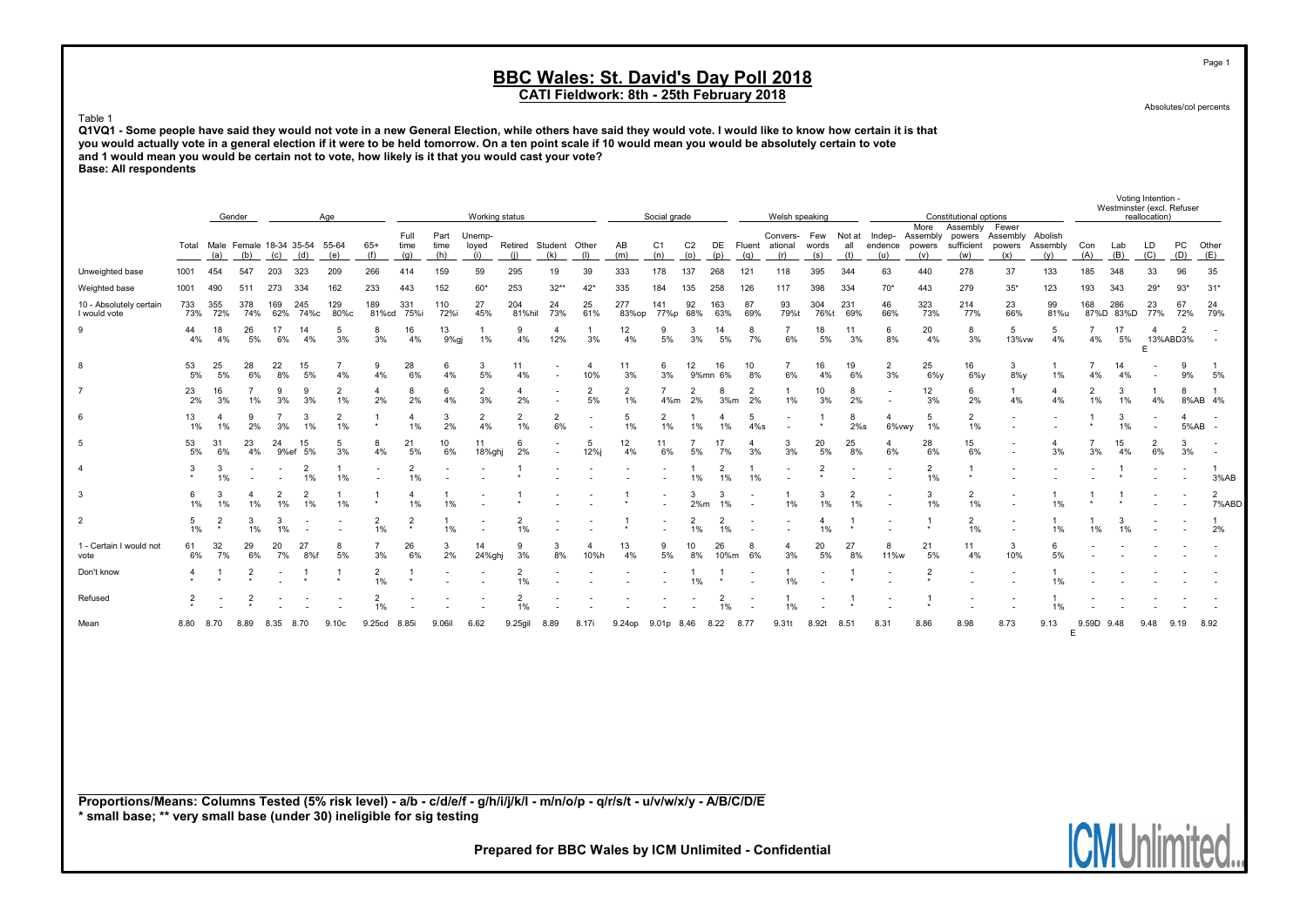CATI Fieldwork: 8th - 25th February 2018

Absolutes/col percents

Page 2

#### Table 1

Q1VQ1 - Some people have said they would not vote in a new General Election, while others have said they would vote. I would like to know how certain it is that you would actually vote in a general election if it were to be held tomorrow. On a ten point scale if 10 would mean you would be absolutely certain to vote and 1 would mean you would be certain not to vote, how likely is it that you would cast your vote? Base: All respondents

|                    |       |      | Gender |       |       |      |      |              |              |                 | Working status |                       |       |      |      | Social grade |       |        | Welsh speaking      |                    |      |                   |                            | Constitutional options                            |                              |      |      |      | Voting Intention -<br>Westminster (excl. Refuser<br>reallocation) |             |                         |
|--------------------|-------|------|--------|-------|-------|------|------|--------------|--------------|-----------------|----------------|-----------------------|-------|------|------|--------------|-------|--------|---------------------|--------------------|------|-------------------|----------------------------|---------------------------------------------------|------------------------------|------|------|------|-------------------------------------------------------------------|-------------|-------------------------|
|                    | Total | Male | Female | 18-34 | 35-54 |      | -65+ | Full<br>time | Part<br>time | Unemp-<br>loved |                | Retired Student Other |       | AB   |      | C2           | DE    | Fluent | Convers-<br>ational | Few Notat<br>words | all  | Indep-<br>endence | More<br>Assembly<br>powers | Assembly<br>powers Assembly Abolish<br>sufficient | Fewer<br>powers Assembly Con |      |      | Lab  | LD.                                                               |             | PC Other<br>$(D)$ $(E)$ |
| Weighted base      | 1001  | 490  | 511    | 273   | 334   | 162  | 233  | 443          | 152          | $60*$           | 253            | $32**$                | $42*$ | 335  | 184  | 135          | 258   | 126    | 117                 | 398                | 334  | $70*$             | 443                        | 279                                               | $35*$                        | 123  | 193  | 343  | $29*$                                                             |             | $93*$ $31*$             |
| Standard deviation | 2.52  | 2.60 | 2.43   | 2.74  | 2.70  | 2.24 | 2.03 | 2.48         | 1.97         | 3.68            | 2.05           | 2.62                  | 2.91  | 2.08 | 2.25 | 2.83         | 3.00  | 2.45   | 1.90                | 2.42               | 2.76 | 3.01              | 2.37                       | 2.28                                              | 2.69                         | 2.29 | 1.28 | 1.44 | 1.28                                                              | 1.43 2.38   |                         |
| Standard error     | 0.08  | 0.12 |        | 1.19  |       |      | 0.13 |              |              | 0.48            | 0.12           | 0.60                  | 0.47  | 0.11 | 0.17 | 0.24         | D. 18 | 0.22   | 0.18                | 0.12               | 0.15 | ว.38              | 0.11                       | 0.14                                              | 0.44                         | 0.20 | 0.09 | 0.08 | 0.22                                                              | $0.15$ 0.40 |                         |

Proportions/Means: Columns Tested (5% risk level) - a/b - c/d/e/f - g/h/i/j/k/l - m/n/o/p - q/r/s/t - u/v/w/x/y - A/B/C/D/E \* small base; \*\* very small base (under 30) ineligible for sig testing

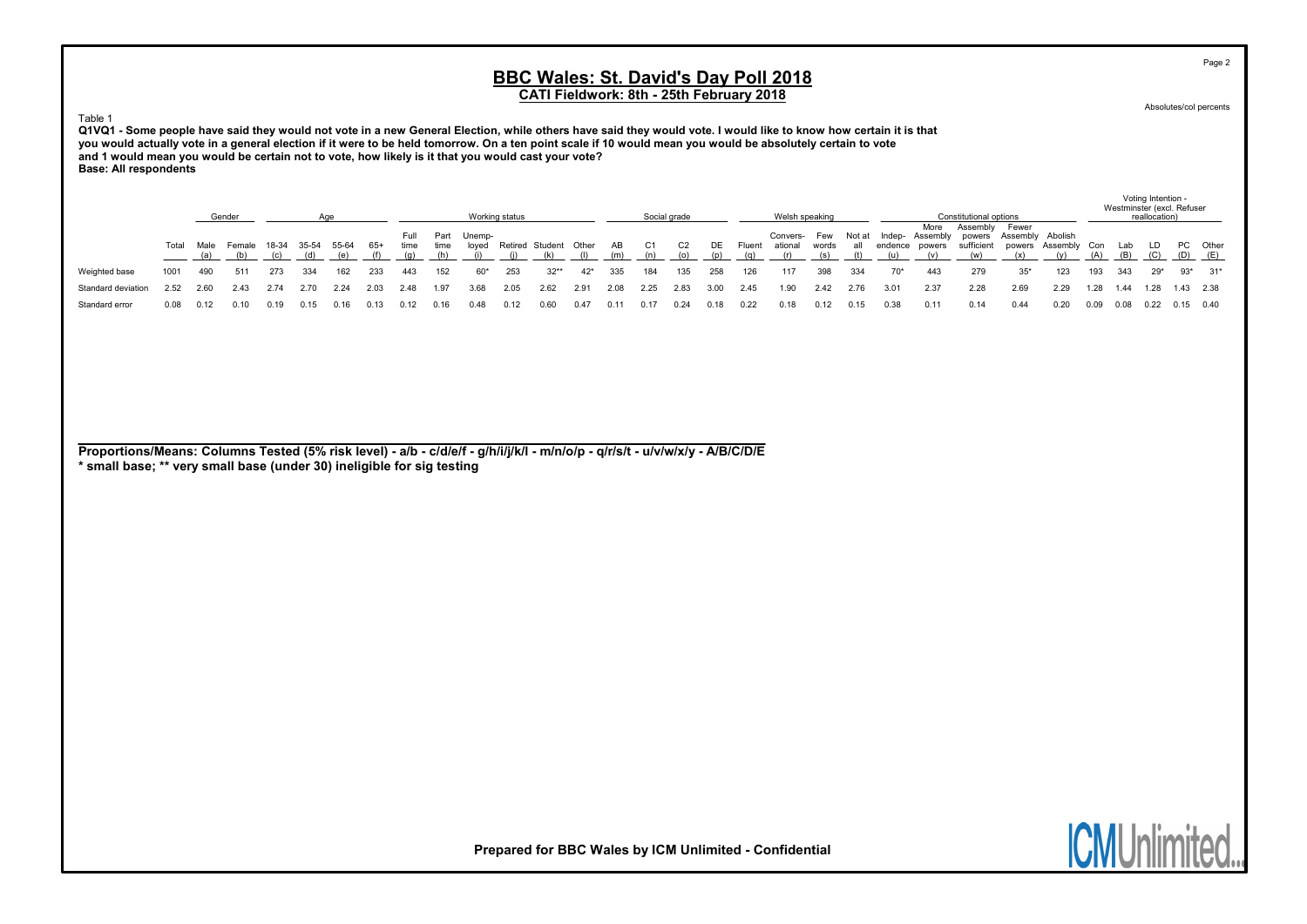Absolutes/col percents

Table 1 Q1VQ1 - Some people have said they would not vote in a new General Election, while others have said they would vote. I would like to know how certain it is that you would actually vote in a general election if it were to be held tomorrow. On a ten point scale if 10 would mean you would be absolutely certain to vote and 1 would mean you would be certain not to vote, how likely is it that you would cast your vote? Base: All respondents

|                                         |              |                       |                         |                      |                                                      |                         |                             |                                                      |                      |                          |                        |                      | Region                   |                           |                                |                      |                           |              |                                   |                          |                                                    |                       |                      |
|-----------------------------------------|--------------|-----------------------|-------------------------|----------------------|------------------------------------------------------|-------------------------|-----------------------------|------------------------------------------------------|----------------------|--------------------------|------------------------|----------------------|--------------------------|---------------------------|--------------------------------|----------------------|---------------------------|--------------|-----------------------------------|--------------------------|----------------------------------------------------|-----------------------|----------------------|
|                                         |              | Total Anglesey<br>(a) | Blaenau<br>Gwent<br>(b) | Bridgend<br>(c)      | Caer-<br>philly<br>(d)                               | Cardiff<br>(e)          | Carmarth<br>-enshire<br>(f) | Cered-<br>igion<br>(a)                               | Conwy<br>(h)         | Denbigh-<br>shire<br>(i) | Flint-<br>shire<br>(i) | Gwynedd<br>(k)       | Merthyr<br>Tydfil<br>(1) | Monmouth<br>-shire<br>(m) | Neath<br>Port<br>Talbot<br>(n) | Newport<br>(o)       | Pembroke-<br>shire<br>(p) | Powys<br>(a) | Rhondda,<br>Cynon,<br>Taff<br>(r) | (s)                      | The Vale<br>οf<br>Swansea Glamorgan Torfaen<br>(1) | (u)                   | Wrexham<br>(v)       |
| Unweighted base                         | 1001         | 25                    | 23                      | 42                   | 55                                                   | 112                     | 62                          | 26                                                   | 38                   | 31                       | 51                     | 42                   | 19                       | 30                        | 45                             | 48                   | 41                        | 43           | 71                                | 78                       | 45                                                 | 30                    | 44                   |
| Weighted base                           | 1001         | $20**$                | $20**$                  | $50*$                | $59*$                                                | 109                     | $59*$                       | $30**$                                               | $40*$                | $30*$                    | $50*$                  | $40*$                | $20**$                   | $30**$                    | $50*$                          | $50*$                | $40*$                     | $40*$        | $79*$                             | $79*$                    | $40*$                                              | $30**$                | $40*$                |
| 10 - Absolutely certain<br>I would vote | 733<br>73%   | 13<br>66%             | 11<br>55%               | 37<br>75%            | 45<br>76%                                            | 80<br>74%               | 44<br>74%                   | 24<br>79%                                            | 34<br>85%i           | 17<br>58%                | 33<br>67%              | 29<br>73%            | 16<br>78%                | 23<br>79%                 | 34<br>69%                      | 36<br>74%            | 28<br>70%                 | 29<br>74%    | 64<br>81%i                        | 61<br>76%                | 29<br>74%                                          | 20<br>68%             | 26<br>65%            |
| 9                                       | 44<br>4%     | $\overline{2}$<br>10% | 3<br>14%                | $\overline{1}$<br>2% | $\overline{\phantom{a}}$<br>$\overline{\phantom{a}}$ | 6<br>5%                 | $\overline{2}$<br>3%        | $\overline{\phantom{a}}$<br>$\overline{\phantom{a}}$ | -1<br>3%             | $\overline{\phantom{a}}$ | $\overline{2}$<br>4%   | $\overline{2}$<br>5% | $\overline{\phantom{a}}$ | 2<br>7%                   | 2<br>4%                        | $\overline{2}$<br>3% | $\overline{2}$<br>4%      | 2<br>6%      | $\mathbf{1}$<br>1%                | 4<br>5%                  | 3<br>7%                                            | $\overline{2}$<br>6%  | 6<br>15%cdefior      |
| 8                                       | 53<br>5%     | 4%                    | 2<br>11%                | 3<br>7%              | 2<br>3%                                              | $\overline{1}$<br>$1\%$ | $\overline{4}$<br>7%        | 3<br>11%                                             | $\overline{2}$<br>6% | $\overline{4}$<br>13%es  | 3<br>7%                | 2%                   | 5%                       | 3%                        | 2<br>4%                        | 3<br>6%              | $\overline{2}$<br>5%      | 5<br>13%es   | $\overline{\mathbf{4}}$<br>5%     | 1%                       | 3<br>8%e                                           | $\mathbf{1}$<br>4%    | 3<br>9%es            |
| 7                                       | 23<br>2%     | 4%                    |                         | $\overline{2}$<br>5% | $\overline{\phantom{a}}$                             | $\overline{1}$<br>1%    | $\overline{\phantom{a}}$    |                                                      |                      | $\overline{2}$<br>8%defs | 2<br>5%                | 2%                   | $\blacksquare$           | 2<br>8%                   | 1<br>2%                        | 3<br>7%es            | 2<br>5%s                  | 2%           | $\mathbf{1}$<br>1%                | $\overline{\phantom{a}}$ | $\mathbf{1}$<br>4%                                 | 3%                    | 3%                   |
| 6                                       | 13<br>1%     |                       |                         | 3%                   |                                                      | $\overline{2}$<br>2%    |                             | 3<br>10%                                             |                      |                          |                        | $\overline{2}$<br>5% |                          |                           | 2%                             | 1%                   |                           |              |                                   |                          |                                                    | $\overline{a}$<br>12% |                      |
| 5                                       | 53<br>5%     | 3<br>13%              | 6%                      | $\overline{2}$<br>5% | 6<br>10%                                             | $\overline{7}$<br>7%    | $\overline{4}$<br>7%        |                                                      |                      | $\overline{2}$<br>6%     | 6<br>12%hq             | 2%                   |                          |                           | 2<br>5%                        | 2%                   | 2<br>4%                   |              | 6<br>7%                           | 5<br>6%                  | $\overline{2}$<br>6%                               | 3%                    | $\overline{2}$<br>5% |
| 4                                       | 3            |                       |                         |                      |                                                      |                         |                             |                                                      | 3%                   | 3%                       |                        |                      |                          |                           |                                |                      |                           | 3%           |                                   |                          |                                                    |                       |                      |
| 3                                       | 6<br>1%      |                       |                         | 2%                   | $\overline{2}$<br>4%e                                |                         | 1%                          |                                                      |                      |                          | 1%                     | 2%                   |                          |                           |                                |                      |                           | 2%           |                                   |                          |                                                    |                       |                      |
| $\overline{2}$                          | 5<br>1%      |                       |                         |                      | 2%                                                   | 1<br>1%                 |                             |                                                      |                      |                          |                        | 2%                   |                          |                           | 2%                             |                      |                           |              |                                   | 2%                       |                                                    |                       |                      |
| 1 - Certain I would not<br>vote         | 61<br>6%     | 3%                    | 3<br>14%                | 2%                   | 3<br>5%                                              | 9<br>8%                 | 4<br>6%                     |                                                      | 3%                   | 4<br>13%g                | $\overline{2}$<br>5%   | 3<br>8%              | 3<br>17%                 | 4%                        | 6<br>12%g                      | 7%                   | 3<br>8%                   |              | 4<br>5%                           | 9%                       | $\mathbf{1}$<br>2%                                 | 4%                    | 3%                   |
| Don't know                              | 4<br>$\star$ |                       |                         |                      |                                                      | -1<br>1%                |                             |                                                      |                      |                          |                        |                      |                          |                           | 2%                             |                      | 3%                        |              |                                   | 1%                       |                                                    |                       |                      |
| Refused                                 | 2            |                       |                         |                      |                                                      | -1<br>1%                | 1%                          |                                                      |                      |                          |                        |                      |                          |                           |                                |                      |                           |              |                                   |                          |                                                    |                       |                      |
| Mean                                    | 8.80         | 8.77                  | 8.05                    | 9.02                 | 8.52                                                 | 8.65                    | 8.78                        | 9.39                                                 | 9.41i                | 7.89                     | 8.57                   | 8.58                 | 8.41                     | 9.32                      | 8.29                           | 8.87                 | 8.74                      | 9.30i        | 9.08i                             | 8.67                     | 9.18i                                              | 8.76                  | 9.08i                |
| Standard deviation                      | 2.52         | 2.26                  | 3.23                    | 2.05                 | 2.84                                                 | 2.80                    | 2.59                        | 1.29                                                 | 1.84                 | 3.16                     | 2.52                   | 2.85                 | 3.41                     | 1.86                      | 3.16                           | 2.45                 | 2.65                      | 1.54         | 2.25                              | 2.90                     | 1.79                                               | 2.28                  | 1.88                 |
| Standard error                          | 0.08         | 0.45                  | 0.67                    | 0.32                 | 0.38                                                 | 0.27                    | 0.33                        | 0.25                                                 | 0.30                 | 0.57                     | 0.35                   | 0.44                 | 0.78                     | 0.34                      | 0.48                           | 0.35                 | 0.42                      | 0.24         | 0.27                              | 0.33                     | 0.27                                               | 0.42                  | 0.28                 |

Proportions/Means: Columns Tested (5% risk level) - a/b/c/d/e/f/g/h/i/j/k/l/m/n/o/p/q/r/s/t/u/v \* small base; \*\* very small base (under 30) ineligible for sig testing

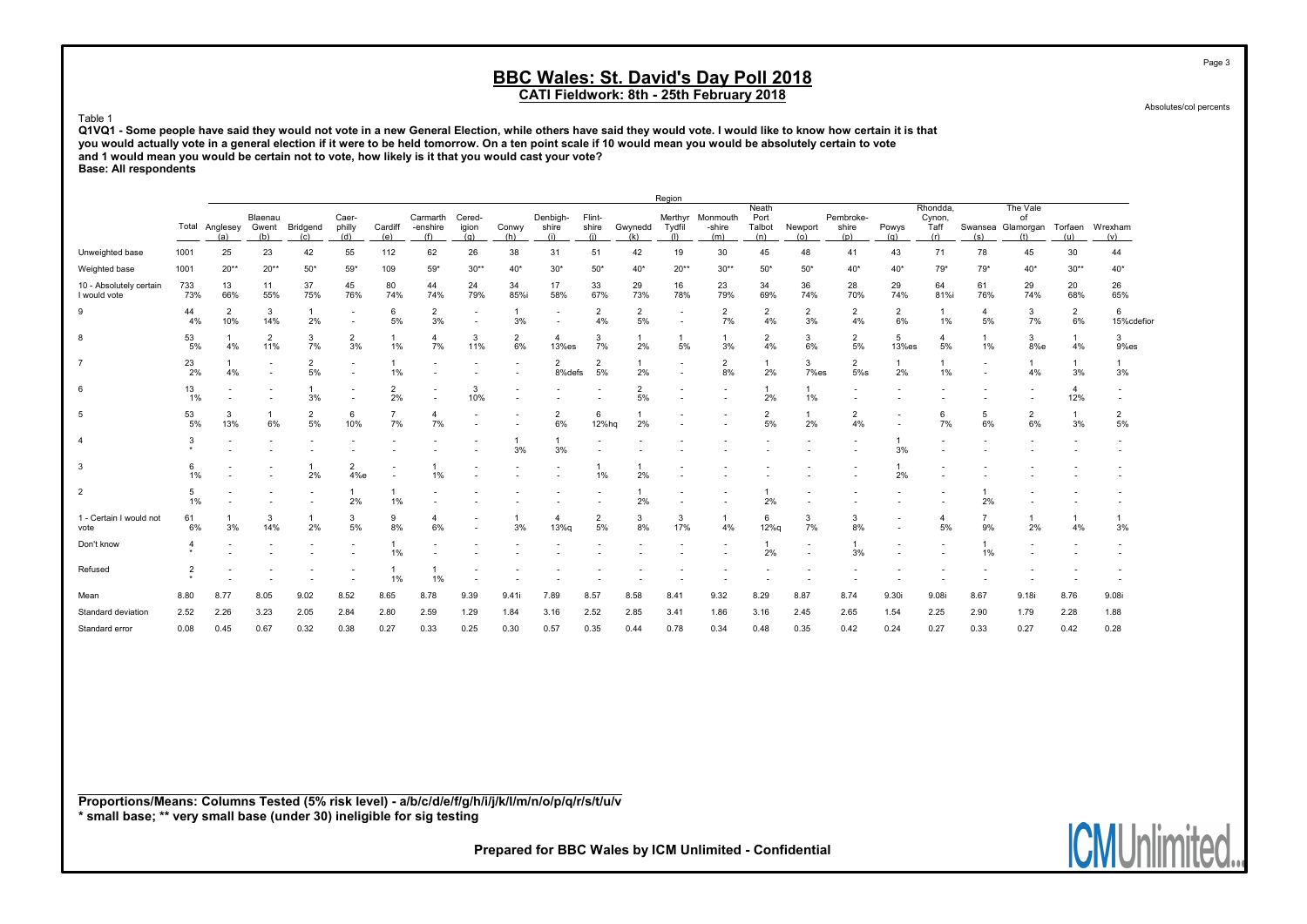Absolutes/col percents

Page 4

#### Table 2

Q1VQ2 - The Conservatives, Labour, the Liberal Democrats, Plaid Cymru , UKIP and other parties would fight a new general election for the Westminster parliament in your area. If there were a general election for Westminster tomorrow which party do you think you would vote for? Base: All respondents

|                                                                                                                             |                         |                           | Gender                   |           |                                      | Age                  |                            |                 |             |                                  | Working status               |                                            |                        |                      | Social grade                |                                    |                                                      |                          | Welsh speaking       |              |                       |                                                                               |                                | Constitutional options |                        |                             |                               | Westminster (excl. Refuser | Voting Intention -<br>reallocation) |                    |                                   |
|-----------------------------------------------------------------------------------------------------------------------------|-------------------------|---------------------------|--------------------------|-----------|--------------------------------------|----------------------|----------------------------|-----------------|-------------|----------------------------------|------------------------------|--------------------------------------------|------------------------|----------------------|-----------------------------|------------------------------------|------------------------------------------------------|--------------------------|----------------------|--------------|-----------------------|-------------------------------------------------------------------------------|--------------------------------|------------------------|------------------------|-----------------------------|-------------------------------|----------------------------|-------------------------------------|--------------------|-----------------------------------|
|                                                                                                                             | Total                   | (a)                       | (b)                      | (c)       | Male Female 18-34 35-54 55-64<br>(d) | (e)                  | $65+$<br>(f)               | time<br>(g)     | time<br>(h) | Full Part Unemp-<br>loyed<br>(i) | Retired Student Other<br>(i) | (k)                                        | (1)                    | AB<br>(m)            | C <sub>1</sub><br>(n)       | C <sub>2</sub><br>(o)              | (p)                                                  | DE Fluent<br>(q)         | ational<br>(r)       | words<br>(s) | all<br>(t)            | Convers- Few Not at Indep- Assembly powers Assembly Abolish<br>endence<br>(u) | More Assembly<br>powers<br>(v) | sufficient<br>(w)      | Fewer<br>powers<br>(x) | Assembly<br>(y)             | Con<br>(A)                    | Lab<br>(B)                 | LD<br>(C)                           | PC<br>(D)          | Other<br>(E)                      |
| Unweighted base                                                                                                             | 1001                    | 454                       | 547                      | 203       | 323                                  | 209                  | 266                        | 414             | 159         | 59                               | 295                          | 19                                         | 39                     | 333                  | 178                         | 137                                | 268                                                  | 121                      | 118                  | 395          | 344                   | 63                                                                            | 440                            | 278                    | 37                     | 133                         | 185                           | 348                        | 33                                  | 96                 | 35                                |
| Weighted base                                                                                                               | 1001                    | 485                       | 516                      | 268       | 335                                  | 162                  | 236                        | 443             | 153         | $59*$                            | 255                          | $31**$                                     | $41*$                  | 335                  | 184                         | 135                                | 255                                                  | 123                      | 117                  | 396          | 339                   | $68*$                                                                         | 438                            | 283                    | $36*$                  | 125                         | 193                           | 343                        | $29*$                               | $93*$              | $31*$                             |
| Conservative                                                                                                                | 193<br>19%              | 104<br>21%                | 90<br>17%                | 31<br>12% | 62<br>18%                            | 25<br>15%            | 75                         | 80<br>32%cde18% | 26<br>17%   | 4<br>7%                          | 73<br>29%ghil                | 3<br>10%                                   | 5<br>12%               | 74<br>22%            | 39<br>21%                   | 25<br>19%                          | 44<br>17%                                            | 15<br>13%                | 21<br>18%            | 72<br>18%    | 82<br>24%g            | $\overline{2}$<br>2%                                                          | 48<br>11%u                     | 74<br>26%uv            | 12<br>33%uv            | 53<br>42%u<br><b>VW</b>     | 193<br>100%BCD<br>$\mathsf E$ | $\sim$                     |                                     |                    |                                   |
| Labour                                                                                                                      | 343<br>34%              | 155<br>32%                | 188<br>36%               | 121       | 106<br>45%df 32%f                    | 65<br>40%f           | 52<br>22%                  | 164<br>37%j     | 52<br>34%   | 20<br>34%                        | 71<br>28%                    | 19<br>59%                                  | 13<br>32%              | 118<br>35%           | 66<br>36%                   | 47<br>35%                          | 89<br>35%                                            | 23<br>18%                | 44                   | 175          | 93<br>38%qt 44%qt 27% | 22<br>33%y                                                                    | 195<br>44%wxy                  | 90<br>$32\%$ y         | 6<br>16%               | 19<br>15%                   | $\overline{\phantom{a}}$      | 343<br>100%ACD<br>E        |                                     |                    |                                   |
| Liberal Democrat/<br>Liberal                                                                                                | 29<br>3%                | 17<br>3%                  | 13<br>2%                 | $\star$   | 14<br>$4\%c$                         | $\overline{4}$<br>3% | 11<br>$4\%c$               | 11<br>3%        | 4<br>3%     | $\sim$                           | 13<br>5%                     | 4%                                         |                        | 17<br>5%o            | 5<br>3%                     | $\overline{\phantom{a}}$<br>$\sim$ | 6<br>2%                                              | 1%                       | 2<br>2%              | 14<br>3%     | 13<br>4%              |                                                                               | 11<br>3%                       | 9<br>3%                | 3<br>7%u               | 5<br>4%                     | $\overline{\phantom{a}}$      |                            | 29<br>100%ABD<br>E                  |                    |                                   |
| Plaid Cymru                                                                                                                 | 93<br>9%                | 51<br>11%                 | 42<br>8%                 | 29<br>11% | 27<br>8%                             | 17<br>10%            | 19<br>8%                   | 51<br>11%       | 11<br>7%    | 6<br>10%                         | 19<br>8%                     | $\overline{4}$<br>12%                      | $\overline{2}$<br>4%   | 34<br>10%            | 23<br>12%                   | 11<br>8%                           | 21<br>8%                                             | 43<br>35%rst             | 15<br>13%st          | 20<br>5%     | 15<br>4%              | 25                                                                            | 54<br>37% vwxy 12% wxy         | 13<br>4%               | $\blacksquare$         | $1\%$                       |                               |                            | $\blacksquare$                      | 93<br>100%ABC<br>E | $\overline{\phantom{a}}$          |
| <b>Green Party</b>                                                                                                          | 6<br>1%                 | $\overline{4}$<br>1%      | $\star$                  |           | $\overline{2}$<br>1%                 | $\star$              | 2<br>1%                    | 3<br>1%         |             |                                  | $\overline{2}$<br>1%         |                                            |                        | $\overline{2}$<br>1% | $\star$                     |                                    | 3<br>1%                                              | $\overline{\phantom{a}}$ | -1<br>1%             | 3<br>1%      | 2<br>1%               |                                                                               | $\overline{2}$                 | $\overline{2}$<br>1%   |                        | 1%                          |                               |                            |                                     |                    | 6<br>19%ABCD                      |
| UK Independence Party<br>(UKIP)                                                                                             | 20<br>2%                | 12<br>2%                  | 1%                       | 5<br>2%   | 8<br>2%                              | $\overline{2}$<br>1% | 5<br>2%                    | 5<br>1%         | 3<br>2%     |                                  | 3%                           | $\overline{2}$<br>6%                       | 4%                     | $\overline{2}$<br>1% | $\boldsymbol{\Delta}$<br>2% | 6<br>5%m                           | 5<br>2%                                              | $\overline{2}$<br>2%     | 3<br>3%              | 8<br>2%      | $\mathbf{A}$<br>1%    | 1%                                                                            | 9<br>2%                        | $\overline{4}$<br>2%   | 2%                     | $\boldsymbol{\Delta}$<br>3% |                               |                            |                                     |                    | 20<br>64%ABCD                     |
| <b>British National Party</b><br>(BNP)                                                                                      | $\mathbf{1}$<br>$\star$ | $\overline{1}$<br>$\star$ |                          |           |                                      |                      |                            |                 | 1%          |                                  |                              |                                            |                        |                      |                             |                                    |                                                      | 1%                       |                      |              |                       |                                                                               |                                |                        |                        |                             |                               |                            |                                     |                    | $\overline{1}$<br>3%AB            |
| Another party                                                                                                               | 4<br>$^\star$           | $\overline{4}$<br>1%b     | $\overline{\phantom{a}}$ |           | $\overline{2}$<br>1%                 | $\overline{1}$<br>1% | $\overline{1}$<br>$^\star$ | $\overline{2}$  | 1%          |                                  |                              |                                            |                        |                      | $\overline{2}$<br>1%        | $\mathbf{1}$<br>1%                 | $\overline{\phantom{a}}$<br>$\overline{\phantom{a}}$ | 1%                       |                      |              | $\mathbf{B}$<br>1%    |                                                                               | $\overline{2}$<br>1%           |                        | 1%                     | $\overline{2}$<br>1%        |                               |                            |                                     |                    | $\boldsymbol{\Lambda}$<br>14%ABCD |
| Don't know                                                                                                                  | 168<br>17%              | 69<br>14%                 | 99<br>19%a               | 47<br>18% | 61<br>18%                            | 23<br>14%            | 37<br>16%                  | 73<br>16%       | 36<br>24%j  | 13<br>23%                        | 34<br>13%                    | $\overline{\phantom{a}}$                   | 10<br>25%              | 55<br>16%            | 25<br>14%                   | 26<br>19%                          | 39<br>15%                                            | 16<br>13%                | 19<br>16%            | 59<br>15%    | 70<br>20%             | 8<br>12%                                                                      | 70<br>16%                      | 51<br>18%              | $\overline{7}$<br>19%  | 20<br>16%                   |                               |                            |                                     |                    |                                   |
| Refused                                                                                                                     | 82<br>8%                | 36<br>7%                  | 46<br>9%                 | 12<br>5%  | 27<br>8%                             | 17<br>10%с           | 27<br>11%с                 | 28<br>6%        | 16<br>10%   | $\overline{2}$<br>3%             | 26<br>10%                    | $\overline{\phantom{a}}$<br>$\blacksquare$ | 5<br>13%               | 19<br>6%             | 12<br>6%                    | 9<br>7%                            | 23<br>9%                                             | 13<br>11%                | 8<br>7%              | 25<br>6%     | 32<br>9%              | $\overline{2}$<br>3%                                                          | 27<br>6%                       | 28<br>10%              | $\overline{4}$<br>11%  | 15<br>12%v                  |                               |                            |                                     |                    |                                   |
| Would not vote                                                                                                              | 61<br>6%                | 33<br>7%                  | 29<br>6%                 | 19<br>7%  | 27<br>8%f                            | 7<br>5%              | 7<br>3%                    | 26<br>6%        | 3<br>2%     | 14<br>24%ghj                     | 8<br>3%                      | 3<br>9%                                    | $\overline{4}$<br>10%h | 13<br>4%             | 9<br>5%                     | 10<br>7%                           | 26<br>10%m                                           | 8<br>6%                  | $\overline{4}$<br>3% | 20<br>5%     | 27<br>8%              | 8<br>12% vw                                                                   | 21<br>5%                       | 11<br>4%               | 3<br>9%                | 6<br>4%                     |                               |                            |                                     |                    |                                   |
|                                                                                                                             |                         |                           |                          |           |                                      |                      |                            |                 |             |                                  |                              |                                            |                        |                      |                             |                                    |                                                      |                          |                      |              |                       |                                                                               |                                |                        |                        |                             |                               |                            |                                     |                    |                                   |
|                                                                                                                             |                         |                           |                          |           |                                      |                      |                            |                 |             |                                  |                              |                                            |                        |                      |                             |                                    |                                                      |                          |                      |              |                       |                                                                               |                                |                        |                        |                             |                               |                            |                                     |                    |                                   |
|                                                                                                                             |                         |                           |                          |           |                                      |                      |                            |                 |             |                                  |                              |                                            |                        |                      |                             |                                    |                                                      |                          |                      |              |                       |                                                                               |                                |                        |                        |                             |                               |                            |                                     |                    |                                   |
| Proportions/Means: Columns Tested (5% risk level) - a/b - c/d/e/f - q/h/i/j/k/l - m/n/o/p - q/r/s/t - u/v/w/x/y - A/B/C/D/E |                         |                           |                          |           |                                      |                      |                            |                 |             |                                  |                              |                                            |                        |                      |                             |                                    |                                                      |                          |                      |              |                       |                                                                               |                                |                        |                        |                             |                               |                            |                                     |                    |                                   |

\* small base; \*\* very small base (under 30) ineligible for sig testing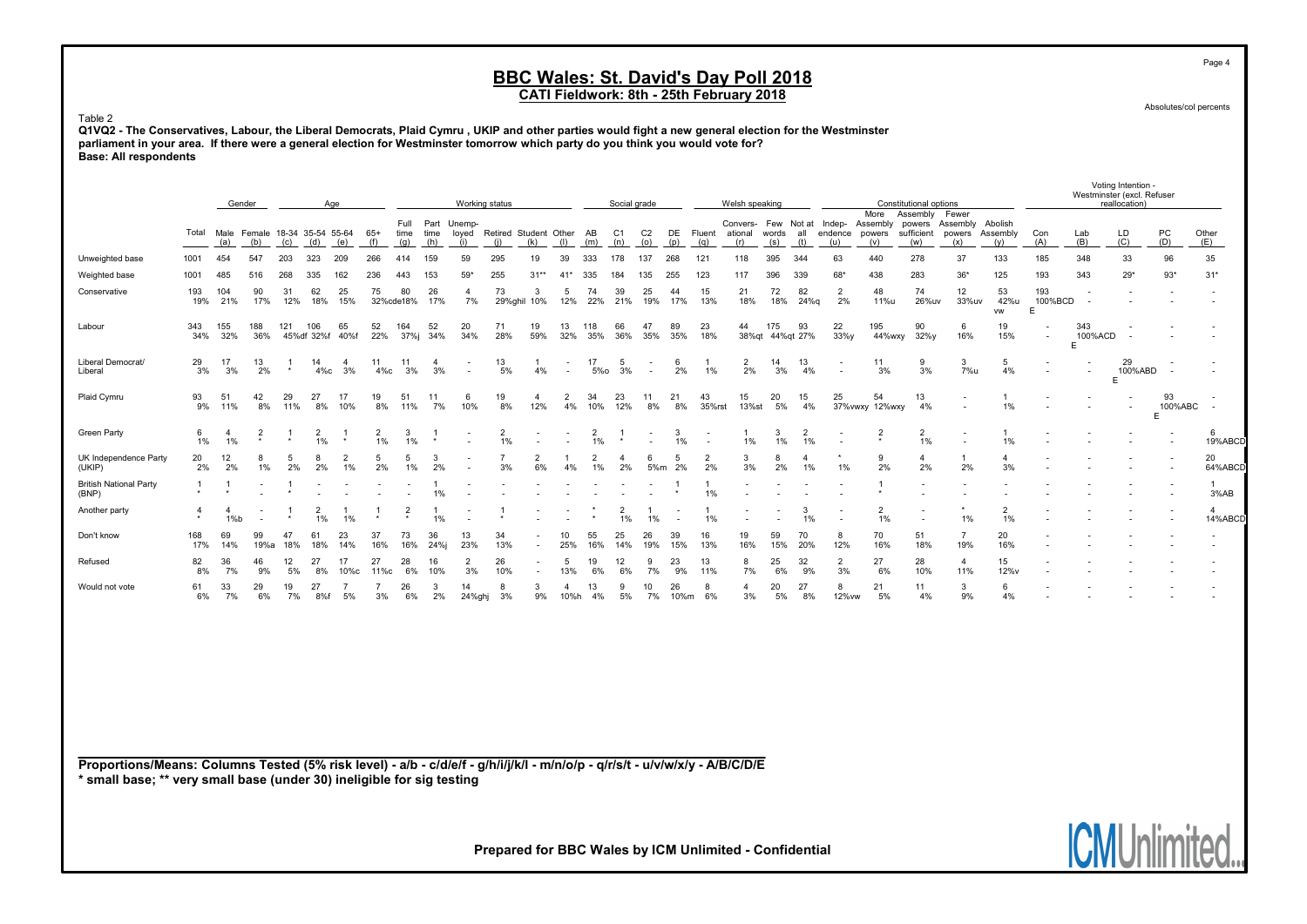Absolutes/col percents

Table 2

Q1VQ2 - The Conservatives, Labour, the Liberal Democrats, Plaid Cymru , UKIP and other parties would fight a new general election for the Westminster parliament in your area. If there were a general election for Westminster tomorrow which party do you think you would vote for? Base: All respondents

|                                        |                           |                       |                         |                      |                        |                          |                             |                                      |              |                          |                        |                | Region                                               |                           |                                |                      |                                                      |                          |                                   |                      |                                            |                      |                      |
|----------------------------------------|---------------------------|-----------------------|-------------------------|----------------------|------------------------|--------------------------|-----------------------------|--------------------------------------|--------------|--------------------------|------------------------|----------------|------------------------------------------------------|---------------------------|--------------------------------|----------------------|------------------------------------------------------|--------------------------|-----------------------------------|----------------------|--------------------------------------------|----------------------|----------------------|
|                                        | Total                     | Anglesey<br>(a)       | Blaenau<br>Gwent<br>(b) | Bridgend<br>(c)      | Caer-<br>philly<br>(d) | Cardiff<br>(e)           | Carmarth<br>-enshire<br>(f) | Cered-<br>igion<br>(a)               | Conwy<br>(h) | Denbigh<br>shire<br>(i)  | Flint-<br>shire<br>(i) | Gwynedd<br>(k) | Merthyr<br>Tydfil<br>(1)                             | Monmouth<br>-shire<br>(m) | Neath<br>Port<br>Talbot<br>(n) | Newport<br>(0)       | Pembroke-<br>shire<br>(p)                            | Powys<br>(a)             | Rhondda,<br>Cynon,<br>Taff<br>(r) | (s)                  | The Vale<br>of<br>Swansea Glamorgan<br>(t) | Torfaen<br>(u)       | Wrexham<br>(v)       |
| Unweighted base                        | 1001                      | 25                    | 23                      | 42                   | 55                     | 112                      | 62                          | 26                                   | 38           | 31                       | 51                     | 42             | 19                                                   | 30                        | 45                             | 48                   | 41                                                   | 43                       | 71                                | 78                   | 45                                         | 30                   | 44                   |
| Weighted base                          | 1001                      | $20**$                | $19**$                  | $50*$                | $58*$                  | 110                      | $59*$                       | $29**$                               | $41*$        | $29**$                   | $49*$                  | $39*$          | $20**$                                               | $30**$                    | $49*$                          | $50*$                | $40*$                                                | 40*                      | $79*$                             | $78*$                | $38*$                                      | $30**$               | $41*$                |
| Conservative                           | 193<br>19%                | $\overline{2}$<br>8%  | 3<br>17%                | 10<br>20%            | 10<br>16%              | 19<br>17%                | 13<br>23%k                  | 3<br>10%                             | 14           | 3<br>34%ejknst 11%       | 6<br>11%               | 2<br>4%        | 3<br>15%                                             | 14<br>45%                 | 5<br>10%                       | 10<br>20%k           | 10<br>25%k                                           | 11<br>28%k               | 16<br>20%k                        | 13<br>16%            | $\overline{a}$<br>10%                      | 14<br>47%            | 10<br>24%k           |
| Labour                                 | 343<br>34%                | $\overline{4}$<br>19% | 8<br>43%                | 19<br>38%g           | 22<br>38%g             | 41<br>37%fkg             | 12<br>20%                   | 10<br>35%                            | 16<br>39%g   | 10<br>34%                | 23<br>47%fka           | 19%            | $\overline{7}$<br>36%                                | $\overline{4}$<br>15%     | 20<br>40%fq                    | 21<br>42%fkg         | 13<br>32%g                                           | 5<br>13%                 | 29<br>37%fq                       | 28<br>$36%$ a        | 24<br>qrsv                                 | 62%cdefkp 23%        | 12<br>29%            |
| Liberal Democrat/<br>Liberal           | 29<br>3%                  |                       |                         | 2<br>5%              | 1%                     | 6<br>6%r                 | 2<br>3%                     | <b>-</b><br>$\overline{\phantom{a}}$ | 2%           | $\overline{\phantom{a}}$ | 1%                     | 2%             | $\mathbf{1}$<br>5%                                   | $\overline{1}$<br>4%      |                                | $\overline{c}$<br>5% | $\overline{\phantom{a}}$<br>$\overline{\phantom{a}}$ | 18%defhjkn<br>prstv      |                                   | $\overline{4}$<br>5% | 2%                                         |                      |                      |
| Plaid Cymru                            | $\frac{93}{9\%}$          | 5<br>23%              | 3%                      | $\overline{4}$<br>8% | 5<br>9%                | $\overline{4}$<br>3%     | 12                          | 9<br>21%eopgst30%                    | 10%          | $\overline{2}$<br>6%     | $\overline{4}$<br>8%   | 13<br>pqrstv   | 33%cdehjno 5%                                        | 2<br>6%                   | 5<br>10%                       | 3<br>7%              | 3%                                                   | $\overline{\phantom{a}}$ | 11<br>14%eas                      | $\overline{2}$<br>2% | 3%                                         | $\overline{2}$<br>6% | $\overline{4}$<br>9% |
| <b>Green Party</b>                     | 6<br>1%                   | 4%                    |                         |                      | 2%                     | 1%                       |                             |                                      |              |                          |                        |                |                                                      | 3%                        |                                |                      | 2%                                                   | 2%                       |                                   |                      |                                            |                      |                      |
| UK Independence Party<br>(UKIP)        | 20<br>2%                  | 5%                    | 2%                      | 2%                   | 3<br>5%e               | $\overline{\phantom{a}}$ | $\overline{2}$<br>4%e       |                                      |              |                          | $\overline{2}$<br>4%   | 3<br>7%e       | $\overline{\phantom{a}}$                             | 2%                        |                                | 2%                   | 2%                                                   | 3%                       | $\mathbf{1}$<br>1%                | 3<br>4%              | 1%                                         |                      |                      |
| <b>British National Party</b><br>(BNP) | $\star$                   |                       |                         |                      |                        |                          |                             |                                      |              |                          |                        |                |                                                      |                           |                                |                      |                                                      |                          |                                   |                      | 3%                                         |                      |                      |
| Another party                          | $\overline{4}$<br>$\star$ |                       | 2%                      |                      |                        |                          | 2%                          | -                                    |              | 4%                       |                        |                |                                                      |                           |                                |                      |                                                      |                          |                                   |                      | $\overline{2}$<br>5%e                      |                      |                      |
| Don't know                             | 168<br>17%                | $\overline{4}$<br>21% | 3<br>14%                | 10<br>19%            | 9<br>16%               | 19<br>17%                | 8<br>14%                    | 6<br>21%                             | 3<br>7%      | 6<br>20%                 | 9<br>18%               | 18%            | 4<br>22%                                             | $\overline{2}$<br>8%      | 10<br>20%                      | 5<br>10%             | $\overline{7}$<br>18%                                | 10<br>24%                | 13<br>17%                         | 11<br>15%            | $\overline{4}$<br>10%                      | 5<br>15%             | 14<br>33%efhorst     |
| Refused                                | 82<br>8%                  | $\overline{4}$<br>18% | 4%                      | 3<br>7%              | 5<br>8%                | 11<br>10%                | $\overline{4}$<br>7%        | $\overline{1}$<br>3%                 | 2<br>5%      | 13%                      | 3<br>5%                | 4<br>10%       | $\overline{\phantom{a}}$<br>$\overline{\phantom{a}}$ | $\overline{4}$<br>14%     | $\overline{4}$<br>8%           | 4<br>8%              | 4<br>10%                                             | 5<br>13%                 | 5<br>7%                           | 10<br>13%            | $\overline{1}$<br>4%                       | $\mathbf{1}$<br>5%   | 3%                   |
| Would not vote                         | 61<br>6%                  | 3%                    | 3<br>14%                | 2%                   | 3<br>5%                | 9<br>9%                  | $\overline{4}$<br>6%        | $\overline{\phantom{a}}$             | 3%           | 4<br>13%                 | $\overline{2}$<br>5%   | 3<br>8%        | 3<br>17%                                             | 4%                        | 6<br>12%q                      | 3<br>7%              | 3<br>8%                                              | $\overline{\phantom{a}}$ | $\overline{4}$<br>5%              | 9%                   | -1<br>2%                                   | 4%                   | 3%                   |

Proportions/Means: Columns Tested (5% risk level) - a/b/c/d/e/f/g/h/i/j/k/l/m/n/o/p/q/r/s/t/u/v \* small base; \*\* very small base (under 30) ineligible for sig testing

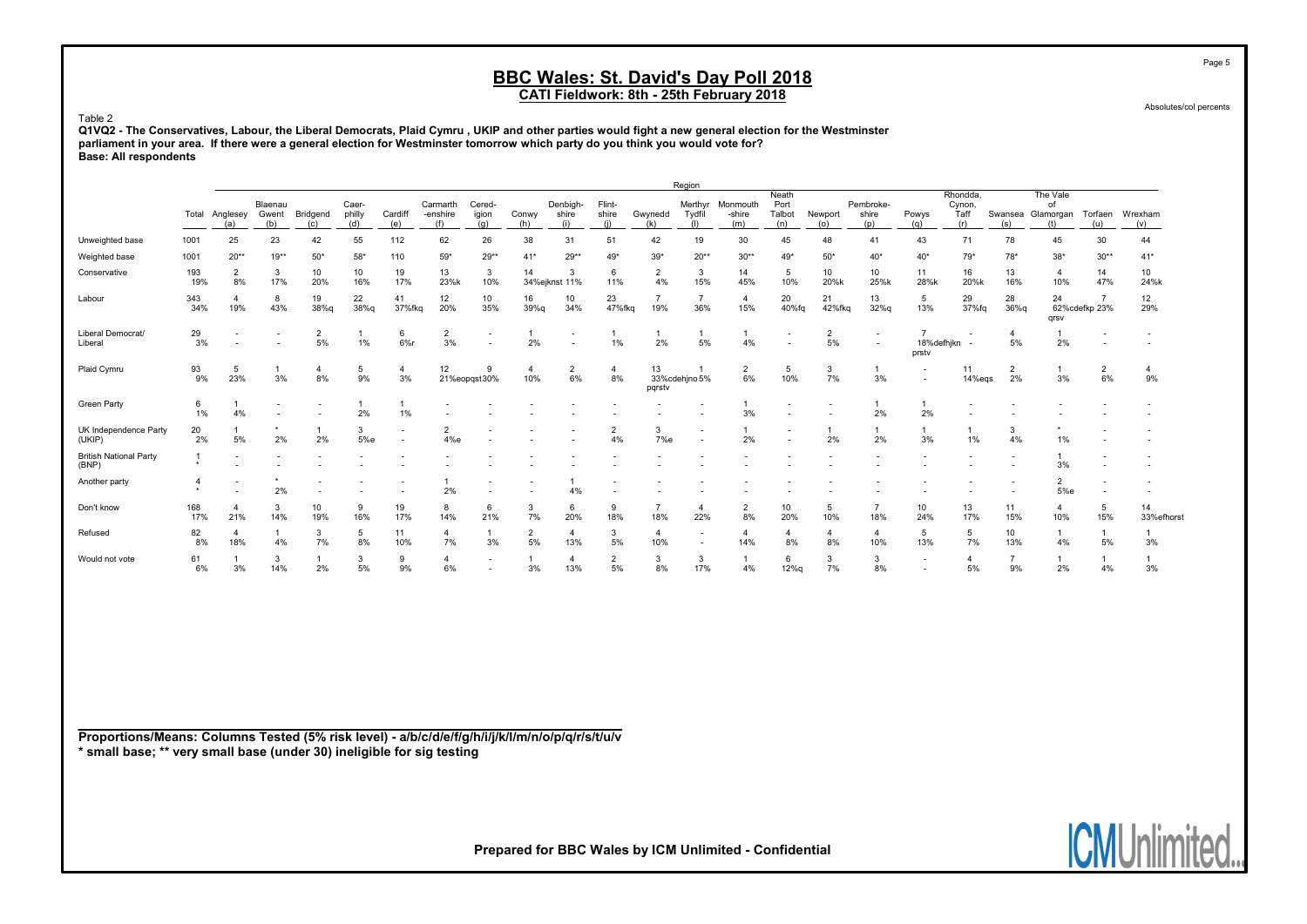Absolutes/col percents

Page 6

Voting Intention -

**IUNUI** 

# Table 3

Data derived from:-

Q1VQ1 - Some people have said they would not vote in a new General Election, while others have said they would vote. I would like to know how certain it is that you would actually vote in a general election if it were to be held tomorrow. On a ten point scale if 10 would mean you would be absolutely certain to vote and 1 would mean you would be certain not to vote, how likely is it that you would cast your vote?

Q1VQ2 - The Conservatives, Labour, the Liberal Democrats, Plaid Cymru , UKIP and other parties would fight a new general election for the Westminster

parliament in your area. If there were a general election for Westminster tomorrow which party do you think you would vote for?

Data excludes those who definitely will not vote (6%), don't know who they would vote for (17%) or refuse to answer (8%)

THIS TABLE DOES NOT INCLUDE ADJUSTMENT FOR DON'T KNOW/REFUSERS

|                                                                                                                                                                                                       | Gender<br>Age                                                             |                      |             |                    |                      |                      |                      |                      |                     | Working status           |                              |                          |                          |            | Social grade          |                       |           |                 |                                | Welsh speaking |                      |                          |                                   | Constitutional options                  |                        |                                     |                  | Westminster (excl. Refuser | reallocation) |                      |                          |
|-------------------------------------------------------------------------------------------------------------------------------------------------------------------------------------------------------|---------------------------------------------------------------------------|----------------------|-------------|--------------------|----------------------|----------------------|----------------------|----------------------|---------------------|--------------------------|------------------------------|--------------------------|--------------------------|------------|-----------------------|-----------------------|-----------|-----------------|--------------------------------|----------------|----------------------|--------------------------|-----------------------------------|-----------------------------------------|------------------------|-------------------------------------|------------------|----------------------------|---------------|----------------------|--------------------------|
|                                                                                                                                                                                                       | Male Female 18-34 35-54 55-64<br>Total<br>(a)<br>(b)<br>(c)<br>(d)<br>(e) |                      |             |                    |                      |                      |                      | Full<br>time<br>(q)  | Part<br>time<br>(h) | Unemp-<br>loyed<br>(i)   | Retired Student Other<br>(i) | (k)                      | (1)                      | AB<br>(m)  | C <sub>1</sub><br>(n) | C <sub>2</sub><br>(o) | DE<br>(p) | Fluent<br>(q)   | Convers- Few<br>ational<br>(r) | words<br>(s)   | Not at<br>all<br>(t) | Indep-<br>endence<br>(u) | More<br>Assembly<br>powers<br>(v) | Assembly<br>powers<br>sufficient<br>(w) | Fewer<br>powers<br>(x) | Assembly Abolish<br>Assembly<br>(v) | Con<br>(A)       | Lab<br>(B)                 | LD<br>(C)     | PC<br>(D)            | Other<br>(E)             |
| Unweighted base                                                                                                                                                                                       | 639                                                                       | 302                  | 337         | 127                | 195                  | 141                  | 175                  | 270                  | 92                  | 30                       | 204                          | 16                       | 20                       | 234        | 121                   | 81                    | 164       | 78              | 81                             | 273            | 196                  | 43                       | 297                               | 176                                     | 22                     | 82                                  | 171              | 321                        | 30            | 87                   | 29                       |
| Weighted base                                                                                                                                                                                         | 626                                                                       | 312                  | 314         | 165                | 200                  | 107                  | 155                  | 288                  | $86*$               | $26*$                    | 176                          | $24**$                   | $18**$                   | 235        | 126                   | 78'                   | 148       | 78              | $82*$                          | 263            | 191                  | $46*$                    | 289                               | 176                                     | $20**$                 | $78*$                               | 178              | 314                        | $26**$        | $82*$                | $25**$                   |
| Conservative                                                                                                                                                                                          | 178<br>29%                                                                | 93<br>30%            | 85<br>27%   | 26<br>16%          | 58<br>29%с           | 24<br>22%            | 71                   | 74<br>46%cde26%      | 23<br>27%           | $\overline{4}$<br>14%    | 70<br>40%gh                  | $\overline{2}$<br>7%     | $\overline{4}$<br>25%    | 69<br>29%  | 35<br>28%             | 24<br>31%             | 40<br>27% | 15<br>19%       | 20<br>25%                      | 65<br>25%      | 76<br>40%qrs         | $\overline{2}$<br>3%     | 45<br>16%                         | 66<br>38%uv                             | 11<br>56%              | 50<br>64%u<br><b>VW</b>             | 178<br>100%BD    |                            |               |                      | $\overline{\phantom{a}}$ |
| Labour                                                                                                                                                                                                | 314<br>50%                                                                | 141<br>45%           | 173<br>55%a | 110<br>66%df       | 95<br>48%f           | 61<br>57%f           | 49<br>32%            | 151<br>52%j          | 46<br>54%j          | 18<br>69%                | 67<br>38%                    | 18<br>75%                | 10<br>58%                | 116<br>49% | 60<br>48%             | 40<br>51%             | 77<br>52% | 22<br>28%       | 43<br>52%q                     | 160<br>61%qt   | 83<br>43%g           | 21<br>47%y               | 178<br>62%wy                      | 84<br>48%y                              | 5<br>26%               | 17<br>21%                           | $\sim$<br>$\sim$ | 314<br>100%AD              |               |                      |                          |
| Liberal Democrat/<br>Liberal                                                                                                                                                                          | 26<br>4%                                                                  | 14<br>5%             | 12<br>4%    | 1%                 | 12<br>6%с            | $\overline{4}$<br>4% | 10<br>$6\%c$         | 10<br>4%             | 3<br>4%             |                          | 12<br>7%                     | 4%                       | $\overline{\phantom{a}}$ | 16<br>7%o  | 4<br>3%               |                       | 5<br>3%   | 1%              | $\overline{2}$<br>3%           | 13<br>5%       | 11<br>6%             |                          | 9<br>3%                           | 9<br>5%                                 | $\overline{2}$<br>12%  | 5<br>6%                             |                  |                            | 26<br>100%    |                      |                          |
| Plaid Cymru                                                                                                                                                                                           | 82<br>13%                                                                 | 46<br>15%            | 37<br>12%   | 23<br>14%          | 25<br>13%            | 15<br>14%            | 18<br>12%            | 45<br>16%            | 10<br>12%           | 4<br>17%                 | 18<br>10%                    | 3<br>11%                 | 2<br>9%                  | 30<br>13%  | 22<br>17%             | 9<br>11%              | 18<br>12% | 38<br>49%rst    | 14<br>17%st                    | 17<br>6%       | 13<br>7%             | 22<br>49% vwy            | 47<br>16%wy                       | 11<br>6%                                |                        | 2%                                  |                  |                            |               | 82<br>100%AB         |                          |
| <b>Green Party</b>                                                                                                                                                                                    | 6<br>1%                                                                   | $\overline{4}$<br>1% | 2<br>1%     | $\mathbf{1}$<br>1% | $\overline{2}$<br>1% | 1<br>1%              | $\overline{2}$<br>1% | 3<br>1%              | -1<br>1%            | $\overline{\phantom{a}}$ | $\overline{2}$<br>1%         | $\overline{\phantom{a}}$ | $\overline{\phantom{a}}$ | 2<br>1%    | 1%                    | $\sim$                | 3<br>2%   | $\sim$          | $\mathbf{1}$<br>1%             | 3<br>1%        | $\overline{2}$<br>1% |                          | $\overline{2}$<br>1%              | $\overline{2}$<br>1%                    |                        | $\mathbf{1}$<br>1%                  |                  |                            |               |                      | 6<br>23%                 |
| UK Independence Party<br>(UKIP)                                                                                                                                                                       | 16<br>3%                                                                  | 11<br>3%             | 5<br>2%     | 3<br>2%            | 7<br>3%              | $\overline{2}$<br>2% | $\mathbf{4}$<br>3%   | $\overline{4}$<br>1% | 2<br>2%             |                          | 6<br>3%                      | 4%                       | 8%                       | 1%         | $\overline{2}$<br>2%  | 5<br>7%m              | 4<br>2%   | $\frac{2}{2\%}$ | $\overline{2}$<br>3%           | 6<br>2%        | 4<br>2%              | 1%                       | 6<br>2%                           | 3<br>2%                                 | -1<br>4%               | $\overline{4}$<br>5%                |                  |                            |               |                      | 16<br>64%                |
| <b>British National Party</b><br>(BNP)                                                                                                                                                                | $\mathbf{1}$                                                              |                      |             |                    |                      |                      |                      |                      | -1<br>1%            |                          |                              |                          |                          |            |                       |                       | 1%        | -1<br>1%        |                                |                |                      |                          |                                   |                                         |                        |                                     |                  |                            |               |                      | $\overline{1}$<br>3%     |
| Another party                                                                                                                                                                                         | $\frac{2}{\ast}$                                                          | 2<br>1%              |             | -1                 | $\mathbf{1}$         |                      | $\overline{1}$       | $\overline{1}$       |                     | $\overline{\phantom{a}}$ | $\mathbf{1}$                 | $\overline{\phantom{a}}$ | $\overline{\phantom{a}}$ |            | $\mathbf{1}$<br>1%    | $\star$               |           |                 |                                |                | 2<br>1%              |                          |                                   |                                         | 2%                     | -1<br>1%                            |                  |                            |               |                      | $\overline{2}$<br>10%    |
|                                                                                                                                                                                                       |                                                                           |                      |             |                    |                      |                      |                      |                      |                     |                          |                              |                          |                          |            |                       |                       |           |                 |                                |                |                      |                          |                                   |                                         |                        |                                     |                  |                            |               |                      |                          |
|                                                                                                                                                                                                       |                                                                           |                      |             |                    |                      |                      |                      |                      |                     |                          |                              |                          |                          |            |                       |                       |           |                 |                                |                |                      |                          |                                   |                                         |                        |                                     |                  |                            |               |                      |                          |
|                                                                                                                                                                                                       |                                                                           |                      |             |                    |                      |                      |                      |                      |                     |                          |                              |                          |                          |            |                       |                       |           |                 |                                |                |                      |                          |                                   |                                         |                        |                                     |                  |                            |               |                      |                          |
|                                                                                                                                                                                                       |                                                                           |                      |             |                    |                      |                      |                      |                      |                     |                          |                              |                          |                          |            |                       |                       |           |                 |                                |                |                      |                          |                                   |                                         |                        |                                     |                  |                            |               |                      |                          |
| Proportions/Means: Columns Tested (5% risk level) - a/b - c/d/e/f - g/h/i/j/k/l - m/n/o/p - q/r/s/t - u/v/w/x/y - A/B/C/D/E<br>* small base; ** very small base (under 30) ineligible for sig testing |                                                                           |                      |             |                    |                      |                      |                      |                      |                     |                          |                              |                          |                          |            |                       |                       |           |                 |                                |                |                      |                          |                                   |                                         |                        |                                     |                  |                            |               |                      |                          |
|                                                                                                                                                                                                       |                                                                           |                      |             |                    |                      |                      |                      |                      |                     |                          |                              |                          |                          |            |                       |                       |           |                 |                                |                |                      |                          |                                   |                                         |                        |                                     |                  |                            |               |                      |                          |
|                                                                                                                                                                                                       |                                                                           |                      |             |                    |                      |                      |                      |                      |                     |                          |                              |                          |                          |            |                       |                       |           |                 |                                |                |                      |                          |                                   |                                         |                        |                                     |                  |                            |               |                      |                          |
|                                                                                                                                                                                                       |                                                                           |                      |             |                    |                      |                      |                      |                      |                     |                          |                              |                          |                          |            |                       |                       |           |                 |                                |                |                      |                          |                                   |                                         |                        |                                     |                  |                            |               |                      |                          |
|                                                                                                                                                                                                       |                                                                           |                      |             |                    |                      |                      |                      |                      |                     |                          |                              |                          |                          |            |                       |                       |           |                 |                                |                |                      |                          |                                   |                                         |                        |                                     |                  |                            |               |                      |                          |
|                                                                                                                                                                                                       |                                                                           |                      |             |                    |                      |                      |                      |                      |                     |                          |                              |                          |                          |            |                       |                       |           |                 |                                |                |                      |                          |                                   |                                         |                        |                                     |                  | <b>IAMILIE</b>             |               | $\mathbf{e}_{\perp}$ |                          |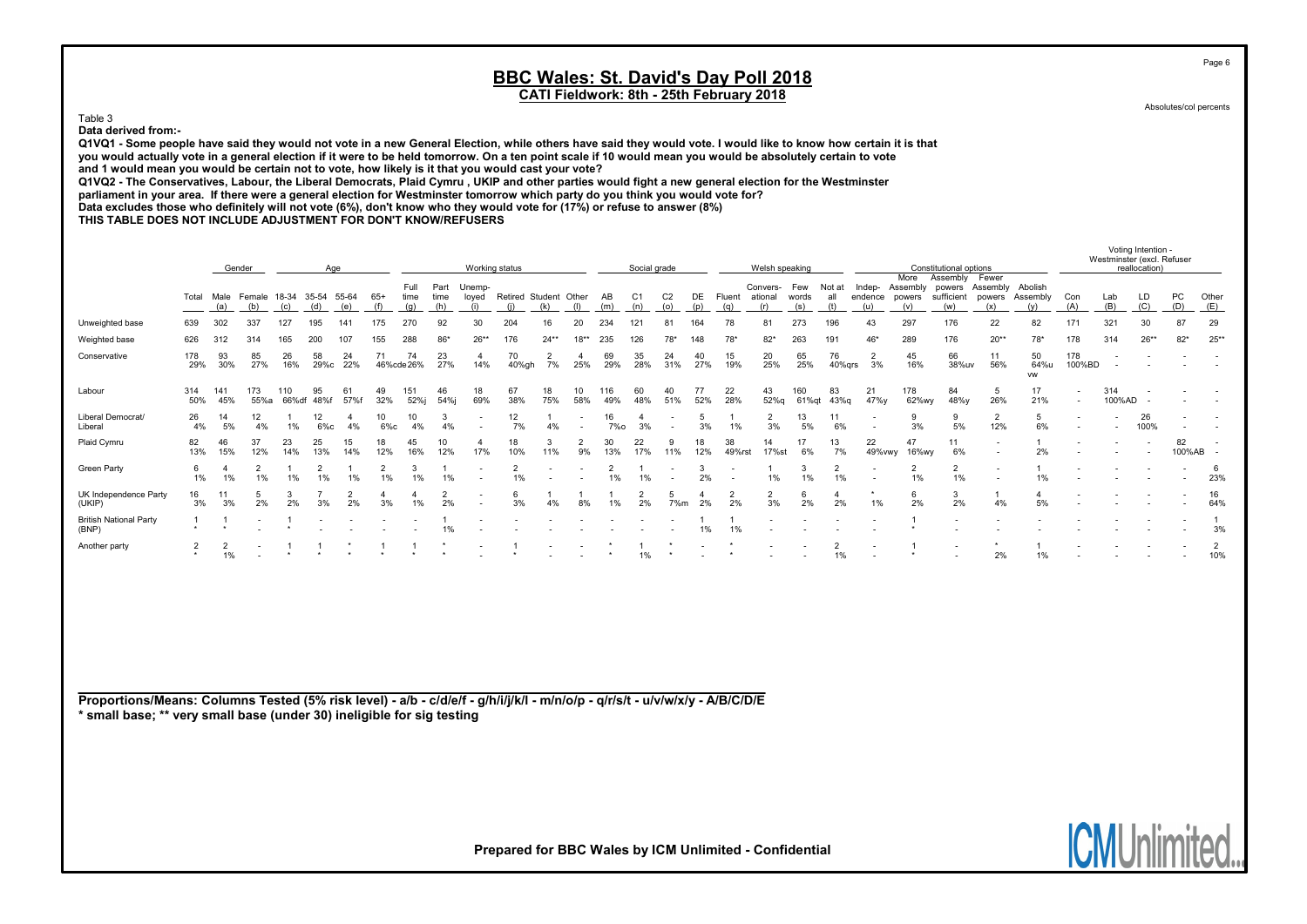Absolutes/col percents

Page 7

Table 3

Data derived from:-

Q1VQ1 - Some people have said they would not vote in a new General Election, while others have said they would vote. I would like to know how certain it is that you would actually vote in a general election if it were to be held tomorrow. On a ten point scale if 10 would mean you would be absolutely certain to vote and 1 would mean you would be certain not to vote, how likely is it that you would cast your vote?

Q1VQ2 - The Conservatives, Labour, the Liberal Democrats, Plaid Cymru , UKIP and other parties would fight a new general election for the Westminster

parliament in your area. If there were a general election for Westminster tomorrow which party do you think you would vote for?

Data excludes those who definitely will not vote (6%), don't know who they would vote for (17%) or refuse to answer (8%)

THIS TABLE DOES NOT INCLUDE ADJUSTMENT FOR DON'T KNOW/REFUSERS

|                                        |                |                       |                         |                          |                 |                |                             |                        |              |                       |                 |                      | Region                   |                           |                                |                          |                           |                                                      |                                          |                      |                                     |                |                     |
|----------------------------------------|----------------|-----------------------|-------------------------|--------------------------|-----------------|----------------|-----------------------------|------------------------|--------------|-----------------------|-----------------|----------------------|--------------------------|---------------------------|--------------------------------|--------------------------|---------------------------|------------------------------------------------------|------------------------------------------|----------------------|-------------------------------------|----------------|---------------------|
|                                        |                | Total Anglesey<br>(a) | Blaenau<br>Gwent<br>(b) | Bridgend                 | Caer-<br>philly | Cardiff<br>(e) | Carmarth<br>-enshire<br>(f) | Cered-<br>igion<br>(a) | Conwy<br>(h) | Denbigh-<br>shire     | Flint-<br>shire | Gwynedd<br>(k)       | Merthyr<br>Tydfil<br>(1) | Monmouth<br>-shire<br>(m) | Neath<br>Port<br>Talbot<br>(n) | Newport<br>(0)           | Pembroke-<br>shire<br>(p) | Powys<br>(a)                                         | Rhondda,<br>Cynon,<br><b>Taff</b><br>(r) | (s)                  | The Vale<br>of<br>Swansea Glamorgan | Torfaen<br>(u) | Wrexham<br>(v)      |
| Unweighted base                        | 639            |                       | 15                      | 26                       | 34              | 70             | 43                          | 17                     | 29           | 14                    | 36              | 22                   | 12                       | 22                        | 26                             | 33                       | 25                        | 24                                                   | 49                                       | 45                   | 36                                  | 22             | 27                  |
| Weighted base                          | 626            | $10**$                | $12**$                  | $30**$                   | $35*$           | 66*            | $39*$                       | $18**$                 | $31**$       | $13**$                | $34**$          | $21**$               | $12**$                   | $22**$                    | $28**$                         | $35*$                    | $24**$                    | $22**$                                               | $54*$                                    | 46*                  | $30*$                               | $21**$         | $23**$              |
| Conservative                           | 178<br>29%     | $\overline{2}$<br>16% | 3<br>24%                | 8<br>28%                 | 8<br>23%        | 19<br>28%      | 12<br>30%                   | 3<br>16%               | 13<br>41%    | $\overline{2}$<br>19% | 6<br>17%        | $\overline{2}$<br>8% | 3<br>25%                 | 13<br>60%                 | 5<br>16%                       | 10<br>28%                | 9<br>39%                  | 9<br>42%                                             | 15<br>28%                                | 11<br>25%            | 3<br>11%                            | 13<br>63%      | 9<br>41%            |
| Labour                                 | 314<br>50%     | 3<br>28%              | 64%                     | 16<br>53%                | 19<br>53%f      | 38<br>58%f     | 10<br>27%                   | 9<br>50%               | 14<br>44%    | 8<br>66%              | 23<br>67%       | 6<br>28%             | 59%                      | 4<br>19%                  | 19<br>67%                      | 20<br>57%f               | 11<br>47%                 | 5<br>24%                                             | 29<br>53%f                               | 26<br>56%f           | 22<br>74%f                          | 6<br>29%       | 11<br>48%           |
| Liberal Democrat/<br>Liberal           | 26<br>4%       |                       |                         | 6%                       | 2%              | 5<br>7%        | $\overline{2}$<br>4%        | $\sim$                 | 3%           | $\sim$                | 2%              | 3%                   | 9%                       | 5%                        | $\overline{\phantom{a}}$       | 2<br>5%                  | $\overline{\phantom{a}}$  | $\overline{7}$<br>30%                                | $\sim$                                   | 4<br>8%              | 3%                                  |                |                     |
| Plaid Cymru                            | 82<br>13%      | 38%                   | 6%                      | 3<br>10%                 | 5<br>15%        | 3<br>5%        | 12<br>32%eost               | 6<br>34%               | 13%          | $\overline{2}$<br>12% | 3<br>9%         | 11<br>54%            | 7%                       | 2<br>8%                   | 16%                            | $\overline{2}$<br>7%     | 5%                        | $\overline{\phantom{a}}$<br>$\overline{\phantom{a}}$ | 9<br>17%e                                | $\overline{2}$<br>4% | 3%                                  | 2<br>7%        | $\mathbf{3}$<br>12% |
| <b>Green Party</b>                     | 6<br>1%        | 8%                    |                         | $\overline{\phantom{a}}$ | 3%              | 2%             |                             |                        |              |                       |                 |                      |                          | 5%                        |                                | $\overline{\phantom{a}}$ | 4%                        | 3%                                                   |                                          |                      |                                     |                |                     |
| UK Independence Party<br>(UKIP)        | 16<br>3%       | 10%                   | 3%                      | 3%                       | 4%              |                | 6%e                         |                        |              |                       | 5%              | 6%                   |                          | 3%                        |                                | 3%                       | 4%                        | $\star$<br>1%                                        | 2%                                       | 3<br>6%e             | 1%                                  |                |                     |
| <b>British National Party</b><br>(BNP) |                |                       |                         |                          |                 |                |                             |                        |              |                       |                 |                      |                          |                           |                                |                          |                           |                                                      |                                          |                      | 3%                                  |                |                     |
| Another party                          | $\overline{2}$ |                       | 3%                      |                          |                 |                | 1%                          |                        |              | 3%                    |                 |                      |                          |                           |                                |                          |                           |                                                      |                                          |                      | 5%                                  |                |                     |

Proportions/Means: Columns Tested (5% risk level) - a/b/c/d/e/f/g/h/i/j/k/l/m/n/o/p/q/r/s/t/u/v \* small base; \*\* very small base (under 30) ineligible for sig testing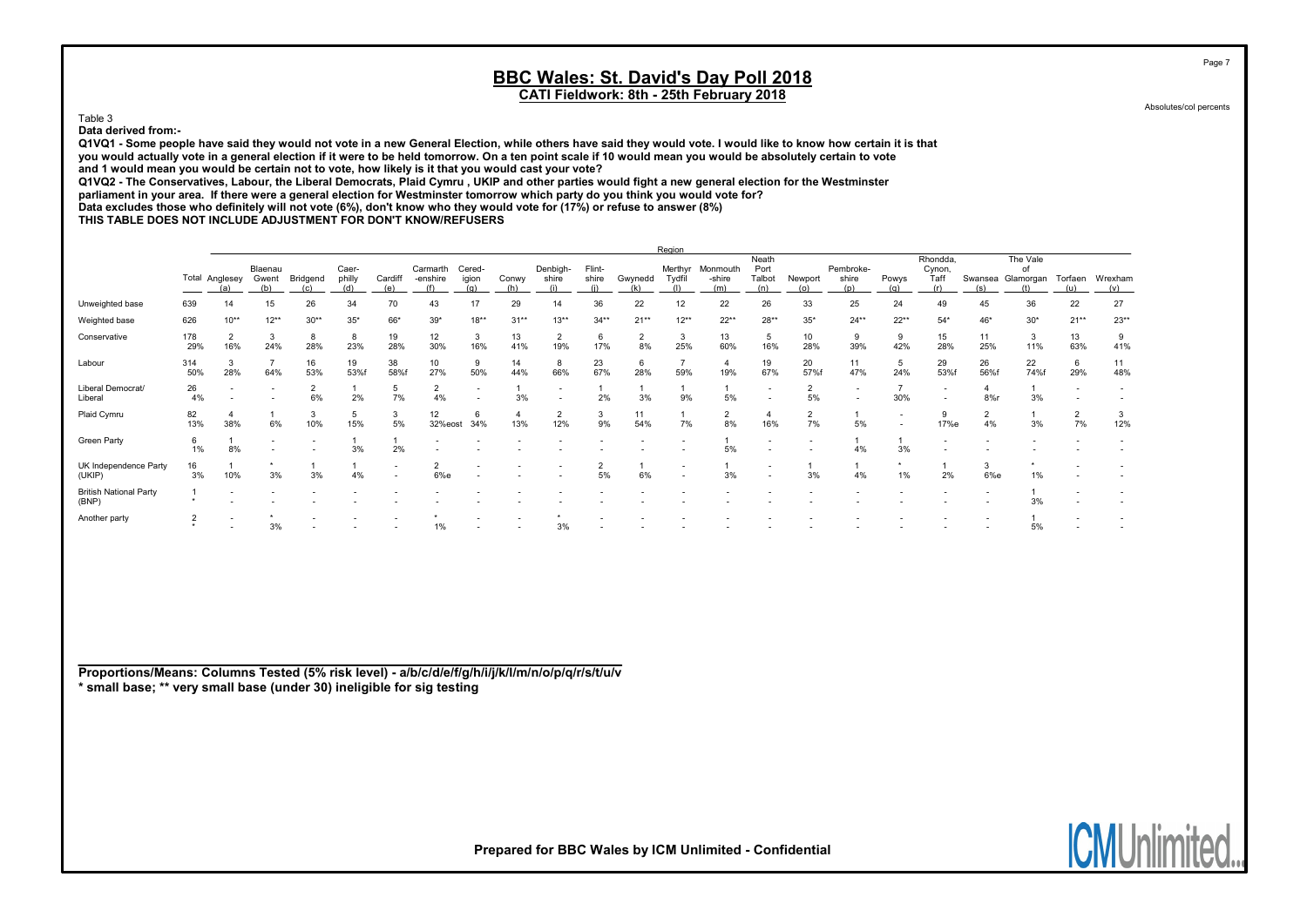CATI Fieldwork: 8th - 25th February 2018

Table 4 Published Vote Intention Figures - Westminster Percentages derived from the responses of 845 respondents

|                                        | Total   |  |
|----------------------------------------|---------|--|
| Conservative                           | 32%     |  |
| Labour                                 | 49%     |  |
| Liberal Democrat/<br>Liberal           | 5%      |  |
| <b>British National Party</b><br>(BNP) | ٠       |  |
| Plaid Cymru                            | 11%     |  |
| Green Party                            | 1%      |  |
| UK Independence Party<br>(UKIP)        | 2%      |  |
| Another Party                          | $\star$ |  |

Col percents

Page 8

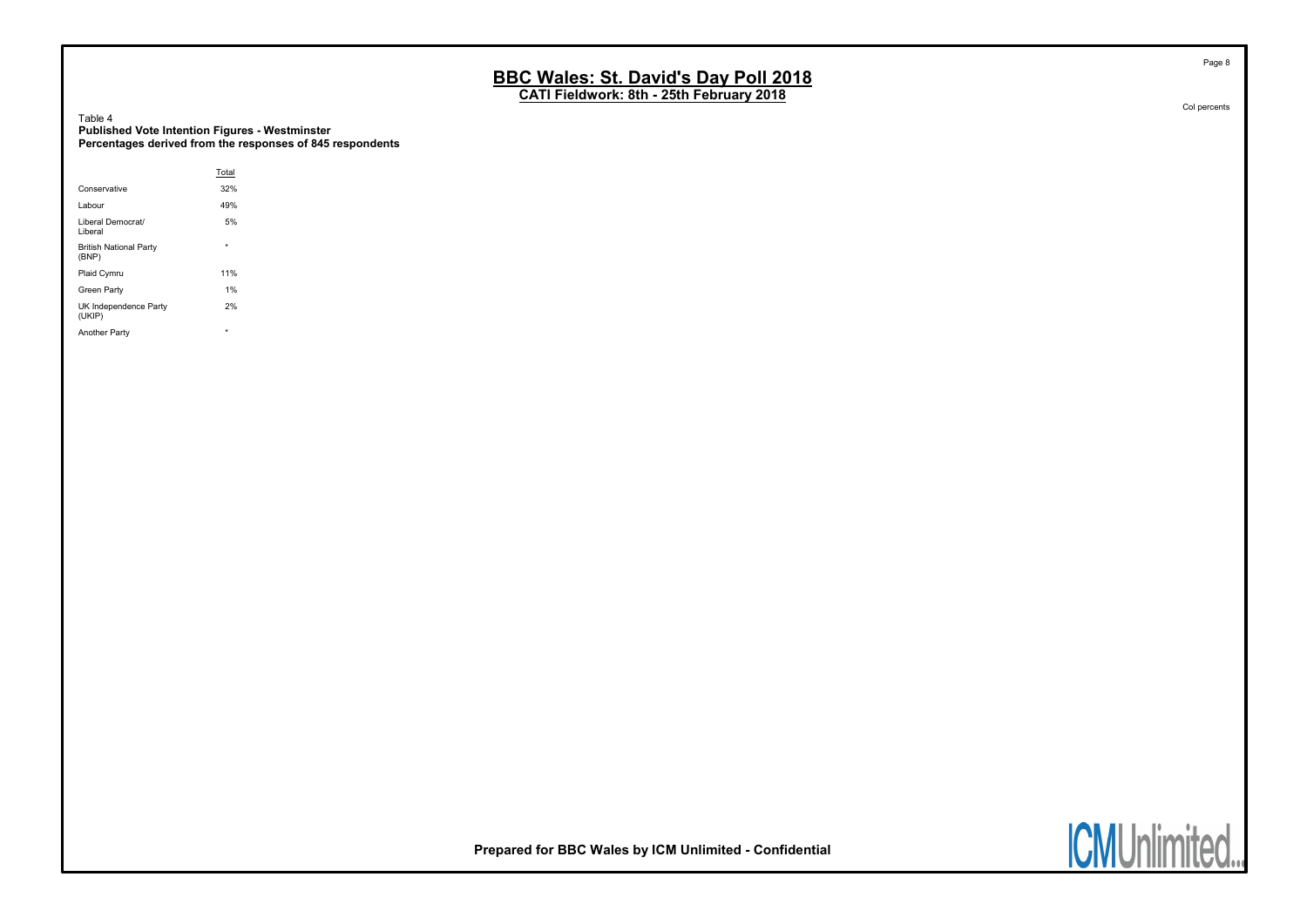CATI Fieldwork: 8th - 25th February 2018

Absolutes/col percents

**IGNUNIN** 

**IIIGO** 

Page 9

#### Table 5

Q2VQ1 - The next few questions are about elections to the National Assembly for Wales. Some people have said they would not vote in a new Welsh Assembly election, while others have said they would vote. I would like to know how certain it is that you would actually vote in a Welsh Assembly election if it were to be held tomorrow. On a ten point scale if 10 would mean you would be absolutely certain to vote and 1 would mean you would be certain not to vote how likely is it that you would go and vote?

Base: All respondents

|                                                                                                                                                                                                       |                          |                | Gender               |                      |                      | Age                  |                      |                      |                        | Working status         |                      |                                                      |                      |                      | Social grade          |                       |            |               | Welsh speaking             |                         |                      |                          |                                   | Constitutional options                  |                                                      |                            |                         |                | Voting Intention -<br>Westminster (excl. Refuser<br>reallocation) |                          |                                |
|-------------------------------------------------------------------------------------------------------------------------------------------------------------------------------------------------------|--------------------------|----------------|----------------------|----------------------|----------------------|----------------------|----------------------|----------------------|------------------------|------------------------|----------------------|------------------------------------------------------|----------------------|----------------------|-----------------------|-----------------------|------------|---------------|----------------------------|-------------------------|----------------------|--------------------------|-----------------------------------|-----------------------------------------|------------------------------------------------------|----------------------------|-------------------------|----------------|-------------------------------------------------------------------|--------------------------|--------------------------------|
|                                                                                                                                                                                                       | Total                    | Male<br>(a)    | Female<br>(b)        | 18-34<br>(c)         | 35-54<br>(d)         | 55-64<br>(e)         | $65+$<br>(f)         | Full<br>time<br>(g)  | Part<br>time<br>(h)    | Unemp-<br>loyed<br>(i) | (i)                  | Retired Student Other<br>(k)                         | (1)                  | AB<br>(m)            | C <sub>1</sub><br>(n) | C <sub>2</sub><br>(o) | DE<br>(p)  | Fluent<br>(q) | Convers-<br>ational<br>(r) | Few<br>words<br>(s)     | Not at<br>all<br>(t) | Indep-<br>endence<br>(u) | More<br>Assembly<br>powers<br>(v) | Assembly<br>powers<br>sufficient<br>(w) | Fewer<br>Assembly<br>powers<br>(x)                   | Abolish<br>Assembly<br>(y) | Con<br>(A)              | Lab<br>(B)     | LD<br>(C)                                                         | PC<br>(D)                | Other<br>(E)                   |
| Unweighted base                                                                                                                                                                                       | 1001                     | 454            | 547                  | 203                  | 323                  | 209                  | 266                  | 414                  | 159                    | 59                     | 295                  | 19                                                   | 39                   | 333                  | 178                   | 137                   | 268        | 121           | 118                        | 395                     | 344                  | 63                       | 440                               | 278                                     | 37                                                   | 133                        | 185                     | 348            | 33                                                                | 96                       | 35                             |
| Weighted base                                                                                                                                                                                         | 1001                     | 490            | 511                  | 273                  | 334                  | 162                  | 233                  | 443                  | 152                    | $60*$                  | 253                  | $32*$                                                | $42*$                | 335                  | 184                   | 135                   | 258        | 126           | 117                        | 398                     | 334                  | $70*$                    | 443                               | 279                                     | $35*$                                                | 123                        | 193                     | 343            | $29*$                                                             | $93*$                    | $31*$                          |
| 10 - Absolutely certain<br>I would vote                                                                                                                                                               | 549<br>55%               | 258<br>53%     | 291<br>57%           | 127<br>46%           | 186<br>56%c          | 104<br>64%с          | 132<br>57%c          | 254<br>57%i          | 77<br>51%              | 23<br>38%              | 148<br>59%i          | 20<br>60%                                            | 20<br>49%            | 207<br>62%p          | 104<br>56%p           | 70<br>52%             | 117<br>45% | 82<br>65%t    | 72<br>62%t                 | 229<br>58%              | 153<br>46%           | 43<br>61%y               | 271<br>61%xy                      | 152<br>55%                              | 14<br>40%                                            | 55<br>45%                  | 105<br>54%              | 222<br>65%A    | 16<br>54%                                                         | 63<br>68%A               | 17<br>57%                      |
| 9                                                                                                                                                                                                     | 41<br>4%                 | 25<br>5%       | 17<br>3%             | 16<br>6%             | 15<br>4%             | $\overline{4}$<br>2% | $\overline{7}$<br>3% | 21<br>5%             | $\mathbf{q}$<br>$6%$ j | $\overline{2}$<br>3%   | 5<br>2%              | 4%                                                   |                      | 13<br>4%             | 6<br>3%               | 4<br>3%               | 15<br>6%   | 9<br>7%t      | $\overline{7}$<br>6%t      | 18<br>4%                | 6<br>2%              | 8<br>11% vwy             | 19<br>4%                          | 10<br>4%                                | $\overline{2}$<br>6%                                 | $\overline{2}$<br>2%       | 8<br>4%                 | 11<br>3%       | 3<br>10%                                                          | 3<br>3%                  | $\overline{2}$<br>6%           |
| 8                                                                                                                                                                                                     | 73<br>7%                 | 34<br>7%       | 39<br>8%             | 18<br>7%             | 26<br>8%             | 11<br>7%             | 18<br>8%             | 33<br>7%             | 10<br>7%               | 4<br>6%                | 18<br>7%             | 6<br>18%                                             | $\overline{2}$<br>5% | 30<br>9%             | 13<br>7%              | 11<br>8%              | 14<br>5%   | 9<br>7%       | 9<br>8%                    | 27<br>7%                | 26<br>8%             | $\mathbf{1}$<br>1%       | 38<br>9%                          | 21<br>8%                                | $\overline{1}$<br>3%                                 | 6<br>5%                    | 17<br>9%                | 28<br>8%       | . .                                                               | 6<br>6%                  | 3<br>11%                       |
| $\overline{7}$                                                                                                                                                                                        | 51<br>5%                 | 27<br>6%       | 24<br>5%             | 25<br>9%def          | 14<br>4%             | $\overline{4}$<br>2% | $\mathbf{R}$<br>3%   | 24<br>5%             | 11<br>8%               | $\mathbf{1}$<br>2%     | 8<br>3%              | $\overline{\phantom{a}}$<br>$\blacksquare$           | 5<br>13%ij           | 13<br>4%             | 13<br>7%              | $\overline{7}$<br>5%  | 12<br>5%   | 8<br>6%       | 6<br>5%                    | 18<br>4%                | 18<br>6%             | $\overline{4}$<br>6%     | 27<br>6%                          | 11<br>4%                                | $\overline{2}$<br>7%                                 | 5<br>4%                    | 5<br>2%                 | 15<br>4%       | 3<br>9%                                                           | 10<br>10%AB              | $\overline{2}$<br>6%           |
| 6                                                                                                                                                                                                     | 30<br>3%                 | 12<br>3%       | 17<br>3%             | 2%                   | 9<br>3%              | $\overline{4}$<br>3% | 10<br>4%             | <b>q</b><br>2%       | -5<br>3%               | $\overline{4}$<br>7%g  | 10<br>4%             | $\overline{\phantom{a}}$                             | $\overline{2}$<br>5% | 6<br>2%              | $\overline{4}$<br>2%  | 5<br>4%               | 12<br>5%m  | 1%            | 3<br>3%                    | 9<br>2%                 | 17<br>5%q            | 1%                       | 10<br>2%                          | 12<br>4%                                | 3<br>8%                                              | 3<br>2%                    | 6<br>3%                 | 13<br>4%       | $\overline{\phantom{a}}$                                          | $\overline{4}$<br>4%     | $\overline{\phantom{a}}$       |
| 5                                                                                                                                                                                                     | 95<br>9%                 | 50<br>10%      | 45<br>9%             | 32<br>12%            | 34<br>10%            | 12<br>7%             | 17<br>7%             | 39<br>9%             | 17<br>11%              | 12<br>20%gj            | 18<br>7%             | 3<br>10%                                             | $\overline{2}$<br>5% | 31<br>9%             | 12<br>6%              | 18<br>13%             | 29<br>11%  | 6<br>4%       | $\overline{7}$<br>6%       | 43<br>11%               | 37<br>11%g           | $\overline{a}$<br>5%     | 32<br>7%                          | 30<br>11%                               | $\overline{4}$<br>11%                                | 17<br>14%v                 | 22<br>11%B              | 20<br>6%       | 6<br>20%BD                                                        | 6<br>7%                  | $\overline{1}$<br>4%           |
| 4                                                                                                                                                                                                     | 1%                       | 3<br>1%        | $\overline{4}$<br>1% | $\star$              | $\overline{2}$<br>1% | 2<br>1%              | 2<br>1%              | -3<br>1%             | 1%                     |                        | 3<br>1%              |                                                      | 2%                   |                      | 3<br>2%m              |                       | 3<br>1%    | 1%            |                            | $\overline{2}$          | 3<br>1%              |                          | $\overline{4}$<br>1%              | 2<br>1%                                 | $\overline{\phantom{a}}$<br>$\overline{\phantom{a}}$ | -1<br>1%                   | $\overline{2}$<br>$1\%$ | 3<br>1%        |                                                                   |                          |                                |
| 3                                                                                                                                                                                                     | 24<br>2%                 | 10<br>2%       | 14<br>3%             | 9<br>3%e             | 10<br>3%e            |                      | 6<br>2%e             | 13<br>3%             | 3%                     |                        | 6<br>2%              |                                                      | 3%                   | $\overline{7}$<br>2% | 6<br>3%               | 2<br>2%               | 7<br>3%    |               | $\overline{2}$<br>2%       | 10<br>2%                | 13<br>4%q            | $\overline{2}$<br>3%     | 10<br>2%                          | 10<br>3%                                | $\overline{2}$<br>5%                                 | 1%                         | 4<br>2%                 | g<br>3%        |                                                                   |                          | -1<br>2%                       |
| $\overline{2}$                                                                                                                                                                                        | 10<br>1%                 | $\overline{2}$ | 8<br>2%              | 4<br>1%              | 3<br>$1\%$           | 1%                   | $\overline{2}$<br>1% | 1%                   | 5<br>3%g               |                        | $\overline{2}$<br>1% |                                                      |                      | $\overline{2}$<br>1% | -1<br>1%              | $\overline{2}$<br>2%  | -5<br>2%   |               | $\overline{2}$<br>2%       | $\overline{4}$<br>$1\%$ | 3<br>1%              | 1%                       | 6<br>1%                           | 3<br>1%                                 |                                                      |                            | $\overline{2}$<br>1%    | 1%             |                                                                   | $1\%$                    |                                |
| 1 - Certain I would not<br>vote                                                                                                                                                                       | 108<br>11%               | 65<br>13%b     | 43<br>8%             | 31<br>11%            | 35<br>10%            | 18<br>11%            | 24<br>10%            | 41<br>9%             | 10<br>7%               | 15                     | 29<br>24%ghj 11%     | 3<br>8%                                              | 5<br>13%             | 24<br>7%             | 22<br>12%             | 15<br>11%             | 38<br>15%m | 8<br>7%       | 6<br>5%                    | 36<br>9%                | 50<br>15%grs         | $\overline{7}$<br>9%     | 21<br>5%                          | 24<br>8%                                | $\overline{7}$<br>21% vw                             | 32<br>26%uv<br>w           | 20                      | 15<br>10%BD 4% | $\overline{2}$<br>7%D                                             | $\overline{\phantom{a}}$ | $\boldsymbol{\Delta}$<br>14%BD |
| Don't know                                                                                                                                                                                            | 13<br>1%                 | -3<br>1%       | 10<br>2%             | $\overline{2}$<br>1% |                      | $\overline{2}$<br>1% | 7<br>3%d             | $\overline{2}$<br>1% | 2<br>1%                |                        | -6<br>$2\%$ g        | $\overline{\phantom{a}}$<br>$\overline{\phantom{a}}$ | 2<br>5%g             | $\overline{2}$<br>1% |                       | 2<br>1%               | 6<br>2%    | 1%            | 1<br>1%                    | $\overline{2}$<br>1%    | 7<br>2%              |                          | -5<br>1%                          | $\overline{4}$<br>1%                    | $\overline{\phantom{a}}$                             | 1<br>1%                    | 3<br>1%                 | 3<br>1%        |                                                                   | 1%                       | 1%                             |
| Refused                                                                                                                                                                                               | $\overline{\phantom{a}}$ |                |                      |                      |                      |                      |                      |                      |                        |                        |                      |                                                      |                      |                      |                       |                       |            |               |                            |                         |                      |                          |                                   |                                         |                                                      |                            |                         |                |                                                                   |                          |                                |
| Proportions/Means: Columns Tested (5% risk level) - a/b - c/d/e/f - g/h/i/j/k/l - m/n/o/p - q/r/s/t - u/v/w/x/y - A/B/C/D/E<br>* small base; ** very small base (under 30) ineligible for sig testing |                          |                |                      |                      |                      |                      |                      |                      |                        |                        |                      |                                                      |                      |                      |                       |                       |            |               |                            |                         |                      |                          |                                   |                                         |                                                      |                            | <b>IALII I</b>          |                |                                                                   | $\mathbf{0}$             |                                |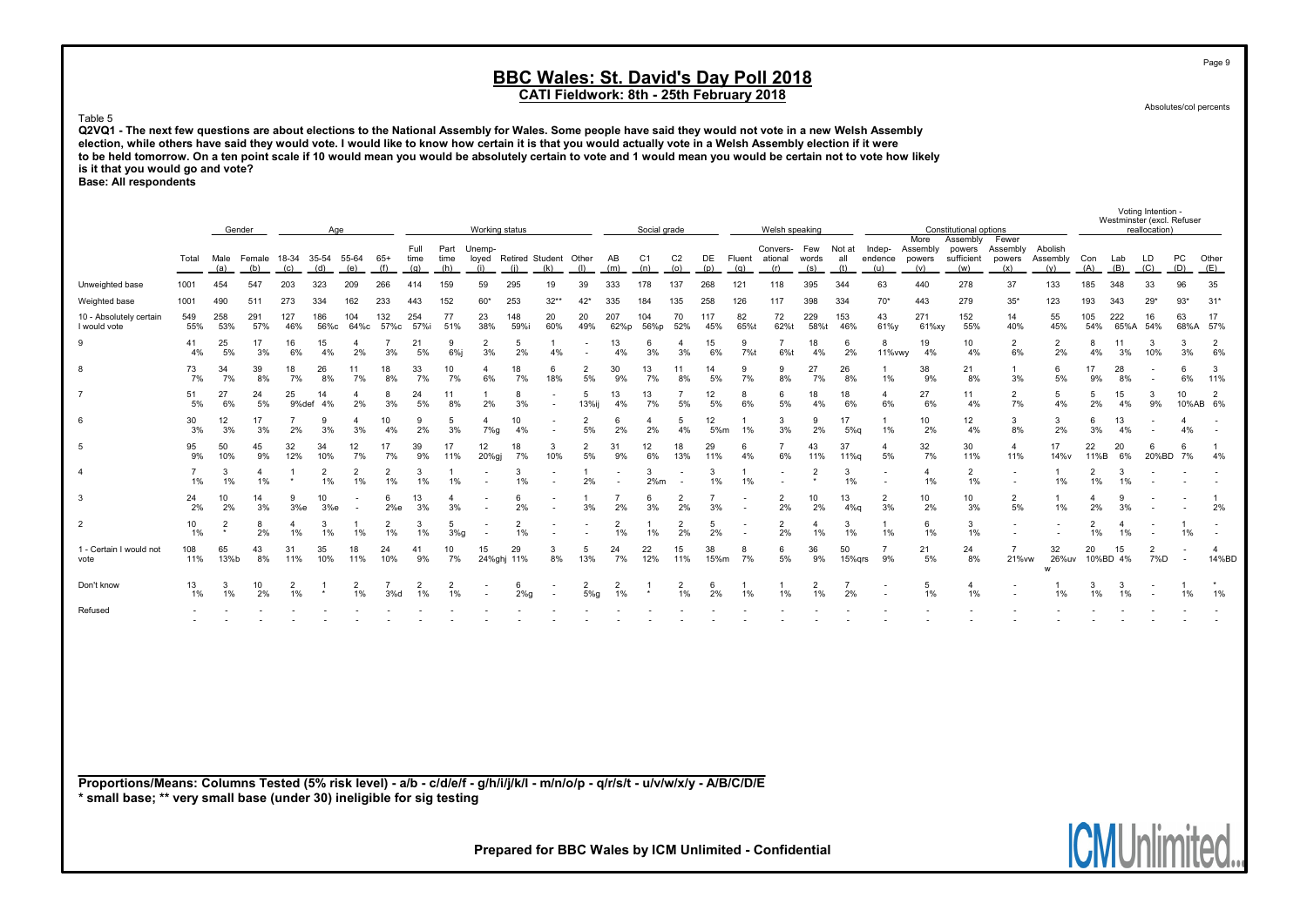Absolutes/col percents

Page 10

#### Table 5

Q2VQ1 - The next few questions are about elections to the National Assembly for Wales. Some people have said they would not vote in a new Welsh Assembly election, while others have said they would vote. I would like to know how certain it is that you would actually vote in a Welsh Assembly election if it were to be held tomorrow. On a ten point scale if 10 would mean you would be absolutely certain to vote and 1 would mean you would be certain not to vote how likely is it that you would go and vote?

Base: All respondents

|                                         |                          |                          |                         |                                                      |                                                      |                      |                               |                                            |                                                      |                          |                          |                          | Region                   |                           |                                |                          |                           |                      |                                   |                      |                                                            |                                                      |            |
|-----------------------------------------|--------------------------|--------------------------|-------------------------|------------------------------------------------------|------------------------------------------------------|----------------------|-------------------------------|--------------------------------------------|------------------------------------------------------|--------------------------|--------------------------|--------------------------|--------------------------|---------------------------|--------------------------------|--------------------------|---------------------------|----------------------|-----------------------------------|----------------------|------------------------------------------------------------|------------------------------------------------------|------------|
|                                         |                          | Total Anglesey<br>(a)    | Blaenau<br>Gwent<br>(b) | Bridgend<br>(c)                                      | Caer-<br>philly<br>(d)                               | Cardiff<br>(e)       | Carmarth<br>-enshire<br>(f)   | Cered-<br>igion<br>(q)                     | Conwy<br>(h)                                         | Denbigh-<br>shire<br>(i) | Flint-<br>shire<br>(i)   | Gwynedd<br>(k)           | Merthyr<br>Tydfil<br>(1) | Monmouth<br>-shire<br>(m) | Neath<br>Port<br>Talbot<br>(n) | Newport<br>(o)           | Pembroke-<br>shire<br>(p) | Powys<br>(q)         | Rhondda.<br>Cynon,<br>Taff<br>(r) | (s)                  | The Vale<br>of<br>Swansea Glamorgan Torfaen Wrexham<br>(t) | (u)                                                  | (v)        |
| Unweighted base                         | 1001                     | 25                       | 23                      | 42                                                   | 55                                                   | 112                  | 62                            | 26                                         | 38                                                   | 31                       | 51                       | 42                       | 19                       | 30                        | 45                             | 48                       | 41                        | 43                   | 71                                | 78                   | 45                                                         | 30                                                   | 44         |
| Weighted base                           | 1001                     | $20**$                   | $20**$                  | $50*$                                                | $59*$                                                | 109                  | $59*$                         | $30**$                                     | 40*                                                  | $30*$                    | $50^{\star}$             | $40*$                    | $20**$                   | $30**$                    | $50*$                          | $50*$                    | $40*$                     | $40*$                | $79*$                             | $79*$                | $40*$                                                      | $30**$                                               | $40*$      |
| 10 - Absolutely certain<br>I would vote | 549<br>55%               | 10 <sup>1</sup><br>53%   | 10<br>49%               | 22<br>45%                                            | 37<br>63%                                            | 63<br>57%            | 33<br>56%                     | 18<br>61%                                  | 22<br>57%                                            | 13<br>42%                | 27<br>55%                | 25<br>63%                | 13<br>68%                | 16<br>55%                 | 24<br>49%                      | 27<br>55%                | 20<br>51%                 | 20<br>51%            | 50<br>63%                         | 45<br>56%            | 19<br>48%                                                  | 13<br>43%                                            | 20<br>50%  |
| 9                                       | 41<br>4%                 | $\overline{2}$<br>10%    | 4%                      | 2%                                                   | $\overline{\phantom{a}}$<br>$\overline{\phantom{a}}$ | $\overline{7}$<br>7% | 5<br>8%d                      | $\blacksquare$<br>$\overline{\phantom{a}}$ | 5<br>12%djkrs                                        | $\overline{2}$<br>7%d    | $\overline{\phantom{a}}$ | $\overline{\phantom{a}}$ |                          | $\overline{2}$<br>7%      | 3<br>6%                        | $\overline{2}$<br>4%     | $\mathbf{1}$<br>3%        | 1<br>2%              | 1%                                | $\overline{2}$<br>2% | 4<br>10%djr                                                | $\overline{\phantom{a}}$<br>$\overline{\phantom{a}}$ | 3<br>8%d   |
| 8                                       | 73<br>7%                 | $\mathbf{1}$<br>6%       | 3%                      | $\overline{2}$<br>4%                                 | 6<br>10%                                             | $\overline{7}$<br>6% | 2<br>3%                       | $\overline{2}$<br>8%                       | $\overline{7}$<br>17%fr                              | $\overline{2}$<br>6%     | $\overline{2}$<br>4%     | 5<br>13%                 | 3<br>15%                 | 3%                        | $\overline{2}$<br>4%           | $\overline{7}$<br>14%fr  | $\overline{2}$<br>5%      | 8<br>20%cefinrv      | $\overline{2}$<br>3%              | 6<br>7%              | 4<br>10%                                                   | $\mathbf{1}$<br>3%                                   | 2<br>4%    |
| $\overline{7}$                          | 51<br>5%                 | 7%                       | 3%                      | 3<br>5%                                              | $\blacksquare$<br>$\overline{\phantom{a}}$           | 5<br>4%              | $\overline{\mathbf{4}}$<br>7% | 6<br>21%                                   | $\overline{\phantom{a}}$<br>$\overline{\phantom{a}}$ | 4%                       | 5<br>10%d                | 3<br>7%                  |                          | 3%                        | 3%                             | 3<br>6%                  | 3<br>7%d                  | 3<br>7%              | 2%                                | 3<br>4%              | 4<br>10%dr                                                 | $\overline{2}$<br>7%                                 | 2%         |
| 6                                       | 30<br>3%                 | 4%                       | 3%                      | 2<br>4%                                              | 2%                                                   | 4<br>3%              |                               |                                            | $\overline{2}$<br>4%                                 | 3<br>9%fos               | $\overline{2}$<br>3%     | 2%                       |                          | 3%                        | 2%                             | $\overline{\phantom{a}}$ | 3%                        | 1<br>2%              | $\overline{4}$<br>4%              | 1%                   | 3<br>7%f                                                   | 3<br>11%                                             | 2%         |
| 5                                       | 95<br>9%                 | 6%                       | 6%                      | 12 <sup>°</sup>                                      | 24%ehkoar13%                                         | 10<br>9%             | 6<br>10%                      | 3%                                         | $\overline{2}$<br>4%                                 | $\overline{2}$<br>7%     | 5<br>9%                  | $\overline{2}$<br>6%     | $\overline{1}$<br>6%     | $\overline{2}$<br>6%      | $\overline{7}$<br><b>15%o</b>  | 2%                       | 5<br><b>14%o</b>          | $\overline{2}$<br>6% | 9%                                | 8<br>10%             | $\overline{2}$<br>6%                                       | $\overline{\phantom{a}}$                             | 8<br>20%ho |
| $\overline{4}$                          | $\overline{7}$<br>1%     |                          |                         | 2%                                                   |                                                      |                      |                               | 3%                                         | $\mathbf{1}$<br>3%                                   | $\overline{2}$<br>6%ers  | 1%                       |                          |                          |                           | $\overline{c}$<br>4%           | $\overline{\phantom{a}}$ |                           |                      |                                   |                      |                                                            |                                                      |            |
| 3                                       | 24<br>2%                 | $\overline{\phantom{a}}$ | $\overline{2}$<br>12%   | $\overline{\phantom{a}}$<br>$\overline{\phantom{a}}$ | 5<br>8%es                                            | 1%                   | 2%                            |                                            |                                                      | 3%                       | $\overline{2}$<br>4%     |                          |                          | $\overline{2}$<br>8%      | 3%                             | $\overline{\phantom{a}}$ | $\overline{2}$<br>4%      | 1<br>2%              | 1%                                |                      | 3%                                                         | $\overline{2}$<br>7%                                 | 2<br>5%    |
| 2                                       | 10<br>1%                 |                          |                         |                                                      |                                                      | 1%                   |                               |                                            |                                                      |                          | 8%def                    |                          |                          |                           |                                | 2%                       | $\overline{\phantom{a}}$  | 1<br>3%              | 1%                                | 1%                   |                                                            | $\mathbf{1}$<br>3%                                   |            |
| 1 - Certain I would not<br>vote         | 108<br>11%               | 3<br>13%                 | $\overline{4}$<br>18%   | 6<br>13%d                                            | 2%                                                   | 12<br>11%d           | 8<br>14%d                     | 4%                                         | 3%                                                   | 5<br>16%d                | 3<br>5%                  | 3<br>8%                  | $\overline{2}$<br>11%    | $\overline{4}$<br>14%     | $\overline{7}$<br>14%d         | $\overline{7}$<br>14%d   | 5<br>13%d                 | $\overline{2}$<br>6% | 11<br>14%d                        | 12<br>15%d           | 4%                                                         | $\overline{7}$<br>25%                                | 3<br>7%    |
| Don't know                              | 13<br>1%                 | $\overline{\phantom{a}}$ | 4%                      |                                                      | $\overline{2}$<br>3%                                 |                      | 1%                            |                                            |                                                      |                          |                          | 2%                       |                          |                           | 2%                             | $\overline{2}$<br>4%     | $\overline{\phantom{a}}$  | $\mathbf{1}$<br>2%   | 1%                                | $\overline{2}$<br>3% | 1<br>2%                                                    | $\mathbf{1}$<br>3%                                   | 1<br>2%    |
| Refused                                 | $\overline{\phantom{0}}$ |                          |                         |                                                      |                                                      |                      |                               |                                            |                                                      |                          |                          |                          |                          |                           |                                |                          |                           |                      |                                   |                      |                                                            |                                                      |            |
|                                         |                          |                          |                         |                                                      |                                                      |                      |                               |                                            |                                                      |                          |                          |                          |                          |                           |                                |                          |                           |                      |                                   |                      |                                                            |                                                      |            |

Proportions/Means: Columns Tested (5% risk level) - a/b/c/d/e/f/g/h/i/j/k/l/m/n/o/p/q/r/s/t/u/v \* small base; \*\* very small base (under 30) ineligible for sig testing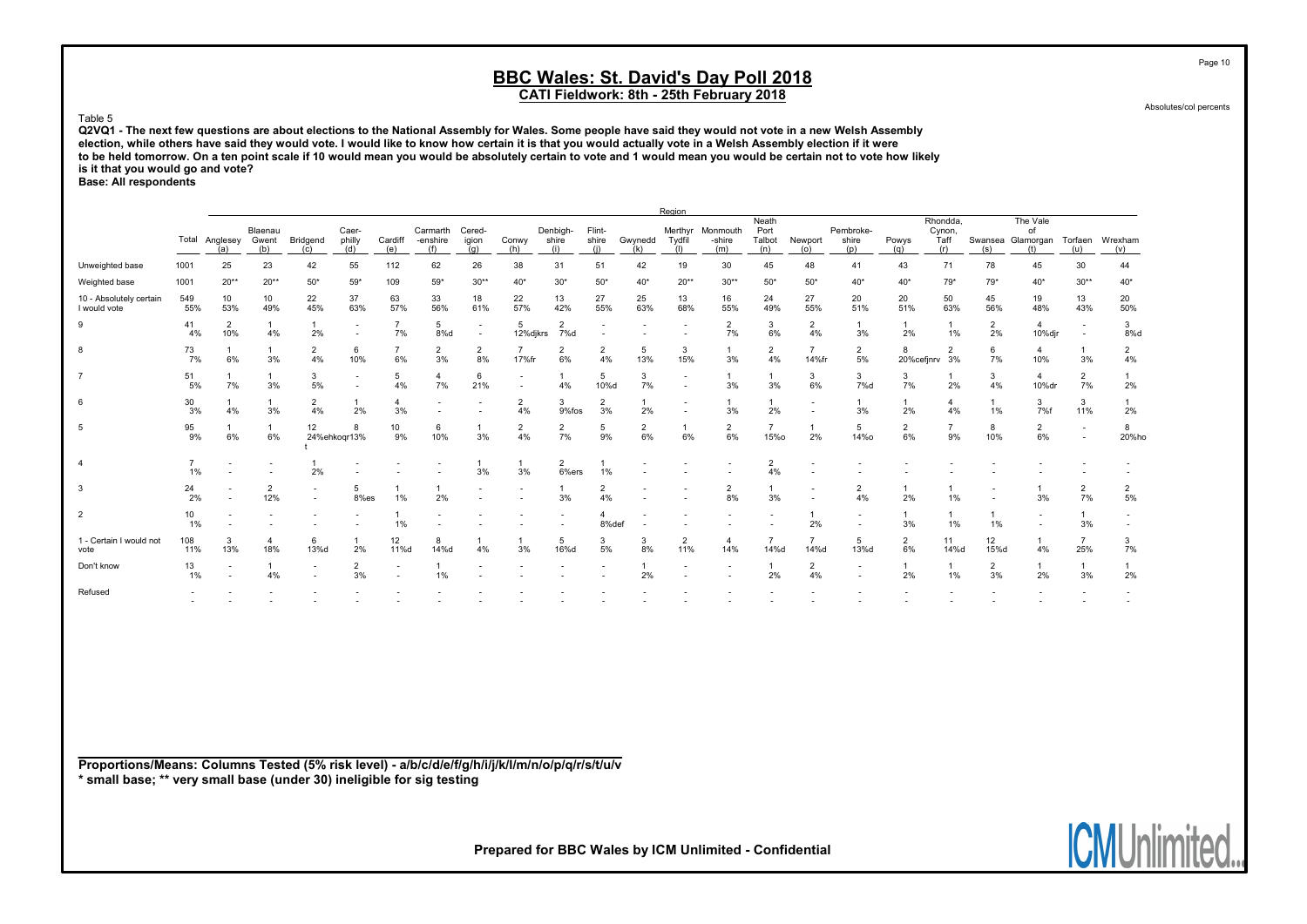Absolutes/col percents

Page 11

#### Table 6

Q2VQ2CB - The Conservatives, Labour, the Liberal Democrats, Plaid Cymru , UKIP and other parties would fight a new Welsh Assembly election in your area. In Welsh Assembly elections you get to make two votes. In the constituency ballot, you choose the candidate you want to represent you directly. In the regional ballot, you choose from a list of party candidates to represent your region. If there were a Welsh Assembly election tomorrow which party do you think you would vote for in the constituency ballot? Base: All respondents

Voting Intention - Westminster (excl. Refuser<br>reallocation) Gender — Age — Dorking status — Social grade More Welsh speaking Constitutional options — Constitutional options — reallocation) More Assembly Fewer<br>Assembly powers Assembly Full Part Unemp- Convers- Few Not at Indep- Assembly powers Assembly Abolish Total Male Female 18-34 35-54 55-64 65+ time time loyed Retired Student Other AB C1 C2 DE Fluent ational words all endence powers sufficient powers Assembly Con Lab LD PC Other صراح (a) (b) (c) (d) (f) (c) (d) (h) (i) (k) (a) (b) (c) (d) (e) (f) (g) (h) (i) (j) (k) (l) (m) (n) (o) (p) (q) (r) (s) (t) (u) (v) (w) (x) (y) (A) (B) (C) (D) (E) Unweighted base 1001 454 547 203 323 209 266 414 159 59 295 19 39 333 178 137 268 121 118 395 344 63 440 278 37 133 185 348 33 96 35 Weighted base 1001 490 511 261 346 160 235 442 149 59\* 253 31\*\* 48\*\* 331 180 131 261 126\* 112 395 342 65\* 430 282 38\*\* 135\* 193 343 29\* 93\* 31\* Conservative 136 75 61 19 44 17 56 58 18 1 56 - 2 49 28 21 29 7 20 48 58 2 33 45 11 43 118 2 1 2 2 14% 15% 12% 7% 13% 10% 24%cde13%i 12%i 1% 22%ghi - 4% 15% 15% 16% 11% 5% 18%q 12% 17%q 3% 8% 16%uv 28% 32%uv 61%BCD 1% 5%B 2% 6%B w E Labour 254 114 139 76 82 52 44 116 40 13 57 11 14 89 52 32 65 16 31 133 69 14 149 72 5 7 7 236 3 5 3 25% 23% 27% 29%f 24% 32%df 19% 26% 27% 23% 22% 34% 29% 27% 29% 25% 25% 13% 28%q 34%qt 20% 21%y 35%uwy 26%y 13% 5% 4% 69%AC 10% 5% 11% DE Liberal Democrat/ 34 21 13 1 22 5 6 22 1 1 7 3 - 19 7 2 3 1 5 14 13 - 12 12 4 4 3 5 14 - 1 Liberal 3% 4% 2% \* 6%c 3%c 3% 5%h 1% 1% 3% 9% - 6%p 4% 2% 1% 1% 5% 4% 4% - 3% 4% 12% 3% 1% 1% 48%ABD - 2% E Plaid Cymru 162 79 83 54 50 27 31 82 25 11 32 7 3 61 40 19 34 60 29 42 30 32 97 24 1 7 14 39 3 82 6 16% 16% 16% 21% 14% 17% 13% 19% 17% 20% 12% 23% 7% 18% 22%p 14% 13% 47%rst 26%st 11% 9% 50%vwy 22%wy 8% 2% 5% 7% 11% 11% 88%AB 20%A  $C<sub>F</sub>$ Green Party 7 2 5 2 3 - 2 4 1 - 2 - - 3 - - 4 - 1 5 1 - 2 4 - 1 - 3 - - 1 1% \* 1% 1% 1% - 1% 1% \* - 1% - - 1% - - 2% - 1% 1% \* - \* 1% - 1% - 1% - - 4%A UK Independence Party 30 20 10 2 10 5 13 7 1 - 13 - 9 6 1 3 15 1 1 14 15 2 16 1 - 10 2 - - - 7 (UKIP) 3% 4% 2% 1% 3% 3% 6%c 2% 1% - 5%gh - 18% 2% 1% 2% 6%mn \* 1% 3% 4% 3%w 4%w \* - 8%w 1% - - - 24%ABCD British National Party 1 1 - 1 - - - - - - - - 1 - - - - - - - 1 - 1 - - - - - - - - (BNP) \* \* - 1% - - - - - - - - 3% - - - - - - - \* - \* - - - - - - - - Another party 14 4 10 4 3 2 6 3 6 - 4 - - 5 2 2 3 2 2 7 2 1 3 8 - 2 1 3 2 1 1 1% 1% 2% 1% 1% 1% 2% 1% 4%g - 1% - - 2% 1% 1% 1% 1% 2% 2% 1% 2% 1% 3%v - 1% 1% 1% 6%AB 1% 3% Don't know 201 81 120 67 72 22 40 91 33 15 39 8 11 65 22 32 53 21 14 82 78 6 79 75 6 19 29 41 4 3 5 20% 17% 24%a 26%ef 21% 13% 17% 21% 22% 26% 16% 25% 23% 20% 12% 24%n 20% 17% 13% 21% 23%r 9% 18% 27%uvy 15% 14% 15%D 12%D 13% 4% 17%D Refused 50 23 27 4 23 11 12 21 11 - 13 - 3 9 6 6 14 7 3 15 21 2 16 18 2 6 - - - - - 5% 5% 5% 2% 7%c 7%c 5% 5% 7% - 5% - 6% 3% 4% 5% 5% 6% 3% 4% 6% 3% 4% 6% 5% 5% - - - - - Would not vote 113 69 43 30 38 21 24 40 13 17 30 3 5 23 21 14 42 11 6 35 53 6 21 23 10 35 20 15 2 - 4 11% 14%b 8% 12% 11% 13% 10% 9% 8% 29%ghj 12% 9% 11% 7% 12% 11% 16%m 9% 5% 9% 16%rs 10% 5% 8% 26% 26%uv 10%BD 4% 7%D - 14%BD w

Proportions/Means: Columns Tested (5% risk level) - a/b - c/d/e/f - g/h/i/j/k/l - m/n/o/p - q/r/s/t - u/v/w/x/y - A/B/C/D/E \* small base; \*\* very small base (under 30) ineligible for sig testing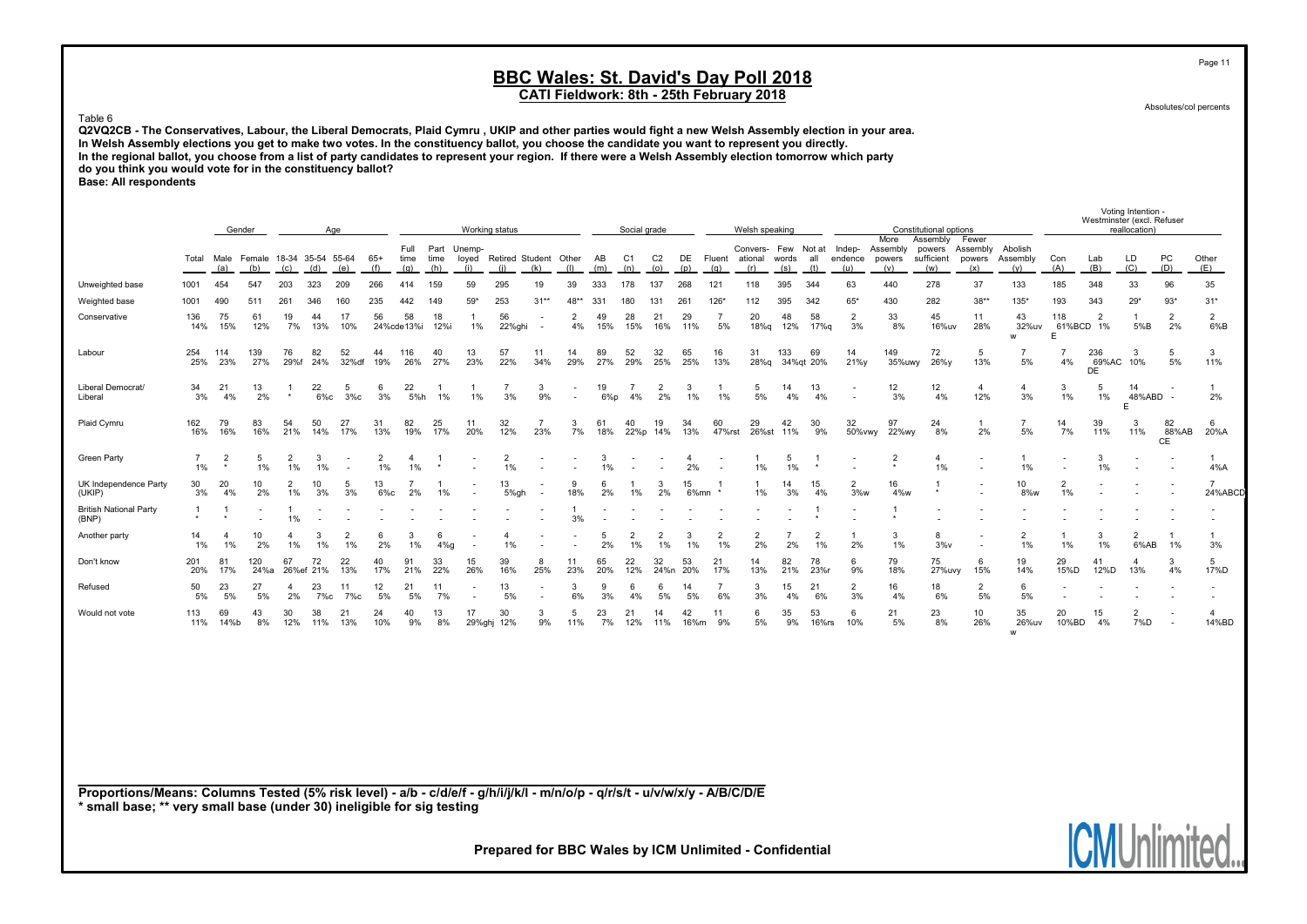Absolutes/col percents

Page 12

#### Table 6

Q2VQ2CB - The Conservatives, Labour, the Liberal Democrats, Plaid Cymru , UKIP and other parties would fight a new Welsh Assembly election in your area. In Welsh Assembly elections you get to make two votes. In the constituency ballot, you choose the candidate you want to represent you directly. In the regional ballot, you choose from a list of party candidates to represent your region. If there were a Welsh Assembly election tomorrow which party do you think you would vote for in the constituency ballot? Base: All respondents

Region Neath Rhondda, The Vale<br>
Port Pembroke- Cynon, of Blaenau Caer- Carmarth Cered- Denbigh- Flint- Merthyr Monmouth Port Pembroke- Cynon, of Total Anglesey Gwent Bridgend philly Cardiff -enshire igion Conwy shire shire Gwynedd Tydfil -shire Talbot Newport shire Powys Taff Swansea. Glamorgan Torfaen Wrexham (a) (b) (c) (d) (e) (f) (g) (h) (i) (i) (i) (i) (i) (i) (a) (b) (c) (d) (e) (f) (g) (h) (i) (j) (k) (l) (m) (n) (o) (p) (q) (r) (s) (t) (u) (v) Unweighted base 1001 25 23 42 55 112 62 26 38 31 51 42 19 30 45 48 41 43 71 78 45 30 44 Weighted base 1001 19\*\* 25\*\* 51\* 64\* 105\* 58\* 29\*\* 40\*\* 49\* 41\* 24\*\* 32\*\* 43\* 43\* 43\* 78\* 38\* 38\* 38\* 38\* Conservative 136 1 1 8 2 16 7 - 7 5 3 3 5 11 1 5 10 8 10 12 2 11 7 14% 7% 5% 15% 3% 16%dn 12% - 19% 18%dn 6% 6% 20% 34% 2% 11% 24%djn 19%dn 13% 15%dn 6% 37% 18%dn Labour 254 - 11 11 16 28 9 5 7 8 19 6 5 2 14 15 13 6 22 25 17 4 10 25% - 45% 21% 25% 26% 15% 18% 17% 30% 39%fkq 15% 22% 7% 31% 31% 29% 15% 30% 32%f 43%fkq 13% 26% Liberal Democrat/ 34 - - 3 - 9 1 2 - - - - - - 2 - 1 2 7 - 6 \* - -Liberal 3% - - 6% - 8%dr 1% 5% - - - - - 6% - 3% 6% 17%dfijkno - 8%r 1% - rtv Plaid Cymru 162 8 3 6 11 10 19 14 11 2 7 16 2 1 6 6 4 3 17 6 4 3 5 16% 40% 10% 12% 16% 9% 33%ceijno 47% 26% 7% 13% 38%cdeijno 7% 3% 14% 12% 10% 6% 24%eqs 7% 11% 9% 14% pqst pqstv Green Party 7 - - - 2 - - - - - - 1 - - - 3 - 1 - - - - - 1% - - - 3% - - - - - - 2% - - - 6%ers - 3% - - - - - UK Independence Party 30 - 2 5 9 1 - - - - 4 1 - 4 - - - - - - - 2 2 - -(UKIP) 3% - 9% 10%efr 14%efnopqr1% - - - 9%efr 1% - 12% - - - - - 2% 6%r - sv British National Party 1 - - - - - - - - - - - - - 1 - - - - - - - - (BNP) \* - - - - - - - - - - - - - 3% - - - - - - - - Another party 14 1 - 1 3 3 - - - - 1 - - - - 2 - - - - - - - 1 2 - -1% 5% - 2% 4% 3% - - - - 1% - - - 5% - - - - 1% 5% - - Don't know 201 5 1 9 15 18 10 7 12 4 12 10 10 5 13 8 8 13 11 9 9 4 12 20% 24% 5% 18% 23% 17% 17% 23% 30% 16% 25% 23% 42% 15% 28%s 16% 18% 30%s 15% 12% 23% 12% 31%s Refused 50 2 1 2 3 8 1 1 2 4 1 3 - 3 1 4 1 2 2 6 1 1 1 5% 10% 6% 4% 5% 8% 3% 3% 5% 13%jr 1% 7% - 9% 2% 8% 2% 4% 3% 7% 1% 4% 3% Would not vote 113 3 5 6 3 12 11 1 1 5 2 3 2 4 7 6 5 3 11 12 1 7 3 11% 14% 20% 12% 5% 11% 19%t 4% 3% 16% 5% 8% 9% 13% 14% 13% 11% 6% 15% 15% 4% 24% 7%

Proportions/Means: Columns Tested (5% risk level) - a/b/c/d/e/f/g/h/i/j/k/l/m/n/o/p/q/r/s/t/u/v \* small base; \*\* very small base (under 30) ineligible for sig testing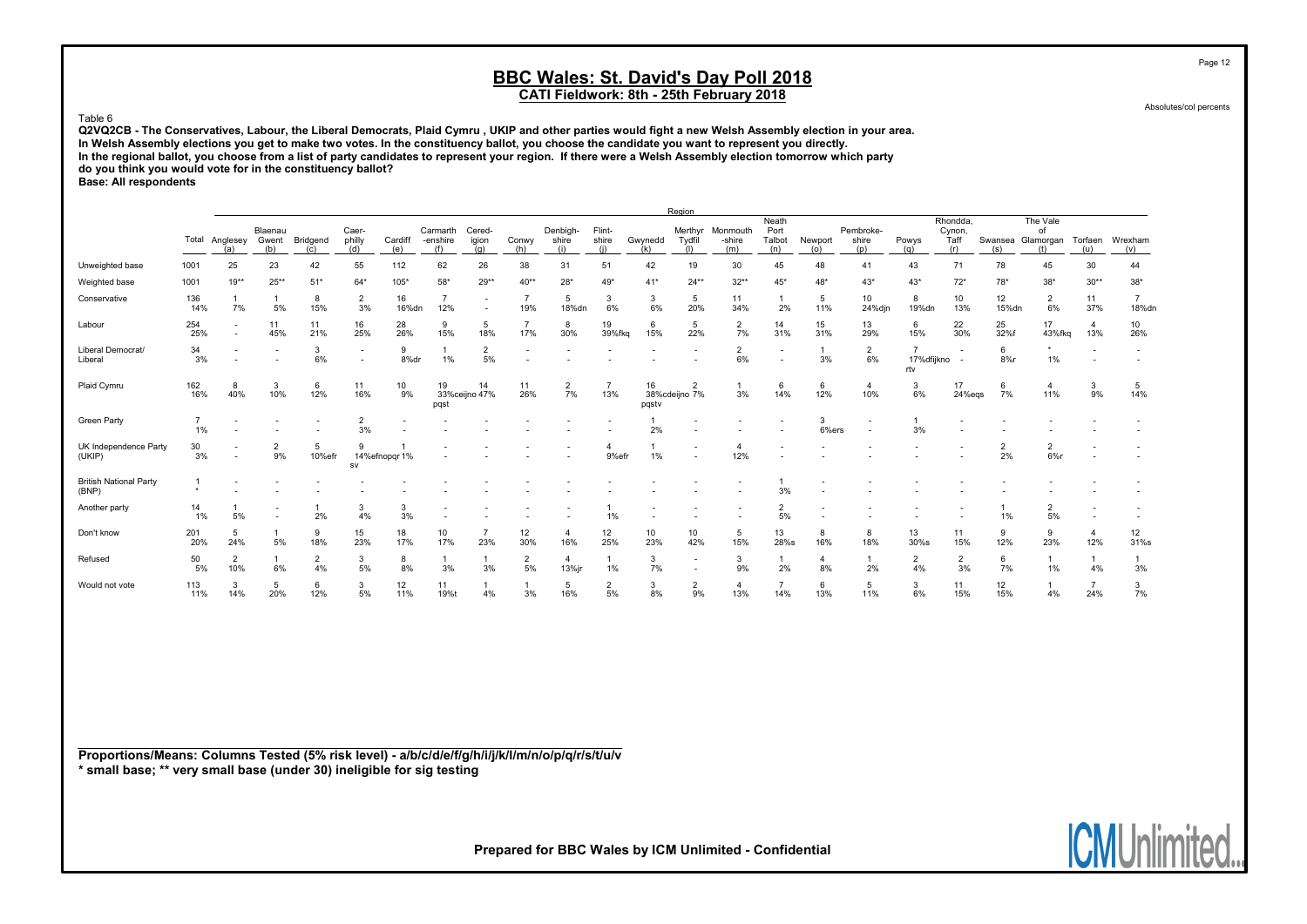CATI Fieldwork: 8th - 25th February 2018

Table 7

Data derived from:-

Q2VQ1 - The next few questions are about elections to the National Assembly for Wales. Some people have said they would not vote in a new Welsh Assembly election, while others have said they would vote. I would like to know how certain it is that you would actually vote in a Welsh Assembly election if it were to be held tomorrow. On a ten point scale if 10 would mean you would be absolutely certain to vote and 1 would mean you would be certain not to vote how likely is it that you would go and vote?

Q2VQ2CB - The Conservatives, Labour, the Liberal Democrats, Plaid Cymru , UKIP and other parties would fight a new Welsh Assembly election in your area. In Welsh Assembly elections you get to make two votes. In the constituency ballot, you choose the candidate you want to represent you directly. In the regional ballot, you choose from a list of party candidates to represent your region. If there were a Welsh Assembly election tomorrow which party

do you think you would vote for in the constituency ballot?

Data excludes those who definitely will not vote (11%), don't know who they would vote for (20%) or refuse to answer (5%)

THIS TABLE DOES NOT INCLUDE ADJUSTMENT FOR DON'T KNOW/REFUSERS

|                                        |            | Gender<br>Age                                                                |            |            |             |             |                     |                  |                 |                          | Working status       |                          |           |           | Social grade          |           |           |                     | Welsh speaking |               |                   |                            |                                  | Constitutional options             |                          |              |             |           | reallocation) | Westminster (excl. Refuser |          |
|----------------------------------------|------------|------------------------------------------------------------------------------|------------|------------|-------------|-------------|---------------------|------------------|-----------------|--------------------------|----------------------|--------------------------|-----------|-----------|-----------------------|-----------|-----------|---------------------|----------------|---------------|-------------------|----------------------------|----------------------------------|------------------------------------|--------------------------|--------------|-------------|-----------|---------------|----------------------------|----------|
|                                        | Total      | Male<br>18-34<br>35-54<br>55-64<br>Female<br>(b)<br>(a)<br>(e)<br>(c)<br>(d) |            |            |             | $65+$       | Full<br>time<br>(a) | Part<br>time     | Unemp-<br>loyed | Retired Student          |                      | Other                    | AB<br>(m) | C1<br>(n) | C <sub>2</sub><br>(o) | DE<br>(p) | Fluent    | Convers-<br>ational | Few<br>words   | Not at<br>all | Indep-<br>endence | More<br>Assembly<br>powers | Assembly<br>powers<br>sufficient | Fewer<br>Assembly<br>powers<br>(x) | Abolish<br>Assembly      | Con<br>(A)   | Lab<br>(B)  | (C)       | PC<br>(D)     | Other<br>(E)               |          |
| Unweighted base                        | 543        | 247                                                                          | 296        | 100        |             | 122         | 149                 | 234              | 82              | 25                       | 169                  |                          |           | 203       | 105                   | 68        | 134       | 83                  | 79             | 221           | 153               | 44                         | 274                              | 137                                | 16                       | 61           | 112         | 251       | 22            | 80                         | 22       |
| Weighted base                          | 526        | 258                                                                          | 268        | $122*$     | 181         | $91*$       | 132                 | 244              | $71*$           | $20**$                   | 143                  | $17**$                   | $24**$    | 196       | $106*$                | $64*$     | $124*$    | $79*$               | 76*            | 213           | 150               | 46*                        | 260                              | 132                                | $15***$                  | $62*$        |             | 241       | $19**$        | $75*$                      | $17**$   |
| Conservative                           | 109<br>21% | 58<br>23%                                                                    | 50<br>19%  | 14<br>12%  | 36<br>20%   | 12<br>14%   | 47                  | 47<br>35%cde 19% | 13<br>19%       | 3%                       | 47<br>33%gh          | $\overline{\phantom{a}}$ | 5%        | 40<br>21% | 21<br>19%             | 18<br>27% | 25<br>20% | 8%                  | 16<br>21%g     | 39<br>18%     | 46<br>$31\%$ qs   | 2%                         | 26<br>10%                        | 36<br>27%uv                        | 8<br>54%                 | 36<br>58%uv  | 98<br>82%BD | 1%        | 7%            | 2%                         | 2<br>10% |
| Labour                                 | 210<br>40% | 92<br>36%                                                                    | 118<br>44% | 59<br>48%f | 69<br>38%   | 46<br>51%df | 36<br>27%           | 98<br>40%        | 31<br>44%       | 54%                      | 48<br>33%            | 52%                      | 11<br>45% | 78<br>40% | 39%                   | 26<br>40% | 50<br>40% | 15<br>19%           | 27<br>36%g     | 110           | 53<br>52%grt 35%g | 13<br>28%y                 | 124<br>48%uy                     | 60<br>45%y                         | 19%                      | -5<br>8%     | 4%          | 199       | 83%AD 14%     | 6%                         | 3<br>16% |
| Liberal Democrat/<br>Liberal           | 28<br>5%   | 18<br>7%                                                                     | 4%         | 1%         | 19<br>10%cf | 5%          |                     | 19<br>8%h        | 1%              | 2%                       | 3%                   | 16%                      |           | 14<br>7%p | 6%                    | 4%        | 1%        | 2%                  | 5<br>6%        | 12<br>6%      | 10<br>7%          |                            | 12<br>5%                         | 8<br>6%                            | 3<br>22%                 | 3<br>5%      | 2<br>1%     | 2%        | 12<br>60%     |                            | 4%       |
| Plaid Cymru                            | 134<br>25% | 66<br>26%                                                                    | 68<br>25%  | 34%f       | 43<br>24%   | 22<br>25%   | 27<br>21%           | 68<br>28%        | 20<br>28%       | 8<br>41%                 | 28<br>19%            | 32%                      | 13%       | 26%       | 35<br>33%             | 15<br>24% | 26<br>21% | 54<br>68%rst        | 24<br>31%st    | 32<br>15%     | 24<br>16%         | 29<br>63%vwy               | 78<br>30%wy                      | 18<br>14%                          | 5%                       | 6<br>9%      | 9%          | 32<br>13% | 3<br>14%      | 69<br>92%AB 25%            |          |
| <b>Green Party</b>                     | 1%         | 1%                                                                           | 2%         | 2%         | 2%          |             | 2%                  | 2%               | 1%              |                          | $\overline{2}$<br>2% |                          |           |           |                       |           | 4%        |                     | 2%             | 2%            | 1%                |                            |                                  | $\overline{4}$<br>3%               | $\overline{\phantom{a}}$ |              |             |           |               |                            | 6%       |
| UK Independence Party<br>(UKIP)        | 27<br>5%   | 18<br>7%                                                                     | 3%         | 1%         | 10<br>6%    | 5%          | 12<br>9%с           | 3%               |                 | $\overline{\phantom{a}}$ | 12<br>8%gh           |                          | 9<br>36%  | 3%        | 1%                    | 4%        | 11%mn     | 1%                  | 1%             | 5%            | 15<br>10%gr       | $\overline{2}$<br>5%w      | 14<br>6%w                        |                                    | $\overline{\phantom{a}}$ | 10<br>17% vw | 2%          |           |               |                            | 6<br>34% |
| <b>British National Party</b><br>(BNP) |            |                                                                              |            |            |             |             |                     |                  |                 |                          |                      |                          | 2%        |           |                       |           |           |                     |                |               |                   |                            |                                  |                                    |                          |              |             |           |               |                            |          |
| Another party                          | 10<br>2%   | 1%                                                                           | 3%         | 3%         | 1%          | $1\%$       | 3%                  | 1%               | 7%gj            |                          | 2%                   |                          |           | 2%        |                       |           | 2%        | 2%                  | 2%             | 2%            | 1%                | 1%                         |                                  | 6<br>4%v                           | $\overline{\phantom{a}}$ | 2%           |             |           | 5%            | 1%                         | 5%       |

Proportions/Means: Columns Tested (5% risk level) - a/b - c/d/e/f - g/h/i/j/k/l - m/n/o/p - q/r/s/t - u/v/w/x/y - A/B/C/D/E \* small base; \*\* very small base (under 30) ineligible for sig testing

Prepared for BBC Wales by ICM Unlimited - Confidential

Page 13

Absolutes/col percents

Voting Intention -

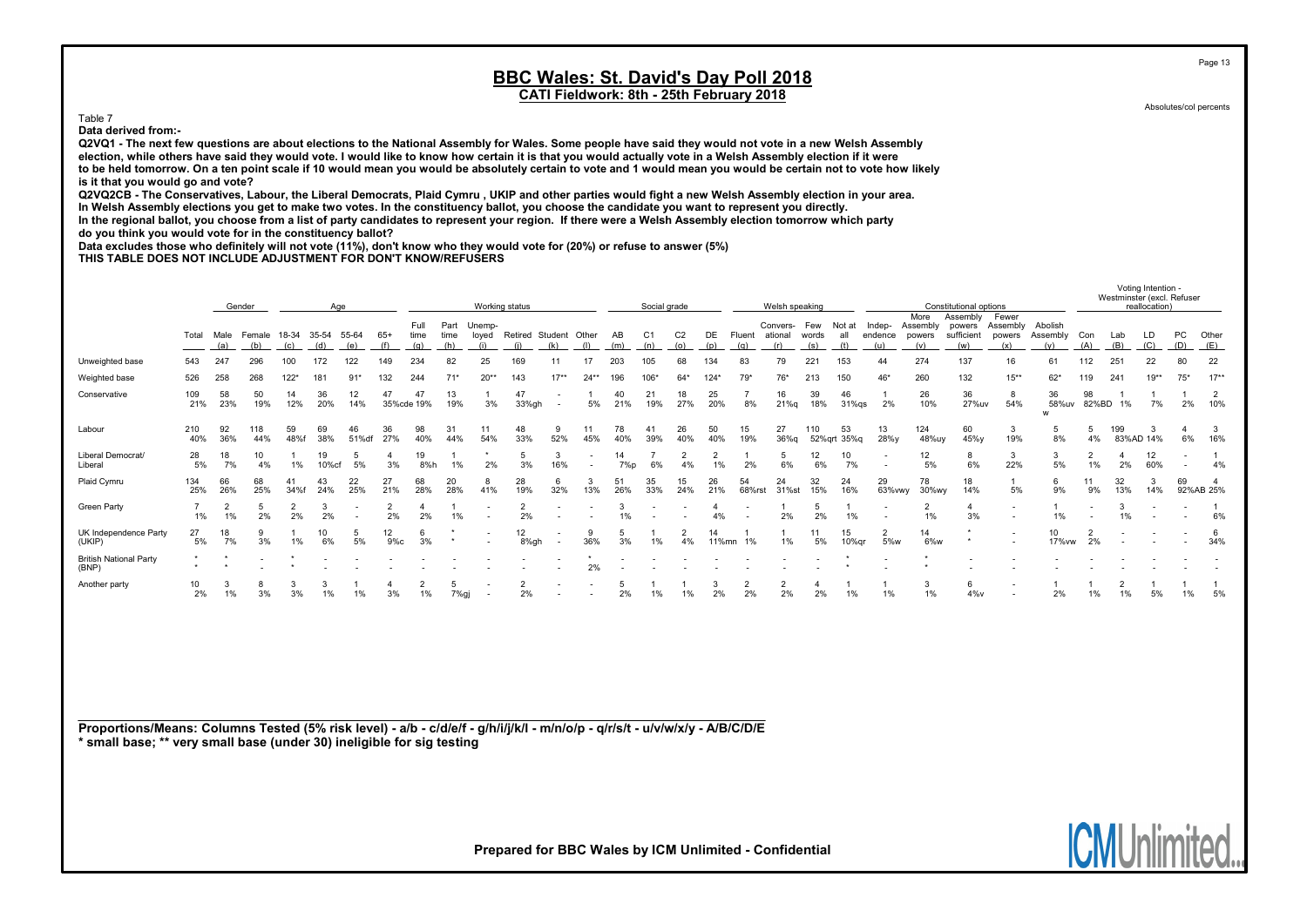Table 7

Data derived from:-

Q2VQ1 - The next few questions are about elections to the National Assembly for Wales. Some people have said they would not vote in a new Welsh Assembly election, while others have said they would vote. I would like to know how certain it is that you would actually vote in a Welsh Assembly election if it were to be held tomorrow. On a ten point scale if 10 would mean you would be absolutely certain to vote and 1 would mean you would be certain not to vote how likely is it that you would go and vote?

Q2VQ2CB - The Conservatives, Labour, the Liberal Democrats, Plaid Cymru , UKIP and other parties would fight a new Welsh Assembly election in your area. In Welsh Assembly elections you get to make two votes. In the constituency ballot, you choose the candidate you want to represent you directly. In the regional ballot, you choose from a list of party candidates to represent your region. If there were a Welsh Assembly election tomorrow which party

do you think you would vote for in the constituency ballot?

Data excludes those who definitely will not vote (11%), don't know who they would vote for (20%) or refuse to answer (5%)

THIS TABLE DOES NOT INCLUDE ADJUSTMENT FOR DON'T KNOW/REFUSERS

|                                        |            |                                                      |                          |          |                          |                |                      |                          |              |                   |                 |           | Region            |                           |                                |                       |                           |          |                                   |                |                             |                |                |
|----------------------------------------|------------|------------------------------------------------------|--------------------------|----------|--------------------------|----------------|----------------------|--------------------------|--------------|-------------------|-----------------|-----------|-------------------|---------------------------|--------------------------------|-----------------------|---------------------------|----------|-----------------------------------|----------------|-----------------------------|----------------|----------------|
|                                        |            | Total Anglesey                                       | Blaenau<br>Gwent         | Bridgend | Caer-<br>philly          | Cardiff<br>(e) | Carmarth<br>-enshire | Cered-<br>igion<br>(a)   | Conwy<br>(h) | Denbigh-<br>shire | Flint-<br>shire | Gwynedd   | Merthyr<br>Tydfil | Monmouth<br>-shire<br>(m) | Neath<br>Port<br>Talbot<br>(n) | Newport<br>(o)        | Pembroke-<br>shire<br>(p) | Powys    | Rhondda,<br>Cynon,<br>Taff<br>(r) | Swansea<br>(s) | The Vale<br>of<br>Glamorgan | Torfaen<br>(u) | Wrexham<br>(v) |
| Unweighted base                        | 543        | 13                                                   | 12                       | 22       | 31                       | 67             | 36                   | 15                       | 23           | 11                | 29              | 25        |                   | 16                        | 24                             | 26                    | 20                        | 20       | 42                                | 46             | 23                          | 15             | 19             |
| Weighted base                          | 526        | $9***$                                               | $14**$                   | $26**$   | $35***$                  | $58*$          | $30*$                | $17**$                   | $22**$       | $10**$            | $26**$          | $23**$    | $11***$           | $18**$                    | $21**$                         | $27**$                | $23**$                    | $21**$   | $41*$                             | $45*$          | $20**$                      | $14**$         | $16***$        |
| Conservative                           | 109<br>21% | 13%                                                  | 9%                       | 6<br>23% | 3%                       | 13<br>23%      | 5<br>18%             | $\overline{\phantom{a}}$ | 31%          | 3<br>29%          | 3<br>10%        | 3<br>11%  | 5<br>44%          | 10<br>53%                 | 5%                             | 5<br>18%              | 9<br>38%                  | 6<br>29% | 8<br>19%                          | 9<br>20%       | 6%                          | 9<br>64%       | 22%            |
| Labour                                 | 210<br>40% | $\overline{\phantom{a}}$<br>$\overline{\phantom{a}}$ | 8<br>59%                 | 8<br>32% | 13<br>38%                | 25<br>43%f     | 6<br>19%             | $\overline{4}$<br>23%    | 5<br>24%     | 6<br>61%          | 16<br>60%       | 5<br>23%  | 5<br>43%          | $\overline{2}$<br>11%     | 12<br>58%                      | 14<br>52%             | 10<br>43%                 | 6<br>28% | 19<br>46%f                        | 22<br>50%f     | 12<br>58%                   | 3<br>20%       | 9<br>56%       |
| Liberal Democrat/<br>Liberal           | 28<br>5%   | $\overline{\phantom{a}}$                             |                          | 3<br>12% | $\overline{\phantom{a}}$ | 13%r           | 2%                   | $\overline{2}$<br>9%     |              |                   |                 |           |                   | $\overline{2}$<br>10%     | $\overline{\phantom{a}}$       | 3%                    | 4%                        | 6<br>29% | $\overline{\phantom{a}}$          | 5<br>12%r      | 2%                          |                |                |
| Plaid Cymru                            | 134<br>25% | 76%                                                  | 3<br>19%                 | 3<br>11% | 9<br>26%                 | 9<br>16%       | 18<br>61%ers         | 12<br>67%                | 10<br>44%    | 10%               | 15%             | 14<br>60% | 13%               | 5%                        | 28%                            | $\overline{4}$<br>15% | 15%                       | 7%       | 14<br>35%es                       | 5<br>12%       | $\overline{3}$<br>15%       | 2<br>17%       | 3<br>22%       |
| Green Party                            | 1%         |                                                      |                          |          | $\sim$<br>6%             |                |                      |                          |              |                   |                 | 3%        |                   |                           |                                | 3<br>11%              | $\overline{\phantom{a}}$  | 7%       |                                   |                |                             |                |                |
| UK Independence Party<br>(UKIP)        | 27<br>5%   | $\overline{\phantom{a}}$<br>$\overline{\phantom{a}}$ | $\overline{2}$<br>13%    | 19%      | 21%                      | 2%             |                      |                          |              |                   | 15%             | 3%        |                   | 4<br>21%                  |                                |                       |                           |          |                                   | 4%             | $\overline{2}$<br>11%       |                |                |
| <b>British National Party</b><br>(BNP) |            |                                                      |                          |          |                          |                |                      |                          |              |                   |                 |           |                   |                           | 2%                             |                       |                           |          |                                   |                |                             |                |                |
| Another party                          | 10<br>2%   | 11%                                                  | $\overline{\phantom{0}}$ | 2%       | ۷<br>6%                  | 5%             |                      |                          |              |                   |                 |           |                   |                           |                                |                       |                           |          |                                   | 2%             | $\overline{2}$<br>8%        |                |                |

Proportions/Means: Columns Tested (5% risk level) - a/b/c/d/e/f/g/h/i/j/k/l/m/n/o/p/q/r/s/t/u/v \* small base; \*\* very small base (under 30) ineligible for sig testing

Prepared for BBC Wales by ICM Unlimited - Confidential

Page 14

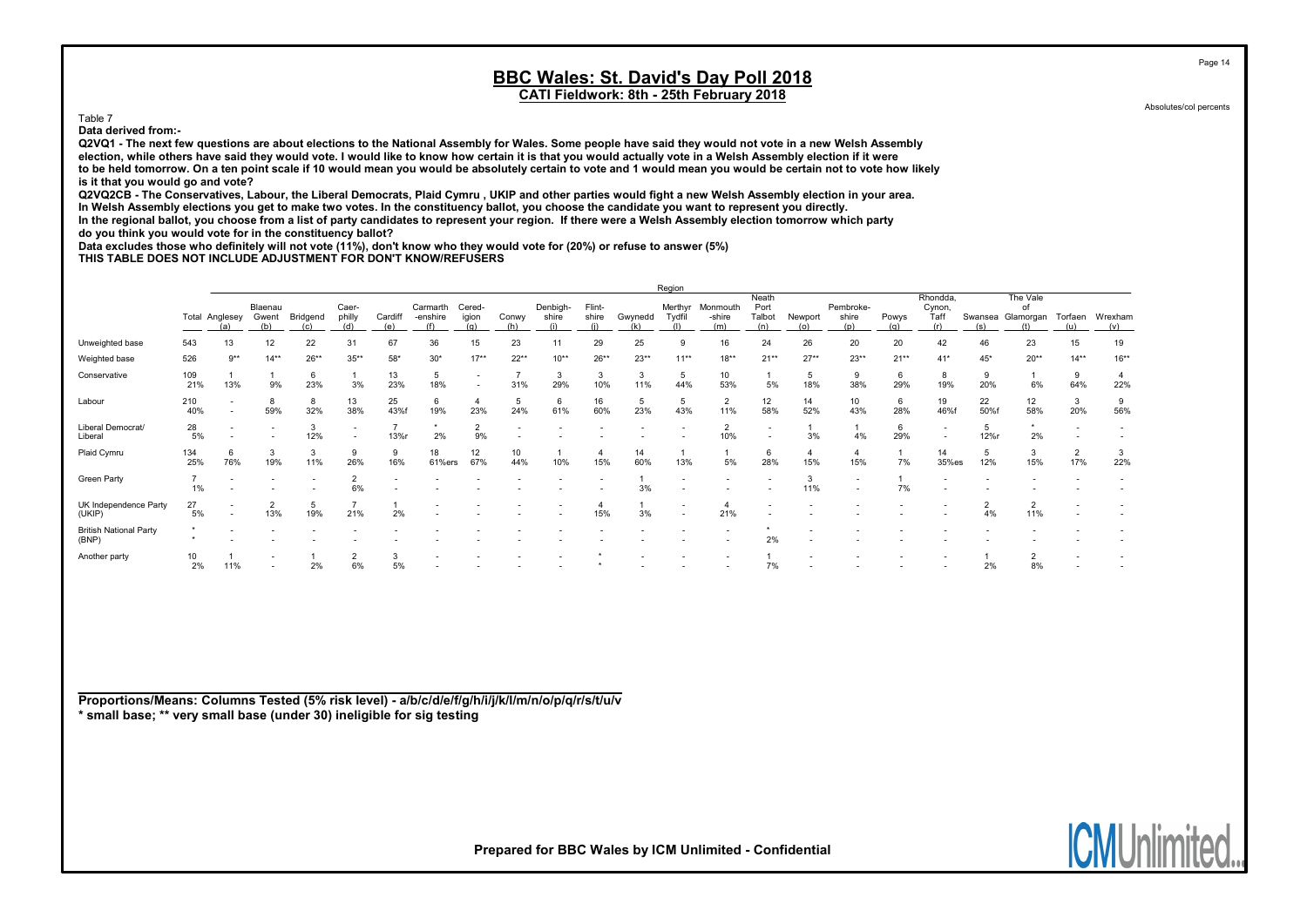CATI Fieldwork: 8th - 25th February 2018

Table 8

Published Vote Intention Figures - Welsh Assembly Constituency Ballot Percentages derived from the responses of 687 respondents

|                                        | Total |  |
|----------------------------------------|-------|--|
| Conservative                           | 22%   |  |
| Labour                                 | 40%   |  |
| Liberal Democrat/<br>Liberal           | 6%    |  |
| <b>British National Party</b><br>(BNP) |       |  |
| Plaid Cymru                            | 24%   |  |
| Green Party                            | 1%    |  |
| UK Independence Party<br>(UKIP)        | 5%    |  |
| <b>Another Party</b>                   | 2%    |  |

Col percents

Page 15

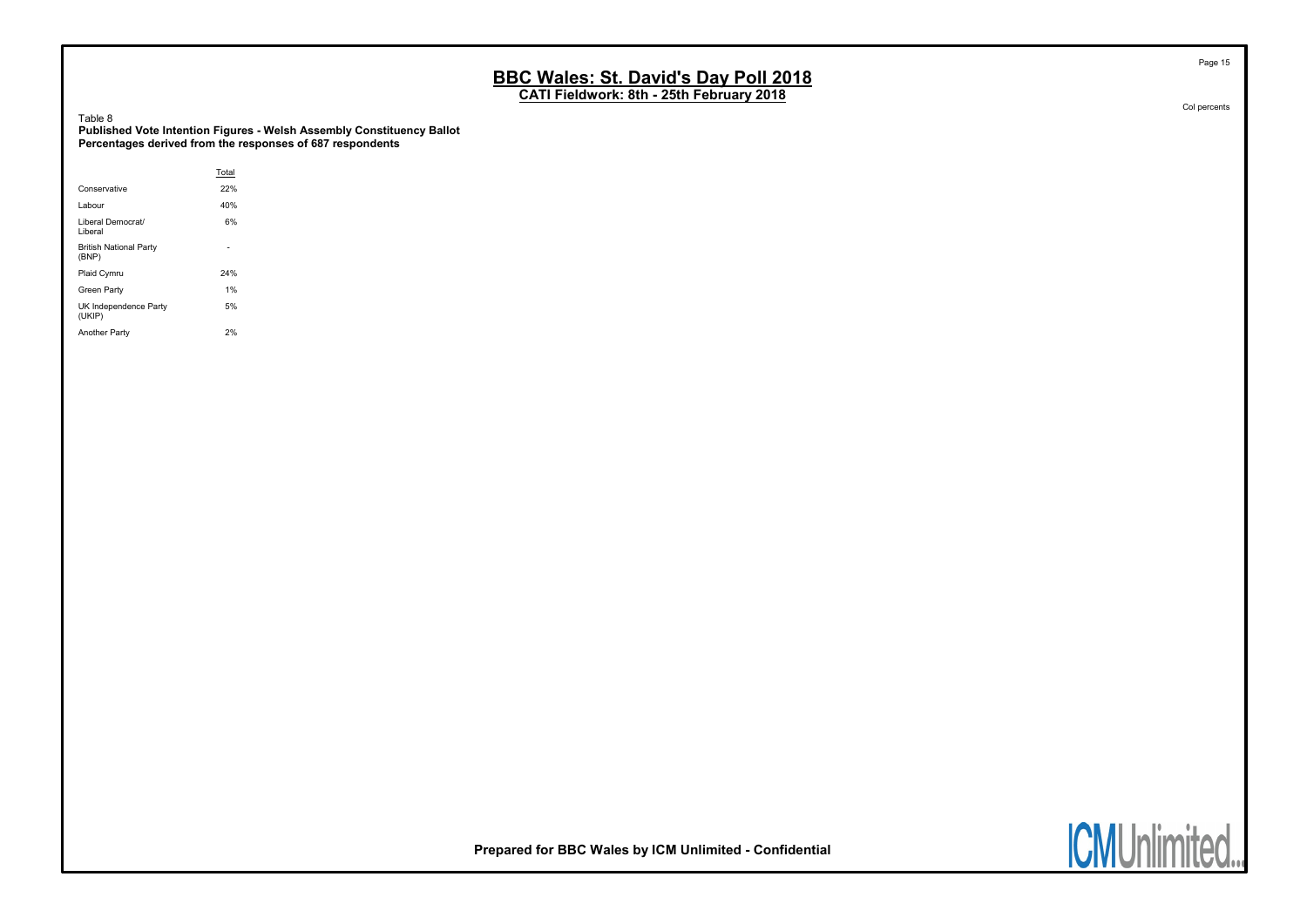CATI Fieldwork: 8th - 25th February 2018

Table 9 Q2VQ2RB - ... and which party do you think you would vote for in the regional ballot? Base: All respondents

|                                                                                                                                                                                                       |            | Gender      |                      |                          | Age             |              |                     |                     |                      |                                    | Working status   |                      |                       |                       | Social grade          |                 |               |                                       | Welsh speaking |                 |                          |                                   |                                         | Constitutional options                     |                      |                      |                          | Westminster (excl. Refuser | voung interition.<br>reallocation) |                   |                         |
|-------------------------------------------------------------------------------------------------------------------------------------------------------------------------------------------------------|------------|-------------|----------------------|--------------------------|-----------------|--------------|---------------------|---------------------|----------------------|------------------------------------|------------------|----------------------|-----------------------|-----------------------|-----------------------|-----------------|---------------|---------------------------------------|----------------|-----------------|--------------------------|-----------------------------------|-----------------------------------------|--------------------------------------------|----------------------|----------------------|--------------------------|----------------------------|------------------------------------|-------------------|-------------------------|
|                                                                                                                                                                                                       | Total      | Male<br>(a) | Female<br>(b)        | 18-34 35-54 55-64<br>(d) | (e)             | $65+$<br>(f) | Full<br>time<br>(g) | Part<br>time<br>(h) | Unemp-<br>(i)        | loyed Retired Student Other<br>(i) | (k)              |                      | AB<br>(m)             | C <sub>1</sub><br>(n) | C <sub>2</sub><br>(0) | DE<br>(p)       | Fluent<br>(q) | Convers- Few Not at<br>ational<br>(r) | words<br>(s)   | all<br>(t)      | Indep-<br>endence<br>(u) | More<br>Assembly<br>powers<br>(v) | Assembly<br>powers<br>sufficient<br>(w) | Fewer<br>Assembly Abolish<br>powers<br>(x) | Assembly<br>(y)      | Con<br>(A)           | Lab<br>(B)               | LD<br>(C)                  | PC<br>(D)                          | Other<br>(E)      |                         |
| Unweighted base                                                                                                                                                                                       | 1001       | 454         | 547                  | (c)<br>203               | 323             | 209          | 266                 | 414                 | 159                  | 59                                 | 295              | 19                   | 39                    | 333                   | 178                   | 137             | 268           | 121                                   | 118            | 395             | 344                      | 63                                | 440                                     | 278                                        | 37                   | 133                  | 185                      | 348                        | 33                                 | 96                | 35                      |
| Weighted base                                                                                                                                                                                         | 1001       | 498         | 503                  | 254                      | 350             | 159          | 239                 | 440                 | 146                  | $63*$                              | 254              | $31**$               | $48$ *                | 322                   | 183                   | 130             | 270           | 126'                                  | 115'           | 390             | 344                      | 68'                               | 429                                     | 274                                        | $38**$               | $143*$               | 193                      | 343                        | $29*$                              | $93*$             | $31*$                   |
| Conservative                                                                                                                                                                                          | 135<br>13% | 70<br>14%   | 65<br>13%            | 15<br>6%                 | 55<br>16%с      | 16<br>10%    | 49                  | 61<br>20%ce 14%i    | 18<br>12%i           | $\mathbf{1}$<br>1%                 | 49<br>19%i       | 3<br>10%             | $\overline{2}$<br>4%  | 60<br>19%p            | 29<br>16%             | 15<br>11%       | 24<br>9%      | 12<br>9%                              | 20<br>17%      | 42<br>11%       | 59<br>17%s               | -1<br>2%                          | 30<br>7%                                | 50<br>18%uv                                | 10<br>27%            | 41<br>29%uv          | 121<br>E.                | 4<br>62%BCD 1%             | 3<br>9%B                           | 2<br>2%           | 2<br>6%B                |
| Labour                                                                                                                                                                                                | 241<br>24% | 107<br>21%  | 134<br>27%           | 73<br>29%f               | 79<br>23%       | 45<br>29%f   | 44<br>18%           | 109<br>25%          | 34<br>23%            | 13<br>20%                          | 54<br>21%        | 15<br>48%            | 14<br>30%             | 78<br>24%             | 47<br>26%             | 38<br>29%       | 63<br>23%     | 14<br>11%                             | 39             | 114             | 70<br>34%qt 29%qt 20%    | 14<br>21%y                        | 142<br>33%y                             | 68<br>25%y                                 | $\overline{2}$<br>6% | 8<br>6%              | 6<br>3%                  | 238<br>69%AC<br><b>DE</b>  | $\boldsymbol{\Delta}$<br>13%A      | 8<br>9%A          | $\overline{a}$<br>13%A  |
| Liberal Democrat/<br>Liberal                                                                                                                                                                          | 39<br>4%   | 23<br>5%    | 16<br>3%             | 5<br>2%                  | 19<br>6%        | 6<br>4%      | 9<br>4%             | 21<br>5%            | $\overline{2}$<br>2% | -1<br>1%                           | 10<br>4%         | 3<br>11%             | $\overline{2}$<br>5%  | 21<br>$6\%p$          | 8<br>4%               | 3<br>2%         | 3<br>1%       | $\overline{4}$<br>3%                  | 6<br>5%        | 18<br>5%        | 11<br>3%                 | -1<br>1%                          | 14<br>3%                                | 18<br>7%                                   | 2<br>6%              | 3<br>2%              | 3<br>$1\%$               | 9<br>3%                    | 14<br>46%ABD 1%<br>E               |                   |                         |
| Plaid Cymru                                                                                                                                                                                           | 148<br>15% | 86<br>17%   | 62<br>12%            | 52<br>21%f               | 47<br>13%       | 25<br>16%    | 24<br>10%           | 71<br>16%j          | 28<br>19%j           | 16<br>25%j                         | 23<br>9%         | 5<br>17%             | 4<br>7%               | 52<br>16%             | 41                    | 15<br>23%op 11% | 34<br>13%     | 49<br>39%rst                          | 24             | 41<br>21%st 10% | 33<br>10%                | 34<br>51% vwy                     | 88<br>20%wy                             | 17<br>6%                                   | -1<br>4%             | $\overline{7}$<br>5% | 18<br>9%                 | 37<br>11%                  | 3<br>9%                            | 75<br>81%AB<br>CE | -6<br>20%               |
| <b>Green Party</b>                                                                                                                                                                                    | 13<br>1%   | 9<br>2%     | $\overline{a}$<br>1% | 5<br>2%                  | -5<br>1%        | -3<br>2%     |                     | 12<br>3%            |                      |                                    |                  |                      |                       | 7<br>2%               | $\overline{2}$<br>1%  | 1%              | 3<br>1%       |                                       |                | 11<br>3%        | $\overline{2}$           |                                   | $\overline{7}$<br>2%                    | $\overline{4}$<br>2%                       | 3%                   |                      | $\overline{\phantom{a}}$ | -5<br>2%                   |                                    | 1%                | $\overline{2}$<br>6%A   |
| UK Independence Party<br>(UKIP)                                                                                                                                                                       | 50<br>5%   | 30<br>6%    | 20<br>4%             |                          | 20<br>$6\%c$    | 6<br>4%с     | 24<br>10%ce         | 13<br>3%            | 1%                   |                                    | 24<br>10%ghi     |                      | 11<br>23%             | 6<br>2%               | 4<br>2%               | 6<br>5%         | 28            | $\overline{4}$<br>10%mn 3%            |                | 20<br>5%        | 26<br>$8%$ r             | 3<br>4%                           | 18<br>4%                                | 10<br>4%                                   |                      | 18<br>13% vw         | 3<br>2%                  |                            |                                    |                   | 9<br>29%ABCD            |
| <b>British National Party</b><br>(BNP)                                                                                                                                                                |            |             |                      |                          |                 |              |                     |                     |                      |                                    |                  |                      |                       |                       |                       |                 |               |                                       |                |                 |                          |                                   |                                         |                                            |                      |                      |                          |                            |                                    |                   | $\overline{a}$          |
| Another party                                                                                                                                                                                         | 16<br>2%   | 3<br>1%     | 14<br>3%a            | $\overline{2}$<br>1%     | -5<br>1%        |              | 9<br>4%e            | $\overline{2}$      | 6<br>$4\%$ g         |                                    | 8<br>3%g         |                      |                       | 2%                    | 1%                    |                 | 3%            | $\overline{2}$<br>1%                  | 3<br>3%        | 9<br>2%         | $\overline{2}$           |                                   | $\overline{4}$<br>1%                    | 9<br>3%v                                   |                      | $\overline{a}$<br>3% | $\overline{2}$<br>1%     | $\overline{2}$             | -1<br>3%                           |                   | $\mathbf{1}$<br>3%      |
| Don't know                                                                                                                                                                                            | 192<br>19% | 75<br>15%   | 117<br>23%a          | 66                       | 57<br>26%de 16% | 25<br>16%    | 44<br>18%           | 90<br>21%           | 33<br>22%            | 14<br>22%                          | 43<br>17%        | $\overline{2}$<br>6% | $\overline{7}$<br>15% | 59<br>18%             | 23<br>13%             | 32<br>24%n      | 53<br>20%     | 21<br>17%                             | 14<br>12%      | 83<br>21%       | 69<br>20%                | 4<br>6%                           | 88<br>21%u                              | 56<br>21%u                                 | 6<br>17%             | 22<br>15%            | 22<br>11%                | 31<br>9%                   | $\boldsymbol{\Delta}$<br>13%       | -6<br>7%          | 3<br>9%                 |
| Refused                                                                                                                                                                                               | 55<br>5%   | 24<br>5%    | 30<br>6%             | 6<br>2%                  | 24<br>7%        | 11<br>7%с    | 13<br>6%            | 21<br>5%            | 11<br>7%             | -1<br>2%                           | 15<br>6%         |                      | 3<br>6%               | 10<br>3%              | 6<br>4%               | 6<br>5%         | 16<br>6%      | $\overline{7}$<br>6%                  | 3<br>3%        | 17<br>4%        | 22<br>7%                 | 4<br>6%                           | 18<br>4%                                | 18<br>7%                                   | 3<br>8%              | 6<br>4%              | $\blacksquare$           | 2<br>1%                    |                                    |                   | ÷                       |
| Would not vote                                                                                                                                                                                        | 112<br>11% | 71<br>14%b  | 41<br>8%             | 30<br>12%                | 38<br>11%       | 21<br>13%    | 23<br>10%           | 39<br>9%            | 14<br>10%            | 17                                 | 28<br>28%ghj 11% | 3<br>9%              | -5<br>11%             | 23<br>7%              | 21<br>12%             | 14<br>11%       | 40<br>15%m    | 13<br>10%                             | 6<br>5%        | 35<br>9%        | 52<br>$15\%$ rs          | 6<br>9%                           | 21<br>5%                                | 23<br>8%                                   | 11<br>30%            | 34<br>24% vw         | 20<br>10%BD              | 15<br>4%                   | $\overline{2}$<br>7%D              |                   | $\overline{a}$<br>14%BD |
| Proportions/Means: Columns Tested (5% risk level) - a/b - c/d/e/f - g/h/i/j/k/l - m/n/o/p - q/r/s/t - u/v/w/x/y - A/B/C/D/E<br>* small base; ** very small base (under 30) ineligible for sig testing |            |             |                      |                          |                 |              |                     |                     |                      |                                    |                  |                      |                       |                       |                       |                 |               |                                       |                |                 |                          |                                   |                                         |                                            |                      |                      |                          |                            |                                    |                   |                         |

Prepared for BBC Wales by ICM Unlimited - Confidential

Absolutes/col percents

Voting Intention -

nited... **ICMUnlin** 

Page 16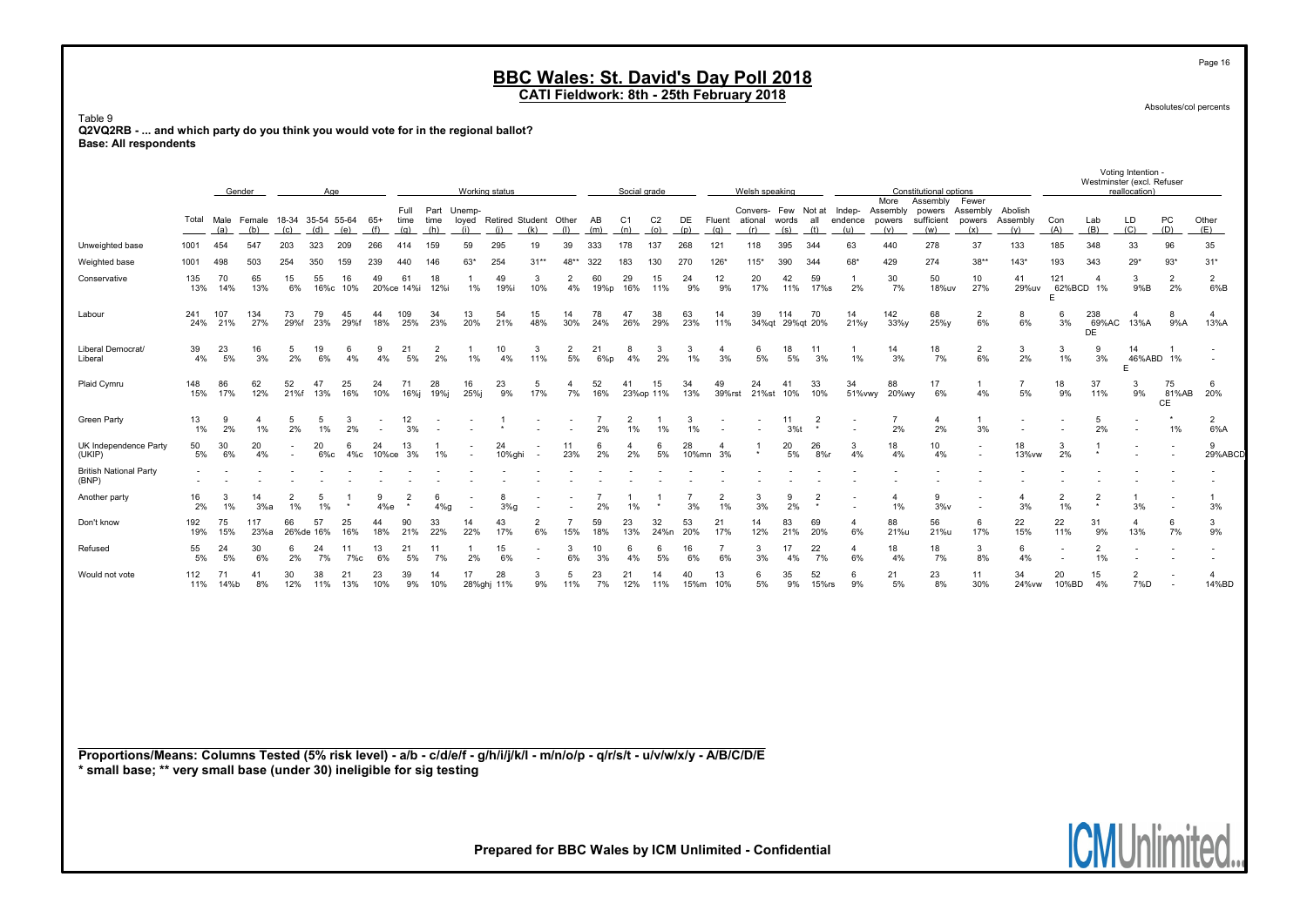CATI Fieldwork: 8th - 25th February 2018

Table 9 Q2VQ2RB - ... and which party do you think you would vote for in the regional ballot? Base: All respondents

|                                                                                                 |            |                       |                                            |                       |                          |                 |                             |                          |                       |                          |                        |                       | Region                   |                           |                                |                      |                           |                          |                                   |                        |                                            |                          |                          |
|-------------------------------------------------------------------------------------------------|------------|-----------------------|--------------------------------------------|-----------------------|--------------------------|-----------------|-----------------------------|--------------------------|-----------------------|--------------------------|------------------------|-----------------------|--------------------------|---------------------------|--------------------------------|----------------------|---------------------------|--------------------------|-----------------------------------|------------------------|--------------------------------------------|--------------------------|--------------------------|
|                                                                                                 | Total      | Anglesey<br>(a)       | Blaenau<br>Gwent<br>(b)                    | Bridgend<br>(c)       | Caer-<br>philly<br>(d)   | Cardiff<br>(e)  | Carmarth<br>-enshire<br>(f) | Cered-<br>igion<br>(q)   | Conwy<br>(h)          | Denbigh-<br>shire<br>(i) | Flint-<br>shire<br>(i) | Gwynedd<br>(k)        | Merthyr<br>Tydfil<br>(1) | Monmouth<br>-shire<br>(m) | Neath<br>Port<br>Talbot<br>(n) | Newport<br>(o)       | Pembroke-<br>shire<br>(p) | Powys<br>(q)             | Rhondda,<br>Cynon,<br>Taff<br>(r) | (s)                    | The Vale<br>of<br>Swansea Glamorgan<br>(t) | Torfaen<br>(u)           | Wrexham<br>(v)           |
| Unweighted base                                                                                 | 1001       | 25                    | 23                                         | 42                    | 55                       | 112             | 62                          | 26                       | 38                    | 31                       | 51                     | 42                    | 19                       | 30                        | 45                             | 48                   | 41                        | 43                       | 71                                | 78                     | 45                                         | $30\,$                   | 44                       |
| Weighted base                                                                                   | 1001       | $21**$                | $23**$                                     | $59**$                | 66*                      | $100*$          | $62*$                       | $27**$                   | $39**$                | $31**$                   | $48*$                  | 40**                  | $22**$                   | $33**$                    | $47*$                          | $49*$                | $40*$                     | $40*$                    | $72*$                             | $75*$                  | $40*$                                      | $30**$                   | $37*$                    |
| Conservative                                                                                    | 135<br>13% | 3<br>12%              | $\mathbf{1}$<br>5%                         | 13<br>22%             | 5<br>$8\%$               | 14<br>14%       | 5<br>8%                     | 1<br>5%                  | 11<br>27%             | $\overline{4}$<br>13%    | 5<br>10%               | 3<br>7%               | $\overline{2}$<br>8%     | 10<br>32%                 | $\overline{2}$<br>5%           | 5<br>10%             | $\overline{7}$<br>17%     | 6<br>14%                 | 9<br>13%                          | 10 <sup>1</sup><br>14% | $\mathbf{1}$<br>3%                         | 12<br>38%                | 6<br>15%                 |
| Labour                                                                                          | 241<br>24% | $\overline{2}$<br>12% | 11<br>48%                                  | 8<br>14%              | 16<br>25%                | 26<br>26%       | 10<br>16%                   | 6<br>22%                 | 10<br>25%             | $\overline{7}$<br>23%    | 15<br>30%              | $\overline{7}$<br>17% | 5<br>22%                 | $\mathbf{1}$<br>4%        | 18<br>38%fq                    | 15<br>30%            | 12<br>29%                 | 6<br>15%                 | 18<br>25%                         | 23<br>30%              | 13<br>32%                                  | 5<br>16%                 | 9<br>23%                 |
| Liberal Democrat/<br>Liberal                                                                    | 39<br>4%   | ÷                     |                                            | 1<br>2%               | $\overline{\phantom{a}}$ | 8<br>8%         | 1<br>1%                     | $\overline{\phantom{a}}$ | -1<br>3%              | $\overline{1}$<br>4%     | $\overline{2}$<br>5%   | $\mathbf{1}$<br>2%    | $\mathbf{1}$<br>5%       | $\overline{2}$<br>5%      |                                | -1<br>3%             | 3<br>8%                   | 6<br>14%dfnt             | 5<br>7%                           | 5<br>7%                | 1%                                         | $\overline{\phantom{a}}$ | $\overline{2}$<br>4%     |
| Plaid Cymru                                                                                     | 148<br>15% | $\overline{4}$<br>20% | 3<br>13%                                   | $\overline{7}$<br>12% | 8<br>11%                 | 12<br>12%       | 20<br>sv                    | 10<br>33%dejopq36%       | $\overline{7}$<br>18% | $\overline{4}$<br>12%    | 5<br>11%               | 13<br>32%             | $\mathbf{1}$<br>4%       | $\overline{2}$<br>5%      | 6<br>14%                       | 5<br>10%             | 3<br>8%                   | 3<br>7%                  | 16<br>22%                         | $\overline{7}$<br>10%  | 6<br>15%                                   | $\overline{2}$<br>$5\%$  | $\overline{4}$<br>11%    |
| <b>Green Party</b>                                                                              | 13<br>1%   |                       |                                            |                       | 5<br>7%                  | $\frac{2}{2\%}$ |                             | 3%                       | $\mathbf{1}$<br>3%    |                          |                        |                       |                          |                           |                                | $\frac{2}{5\%}$      | $\overline{\phantom{a}}$  | $\overline{2}$<br>4%     |                                   |                        |                                            |                          | $\overline{\phantom{a}}$ |
| UK Independence Party<br>(UKIP)                                                                 | 50<br>5%   |                       | 1<br>3%                                    | $\overline{7}$<br>11% | 13<br>$\mathsf{v}$       | 19%efnpqrs -    |                             |                          |                       | $\overline{\phantom{a}}$ | 5<br>9%er              | $\overline{4}$<br>10% | $\overline{4}$<br>20%    | 5<br>16%                  |                                | -5<br>11%efr         | $\mathbf{1}$<br>2%        | $\overline{\phantom{a}}$ |                                   | $\overline{2}$<br>2%   | 3<br>8%er                                  |                          | $\overline{1}$<br>3%     |
| <b>British National Party</b><br>(BNP)                                                          |            |                       |                                            |                       |                          |                 |                             |                          |                       |                          |                        |                       |                          |                           |                                |                      |                           |                          |                                   |                        |                                            |                          | $\overline{\phantom{a}}$ |
| Another party                                                                                   | 16<br>2%   | 3<br>15%              | $\overline{\phantom{a}}$<br>$\overline{a}$ | $\mathbf{1}$<br>2%    | $\overline{2}$<br>3%     |                 |                             |                          | 1<br>2%               |                          | 1<br>1%                |                       |                          | $\overline{1}$<br>3%      | 5<br>11%efrs                   |                      |                           |                          |                                   | -1<br>$1\%$            | $\overline{2}$<br>5%e                      |                          |                          |
| Don't know                                                                                      | 192<br>19% | 4<br>19%              | $\overline{2}$<br>10%                      | 14<br>23%             | 10<br>15%                | 18<br>18%       | 12<br>20%                   | $\overline{7}$<br>26%    | 5<br>14%              | $\overline{7}$<br>22%    | 11<br>23%              | $\overline{7}$<br>18% | $\overline{7}$<br>30%    | 5<br>14%                  | $\overline{7}$<br>15%          | 6<br>11%             | $\overline{7}$<br>19%     | 14<br>35% deors          | 12<br>16%                         | 10 <sup>1</sup><br>13% | 13<br>32%os                                | 4<br>14%                 | 11<br>30%s               |
| Refused                                                                                         | 55<br>5%   | $\overline{2}$<br>10% | $\mathbf{1}$<br>6%                         | $\overline{2}$<br>4%  | 3<br>5%                  | 8<br>8%         | 1<br>2%                     | 1<br>3%                  | $\frac{2}{5\%}$       | $\overline{4}$<br>12%    | 3<br>6%                | 3<br>7%               | $\overline{\phantom{a}}$ | 3<br>9%                   | $\overline{2}$<br>4%           | $\overline{4}$<br>8% | $\overline{2}$<br>4%      | $\overline{2}$<br>4%     | $\overline{2}$<br>3%              | 6<br>7%                | 1<br>1%                                    | $\mathbf{1}$<br>4%       | $\overline{2}$<br>6%     |
| Would not vote                                                                                  | 112<br>11% | 3<br>12%              | 3<br>15%                                   | 6<br>11%              | $\overline{4}$<br>6%     | 12<br>12%       | 12<br>20%                   | 1<br>4%                  | 1<br>3%               | $\overline{4}$<br>14%    | $\overline{2}$<br>5%   | 3<br>8%               | $\overline{2}$<br>10%    | $\overline{4}$<br>12%     | $\overline{7}$<br>14%          | 6<br>13%             | 5<br>13%                  | $\overline{2}$<br>6%     | 10<br>14%                         | 12<br>16%              | $\mathbf{1}$<br>3%                         | $\overline{7}$<br>23%    | 3<br>8%                  |
|                                                                                                 |            |                       |                                            |                       |                          |                 |                             |                          |                       |                          |                        |                       |                          |                           |                                |                      |                           |                          |                                   |                        |                                            |                          |                          |
|                                                                                                 |            |                       |                                            |                       |                          |                 |                             |                          |                       |                          |                        |                       |                          |                           |                                |                      |                           |                          |                                   |                        |                                            |                          |                          |
|                                                                                                 |            |                       |                                            |                       |                          |                 |                             |                          |                       |                          |                        |                       |                          |                           |                                |                      |                           |                          |                                   |                        |                                            |                          |                          |
|                                                                                                 |            |                       |                                            |                       |                          |                 |                             |                          |                       |                          |                        |                       |                          |                           |                                |                      |                           |                          |                                   |                        |                                            |                          |                          |
| Proportions/Means: Columns Tested (5% risk level) - a/b/c/d/e/f/g/h/i/j/k/l/m/n/o/p/q/r/s/t/u/v |            |                       |                                            |                       |                          |                 |                             |                          |                       |                          |                        |                       |                          |                           |                                |                      |                           |                          |                                   |                        |                                            |                          |                          |
| * small base; ** very small base (under 30) ineligible for sig testing                          |            |                       |                                            |                       |                          |                 |                             |                          |                       |                          |                        |                       |                          |                           |                                |                      |                           |                          |                                   |                        |                                            |                          |                          |

Prepared for BBC Wales by ICM Unlimited - Confidential

Page 17

Absolutes/col percents

**ICMUnlir** ited..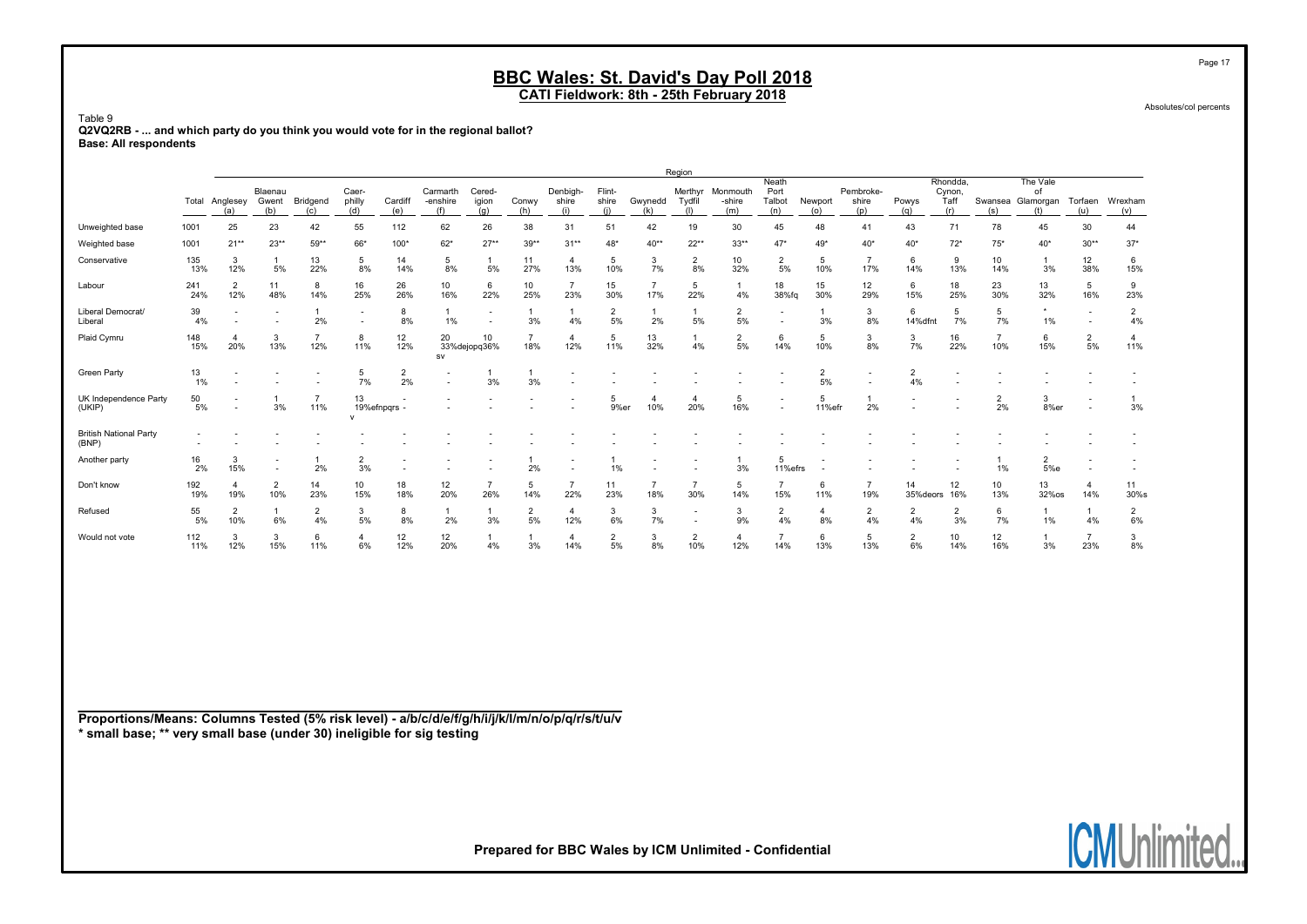Table 10

Data derived from:-

Q2VQ1 - The next few questions are about elections to the National Assembly for Wales. Some people have said they would not vote in a new Welsh Assembly election, while others have said they would vote. I would like to know how certain it is that you would actually vote in a Welsh Assembly election if it were to be held tomorrow. On a ten point scale if 10 would mean you would be absolutely certain to vote and 1 would mean you would be certain not to vote how likely is it that you would go and vote?

Q2VQ2RB - The Conservatives, Labour, the Liberal Democrats, Plaid Cymru , UKIP and other parties would fight a new Welsh regional election in your area. In Welsh Assembly elections you get to make two votes. In the constituency ballot, you choose the candidate you want to represent you directly. In the regional ballot, you choose from a list of party candidates to represent your region. If there were a Welsh Assembly election tomorrow which party do you think you would vote for in the regional ballot?

Data excludes those who definitely will not vote (11%), don't know who they would vote for (19%) or refuse to answer (5%)

THIS TABLE DOES NOT INCLUDE ADJUSTMENT FOR DON'T KNOW/REFUSERS

|                                                                                                                             |                                                                          |           | Gender               |                          | Age        |             |              |                     |                      |                          | Working status               |                          |           |           | Social grade          |                       |                      |                             | Welsh speaking                        |              |                      |                                 |                         | Constitutional options                  |                                                      |                            |             |            | reallocation)         | Westminster (excl. Refuser |                             |
|-----------------------------------------------------------------------------------------------------------------------------|--------------------------------------------------------------------------|-----------|----------------------|--------------------------|------------|-------------|--------------|---------------------|----------------------|--------------------------|------------------------------|--------------------------|-----------|-----------|-----------------------|-----------------------|----------------------|-----------------------------|---------------------------------------|--------------|----------------------|---------------------------------|-------------------------|-----------------------------------------|------------------------------------------------------|----------------------------|-------------|------------|-----------------------|----------------------------|-----------------------------|
|                                                                                                                             | Female 18-34 35-54<br>55-64<br>Total<br>Male<br>(a)<br>(b)<br>(c)<br>(d) |           |                      |                          |            |             | $65+$<br>(f) | Full<br>time<br>(q) | Part<br>time<br>(h)  | Unemp-<br>loyed<br>(i)   | Retired Student Other<br>(i) | (k)                      | (1)       | AB<br>(m) | C <sub>1</sub><br>(n) | C <sub>2</sub><br>(o) | DE<br>(p)            | (q)                         | Convers- Few<br>Fluent ational<br>(r) | words<br>(s) | Not at<br>all<br>(t) | Indep-<br>endence powers<br>(u) | More<br>Assembly<br>(v) | Assembly<br>powers<br>sufficient<br>(w) | Fewer<br>Assembly<br>powers<br>(x)                   | Abolish<br>Assembly<br>(v) | Con<br>(A)  | Lab<br>(B) | LD<br>(C)             | PC<br>(D)                  | Other<br>(E)                |
| Unweighted base                                                                                                             | 543                                                                      | 250       | 293                  | 97                       | 177        | 123         | 146          | 232                 | 84                   | 26                       | 166                          | 13                       | 19        | 204       | 104                   | 71                    | 132                  | 80                          | 79                                    | 222          | 156                  | 45                              | 269                     | 143                                     | 15                                                   | 61                         | 116         | 254        | 22                    | 78                         | 23                          |
| Weighted base                                                                                                               | 528                                                                      | 267       | 261                  | $113*$                   | 195        | $87*$       | 133*         | 242                 | 69                   | $24**$                   | 144'                         | $20**$                   | $26**$    | 193       | 109*                  | $62*$                 | $131*$               | 78*                         | $79*$                                 | 205          | 160                  | $48**$                          | 250                     | 139*                                    | $12**$                                               | $70**$                     | 123         | 243        | $19***$               | $73*$                      | $19^{**}$                   |
| Conservative                                                                                                                | 110<br>21%                                                               | 56<br>21% | 55<br>21%            | 10<br>9%                 | 49<br>25%с | 12<br>14%   | 39<br>30%ce  | 53<br>22%           | 14<br>20%            | 3%                       | 40<br>28%                    | $\mathbf{1}$<br>4%       | -1<br>4%  | 50<br>26% | 23<br>21%             | 12<br>19%             | 20<br>16%            | 11<br>15%                   | 18<br>22%                             | 35<br>17%    | 45<br>28%s           | 3%                              | 26<br>10%               | 39<br>28%v                              | 8<br>65%                                             | 35<br>50%                  | 99<br>81%BD | 3<br>1%    | $\overline{a}$<br>12% | 1%                         | $\frac{2}{9%}$              |
| Labour                                                                                                                      | 194<br>37%                                                               | 85<br>32% | 109<br>42%           | 53<br>47%f               | 63<br>32%  | 40<br>46%f  | 38<br>29%    | 87<br>36%           | 27<br>39%            | 10<br>41%                | 47<br>32%                    | 12<br>62%                | 10<br>41% | 68<br>35% | 37<br>34%             | 32<br>51%m            | 46<br>35%            | 11<br>15%                   | 33<br>41%g                            | 94<br>46%qt  | 52<br>33%g           | 11<br>24%                       | 115<br>46%              | 55<br>40%                               | $\mathbf{1}$<br>11%                                  | 6<br>8%                    | 6<br>5%     | 197        | 3<br>81%AD 17%        | 10%                        | 3<br>15%                    |
| Liberal Democrat/<br>Liberal                                                                                                | 32<br>6%                                                                 | 18<br>7%  | 14<br>5%             | $\overline{4}$<br>4%     | 17<br>9%   | 5<br>6%     | 6<br>4%      | 18<br>8%            | $\overline{2}$<br>2% | 2%                       | 5%                           | 3<br>16%                 | -1<br>4%  | 16<br>8%p | 7%                    | 3<br>5%               | $\overline{2}$<br>1% | 4<br>5%                     | 5<br>6%                               | 15<br>7%     | 5%                   | 2%                              | 13<br>5%                | 13<br>9%                                | -1<br>11%                                            | 3<br>4%                    | 2<br>1%     | 3%         | 11<br>55%             | 1%                         | $\sim$                      |
| Plaid Cymru                                                                                                                 | 121<br>23%                                                               | 71<br>27% | 50<br>19%            | 40<br>35%df              | 40<br>20%  | 21<br>24%   | 21<br>16%    | 60<br>25%           | 21<br>31%j           | 13<br>54%                | 21<br>14%                    | 3<br>18%                 | 2<br>8%   | 43<br>22% | 36<br>33%             | 11<br>18%             | 27<br>20%            | 45<br>58%rst                | 20<br>25%                             | 28<br>14%    | 27<br>17%            | 31<br>65%                       | 70<br>28%w              | 13<br>9%                                | $\mathbf{1}$<br>9%                                   | 5<br>8%                    | 13<br>11%   | 30<br>12%  | 3<br>14%              | 63                         | $\overline{4}$<br>87%AB 22% |
| Green Party                                                                                                                 | 12<br>2%                                                                 | 8<br>3%   | $\overline{4}$<br>1% | 5<br>4%                  | 5<br>2%    | 3<br>3%     |              | 11<br>5%            |                      |                          | 1%                           |                          |           | 3%        | $\overline{2}$<br>2%  | 1%                    | 3<br>2%              |                             |                                       | 11<br>5%     | 2<br>1%              | $\overline{\phantom{a}}$        | $\overline{7}$<br>3%    | $\overline{4}$<br>3%                    | $\mathbf{1}$<br>5%                                   |                            |             | 5<br>2%    |                       | 1%                         | $\overline{2}$<br>10%       |
| UK Independence Party<br>(UKIP)                                                                                             | 46<br>9%                                                                 | 27<br>10% | 20<br>7%             | $\overline{\phantom{a}}$ | 18<br>9%c  | 6<br>$6\%c$ | 23<br>17%ce  | 12<br>5%            | 1%                   | $\overline{\phantom{a}}$ | 23<br>16%gh                  | $\overline{\phantom{a}}$ | 11<br>43% | 5<br>2%   | 4%                    | 3<br>5%               | 28                   | $\overline{4}$<br>21%mno 5% | $\mathbf{1}$<br>1%                    | 17<br>8%     | 25<br>16%r           | 3<br>6%                         | 17<br>7%                | 9<br>6%                                 | $\overline{\phantom{a}}$<br>$\overline{\phantom{a}}$ | 17<br>25%                  | 2<br>2%     | $^\star$   |                       |                            | $\overline{7}$<br>39%       |
| Another party                                                                                                               | 13<br>2%                                                                 | 2<br>1%   | 10<br>4%             | $\overline{2}$<br>1%     | 5<br>2%    |             | 5%           | 1%                  | 5<br>7%g             | $\overline{\phantom{a}}$ | 4%                           |                          |           | 5<br>3%   | 1%                    |                       | 6<br>4%              | $\overline{2}$<br>2%        | 3<br>4%                               | 5<br>3%      | $\mathbf{1}$<br>1%   | $\overline{\phantom{a}}$        | 3<br>1%                 | 6<br>4%                                 | $\overline{\phantom{a}}$                             | $\overline{4}$<br>5%       | $1\%$       | $\star$    | 2%                    |                            | $\overline{1}$<br>5%        |
|                                                                                                                             |                                                                          |           |                      |                          |            |             |              |                     |                      |                          |                              |                          |           |           |                       |                       |                      |                             |                                       |              |                      |                                 |                         |                                         |                                                      |                            |             |            |                       |                            |                             |
|                                                                                                                             |                                                                          |           |                      |                          |            |             |              |                     |                      |                          |                              |                          |           |           |                       |                       |                      |                             |                                       |              |                      |                                 |                         |                                         |                                                      |                            |             |            |                       |                            |                             |
|                                                                                                                             |                                                                          |           |                      |                          |            |             |              |                     |                      |                          |                              |                          |           |           |                       |                       |                      |                             |                                       |              |                      |                                 |                         |                                         |                                                      |                            |             |            |                       |                            |                             |
| Proportions/Means: Columns Tested (5% risk level) - a/b - c/d/e/f - g/h/i/j/k/l - m/n/o/p - q/r/s/t - u/v/w/x/y - A/B/C/D/E |                                                                          |           |                      |                          |            |             |              |                     |                      |                          |                              |                          |           |           |                       |                       |                      |                             |                                       |              |                      |                                 |                         |                                         |                                                      |                            |             |            |                       |                            |                             |
| * small base; ** very small base (under 30) ineligible for sig testing                                                      |                                                                          |           |                      |                          |            |             |              |                     |                      |                          |                              |                          |           |           |                       |                       |                      |                             |                                       |              |                      |                                 |                         |                                         |                                                      |                            |             |            |                       |                            |                             |
|                                                                                                                             |                                                                          |           |                      |                          |            |             |              |                     |                      |                          |                              |                          |           |           |                       |                       |                      |                             |                                       |              |                      |                                 |                         |                                         |                                                      |                            |             |            |                       |                            |                             |
|                                                                                                                             |                                                                          |           |                      |                          |            |             |              |                     |                      |                          |                              |                          |           |           |                       |                       |                      |                             |                                       |              |                      |                                 |                         |                                         |                                                      |                            |             |            |                       |                            |                             |
|                                                                                                                             |                                                                          |           |                      |                          |            |             |              |                     |                      |                          |                              |                          |           |           |                       |                       |                      |                             |                                       |              |                      |                                 |                         |                                         |                                                      |                            |             |            |                       |                            |                             |

Page 18

Absolutes/col percents

Voting Intention -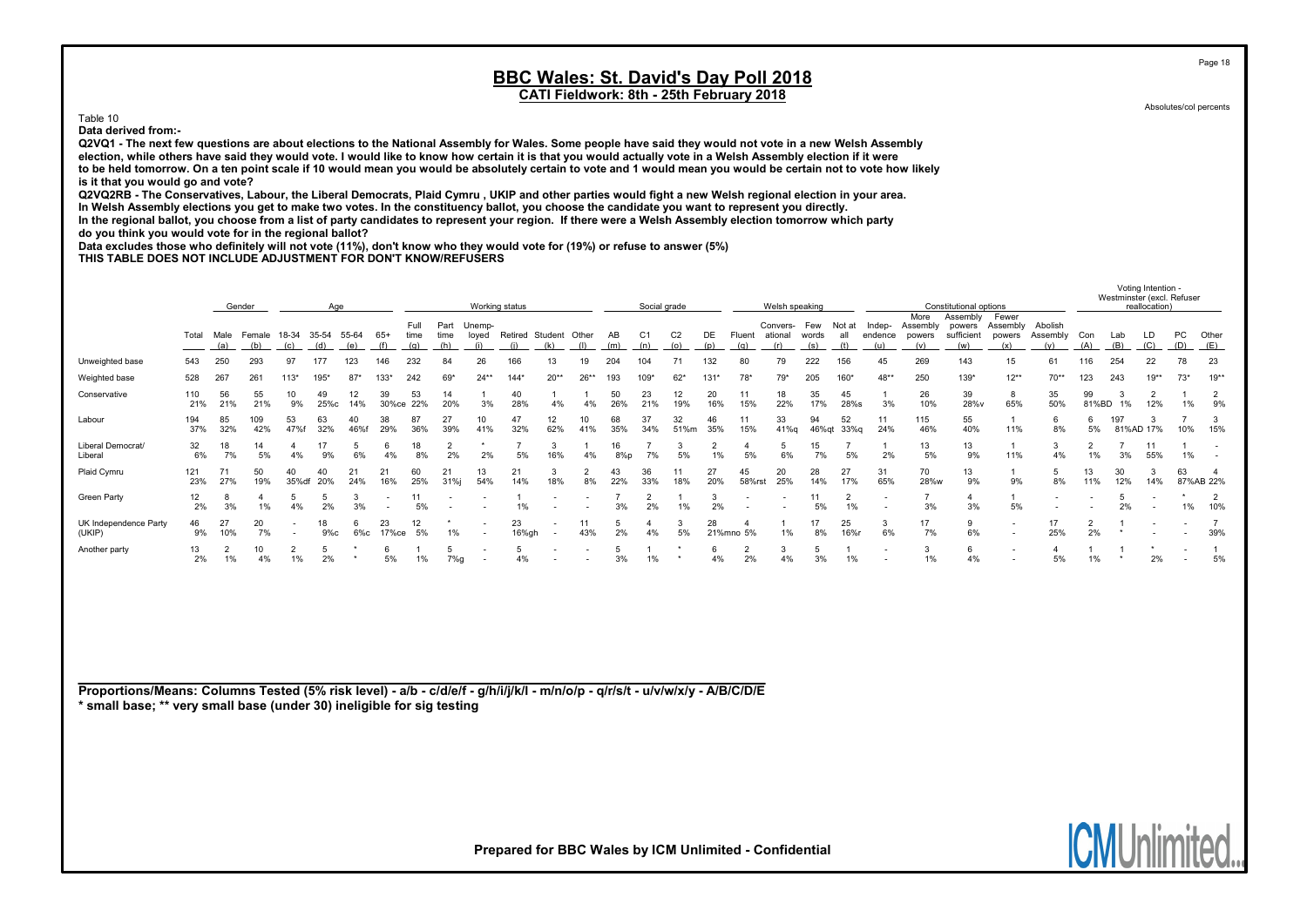Table 10

Data derived from:-

Q2VQ1 - The next few questions are about elections to the National Assembly for Wales. Some people have said they would not vote in a new Welsh Assembly election, while others have said they would vote. I would like to know how certain it is that you would actually vote in a Welsh Assembly election if it were to be held tomorrow. On a ten point scale if 10 would mean you would be absolutely certain to vote and 1 would mean you would be certain not to vote how likely is it that you would go and vote?

Q2VQ2RB - The Conservatives, Labour, the Liberal Democrats, Plaid Cymru , UKIP and other parties would fight a new Welsh regional election in your area. In Welsh Assembly elections you get to make two votes. In the constituency ballot, you choose the candidate you want to represent you directly. In the regional ballot, you choose from a list of party candidates to represent your region. If there were a Welsh Assembly election tomorrow which party

do you think you would vote for in the regional ballot?

Data excludes those who definitely will not vote (11%), don't know who they would vote for (19%) or refuse to answer (5%)

THIS TABLE DOES NOT INCLUDE ADJUSTMENT FOR DON'T KNOW/REFUSERS

|                                 |            |                       |                          |           |                 |           |                      |                 |           |                          |                 |           | Region            |                    |                          |           |                    |                      |                            |           |                             |           |          |
|---------------------------------|------------|-----------------------|--------------------------|-----------|-----------------|-----------|----------------------|-----------------|-----------|--------------------------|-----------------|-----------|-------------------|--------------------|--------------------------|-----------|--------------------|----------------------|----------------------------|-----------|-----------------------------|-----------|----------|
|                                 |            | <b>Total Anglesey</b> | Blaenau<br>Gwent         | Bridgend  | Caer-<br>philly | Cardiff   | Carmarth<br>-enshire | Cered-<br>igion | Conwy     | Denbigh-<br>shire        | Flint-<br>shire | Gwynedd   | Merthyr<br>Tydfil | Monmouth<br>-shire | Neath<br>Port<br>Talbot  | Newport   | Pembroke-<br>shire | Powys                | Rhondda,<br>Cynon,<br>Taff | Swansea   | The Vale<br>of<br>Glamorgan | Torfaen   | Wrexham  |
|                                 |            | (a)                   | (b)                      |           |                 | (e)       |                      | (a)             | (h)       |                          |                 | (k)       |                   | (m)                | (n)                      | (၀)       | (p)                | (a)                  |                            | (s)       |                             | (u)       | (v)      |
| Unweighted base                 | 543        | 14                    | 13                       | 20        | 34              | 65        | 34                   | 15              | 25        | 12                       | 27              | 24        | 10                | 16                 | 25                       | 28        | 20                 | 19                   | 42                         | 45        | 22                          | 14        | 19       |
| Weighted base                   | 528        | $11**$                | $13**$                   | $28**$    | $40**$          | $54*$     | $30**$               | $15***$         | $27**$    | $10^{**}$                | $23**$          | $23**$    | $12***$           | $19**$             | $24**$                   | $29**$    | $19**$             | $18**$               | $42**$                     | $41*$     | $19**$                      | $15***$   | $15***$  |
| Conservative                    | 110<br>21% | 19%                   | 9%                       | 10<br>35% | 9%              | 12<br>22% | 12%                  | 7%              | 10<br>38% | $\overline{2}$<br>19%    | 4<br>16%        | 3<br>12%  | 16%               | 9<br>49%           | 9%                       | 13%       | 6<br>30%           | 5<br>29%             | 18%                        | 9<br>21%  | 4%                          | 10<br>68% | 24%      |
| Labour                          | 194<br>37% | 20%                   | 9<br>65%                 | 6<br>22%  | 13<br>33%       | 23<br>42% | 24%                  | 27%             | 8<br>28%  | -4<br>45%                | 11<br>47%       | 20%       | 32%               | 7%                 | 13<br>54%                | 13<br>44% | 46%                | 6<br>32%             | 17<br>40%                  | 21<br>50% | 8<br>45%                    | 23%       | 47%      |
| Liberal Democrat/<br>Liberal    | 32<br>6%   |                       |                          | 3%        |                 | 11%       | 1%                   |                 | 5%        | 12%                      | 5%              | 3%        | 9%                | 8%                 |                          | 3%        | 6%                 | 4<br>24%             | 12%                        | 10%       | 2%                          |           | 11%      |
| Plaid Cymru                     | 121<br>23% | 33%                   | 3<br>22%                 | 14%       | 15%             | 11<br>21% | 19<br>63%            | 9<br>60%        | 25%       | 3<br>25%                 | 3<br>13%        | 11<br>49% | 6%                | 6%                 | 21%                      | 15%       | 3<br>16%           | 7%                   | 13<br>30%                  | 5<br>13%  | 4<br>24%                    | 8%        | 3<br>17% |
| Green Party                     | 12<br>2%   |                       |                          |           | 12%             | 4%        | $\sim$               | 6%              | 2%        |                          |                 |           |                   |                    |                          | 8%        |                    | $\overline{2}$<br>8% |                            |           |                             |           |          |
| UK Independence Party<br>(UKIP) | 46<br>9%   |                       | 4%                       | 24%       | 10<br>26%       |           |                      |                 |           |                          | 19%             | 17%       | 37%               | 5<br>27%           | $\overline{\phantom{0}}$ | 5<br>18%  | 2%                 |                      |                            | 4%        | 3<br>16%                    |           | 2%       |
| Another party                   | 13<br>2%   | 3<br>28%              | $\overline{\phantom{a}}$ | 2%        | 4%              |           |                      |                 | 2%        | $\overline{\phantom{a}}$ |                 |           |                   | 3%                 | 15%                      |           |                    |                      |                            | 2%        | $\overline{2}$<br>9%        |           |          |

Proportions/Means: Columns Tested (5% risk level) - a/b/c/d/e/f/g/h/i/j/k/l/m/n/o/p/q/r/s/t/u/v \* small base; \*\* very small base (under 30) ineligible for sig testing

Prepared for BBC Wales by ICM Unlimited - Confidential

Page 19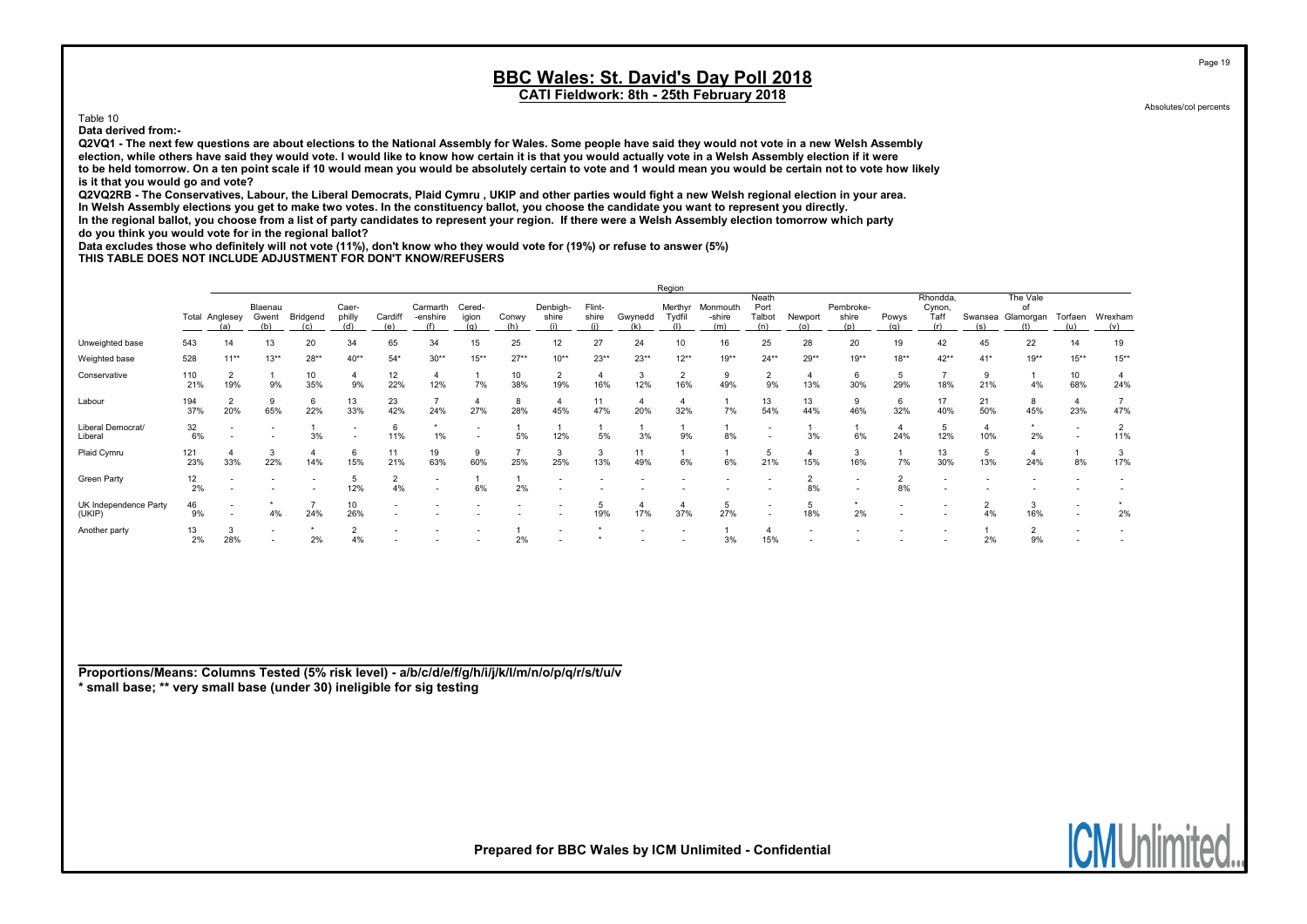CATI Fieldwork: 8th - 25th February 2018

Table 11

Published Vote Intention Figures - Welsh Assembly Regional Ballot Percentages derived from the responses of 687 respondents

|                                        | Total |  |
|----------------------------------------|-------|--|
| Conservative                           | 21%   |  |
| Labour                                 | 36%   |  |
| Liberal Democrat/<br>Liberal           | 6%    |  |
| <b>British National Party</b><br>(BNP) |       |  |
| Plaid Cymru                            | 22%   |  |
| Green Party                            | 2%    |  |
| UK Independence Party<br>(UKIP)        | 8%    |  |
| <b>Another Party</b>                   | 3%    |  |



Prepared for BBC Wales by ICM Unlimited - Confidential



Page 20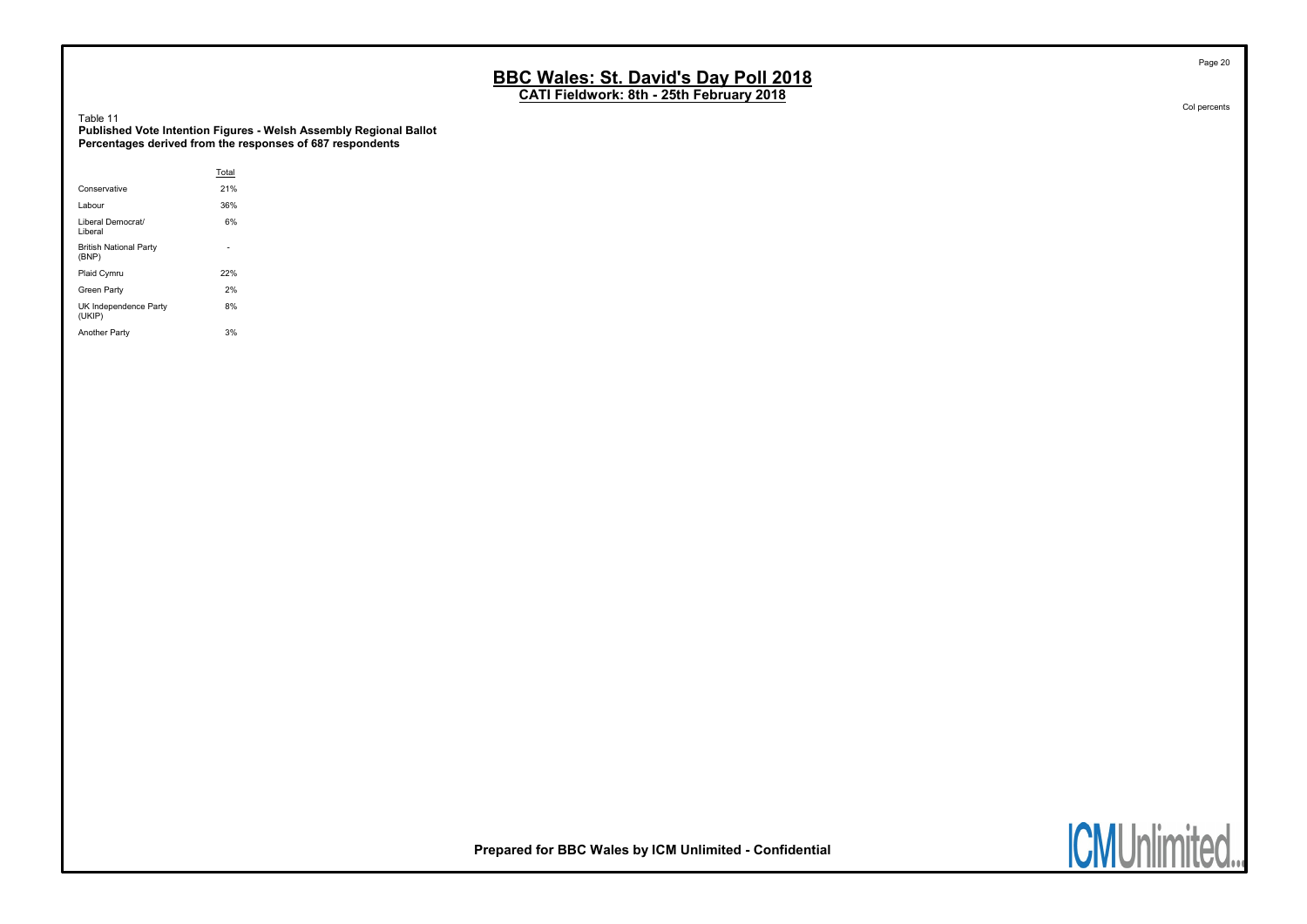CATI Fieldwork: 8th - 25th February 2018

Table 12 Q3 - Which of these statements comes closest to your view? Base: All respondents

|                                                                                                                                                                                                       |            |            | Gender                               |                      |                  | Age                  |              |                     |                     | Working status         |                              |                          |                          |                           | Social grade             |                       |                      |                      | Welsh speaking                     |                         |                      |                                    |                                   | Constitutional options                  |                                    |                            |                         |                  | voung memon -<br>Westminster (excl. Refuser<br>reallocation) |                          |              |
|-------------------------------------------------------------------------------------------------------------------------------------------------------------------------------------------------------|------------|------------|--------------------------------------|----------------------|------------------|----------------------|--------------|---------------------|---------------------|------------------------|------------------------------|--------------------------|--------------------------|---------------------------|--------------------------|-----------------------|----------------------|----------------------|------------------------------------|-------------------------|----------------------|------------------------------------|-----------------------------------|-----------------------------------------|------------------------------------|----------------------------|-------------------------|------------------|--------------------------------------------------------------|--------------------------|--------------|
|                                                                                                                                                                                                       | Total      | (a)        | Male Female 18-34 35-54 55-64<br>(b) | (c)                  | (d)              | (e)                  | $65+$<br>(f) | Full<br>time<br>(q) | Part<br>time<br>(h) | Unemp-<br>loyed<br>(i) | Retired Student Other<br>(i) | (k)                      | (1)                      | AB<br>(m)                 | C <sub>1</sub><br>(n)    | C <sub>2</sub><br>(o) | DE<br>(p)            | Fluent<br>(q)        | Convers-<br>ational<br>(r)         | Few<br>words<br>(s)     | Not at<br>all<br>(t) | Indep-<br>endence<br>(u)           | More<br>Assembly<br>powers<br>(v) | Assembly<br>powers<br>sufficient<br>(w) | Fewer<br>Assembly<br>powers<br>(x) | Abolish<br>Assembly<br>(v) | Con<br>(A)              | Lab<br>(B)       | LD<br>(C)                                                    | PC<br>(D)                | Other<br>(E) |
| Unweighted base                                                                                                                                                                                       | 1001       | 454        | 547                                  | 203                  | 323              | 209                  | 266          | 414                 | 159                 | 59                     | 295                          | 19                       | 39                       | 333                       | 178                      | 137                   | 268                  | 121                  | 118                                | 395                     | 344                  | 63                                 | 440                               | 278                                     | 37                                 | 133                        | 185                     | 348              | 33                                                           | 96                       | 35           |
| Weighted base                                                                                                                                                                                         | 1001       | 490        | 511                                  | 273                  | 334              | 162                  | 233          | 443                 | 152                 | $60*$                  | 253                          | $32**$                   | 42'                      | 335                       | 184                      | 135                   | 258                  | 126                  | 117                                | 398                     | 334                  | $70*$                              | 443                               | 279                                     | $35*$                              | 123                        | 193                     | 343              | $29*$                                                        | $93*$                    | $31*$        |
| Wales should become<br>independent, separate<br>from the UK                                                                                                                                           | 70<br>7%   | 40<br>8%   | 30<br>6%                             | 29<br>11%f           | 24<br>7%f        | 11<br>7%f            | 6<br>2%      | 37<br>$8%$ j        | 14<br>9%i           | -6<br>10%i             | $\overline{7}$<br>3%         | $\overline{2}$<br>7%     | $\overline{\phantom{a}}$ | 30<br>9%                  | 8<br>4%                  | $\overline{7}$<br>5%  | 18<br>7%             | 26<br>21%rst         | 9<br>7%                            | 15<br>4%                | 18<br>5%             | 70                                 | 100%vwxy                          |                                         |                                    |                            | $\overline{2}$<br>$1\%$ | 22<br>7%A        | $\overline{\phantom{a}}$<br>$\sim$                           | 25<br>27%ABC 1%<br>E     |              |
| The Welsh Assembly<br>should have more powers<br>than it currently has                                                                                                                                | 443<br>44% | 202<br>41% | 241<br>47%                           | 142                  | 140<br>52%df 42% | 78<br>48%f           | 84<br>36%    | 212<br>48%j         | 66<br>44%           | 29<br>49%              | 95<br>37%                    | 19<br>58%                | 21<br>50%                | 130<br>39%                | 102                      | 69                    | 115<br>56%mp51%m 45% | 71<br>56%st          | 69<br>59%st                        | 173<br>43%              | 125<br>38%           | $\overline{\phantom{a}}$<br>$\sim$ | 443<br>100%uwxy                   |                                         |                                    |                            | 48<br>25%               | 195<br>57%AC 37% | 11                                                           | 54<br>58%A               | 14<br>45%A   |
| The powers the Welsh<br>Assembly currently has<br>are sufficient and<br>should remain as it is<br>now                                                                                                 | 279<br>28% | 140<br>28% | 139<br>27%                           | 67<br>25%            | 110              | 38<br>33%e 23%       | 64<br>28%    | 131<br>30%i         | 45<br>30%i          | $\overline{7}$<br>11%  | 72<br>28%i                   | 8<br>25%                 | 12<br>29%i               | 117                       | 45<br>35%np 24%          | 36<br>26%             | 60<br>23%            | 20<br>16%            | 25<br>22%                          | 136                     | 93<br>34%gr 28%g     |                                    |                                   | 279<br>100%uvxy                         |                                    |                            | 74                      | 90<br>38%BD 26%D | 9<br>32%D                                                    | 13<br>14%                | 6<br>21%     |
| The Welsh Assembly<br>should have fewer<br>powers than it<br>currently has                                                                                                                            | 35<br>4%   | 18<br>4%   | 17<br>3%                             | $\overline{7}$<br>2% | 12<br>4%         | $\overline{4}$<br>2% | 13<br>5%     | 11<br>2%            | 5<br>3%             | 4<br>7%                | 14<br>5%g                    | -1<br>2%                 | $\mathbf{1}$<br>2%       | 14<br>4%                  | 3<br>2%                  | 2<br>2%               | 11<br>4%             | 3<br>2%              | 3<br>3%                            | 12<br>3%                | 17<br>5%             |                                    |                                   |                                         | 35<br>100%uvwy                     | $\overline{\phantom{a}}$   | 12<br>6%BD              | 6<br>2%          | 3<br>9%BD                                                    | $\overline{\phantom{a}}$ | 4%           |
| The Welsh Assembly<br>should be abolished and<br>Wales governed directly<br>from Westminster                                                                                                          | 123<br>12% | 65<br>13%  | 58<br>11%                            | 8<br>3%              | 38               | 24<br>11%c 15%c      | 53           | 42<br>23%cde 9%     | 15<br>10%           | -7<br>12%              | 54<br>21%gh                  | $\sim$                   | 5<br>12%                 | 34<br>10%                 | 24<br>13%                | 16<br>12%             | 38<br>15%            | $\overline{4}$<br>3% | 8<br>7%                            | 48<br>12%q              | 61<br>18%grs         |                                    |                                   |                                         |                                    | 123<br>100%uv<br>WX        | 53                      | 19<br>27%BD 6%   | 5<br>18%BD                                                   | 1%                       | 6<br>20%BD   |
| None of these                                                                                                                                                                                         | 12<br>1%   | 10<br>2%b  | $\overline{2}$<br>$^\star$           | 3<br>1%              | -3<br>1%         | 3<br>2%              | 3<br>1%      | 3<br>1%             | 3<br>2%             | 2%                     | $\mathbf{1}$<br>$^\star$     | $\overline{\phantom{a}}$ | $\mathbf{1}$<br>2%       | $\overline{1}$<br>$\star$ | $\overline{\phantom{a}}$ | $\overline{2}$<br>1%  | 6<br>2%m             | $\overline{2}$<br>2% | $\overline{\phantom{a}}$<br>$\sim$ | $\overline{4}$<br>$1\%$ | $\overline{4}$<br>1% |                                    |                                   |                                         |                                    |                            |                         |                  |                                                              |                          |              |
| Don't know                                                                                                                                                                                            | 39<br>4%   | 17<br>3%   | 23<br>4%                             | 17<br>6%d            | 2%               | 5<br>3%              | 11<br>5%     | -9<br>2%            | 3<br>2%             | -6<br>9%gh             | 11<br>4%                     | $\overline{2}$<br>8%     | $\overline{2}$<br>6%     | 8<br>2%                   | 3<br>1%                  | $\mathbf{3}$<br>2%    | 10<br>4%             | -1<br>1%             | $\overline{2}$<br>1%               | 11<br>3%                | 16<br>5%q            |                                    |                                   |                                         |                                    |                            | -5<br>3%                | 10<br>3%         | -1<br>3%                                                     |                          | 3<br>9%D     |
| Proportions/Means: Columns Tested (5% risk level) - a/b - c/d/e/f - g/h/i/j/k/l - m/n/o/p - q/r/s/t - u/v/w/x/y - A/B/C/D/E<br>* small base; ** very small base (under 30) ineligible for sig testing |            |            |                                      |                      |                  |                      |              |                     |                     |                        |                              |                          |                          |                           |                          |                       |                      |                      |                                    |                         |                      |                                    |                                   |                                         |                                    |                            |                         |                  |                                                              |                          |              |

Prepared for BBC Wales by ICM Unlimited - Confidential

Absolutes/col percents

Page 21

Voting Intention -

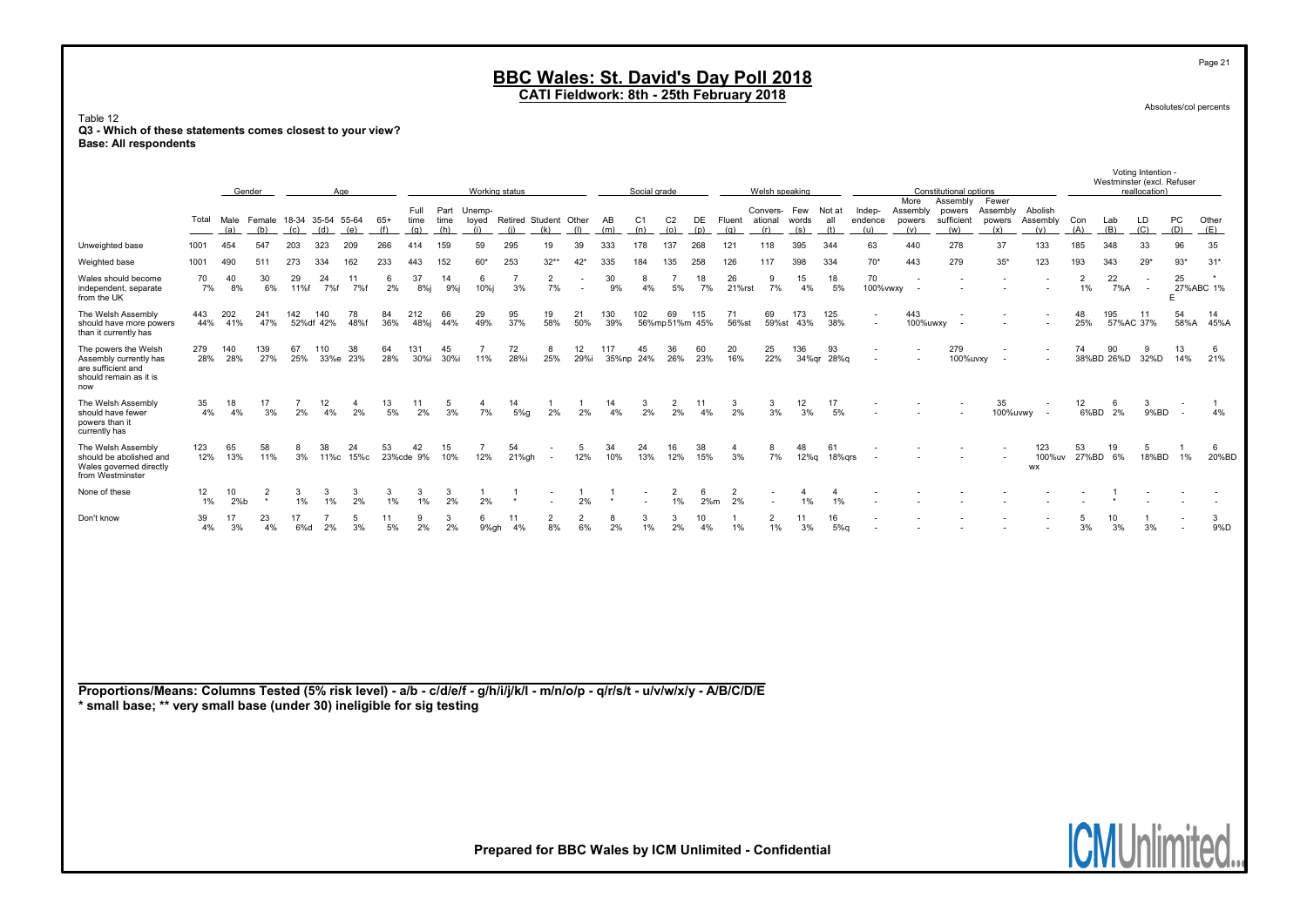CATI Fieldwork: 8th - 25th February 2018

Table 12 Q3 - Which of these statements comes closest to your view? Base: All respondents

|                                                                                                       |            |                       |                          |                          |                          |                    |                             |                        |                      |                          |                          |                        | Region           |                           |                                |                                |                           |                          |                                   |                       |                                     |                                                      |                          |
|-------------------------------------------------------------------------------------------------------|------------|-----------------------|--------------------------|--------------------------|--------------------------|--------------------|-----------------------------|------------------------|----------------------|--------------------------|--------------------------|------------------------|------------------|---------------------------|--------------------------------|--------------------------------|---------------------------|--------------------------|-----------------------------------|-----------------------|-------------------------------------|------------------------------------------------------|--------------------------|
|                                                                                                       | Total      | Anglesey<br>(a)       | Blaenau<br>Gwent<br>(b)  | Bridgend<br>(c)          | Caer-<br>philly<br>(d)   | Cardiff<br>(e)     | Carmarth<br>-enshire<br>(f) | Cered-<br>igion<br>(a) | Conwy<br>(h)         | Denbigh-<br>shire<br>(i) | Flint-<br>shire<br>(i)   | Gwynedd<br>(k)         | Merthyr<br>Tvdfi | Monmouth<br>-shire<br>(m) | Neath<br>Port<br>Talbot<br>(n) | Newport<br>(o)                 | Pembroke-<br>shire<br>(p) | Powys<br>(a)             | Rhondda,<br>Cynon.<br>Taff<br>(r) | (s)                   | The Vale<br>of<br>Swansea Glamorgan | Torfaen<br>(u)                                       | Wrexham<br>(v)           |
| Unweighted base                                                                                       | 1001       | 25                    | 23                       | 42                       | 55                       | 112                | 62                          | 26                     | 38                   | 31                       | 51                       | 42                     | 19               | 30                        | 45                             | 48                             | 41                        | 43                       | 71                                | 78                    | 45                                  | 30                                                   | 44                       |
| Weighted base                                                                                         | 1001       | $20**$                | $20**$                   | $50*$                    | $59*$                    | 109                | $59*$                       | $30**$                 | $40*$                | $30*$                    | $50*$                    | $40*$                  | $20**$           | $30**$                    | $50*$                          | $50*$                          | $40*$                     | $40*$                    | $79*$                             | $79*$                 | $40*$                               | $30**$                                               | $40*$                    |
| Wales should become<br>independent, separate<br>from the UK                                           | 70<br>7%   | 3%                    | $\overline{\phantom{a}}$ | 4<br>9%                  | 3<br>6%                  | 2%                 | 8<br>14%eq                  | 5<br>17%               | 15%eq                | $\overline{2}$<br>7%     | 8%                       | 5<br>12%eq             | 5%               | $\overline{2}$<br>7%      | $\overline{a}$<br>7%           | $\overline{2}$<br>4%           | 2%                        | $\overline{\phantom{a}}$ | 8<br>10%e                         | 5<br>6%               | 11%eg                               | $\overline{\phantom{a}}$<br>$\overline{\phantom{a}}$ | $\overline{2}$<br>5%     |
| The Welsh Assembly<br>should have more powers<br>than it currently has                                | 443<br>44% | 10<br>48%             | 11<br>54%                | 25<br>51%                | 36                       | 46<br>61%ehiopq43% | 29<br>48%                   | 15<br>51%              | 15<br>38%            | 11<br>37%                | 27<br>54%r               | 19<br>48%              | 8<br>41%         | 11<br>36%                 | 21<br>43%                      | 16<br>33%                      | 15<br>37%                 | 14<br>35%                | 26<br>32%                         | 36<br>45%             | 24<br>60%ogr                        | 9<br>32%                                             | 20<br>49%                |
| The powers the Welsh<br>Assembly currently has<br>are sufficient and<br>should remain as it is<br>now | 279<br>28% | 35%                   | 5<br>28%                 | 9<br>19%                 | 13<br>23%                | 30<br>27%          | 15<br>25%                   | 24%                    | 12<br>30%            | 9<br>29%                 | 14<br>29%                | 8<br>20%               | 8<br>42%         | 9<br>31%                  | 13<br>27%                      | 18<br>37%t                     | 12<br>30%                 | 12<br>29%                | 26<br>32%                         | 23<br>29%             | 16%                                 | 11<br>37%                                            | 11<br>27%                |
| The Welsh Assembly<br>should have fewer<br>powers than it<br>currently has                            | 35<br>4%   |                       |                          | $\overline{2}$<br>5%     | $\sim$                   | 5                  | 2%                          |                        | 3%                   | 3%                       |                          | 2<br>6%                | 5%               | $\overline{2}$<br>6%      | 3<br>5%                        |                                | 11% dios                  | 9%dios                   | 3%                                | 1%                    | 8%do                                |                                                      | 7%                       |
| The Welsh Assembly<br>should be abolished and<br>Wales governed directly<br>from Westminster          | 123<br>12% | $\overline{2}$<br>11% | 6%                       | 8<br>17%                 | 6<br>11%                 | 19<br>17% jt       | 6<br>10%                    | 4%                     | 3<br>9%              | 5<br>16%                 | $\overline{2}$<br>4%     | 3<br>7%                |                  | 5<br>17%                  | 13%                            | 8<br>16%                       | 6<br>16%                  | $\overline{7}$<br>16%    | 15<br>19%jt                       | 8<br>10%              | 3%                                  | 23%                                                  | 3<br>7%                  |
| None of these                                                                                         | 12<br>1%   | 4%                    | 3%                       |                          |                          |                    |                             |                        |                      | 3%                       | $\overline{\phantom{a}}$ | $\overline{2}$<br>6%es | 6%               | 3%                        |                                | 1%                             | 3%                        | 2%                       | 1%                                |                       |                                     |                                                      | $\overline{2}$<br>5%e    |
| Don't know                                                                                            | 39<br>4%   |                       | $\overline{2}$<br>9%     | $\overline{\phantom{a}}$ | $\overline{\phantom{a}}$ | 6%                 | 1%                          | 3%                     | $\overline{2}$<br>5% | 4%                       | $\overline{2}$<br>4%     | 2%                     |                  | $\overline{\phantom{a}}$  | 3<br>6%                        | $\overline{\mathbf{4}}$<br>8%d | $\overline{\phantom{a}}$  | 3<br>8%d                 | 3<br>3%                           | $\overline{ }$<br>8%d | 2%                                  | $\overline{2}$<br>8%                                 | $\overline{\phantom{a}}$ |

Proportions/Means: Columns Tested (5% risk level) - a/b/c/d/e/f/g/h/i/j/k/l/m/n/o/p/q/r/s/t/u/v \* small base; \*\* very small base (under 30) ineligible for sig testing

Absolutes/col percents

Page 22

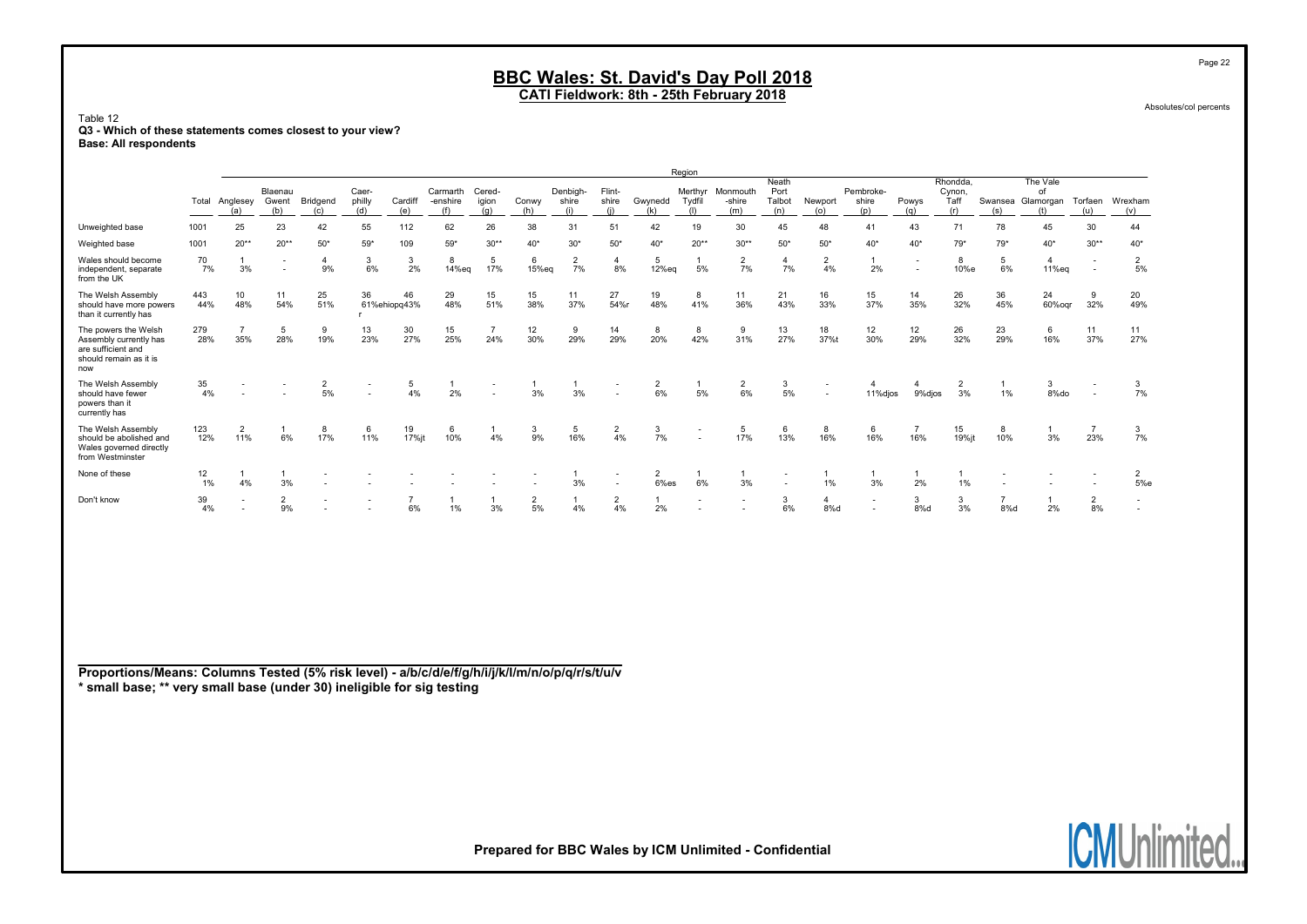Absolutes/col percents

Page 23

Table 13

Q4 - Thinking about Brexit, the decision to leave the European Union, do you think it will have a positive/negative impact or make no difference? Summary table Base: All respondents

|                         | To the Welsh<br>economy | To your own<br>personal<br>finances | On the way of<br>life in Wales<br>today in<br>deneral |
|-------------------------|-------------------------|-------------------------------------|-------------------------------------------------------|
| Unweighted base         | 1001                    | 1001                                | 1001                                                  |
| Weighted base           | 1001                    | 1001                                | 1001                                                  |
| Positive impact         | 240                     | 139                                 | 226                                                   |
|                         | 24%                     | 14%                                 | 23%                                                   |
| Negative impact         | 490                     | 356                                 | 465                                                   |
|                         | 49%                     | 36%                                 | 46%                                                   |
| Will make no difference | 170                     | 413                                 | 224                                                   |
|                         | 17%                     | 41%                                 | 22%                                                   |
| Don't know              | 101                     | 92                                  | 86                                                    |
|                         | 10%                     | 9%                                  | 9%                                                    |



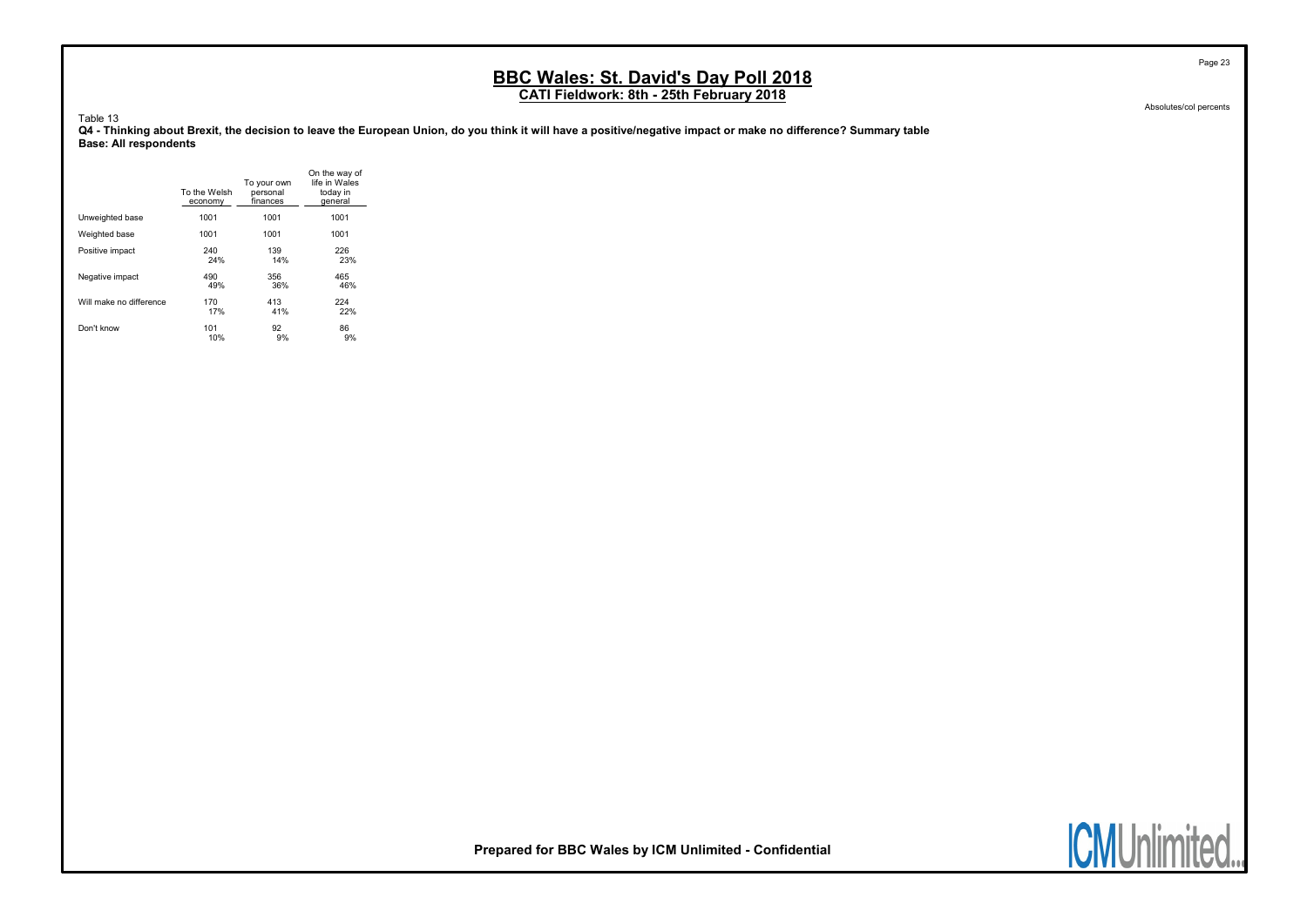Absolutes/col percents

Page 24

Voting Intention -

#### Table 14

Q4 - Thinking about Brexit, the decision to leave the European Union, do you think it will have a positive/negative impact or make no difference? To the Welsh economy Base: All respondents

|                         |            |             |               |           |                      |              |            |              |                     |                 | Working status  |           |             |           | Social grade            |                       |                  |               |                         |              |            |                   |                           | Constitutional options |                               |                            |             | Westminster (excl. Refuser |                 |                  |              |
|-------------------------|------------|-------------|---------------|-----------|----------------------|--------------|------------|--------------|---------------------|-----------------|-----------------|-----------|-------------|-----------|-------------------------|-----------------------|------------------|---------------|-------------------------|--------------|------------|-------------------|---------------------------|------------------------|-------------------------------|----------------------------|-------------|----------------------------|-----------------|------------------|--------------|
|                         |            |             | Gender        |           | Age                  |              |            |              |                     |                 |                 |           |             |           |                         |                       |                  |               | Welsh speaking          |              |            |                   | More                      | Assembly               | Fewer                         |                            |             |                            | reallocation)   |                  |              |
|                         | Total      | Male<br>(a) | Female<br>(b) | 18-34     | 35-54<br>(d)         | 55-64<br>(e) | 65+        | Full<br>time | Part<br>time<br>(h) | Unemp-<br>loved | Retired Student | (k)       | Other       | AB<br>(m) | C1<br>(n)               | C <sub>2</sub><br>(0) | DE<br>(p)        | Fluent<br>(a) | Convers- Few<br>ational | words<br>(s) | Not at     | Indep-<br>endence | Assembly<br>powers<br>(v) | powers<br>(w)          | Assembly<br>sufficient powers | Abolish<br>Assembly<br>(v) | Con<br>(A)  | Lab<br>(B)                 | LD              | <b>PC</b><br>(D) | Other<br>(E) |
| Unweighted base         | 1001       | 454         | 547           | 203       | 323                  | 209          | 266        | 414          | 159                 | 59              | 295             |           | 39          | 333       | 178                     | 137                   | 268              | 121           | 118                     | 395          | 344        | 63                | 440                       | 278                    | 37                            | 133                        | 185         | 348                        | 33              | 96               | 35           |
| Weighted base           | 1001       | 490         | 511           | 273       | 334                  | 162          | 233        | 443          | 152                 | $60*$           | 253             | $32**$    | $42*$       | 335       | 184                     | 135                   | 258              | 126           | 117                     | 398          | 334        | $70*$             | 443                       | 279                    | $35*$                         | 123                        | 193         | 343                        | $29*$           | $93*$            | $31*$        |
| Positive impact         | 240<br>24% | 130<br>27%  | 110<br>21%    | 50<br>18% | 79<br>24%            | 40<br>25%    | 70<br>30%с | 98<br>22%    | 30<br>20%           | 13<br>21%       | 77<br>31%gh     | 3%        | 16<br>38%gh | 60<br>18% | 45<br>24%               | 30%m                  | 73<br>28%m       | 18<br>14%     | 29<br>25%               | 93<br>23%g   | 94<br>28%g | 14<br>21%         | 105<br>24%w               | 45<br>16%              | 11<br>32%w                    | 51<br>42%uv<br>W           | 74          | 60<br>38%BC 18%            | 18%             | 18<br>19%        | 13<br>43%BCD |
| Negative impact         | 490<br>49% | 235<br>48%  | 256<br>50%    | 166       | 170<br>61% def 51% f | 48%          | 33%        | 240<br>54%il | 80<br>53%il         | 30<br>50%       | 92<br>36%       | 27<br>83% | 13.<br>31%  | 208       | 99<br>62% op 54% op 36% |                       | 101<br>39%       | 74<br>59%     | 62<br>53%t              | 213<br>54%t  | 133<br>40% | 39<br>56%v        | 244<br>55%y               | 145<br>52%y            | 14<br>39%                     | 33<br>27%                  | 53<br>28%   | 225<br>Е.                  | 66%AD 73%AD52%A | 48               | 35%          |
| Will make no difference | 170<br>17% | 18%         | 80<br>16%     | 14%       | 59<br>18%            | 25<br>16%    | 21%c       | 74<br>17%    | 27<br>18%           | 15%             | 47<br>19%       | 8%        | 18%         | 36<br>11% | 28<br>15%               | 36                    | 50<br>27%mn 19%m | 16%           | 15<br>13%               | 62<br>16%    | 65<br>19%  | 10<br>15%         | 55<br>12%                 | 62<br>22%v             | 19%                           | 28<br>23%v                 | 43          | 39<br>22%BC 11%            | 6%              | 17<br>19%        | 22%          |
| Don't know              | 101<br>10% | 35<br>7%    | 65<br>13%a    | 19<br>7%  | 25<br>7%             | 19<br>12%    | 16%cd      | 32<br>7%     | 15<br>10%           | 14%             | 36<br>14%q      | 6%        | 13%         | 9%        | 12<br>7%                | 10<br>7%              | 33<br>13%n       | 13<br>10%     | 11<br>9%                | 30<br>7%     | 41<br>12%s | 9%                | 39<br>9%                  | 27<br>10%              | 9%                            | 10<br>8%                   | 23<br>12%BE | 19<br>6%                   | 3%              | 10<br>11%        |              |

Proportions/Means: Columns Tested (5% risk level) - a/b - c/d/e/f - g/h/i/j/k/l - m/n/o/p - q/r/s/t - u/v/w/x/y - A/B/C/D/E \* small base; \*\* very small base (under 30) ineligible for sig testing

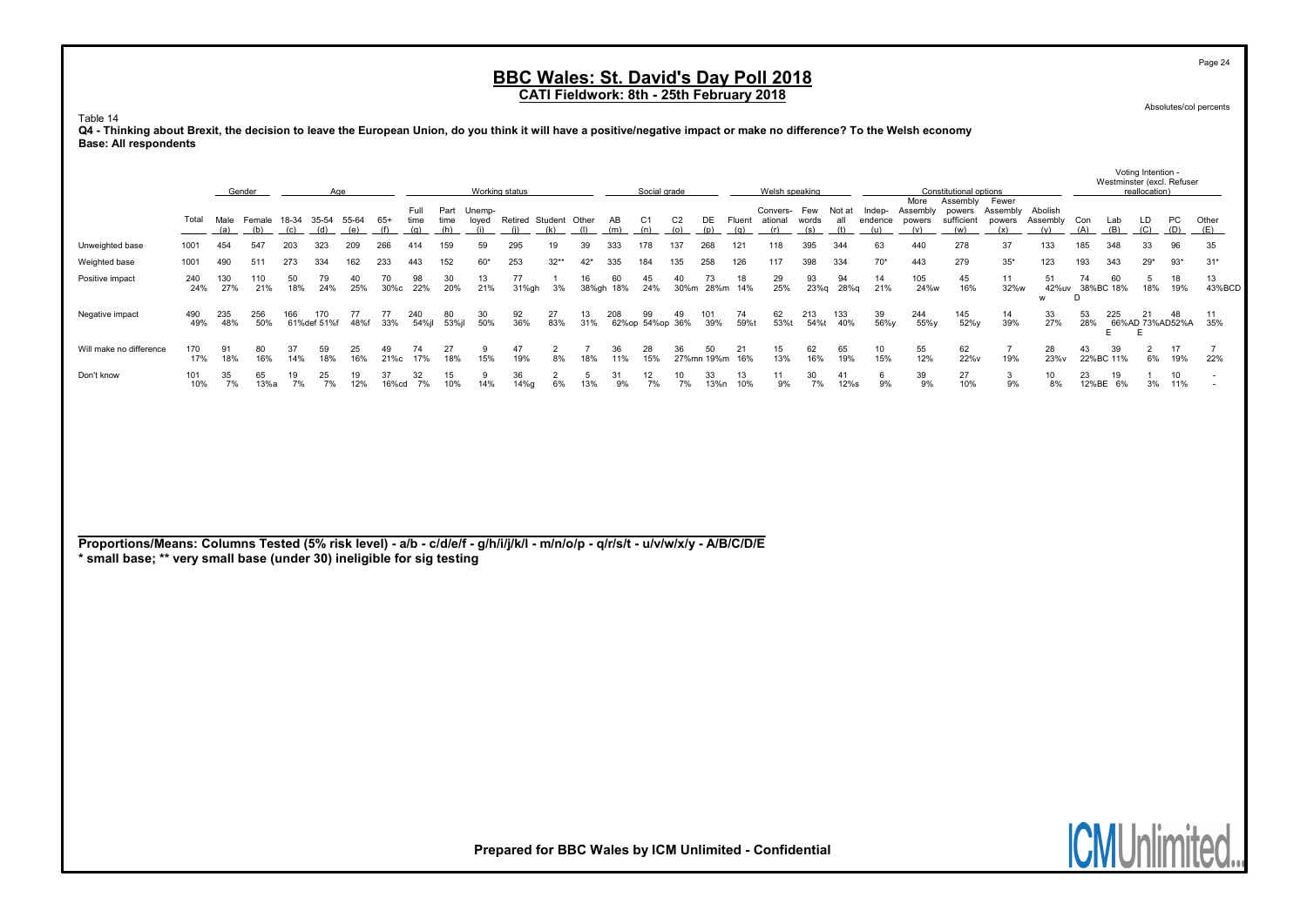Absolutes/col percents

Page 25

Table 14

#### Q4 - Thinking about Brexit, the decision to leave the European Union, do you think it will have a positive/negative impact or make no difference? To the Welsh economy Base: All respondents

|                         |            |                     |                  |               |                 |               |                      |                 |            |                   |                       |            | Region            |                           |                         |               |                           |           |                            |           |                             |           |                |
|-------------------------|------------|---------------------|------------------|---------------|-----------------|---------------|----------------------|-----------------|------------|-------------------|-----------------------|------------|-------------------|---------------------------|-------------------------|---------------|---------------------------|-----------|----------------------------|-----------|-----------------------------|-----------|----------------|
|                         | Total      | Anglesey            | Blaenau<br>Gwent | Bridgend      | Caer-<br>philly | Cardiff<br>(e | Carmarth<br>-enshire | Cered-<br>igion | Conwy      | Denbigh-<br>shire | Flint-<br>shire       | Gwynedd    | Merthyr<br>Tydfil | Monmouth<br>-shire<br>(m) | Neath<br>Port<br>Talbot | Newport       | Pembroke-<br>shire<br>(p) | Powys     | Rhondda.<br>Cynon,<br>Taff | Swansea   | The Vale<br>οi<br>Glamorgan | Torfaen   | Wrexham<br>(v) |
| Unweighted base         | 1001       | 25                  | 23               | 42            | 55              | 112           | 62                   | 26              | 38         | 31                | 51                    | 42         | 19                | 30                        | 45                      | 48            | 41                        | 43        |                            | 78        | 45                          | 30        | 44             |
| Weighted base           | 1001       | $20**$              | $20**$           | $50*$         | $59*$           | 109           | $59*$                | $30**$          | $40*$      | $30*$             | $50*$                 | $40*$      | $20**$            | $30**$                    | $50*$                   | $50*$         | $40*$                     | $40*$     | $79*$                      | $79*$     | $40*$                       | $30**$    | $40*$          |
| Positive impact         | 240<br>24% | 20%                 | 9<br>43%         | 11<br>23%     | 12<br>21%       | 23<br>21%     | 14<br>23%            | 6<br>19%        | 6<br>16%   | 11<br>36%n        | 18%                   | 21%        | 34%               | 37%                       | 8<br>15%                | 13<br>27%     | 10<br>25%                 | 24%       | 16<br>20%                  | 23<br>29% | 8<br>21%                    | 12<br>41% | 10<br>25%      |
| Negative impact         | 490<br>49% | 10<br>49%           | 9<br>44%         | 21<br>42%     | 36<br>61%io     | 66<br>60%fio  | 25<br>42%            | 16<br>54%       | 22<br>55%i | 25%               | 24<br>49%             | 20<br>51%i | 6<br>29%          | 10<br>34%                 | 30<br>61%io             | 19<br>37%     | 22<br>55%i                | 19<br>48% | 39<br>49%                  | 36<br>45% | 23<br>59%i                  | 11<br>37% | 19<br>48%      |
| Will make no difference | 170<br>17% | <sub>t</sub><br>31% | 4%               | 14<br>29%detv | 9%              | 10%           | 15<br>25%detv        | 6%              | 6<br>15%   |                   | 12<br>36%dengst25%dev | 15%        | 26%               | 23%                       | 6<br>13%                | 14<br>28%detv | 16%                       | 11%       | 16<br>20%                  | 14<br>17% | 8%                          | 10%       | 7%             |
| Don't know              | 101<br>10% |                     | 9%               | 7%            | 10%             | 8%            | 10%                  | b<br>21%        | 6<br>14%   | 3%                | 9%                    | 12%        | 11%               | 6%                        | 11%                     | 8%            | 4%                        | 17%       | 11%                        | 9%        | 12%                         | 12%       | 20%eip         |

Proportions/Means: Columns Tested (5% risk level) - a/b/c/d/e/f/g/h/i/j/k/l/m/n/o/p/q/r/s/t/u/v \* small base; \*\* very small base (under 30) ineligible for sig testing

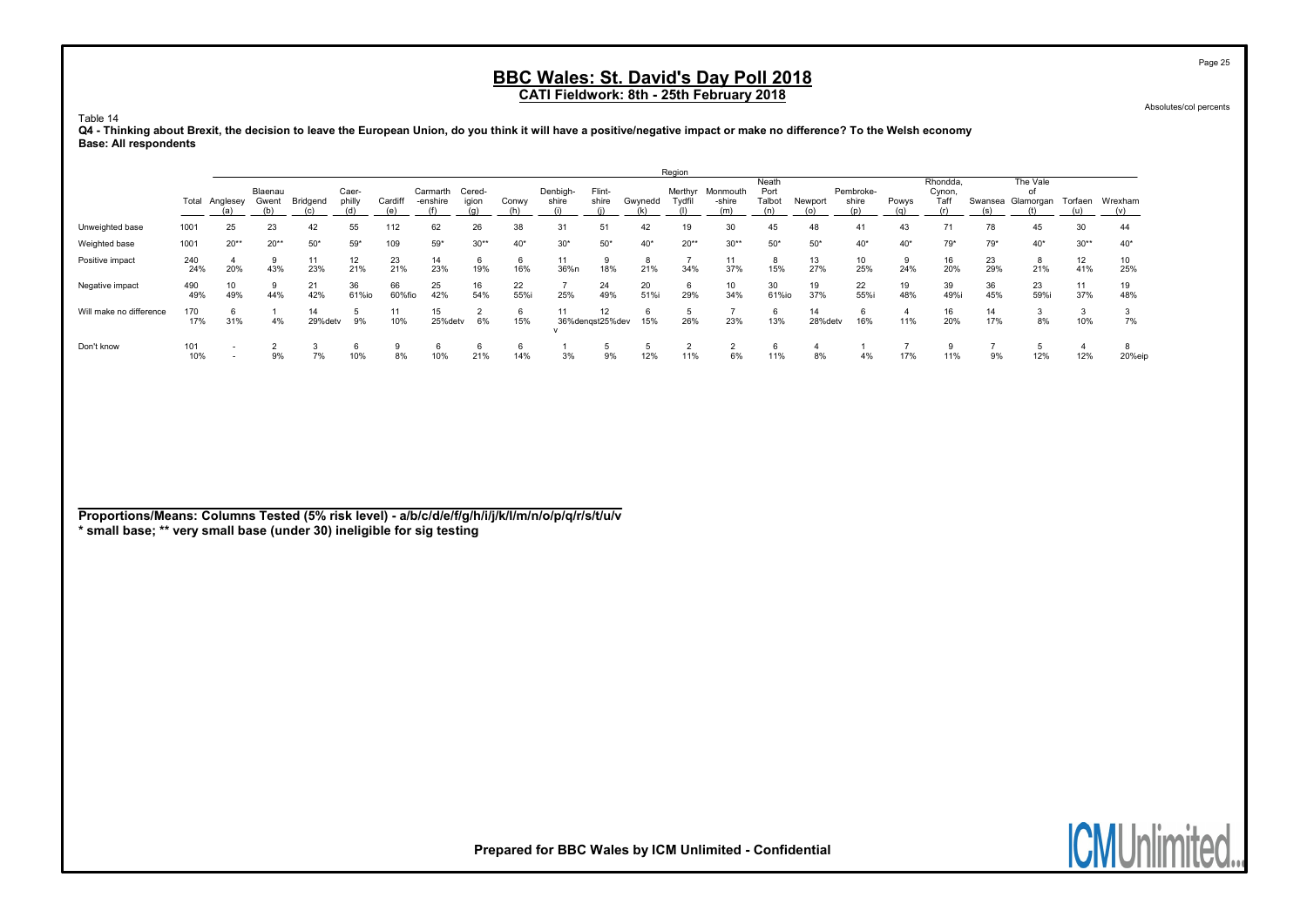Absolutes/col percents

Page 26

#### Table 15

Q4 - Thinking about Brexit, the decision to leave the European Union, do you think it will have a positive/negative impact or make no difference? To your own personal finances Base: All respondents

|                                                                                                                                                                                                       |            |             | Gender                          |             |             | Age        |              |                     |                            |           | Working status                     |                      |           |            | Social grade          |                       |           |                          | Welsh speaking             |              |             |                          |                                   | Constitutional options                  |                                    |                            |            | Westminster (excl. Refuser | Voting Intention -<br>reallocation) |                      |                    |
|-------------------------------------------------------------------------------------------------------------------------------------------------------------------------------------------------------|------------|-------------|---------------------------------|-------------|-------------|------------|--------------|---------------------|----------------------------|-----------|------------------------------------|----------------------|-----------|------------|-----------------------|-----------------------|-----------|--------------------------|----------------------------|--------------|-------------|--------------------------|-----------------------------------|-----------------------------------------|------------------------------------|----------------------------|------------|----------------------------|-------------------------------------|----------------------|--------------------|
|                                                                                                                                                                                                       | Total      | Male<br>(a) | Female 18-34 35-54 55-64<br>(b) | (c)         | (d)         | (e)        | $65+$<br>(f) | Full<br>time<br>(q) | Part Unemp-<br>time<br>(h) | (i)       | loyed Retired Student Other<br>(i) | (k)                  | (1)       | AB<br>(m)  | C1<br>(n)             | C <sub>2</sub><br>(o) | (p)       | DE Fluent ational<br>(q) | Convers- Few Not at<br>(r) | words<br>(s) | all<br>(t)  | Indep-<br>endence<br>(u) | More<br>Assembly<br>powers<br>(v) | Assembly<br>powers<br>sufficient<br>(w) | Fewer<br>Assembly<br>powers<br>(x) | Abolish<br>Assembly<br>(y) | Con<br>(A) | Lab<br>(B)                 | LD<br>(C)                           | PC<br>(D)            | Other<br>(E)       |
| Unweighted base                                                                                                                                                                                       | 1001       | 454         | 547                             | 203         | 323         | 209        | 266          | 414                 | 159                        | 59        | 295                                | 19                   | 39        | 333        | 178                   | 137                   | 268       | 121                      | 118                        | 395          | 344         | 63                       | 440                               | 278                                     | 37                                 | 133                        | 185        | 348                        | 33                                  | 96                   | 35                 |
| Weighted base                                                                                                                                                                                         | 1001       | 490         | 511                             | 273         | 334         | 162        | 233          | 443                 | 152                        | $60*$     | 253                                | $32**$               | $42*$     | 335        | 184                   | 135                   | 258       | 126                      | 117                        | 398          | 334         | $70*$                    | 443                               | 279                                     | $35*$                              | 123                        | 193        | 343                        | $29*$                               | $93*$                | $31*$              |
| Positive impact                                                                                                                                                                                       | 139<br>14% | 77<br>16%   | 62<br>12%                       | 31<br>11%   | 46<br>14%   | 26<br>16%  | 35<br>15%    | 59<br>13%           | 21<br>14%                  | 11%       | 37<br>15%                          | $\mathbf{1}$<br>3%   | 10<br>25% | 42<br>13%  | 23<br>12%             | 23<br>17%             | 33<br>13% | 13<br>11%                | 15<br>13%                  | 58<br>14%    | 49<br>15%   | 5<br>6%                  | 48<br>11%                         | 36<br>13%                               | 10<br>27%uvw                       | 33<br>27%uv<br>W           | 47         | 32<br>24%BCD9%             | $\mathbf{1}$<br>3%                  | 6<br>7%              | 8<br>28%BCD        |
| Negative impact                                                                                                                                                                                       | 356<br>36% | 169<br>34%  | 188<br>37%                      | 115<br>42%f | 138<br>41%f | 55<br>34%f | 48<br>21%    | 165<br>37%j         | 62<br>41%j                 | 23<br>38% | 64<br>25%                          | 23<br>71%            | 12<br>29% | 147        | 74<br>44%op 40%op 24% | 33                    | 77<br>30% | 58<br>46%t               | 46<br>40%                  | 145<br>36%   | 101<br>30%  | 34<br>49%xy              | 176<br>40%xy                      | 106<br>38%y                             | 8<br>22%                           | 22<br>18%                  | 37<br>19%  | 162                        | 15<br>47%A 52%A 37%A                | 34                   | 11<br>38%A         |
| Will make no difference                                                                                                                                                                               | 413<br>41% | 210<br>43%  | 203<br>40%                      | 105<br>39%  | 133<br>40%  | 60<br>37%  | 115          | 189<br>50%cde 43%   | 54<br>35%                  | 25<br>42% | 119<br>47%h                        | 6<br>18%             | 14<br>33% | 119<br>36% | 74<br>40%             | 68                    | 121       | 39<br>50%m 47%m 31%      | 46<br>40%                  | 172<br>43%g  | 147<br>44%g | 25<br>36%                | 193<br>44%                        | 109<br>39%                              | 12<br>34%                          | 61<br>49%                  | 94<br>49%B | 126<br>37%                 | 12<br>42%                           | 45<br>48%            | 10<br>32%          |
| Don't know                                                                                                                                                                                            | 92<br>9%   | 35<br>7%    | 58<br>11%a                      | 21<br>8%    | 17<br>5%    | 21<br>13%d | 34<br>14%cd  | 29<br>7%            | 15<br>10%                  | 5<br>9%   | 32<br>13%g                         | $\overline{2}$<br>8% | -6<br>13% | 27<br>8%   | 13<br>7%              | 12<br>9%              | 28<br>11% | 16<br>13%s               | 9<br>8%                    | 23<br>6%     | 37<br>11%s  | 6<br>9%                  | 27<br>6%                          | 29<br>10%v                              | 6<br>16%v                          | $\overline{7}$<br>6%       | 16<br>8%   | 23<br>7%                   | $\overline{1}$<br>3%                | $\overline{7}$<br>8% | $\mathbf{1}$<br>2% |
| Proportions/Means: Columns Tested (5% risk level) - a/b - c/d/e/f - g/h/i/j/k/l - m/n/o/p - q/r/s/t - u/v/w/x/y - A/B/C/D/E<br>* small base; ** very small base (under 30) ineligible for sig testing |            |             |                                 |             |             |            |              |                     |                            |           |                                    |                      |           |            |                       |                       |           |                          |                            |              |             |                          |                                   |                                         |                                    |                            |            |                            |                                     |                      |                    |

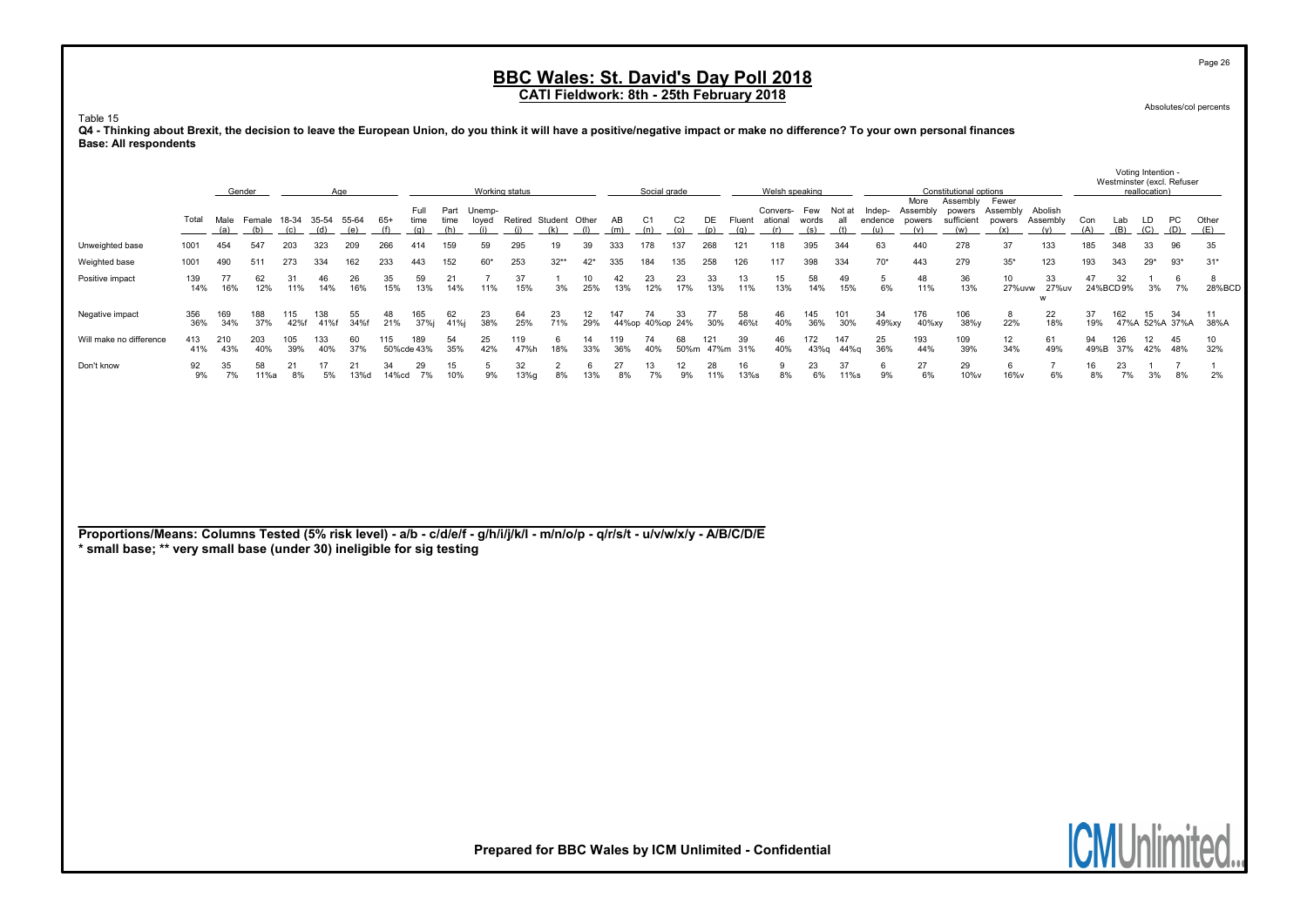Absolutes/col percents

Page 27

Table 15

#### Q4 - Thinking about Brexit, the decision to leave the European Union, do you think it will have a positive/negative impact or make no difference? To your own personal finances Base: All respondents

|                         |       |          |         |          |        |         |          |        |       |          |        |         | Region  |          |        |         |           |          |          |         |           |         |         |
|-------------------------|-------|----------|---------|----------|--------|---------|----------|--------|-------|----------|--------|---------|---------|----------|--------|---------|-----------|----------|----------|---------|-----------|---------|---------|
|                         |       |          |         |          |        |         |          |        |       |          |        |         |         |          | Neath  |         |           |          | Rhondda. |         | The Vale  |         |         |
|                         |       |          | Blaenau |          | Caer-  |         | Carmarth | Cered- |       | Denbigh- | Flint- |         | Merthyr | Monmouth | Port   |         | Pembroke- |          | Cynon,   |         | of        |         |         |
|                         | Total | Anglesey | Gwent   | Bridgend | philly | Cardiff | -enshire | igion  | Conwy | shire    | shire  | Gwynedd | Tvdfil  | -shire   | Talbot | Newport | shire     | Powys    | Taff     | Swansea | Glamorgan | Torfaen | Wrexham |
|                         |       |          |         |          |        |         |          |        |       |          |        |         |         |          |        |         |           |          |          |         |           |         |         |
| Unweighted base         | 1001  | 25       | 23      | 42       | 55     | 112     | 62       | 26     | 38    |          |        | 42      | 19      | 30       | 45     | 48      | 41        | 43       |          | 78      | 45        | 30      | 44      |
| Weighted base           | 1001  | $20**$   | $20**$  | $50*$    | $59*$  | 109     | $59*$    | $30**$ | $40*$ | $30*$    | $50*$  | $40*$   | $20**$  | $30**$   | $50*$  | $50*$   | $40*$     | $40*$    | $79*$    | $79*$   | $40*$     | $30**$  | $40*$   |
| Positive impact         | 139   |          |         |          |        | 13      | 13       |        |       | 6        |        |         |         |          |        |         |           |          |          | 12      |           | 9       |         |
|                         | 14%   | 10%      | 23%     | 14%      | 11%    | 12%     | 21%g     | 9%     | 14%   | 21%g     | 11%    | 10%     | 10%     | 27%      | 9%     | 10%     | 18%g      | 4%       | 13%      | 15%     | 13%       | 31%     | 13%     |
| Negative impact         | 356   |          | 6       | 17       | 27     | 41      | 19       | 14     | 14    |          | 19     | 18      |         |          | 24     | 13      | 19        | 16       | 22       | 21      | 17        | 8       | 14      |
|                         | 36%   | 39%      | 29%     | 34%      | 45%s   | 37%     | 32%      | 48%    | 36%   | 25%      | 39%    | 47%s    | 29%     | 24%      | 48%ors | 27%     | 47%rs     | 39%      | 28%      | 26%     | 42%       | 28%     | 34%     |
| Will make no difference | 413   |          | 8       | 23       | 20     | 48      | 25       |        |       | 15       | 21     | 12      | 10      | 11       | 18     | 25      | 12        | 15       | 35       | 39      | 16        | 9       | 15      |
|                         | 41%   | 44%      | 42%     | 47%      | 34%    | 44%     | 42%      | 30%    | 42%   | 51%      | 43%    | 31%     | 51%     | 37%      | 35%    | 50%     | 31%       | 38%      | 44%      | 49%     | 40%       | 31%     | 39%     |
| Don't know              | 92    |          |         |          |        |         |          |        |       |          |        |         |         |          |        |         |           | ŏ        | 12       |         |           |         |         |
|                         | 9%    | 7%       | 6%      | 5%       | 10%    | 7%      | 5%       | 13%    | 9%    | 3%       | 7%     | 13%     | 11%     | 12%      | 7%     | 13%     | 4%        | 19%cefip | 15%      | 9%      | 5%        | 9%      | 14%     |

Proportions/Means: Columns Tested (5% risk level) - a/b/c/d/e/f/g/h/i/j/k/l/m/n/o/p/q/r/s/t/u/v \* small base; \*\* very small base (under 30) ineligible for sig testing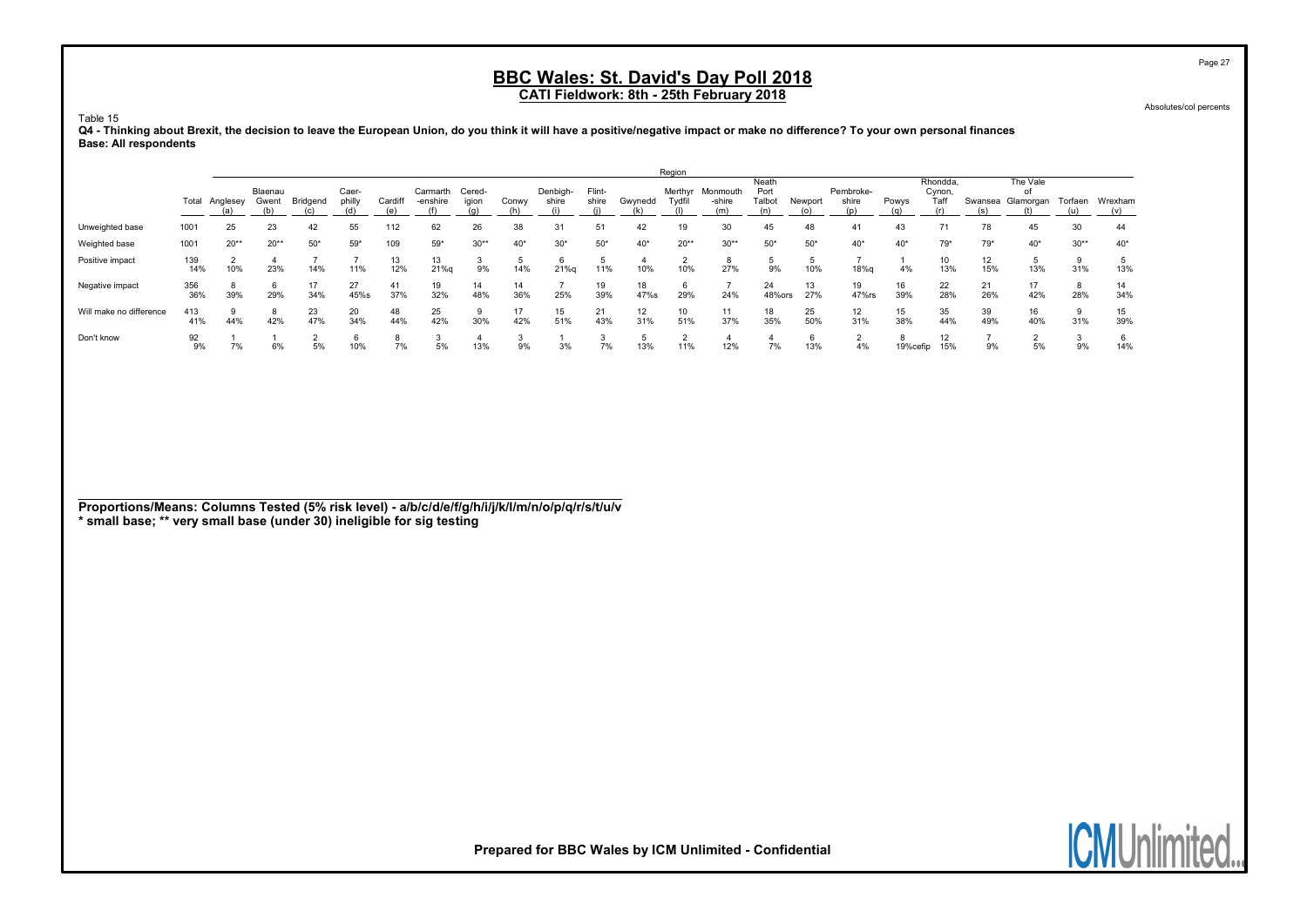Absolutes/col percents

Page 28

#### Table 16

Q4 - Thinking about Brexit, the decision to leave the European Union, do you think it will have a positive/negative impact or make no difference? On the way of life in Wales today in general Base: All respondents

|                                                                                                                                                                                                       |            |             | Gender        |           |                          | Age        |              |                     |                     |                        | Working status               |                      |             |           | Social grade          |                       |           |                          | Welsh speaking  |                     |                      |                          |                                   | Constitutional options                  |                                    |                            |            | Westminster (excl. Refuser | Voting Intention -<br>reallocation) |                           |                |
|-------------------------------------------------------------------------------------------------------------------------------------------------------------------------------------------------------|------------|-------------|---------------|-----------|--------------------------|------------|--------------|---------------------|---------------------|------------------------|------------------------------|----------------------|-------------|-----------|-----------------------|-----------------------|-----------|--------------------------|-----------------|---------------------|----------------------|--------------------------|-----------------------------------|-----------------------------------------|------------------------------------|----------------------------|------------|----------------------------|-------------------------------------|---------------------------|----------------|
|                                                                                                                                                                                                       | Total      | Male<br>(a) | Female<br>(b) | (c)       | 18-34 35-54 55-64<br>(d) | (e)        | $65+$<br>(f) | Full<br>time<br>(q) | Part<br>time<br>(h) | Unemp-<br>loyed<br>(i) | Retired Student Other<br>(i) | (k)                  | (1)         | AB<br>(m) | C <sub>1</sub><br>(n) | C <sub>2</sub><br>(o) | (p)       | DE Fluent ational<br>(q) | Convers-<br>(r) | Few<br>words<br>(s) | Not at<br>all<br>(t) | Indep-<br>endence<br>(u) | More<br>Assembly<br>powers<br>(v) | Assembly<br>powers<br>sufficient<br>(w) | Fewer<br>Assembly<br>powers<br>(x) | Abolish<br>Assembly<br>(v) | Con<br>(A) | Lab<br>(B)                 | LD<br>(C)                           | PC<br>(D)                 | Other<br>(E)   |
| Unweighted base                                                                                                                                                                                       | 1001       | 454         | 547           | 203       | 323                      | 209        | 266          | 414                 | 159                 | 59                     | 295                          | 19                   | 39          | 333       | 178                   | 137                   | 268       | 121                      | 118             | 395                 | 344                  | 63                       | 440                               | 278                                     | 37                                 | 133                        | 185        | 348                        | 33                                  | 96                        | 35             |
| Weighted base                                                                                                                                                                                         | 1001       | 490         | 511           | 273       | 334                      | 162        | 233          | 443                 | 152                 | $60*$                  | 253                          | $32**$               | $42*$       | 335       | 184                   | 135                   | 258       | 126                      | 117             | 398                 | 334                  | $70*$                    | 443                               | 279                                     | $35*$                              | 123                        | 193        | 343                        | $29*$                               | $93*$                     | $31*$          |
| Positive impact                                                                                                                                                                                       | 226<br>23% | 117<br>24%  | 108<br>21%    | 41<br>15% | 83<br>25%с               | 41<br>25%с | 61<br>26%с   | 92<br>21%           | 25<br>16%           | 16<br>27%              | 70<br>28%gh                  | -1<br>3%             | 17<br>40%gh | 53<br>16% | 44<br>24%m            | 39<br>29%m            | 68        | 15<br>26%m 12%           | 27<br>23%q      | 87<br>22%g          | 88<br>26%g           | 11<br>15%                | 94<br>21%                         | 51<br>18%                               | 9<br>26%                           | 50<br>41%uv<br>w           | 74<br>D    | 49<br>38%BC 14%            | $\overline{4}$<br>14%               | 18<br>19%                 | 11<br>35%B     |
| Negative impact                                                                                                                                                                                       | 465<br>46% | 220<br>45%  | 244<br>48%    | 161       | 160<br>59%def 48%f       | 77<br>48%f | 67<br>29%    | 233<br>53%jl        | 81<br>54%jl         | 24<br>39%              | 86<br>34%                    | 24<br>73%            | 12<br>29%   | 205       | 98<br>61%op 53%op 32% | 43                    | 84<br>32% | 80<br>63%rst             | 54<br>47%       | 199<br>50%t         | 125<br>37%           | 42<br>60%y               | 233<br>53%y                       | 137<br>49%y                             | 14<br>39%y                         | 26<br>21%                  | 42<br>22%  | 220                        | 21                                  | 48<br>64%AE 71%AE52%A 32% | 10             |
| Will make no difference                                                                                                                                                                               | 224<br>22% | 119<br>24%  | 105<br>21%    | 56<br>20% | 67<br>20%                | 29<br>18%  | 72           | 92<br>31%cde 21%    | 33<br>22%           | 14<br>23%              | 67<br>27%                    | 6<br>18%             | 8<br>19%    | 57<br>17% | 32<br>18%             | 41                    | 75        | 21<br>30%mn 29%mn 17%    | 24<br>21%       | 85<br>21%           | 86<br>26%            | 13<br>19%                | 81<br>18%                         | 73<br>26%v                              | 9<br>26%                           | 33<br>27%v                 | 60         | 52<br>31%BC 15%            | 3<br>9%                             | 19<br>21% 24%             | $\overline{7}$ |
| Don't know                                                                                                                                                                                            | 86<br>9%   | 34<br>7%    | 53<br>10%     | 15<br>5%  | 24<br>7%                 | 14<br>9%   | 33<br>14%cd  | 27<br>6%            | 13<br>9%            | 6<br>10%               | 30<br>12%g                   | $\overline{2}$<br>6% | 5<br>12%    | 20<br>6%  | 10<br>5%              | 12<br>9%              | 31        | 10<br>12%mn 8%           | 11<br>9%        | 26<br>7%            | 35<br>10%            | $\overline{4}$<br>5%     | 35<br>8%                          | 18<br>6%                                | 3<br>8%                            | 14<br>11%                  | 17<br>9%   | 22<br>6%                   | $\overline{2}$<br>5%                | -7<br>8%                  | 3<br>8%        |
| Proportions/Means: Columns Tested (5% risk level) - a/b - c/d/e/f - g/h/i/j/k/l - m/n/o/p - q/r/s/t - u/v/w/x/y - A/B/C/D/E<br>* small base; ** very small base (under 30) ineligible for sig testing |            |             |               |           |                          |            |              |                     |                     |                        |                              |                      |             |           |                       |                       |           |                          |                 |                     |                      |                          |                                   |                                         |                                    |                            |            |                            |                                     |                           |                |
|                                                                                                                                                                                                       |            |             |               |           |                          |            |              |                     |                     |                        |                              |                      |             |           |                       |                       |           |                          |                 |                     |                      |                          |                                   |                                         |                                    |                            |            |                            |                                     |                           |                |

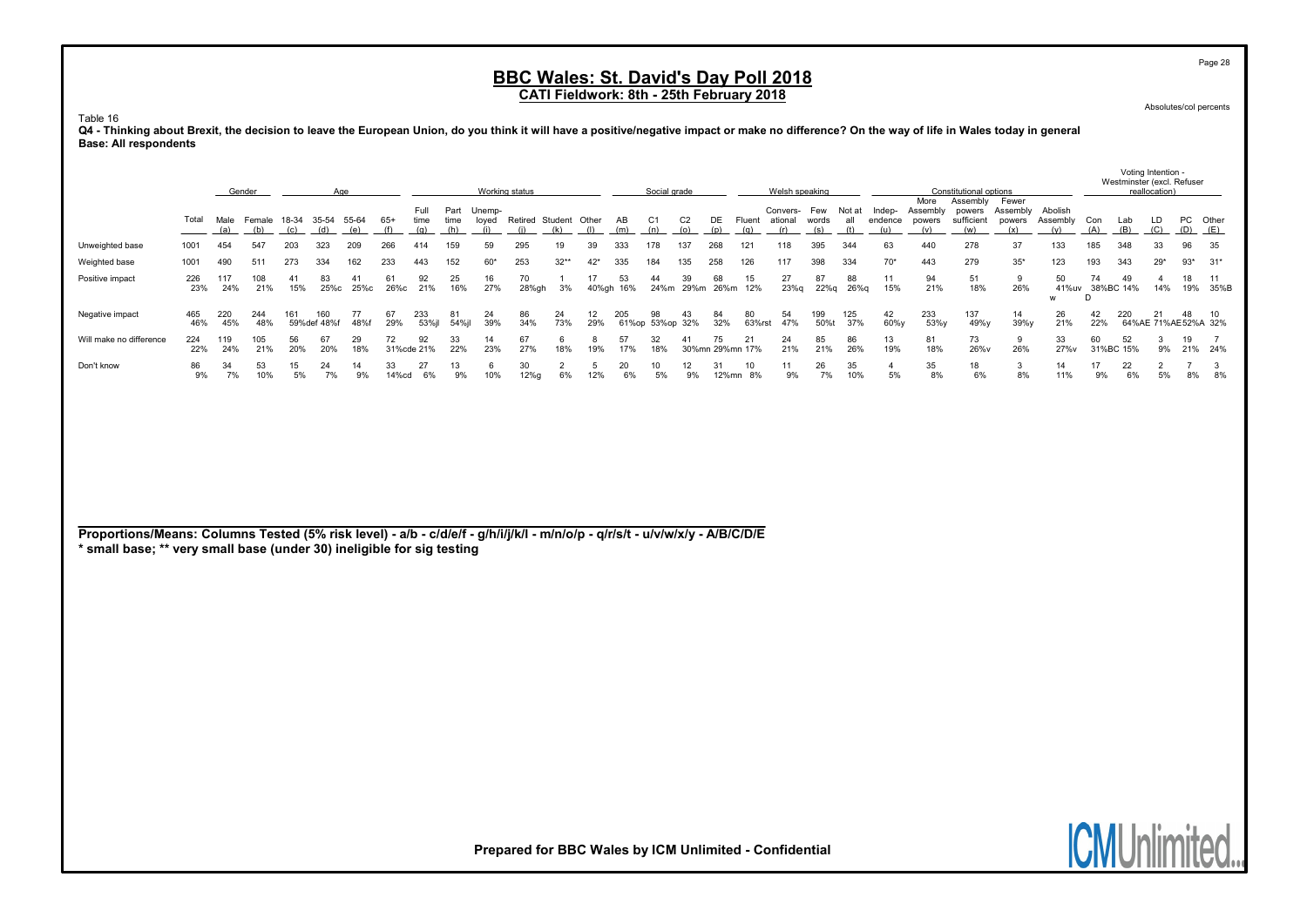Absolutes/col percents

Page 29

Table 16

Q4 - Thinking about Brexit, the decision to leave the European Union, do you think it will have a positive/negative impact or make no difference? On the way of life in Wales today in general Base: All respondents

|                         |       |          |         |          |        |         |          |        |       |               |        |         | Region |                  |         |          |           |       |          |         |           |         |         |
|-------------------------|-------|----------|---------|----------|--------|---------|----------|--------|-------|---------------|--------|---------|--------|------------------|---------|----------|-----------|-------|----------|---------|-----------|---------|---------|
|                         |       |          |         |          |        |         |          |        |       |               |        |         |        |                  | Neath   |          |           |       | Rhondda. |         | The Vale  |         |         |
|                         |       |          | Blaenau |          | Caer-  |         | Carmarth | Cered- |       | Denbigh-      | Flint- |         |        | Merthyr Monmouth | Port    |          | Pembroke- |       | Cynon,   |         | οf        |         |         |
|                         | Total | Anglesey | Gwent   | Bridgend | philly | Cardiff | -enshire | igion  | Conwy | shire         | shire  | Gwynedd | Tvdfil | -shire           | Talbot  | Newport  | shire     | Powys | Taff     | Swansea | Glamorgan | Torfaen | Wrexham |
|                         |       |          |         |          |        | (e)     |          |        |       |               |        |         |        | (m)              |         |          |           |       |          |         |           |         |         |
| Unweighted base         | 1001  | 25       | 23      | 42       | 55     | 112     | 62       | 26     | 38    |               |        | 42      | 19     | 30               | 45      | 48       | 41        | 43    |          | 78      | 45        | 30      | 44      |
| Weighted base           | 1001  | $20**$   | $20**$  | $50*$    | $59*$  | 109     | $59*$    | $30**$ | $40*$ | $30*$         | $50*$  | $40*$   | $20**$ | $30**$           | $50*$   | $50*$    | $40*$     | $40*$ | $79*$    | $79*$   | $40*$     | $30**$  | $40*$   |
| Positive impact         | 226   |          |         |          |        | 21      | 15       |        | 8     | 10            |        |         |        |                  |         | 12       |           | ŏ     | 15       | 23      |           | 14      | 12      |
|                         | 23%   | 14%      | 38%     | 23%      | 19%    | 19%     | 24%      | 15%    | 19%   | 33%n          | 20%    | 17%     | 34%    | 28%              | 11%     | 23%      | 22%       | 19%   | 19%      | 28%n    | 18%       | 47%     | 29%n    |
| Negative impact         | 465   |          |         | 24       | 34     | 61      | 23       | 18     | 20    | 8             | 21     | 22      |        |                  | 30      | 17       | 19        | 14    | 33       | 36      | 24        |         | 20      |
|                         | 46%   | 44%      | 41%     | 48%      | 57%io  | 56%fiog | 39%      | 62%    | 50%   | 28%           | 43%    | 55%i    | 24%    | 34%              | 60%fiog | 35%      | 47%       | 36%   | 41%      | 45%     | 61%fiog   | 30%     | 50%     |
| Will make no difference | 224   |          |         | 12       |        | 18      | 16       | J.     | 8     |               | 12     |         |        |                  | 11      | 17       | 10        | 11    | 24       | 16      |           |         |         |
|                         | 22%   | 35%      | 12%     | 25%      | 13%    | 17%     | 26%      | 10%    | 20%   | 37% dekty 24% |        | 14%     | 30%    | 30%              | 22%     | 35%dektv | 25%       | 29%   | 31%de    | 20%     | 14%       | 17%     | 15%     |
| Don't know              | 86    |          |         |          |        |         | 6        |        |       |               |        |         |        |                  |         |          |           | O     |          |         |           |         |         |
|                         | 9%    | 7%       | 9%      | 5%       | 10%    | 7%      | 11%      | 13%    | 11%   | 3%            | 12%    | 14%     | 11%    | 9%               | 8%      | 6%       | 6%        | 16%   | 10%      | 6%      | 7%        | 6%      | 5%      |

Proportions/Means: Columns Tested (5% risk level) - a/b/c/d/e/f/g/h/i/j/k/l/m/n/o/p/q/r/s/t/u/v \* small base; \*\* very small base (under 30) ineligible for sig testing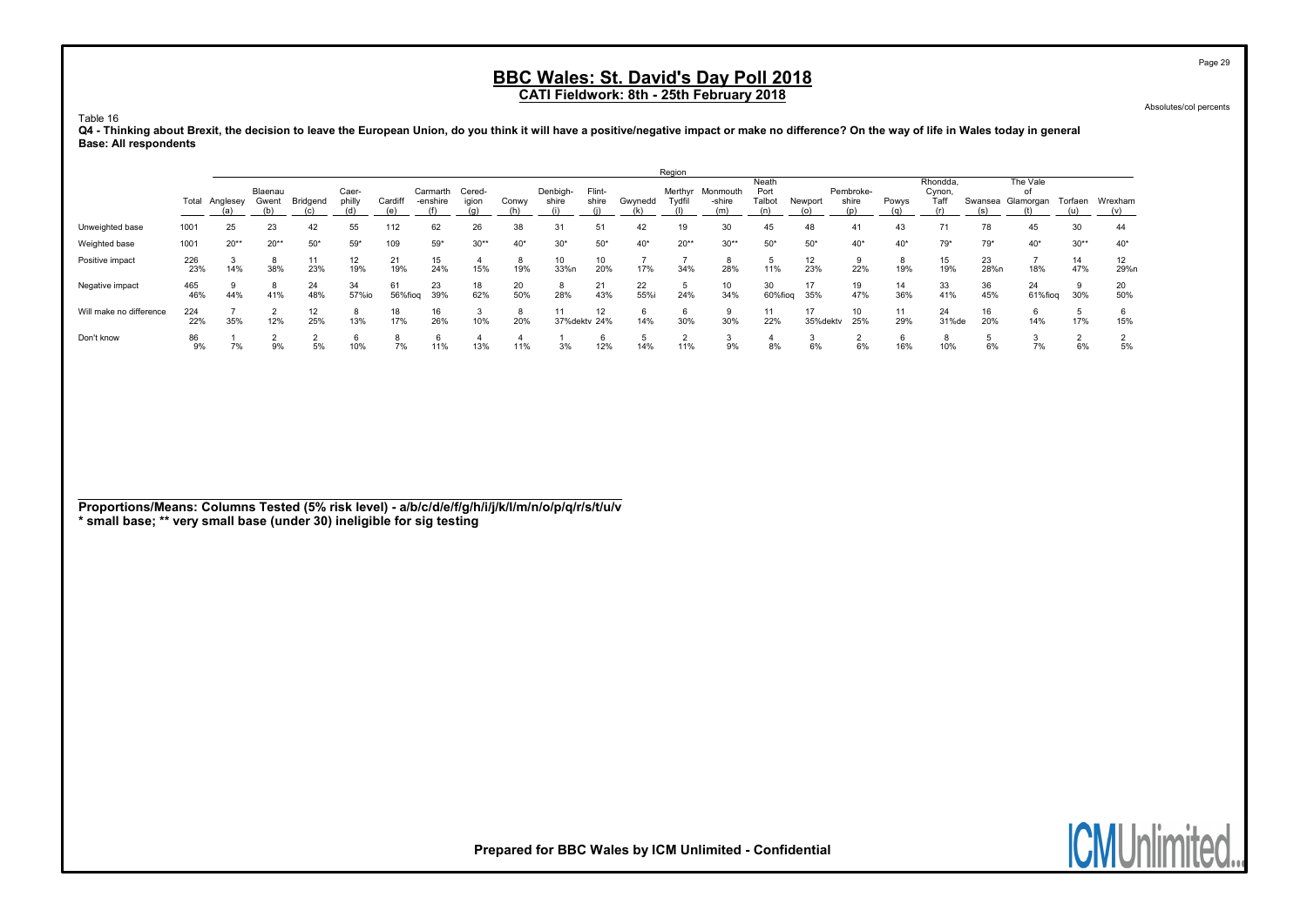Absolutes/col percents

Voting Intention -

#### Table 17

Q5 - The Welsh Government is considering introducing a tax on disposable plastic, such as disposable coffee cups. Would you support or oppose such a tax? Base: All respondents

|                                                                                                                                                                                                       |            |             | Gender        |              | Age          |              |              |                     |                     | Working status         |                  |                        |              |              | Social grade          |                       |                       |               | Welsh speaking             |                     |                      |                                                      |                                          | Constitutional options                  |                                            |                     |                      |            | Westminster (excl. Refuser<br>reallocation) |                      |                          |
|-------------------------------------------------------------------------------------------------------------------------------------------------------------------------------------------------------|------------|-------------|---------------|--------------|--------------|--------------|--------------|---------------------|---------------------|------------------------|------------------|------------------------|--------------|--------------|-----------------------|-----------------------|-----------------------|---------------|----------------------------|---------------------|----------------------|------------------------------------------------------|------------------------------------------|-----------------------------------------|--------------------------------------------|---------------------|----------------------|------------|---------------------------------------------|----------------------|--------------------------|
|                                                                                                                                                                                                       | Total      | Male<br>(a) | Female<br>(b) | 18-34<br>(c) | 35-54<br>(d) | 55-64<br>(e) | $65+$<br>(f) | Full<br>time<br>(q) | Part<br>time<br>(h) | Unemp-<br>loyed<br>(i) | (i)              | Retired Student<br>(k) | Other<br>(1) | AB<br>(m)    | C <sub>1</sub><br>(n) | C <sub>2</sub><br>(o) | DE<br>(p)             | Fluent<br>(q) | Convers-<br>ational<br>(r) | Few<br>words<br>(s) | Not at<br>all<br>(t) | endence<br>(u)                                       | More<br>Indep- Assembly<br>powers<br>(v) | Assembly<br>powers<br>sufficient<br>(w) | Fewer<br>Assembly Abolish<br>powers<br>(x) | Assembly Con<br>(v) | (A)                  | Lab<br>(B) | LD<br>(C)                                   | PC<br>(D)            | Other<br>(E)             |
| Unweighted base                                                                                                                                                                                       | 1001       | 454         | 547           | 203          | 323          | 209          | 266          | 414                 | 159                 | 59                     | 295              | 19                     | 39           | 333          | 178                   | 137                   | 268                   | 121           | 118                        | 395                 | 344                  | 63                                                   | 440                                      | 278                                     | 37                                         | 133                 | 185                  | 348        | 33                                          | 96                   | 35                       |
| Weighted base                                                                                                                                                                                         | 1001       | 490         | 511           | 273          | 334          | 162          | 233          | 443                 | 152                 | 60'                    | 253              | $32**$                 | $42*$        | 335          | 184                   | 135                   | 258                   | 126           | 117                        | 398                 | 334                  | $70*$                                                | 443                                      | 279                                     | $35*$                                      | 123                 | 193                  | 343        | $29*$                                       | $93*$                | $31*$                    |
| Strongly support                                                                                                                                                                                      | 573<br>57% | 291<br>59%  | 282<br>55%    | 127<br>47%   | 195<br>58%с  | 99<br>61%c   | 153<br>66%c  | 253<br>57%          | 93<br>61%           | 29<br>49%              | 161<br>64%i      | 12<br>37%              | 20<br>47%    | 210<br>63%op | 120<br>65%op 48%      | 64                    | 138<br>54%            | 66<br>52%     | 75<br>65%                  | 222<br>56%          | 202<br>60%           | 38<br>55%                                            | 260<br>59%                               | 162<br>58%                              | 25<br>72%                                  | 71<br>58%           | 126<br>65%           | 210<br>61% | 22<br>73%                                   | 57<br>61%            | 20<br>66%                |
| Tend to support                                                                                                                                                                                       | 187<br>19% | 79<br>16%   | 109<br>21%a   | 57<br>21%    | 65<br>20%    | 31<br>19%    | 35<br>15%    | 95<br>21%i          | 30<br>20%i          | -4<br>6%               | 44<br>17%i       | 9<br>28%               | 5<br>12%     | 68<br>20%    | 35<br>19%             | 29<br>21%             | 39<br>15%             | 29<br>23%     | 26<br>22%                  | 76<br>19%           | 54<br>16%            | 11<br>16%                                            | 85<br>19%                                | 59<br>21%                               | 3<br>7%                                    | 19<br>15%           | 32<br>16%            | 51<br>15%  | $\overline{7}$<br>24%                       | 21<br>22%            | 6<br>19%                 |
| Neither support nor<br>oppose                                                                                                                                                                         | 45<br>5%   | 24<br>5%    | 21<br>4%      | 16<br>6%     | 11<br>3%     | 8<br>5%      | 10<br>4%     | 18<br>4%            | 12<br>8%            | 4<br>7%                | 9<br>3%          | $\overline{2}$<br>6%   | 3%           | 15<br>4%     | 8<br>4%               | 8<br>6%               | 8<br>3%               | 5<br>4%       | 5<br>4%                    | 18<br>5%            | 17<br>5%             | $\overline{7}$<br>10%v                               | 16<br>4%                                 | 13<br>5%                                | $\overline{2}$<br>5%                       | 5<br>4%             | $\overline{7}$<br>4% | 11<br>3%   |                                             | 3<br>3%              | $\overline{2}$<br>6%     |
| Tend to oppose                                                                                                                                                                                        | 49<br>5%   | 21<br>4%    | 28<br>6%      | 24<br>9%df   | 13<br>4%     | 6<br>4%      | 6<br>2%      | 18<br>4%            | 6<br>4%             | 9<br>15%ghj            | 10<br>4%         | $\overline{2}$<br>7%   | 3<br>8%      | 12<br>3%     | 4%                    | 9<br>7%               | 20<br>8%m             | 8<br>6%       | $\overline{2}$<br>2%       | 22<br>5%            | 18<br>5%             | $\overline{\phantom{a}}$<br>$\overline{\phantom{a}}$ | 20<br>5%                                 | 18<br>6%                                | $\overline{4}$<br>12%u                     | 5<br>4%             | 8<br>4%              | 22<br>6%   | $\overline{\phantom{a}}$                    | $\overline{2}$<br>2% | $\overline{\phantom{a}}$ |
| Strongly oppose                                                                                                                                                                                       | 120<br>12% | 65<br>13%   | 54<br>11%     | 39<br>14%    | 44<br>13%    | 15<br>9%     | 22<br>9%     | 54<br>12%           | 11<br>7%            | 13<br>21%hj            | 23<br>9%         | 3<br>10%               | 9<br>21%hj   | 29<br>9%     | 13<br>7%              | 22                    | 44<br>16%mn 17%mn 10% | 13            | 8<br>6%                    | 53<br>13%           | 40<br>12%            | 12<br>18%wx                                          | 51<br>12%                                | 21<br>8%                                | $\mathbf{1}$<br>1%                         | 21<br>17%wx         | 18<br>9%             | 39<br>11%  | 3%                                          | 8<br>9%              | -3<br>10%                |
| Don't know                                                                                                                                                                                            | 27<br>3%   | 10<br>2%    | 17<br>3%      | 11<br>4%     | 6<br>2%      | 3<br>2%      | 8<br>3%      | 5<br>1%             |                     | 2<br>3%                | 3%               | $\overline{4}$<br>13%  | 10%ghj       |              | 1%                    | 2<br>2%               | 8<br>3%m              | 5<br>4%       | 1%                         | 2%                  | 4<br>1%              | 2%                                                   | 10<br>2%                                 | 6<br>2%                                 | -1<br>2%                                   | -1<br>1%            | 3<br>1%              | 10<br>3%   |                                             | 3%                   | $\sim$                   |
| NET: Support                                                                                                                                                                                          | 761<br>76% | 370<br>75%  | 391<br>76%    | 184<br>67%   | 260<br>78%с  | 130<br>80%c  | 187<br>81%c  | 348<br>78%il        | 123<br>81%il        | 33<br>54%              | 204<br>81%il     | 21<br>64%              | 24<br>58%    | 278<br>83%op | 156<br>85%op 69%      | 93                    | 178<br>69%            | 95<br>76%     | 101                        | 298<br>87%gst 75%   | 255<br>76%           | 49<br>71%                                            | 346<br>78%                               | 221<br>79%                              | 28<br>79%                                  | 90<br>73%           | 157<br>81%           | 262<br>76% | 29                                          | 77<br>97%AB 83%      | 26<br>84%                |
| NET: Oppose                                                                                                                                                                                           | 168<br>17% | 86<br>18%   | 82<br>16%     | 63<br>23%ef  | 57<br>17%    | 21<br>13%    | 27<br>12%    | 73<br>16%           | 17<br>11%           | 22                     | 33<br>36%ghj 13% | 5<br>17%               | 12<br>29%hj  | 40<br>12%    | 19<br>10%             | 31                    | 64<br>23%mn 25%mn 16% | 21            | 10<br>8%                   | 75<br>19%r          | 57<br>17%r           | 12<br>18%                                            | 72<br>16%                                | 39<br>14%                               | 5<br>14%                                   | 27<br>22%           | 26<br>13%            | 61<br>18%C | 1<br>3%                                     | 10<br>11%            | $\mathbf{3}$<br>10%      |
|                                                                                                                                                                                                       |            |             |               |              |              |              |              |                     |                     |                        |                  |                        |              |              |                       |                       |                       |               |                            |                     |                      |                                                      |                                          |                                         |                                            |                     |                      |            |                                             |                      |                          |
|                                                                                                                                                                                                       |            |             |               |              |              |              |              |                     |                     |                        |                  |                        |              |              |                       |                       |                       |               |                            |                     |                      |                                                      |                                          |                                         |                                            |                     |                      |            |                                             |                      |                          |
|                                                                                                                                                                                                       |            |             |               |              |              |              |              |                     |                     |                        |                  |                        |              |              |                       |                       |                       |               |                            |                     |                      |                                                      |                                          |                                         |                                            |                     |                      |            |                                             |                      |                          |
|                                                                                                                                                                                                       |            |             |               |              |              |              |              |                     |                     |                        |                  |                        |              |              |                       |                       |                       |               |                            |                     |                      |                                                      |                                          |                                         |                                            |                     |                      |            |                                             |                      |                          |
|                                                                                                                                                                                                       |            |             |               |              |              |              |              |                     |                     |                        |                  |                        |              |              |                       |                       |                       |               |                            |                     |                      |                                                      |                                          |                                         |                                            |                     |                      |            |                                             |                      |                          |
|                                                                                                                                                                                                       |            |             |               |              |              |              |              |                     |                     |                        |                  |                        |              |              |                       |                       |                       |               |                            |                     |                      |                                                      |                                          |                                         |                                            |                     |                      |            |                                             |                      |                          |
| Proportions/Means: Columns Tested (5% risk level) - a/b - c/d/e/f - g/h/i/j/k/l - m/n/o/p - q/r/s/t - u/v/w/x/y - A/B/C/D/E<br>* small base; ** very small base (under 30) ineligible for sig testing |            |             |               |              |              |              |              |                     |                     |                        |                  |                        |              |              |                       |                       |                       |               |                            |                     |                      |                                                      |                                          |                                         |                                            |                     |                      |            |                                             |                      |                          |
|                                                                                                                                                                                                       |            |             |               |              |              |              |              |                     |                     |                        |                  |                        |              |              |                       |                       |                       |               |                            |                     |                      |                                                      |                                          |                                         |                                            |                     |                      |            |                                             |                      |                          |
|                                                                                                                                                                                                       |            |             |               |              |              |              |              |                     |                     |                        |                  |                        |              |              |                       |                       |                       |               |                            |                     |                      |                                                      |                                          |                                         |                                            |                     |                      |            |                                             |                      |                          |

Prepared for BBC Wales by ICM Unlimited - Confidential



Page 30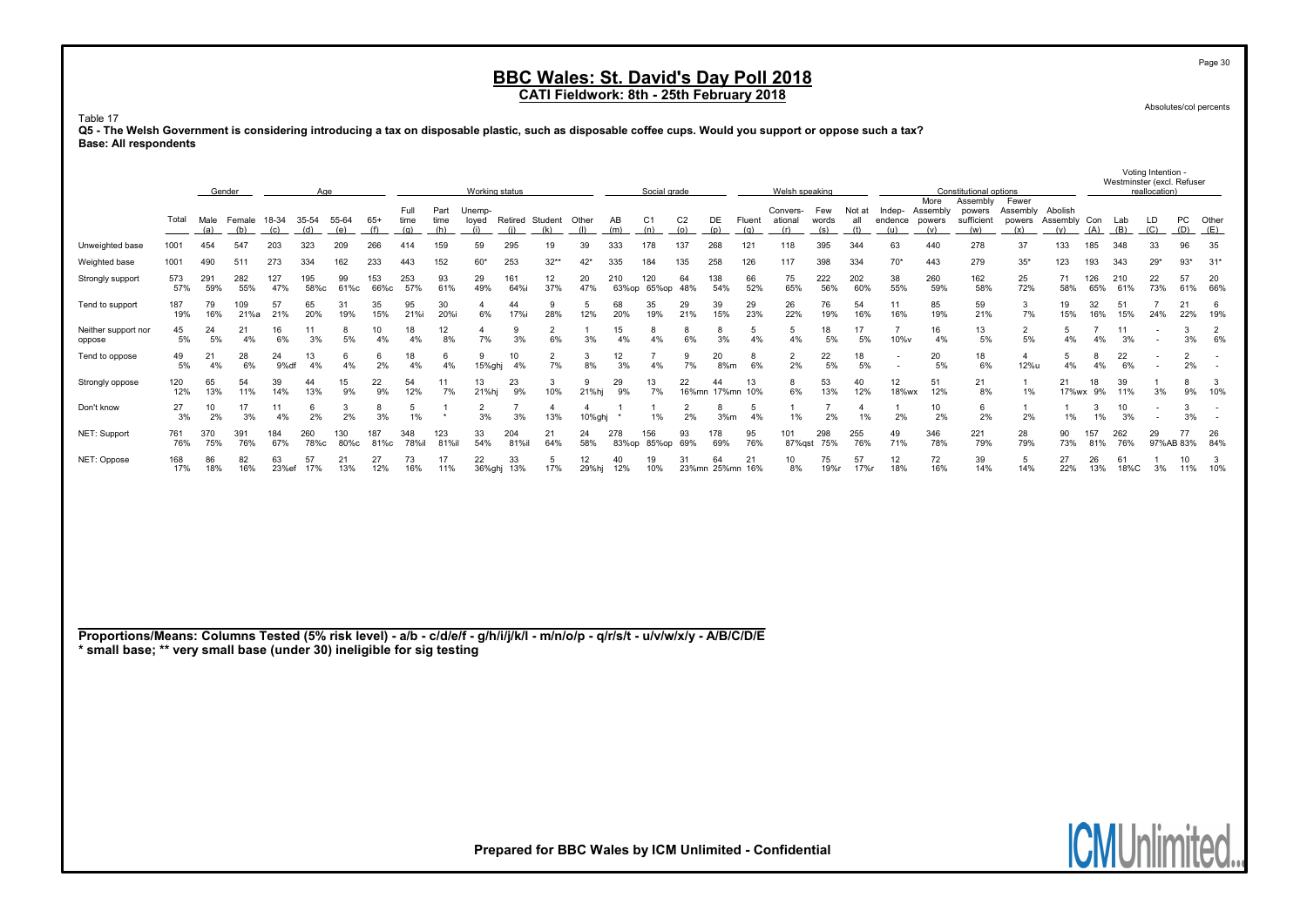Absolutes/col percents

#### Table 17

Q5 - The Welsh Government is considering introducing a tax on disposable plastic, such as disposable coffee cups. Would you support or oppose such a tax? Base: All respondents

|                               |            |                        |                         |                      |                        |                |                      |                        |               |                          |                 |            | Region                |                           |                                |                      |                           |              |                                   |                          |                |                |                |
|-------------------------------|------------|------------------------|-------------------------|----------------------|------------------------|----------------|----------------------|------------------------|---------------|--------------------------|-----------------|------------|-----------------------|---------------------------|--------------------------------|----------------------|---------------------------|--------------|-----------------------------------|--------------------------|----------------|----------------|----------------|
|                               |            | Total Anglesey<br>(a)  | Blaenau<br>Gwent<br>(b) | Bridgend<br>(c)      | Caer-<br>philly<br>(d) | Cardiff<br>(e) | Carmarth<br>-enshire | Cered-<br>igion<br>(a) | Conwy<br>(h)  | Denbigh-<br>shire<br>(i) | Flint-<br>shire | Gwynedd    | Merthyr<br>Tvdfil     | Monmouth<br>-shire<br>(m) | Neath<br>Port<br>Talbot<br>(n) | Newport<br>(o)       | Pembroke-<br>shire<br>(p) | Powys<br>(a) | Rhondda,<br>Cynon,<br>Taff<br>(r) | Swansea Glamorgan<br>(s) | The Vale<br>οf | Torfaen<br>(u) | Wrexham<br>(v) |
| Unweighted base               | 1001       | 25                     | 23                      | 42                   | 55                     | 112            | 62                   | 26                     | 38            | 31                       | 51              | 42         | 19                    | 30                        | 45                             | 48                   | 41                        | 43           | 71                                | 78                       | 45             | 30             | 44             |
| Weighted base                 | 1001       | $20**$                 | $20**$                  | $50*$                | $59*$                  | 109            | $59*$                | $30**$                 | $40*$         | $30*$                    | $50*$           | $40*$      | $20**$                | $30**$                    | $50*$                          | $50*$                | $40*$                     | $40*$        | 79*                               | $79*$                    | $40*$          | $30**$         | $40*$          |
| Strongly support              | 573<br>57% | 10 <sup>1</sup><br>51% | 9<br>47%                | 26<br>53%            | 38<br>64%no            | 65<br>60%n     | 27<br>45%            | 17<br>57%              | 29<br>73%fnov | 17<br>56%                | 30<br>61%       | 25<br>64%n | 12<br>62%             | 24<br>79%                 | 19<br>39%                      | 21<br>43%            | 28<br>71%fnov             | 25<br>64%n   | 44<br>56%                         | 50<br>64%fno             | 22<br>56%      | 14<br>49%      | 18<br>46%      |
| Tend to support               | 187<br>19% | $\overline{2}$<br>10%  | 5<br>24%                | 10<br>20%            | 13<br>22%              | 21<br>19%      | 15%                  | 8<br>26%               | 16%           | 25%                      | 8<br>16%        | 9%         | $\overline{2}$<br>10% | $\overline{4}$<br>13%     | 15<br>30%ks                    | 10<br>20%            | 5<br>13%                  | 8<br>19%     | 17<br>22%                         | 11<br>14%                | 17%            | 8<br>28%       | 8<br>19%       |
| Neither support nor<br>oppose | 45<br>5%   | 3<br>13%               | 3%                      | $\overline{2}$<br>5% | 5%                     | 3<br>3%        |                      | 3%                     | 2%            |                          | 1%              | 10%r       | $\overline{2}$<br>11% |                           | 4<br>7%                        | 8%                   | 3<br>8%                   | 3%           | 1%                                | 5<br>6%                  |                | 4%             | 13%efijrt      |
| Tend to oppose                | 49<br>5%   | 3<br>14%               | 4%                      | 2%                   | 1%                     | 2<br>2%        | 8%                   |                        | 2%            | 3%                       | 9%              | 2<br>4%    | 5%                    |                           | 5<br>9%e                       | 9%e                  | $\overline{2}$<br>5%      |              | 5<br>6%                           | 5%                       | 10%e           | 2<br>7%        | 6%             |
| Strongly oppose               | 120<br>12% | $\overline{2}$<br>10%  | $\overline{4}$<br>20%   | 10<br>20%p           | 5<br>8%                | 14<br>13%p     | 15                   | 25%dhjkps 12%          | 3<br>7%       | 5<br>16%p                | 3<br>5%         | 2<br>6%    | 6%                    | 2<br>7%                   | 6<br>12%p                      | 15%p                 | $\overline{\phantom{a}}$  | 5<br>14%p    | 9<br>12%p                         | 9%                       | 6<br>16%p      | 4<br>12%       | 12%p           |
| Don't know                    | 27<br>3%   | 3%                     | 3%                      | -                    |                        | 3%             | 6%                   | 3%                     |               |                          | 7%              | 3<br>7%    | 5%                    |                           | 2%                             | $\overline{2}$<br>5% | 3%                        |              | $\overline{2}$<br>3%              | $\overline{2}$<br>2%     |                |                | 4%             |
| NET: Support                  | 761<br>76% | 12<br>60%              | 14<br>70%               | 36<br>73%            | 51<br>85%fov           | 86<br>79%f     | 36<br>61%            | 24<br>82%              | 35<br>89%fnov | 24<br>81%                | 38<br>77%       | 29<br>73%  | 14<br>72%             | 28<br>93%                 | 34<br>69%                      | 31<br>63%            | 34<br>85%fov              | 33<br>84%fo  | 62<br>78%                         | 61<br>78%f               | 29<br>74%      | 23<br>77%      | 26<br>65%      |
| NET: Oppose                   | 168<br>17% | 5<br>23%               | 5<br>24%                | 11<br>22%p           | 6<br>9%                | 16<br>15%      | 19<br>qs             | 33% dehjkp 12%         | 9%            | 6<br>19%                 | 14%             | 10%        | $\overline{2}$<br>11% | $\overline{2}$<br>7%      | 11<br>22%p                     | 12<br>24%p           | $\overline{2}$<br>5%      | 5<br>14%     | 14<br>18%                         | 11<br>14%                | 10<br>26%dp    | 6<br>20%       | 18%            |

Proportions/Means: Columns Tested (5% risk level) - a/b/c/d/e/f/g/h/i/j/k/l/m/n/o/p/q/r/s/t/u/v \* small base; \*\* very small base (under 30) ineligible for sig testing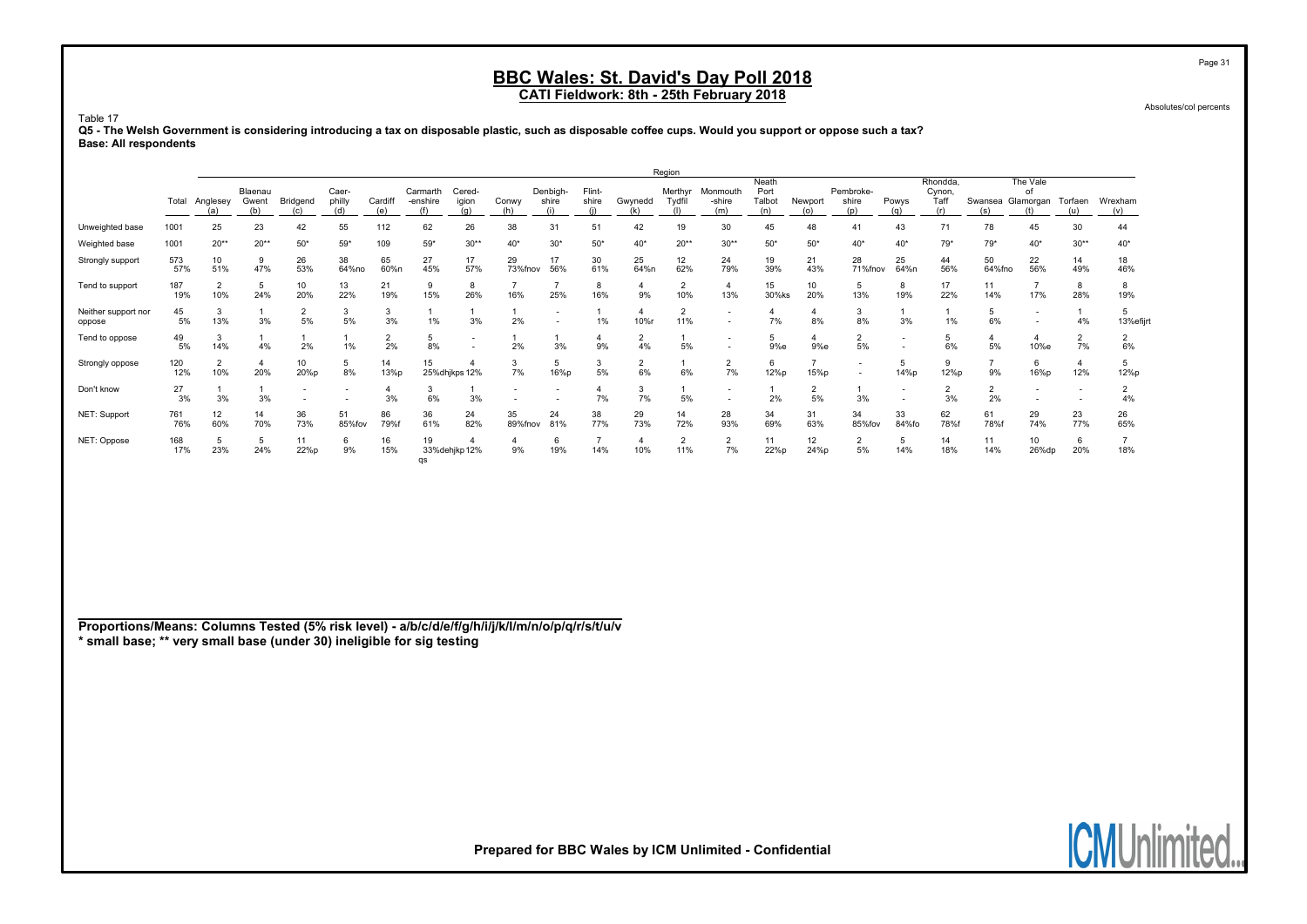Table 18 Q6a - Have you worked in the last 5 years? Base: All respondents

|                                                                                                                                                                                                       |                | Gender     |               |            |            | Age         |               |              |              | Working status  |                          |                       |             |                 | Social grade   |                 |            |                  | Welsh speaking                                         |              |               |                |                         | Constitutional options           |                             |                     |                      | Westminster (excl. Refuser | reallocation)                  |             |                        |
|-------------------------------------------------------------------------------------------------------------------------------------------------------------------------------------------------------|----------------|------------|---------------|------------|------------|-------------|---------------|--------------|--------------|-----------------|--------------------------|-----------------------|-------------|-----------------|----------------|-----------------|------------|------------------|--------------------------------------------------------|--------------|---------------|----------------|-------------------------|----------------------------------|-----------------------------|---------------------|----------------------|----------------------------|--------------------------------|-------------|------------------------|
|                                                                                                                                                                                                       | Total          | Male       | Female        | 18-34      | 35-54      | 55-64       | $65+$         | Full<br>time | Part<br>time | Unemp-<br>loyed |                          | Retired Student Other |             | AB              | C <sub>1</sub> | C <sub>2</sub>  | DE         | Fluent           | Convers-<br>ational                                    | Few<br>words | Not at<br>all | endence powers | More<br>Indep- Assembly | Assembly<br>powers<br>sufficient | Fewer<br>Assembly<br>powers | Abolish<br>Assembly | Con                  | Lab                        | $\frac{\text{LD}}{\text{(C)}}$ | PC          | Other                  |
|                                                                                                                                                                                                       |                | (a)        | (b)           | (c)        | (d)        | (e)         | (f)           | (g)          | (h)          | (i)             | (i)                      | (k)                   | (1)         | (m)             | (n)            | (0)             | (p)        | (q)              | (r)                                                    | (s)          | (t)           | (u)            | (v)                     | (w)                              | (x)                         | (y)                 | (A)                  | (B)                        |                                | (D)         | (E)                    |
| Unweighted base                                                                                                                                                                                       | 1001<br>1001   | 454<br>490 | 547<br>511    | 203<br>273 | 323<br>334 | 209<br>162  | 266<br>233    | 414<br>443   | 159<br>152   | 59<br>$60*$     | 295<br>253               | 19<br>$32**$          | 39<br>$42*$ | 333<br>335      | 178<br>184     | 137<br>135      | 268<br>258 | 121<br>126       | 118<br>117                                             | 395<br>398   | 344<br>334    | 63<br>$70*$    | 440<br>443              | 278<br>279                       | 37<br>$35*$                 | 133<br>123          | 185<br>193           | 348<br>343                 | 33<br>$29*$                    | 96<br>$93*$ | 35<br>$31*$            |
| Weighted base<br>Yes                                                                                                                                                                                  | 732            | 380        | 352           | 247        | 305        | 123         | 56            | 441          | 150          | 32              | 54                       | 21                    | 23          | 286             | 141            | 116             | 131        | 111              | 97                                                     | 308          | 203           | 59             | 343                     | 199                              | 22                          | 79                  | 130                  | 265                        | 20                             | 72          | 25                     |
|                                                                                                                                                                                                       | 73%            | 77%b       | 69%           | 91%ef      | 91%ef      | 76%f        | 24%           | 100%ijl      | 99%ijl       | 53%j            | 22%                      | 63%                   | 55%j        |                 | 85%np 76%p     | 86%np           | 51%        | 89%st            | 83%t                                                   | 77%t         | 61%           | 85%wxy         | 77%xy                   | 71%                              | 62%                         | 65%                 | 67%                  | 77%A                       | 70%                            | 78%         | 80%                    |
| No                                                                                                                                                                                                    | 266<br>27%     | 109<br>22% | 157<br>31%a   | 25<br>9%   | 26<br>8%   | 39<br>24%cd | 176<br>75%cde |              | 1%           | 28              | 198<br>47%gh 78%ghil 37% | 12                    | 19          | 49<br>45%gh 15% | 43             | 19<br>24%mo 14% | 126        | 14<br>49%mno 11% | 20<br>17%                                              | 90<br>23%g   | 130<br>39%qrs | 11<br>15%      | 100<br>23%              | 78<br>28%                        | 13<br>38%uv                 | 43                  | 63<br>35%uv 33%B 22% | 75                         | 9<br>30%                       | 21<br>22%   | $6\phantom{1}6$<br>20% |
| Don't know                                                                                                                                                                                            | $\overline{1}$ |            |               |            |            |             |               |              |              |                 |                          |                       |             |                 |                |                 |            |                  |                                                        |              |               |                |                         | $\mathbf{1}$<br>$\star$          |                             |                     |                      |                            |                                |             |                        |
| Refused                                                                                                                                                                                               | $\frac{2}{x}$  |            | $\frac{2}{x}$ |            |            |             |               |              |              |                 |                          |                       |             |                 |                |                 |            |                  |                                                        |              |               |                |                         |                                  |                             |                     |                      |                            |                                |             |                        |
| Proportions/Means: Columns Tested (5% risk level) - a/b - c/d/e/f - g/h/i/j/k/l - m/n/o/p - q/r/s/t - u/v/w/x/y - A/B/C/D/E<br>* small base; ** very small base (under 30) ineligible for sig testing |                |            |               |            |            |             |               |              |              |                 |                          |                       |             |                 |                |                 |            |                  | Prepared for BBC Wales by ICM Unlimited - Confidential |              |               |                |                         |                                  |                             |                     |                      |                            |                                |             | <b>ICMUnlimited.</b>   |

Page 32

Absolutes/col percents

Voting Intention -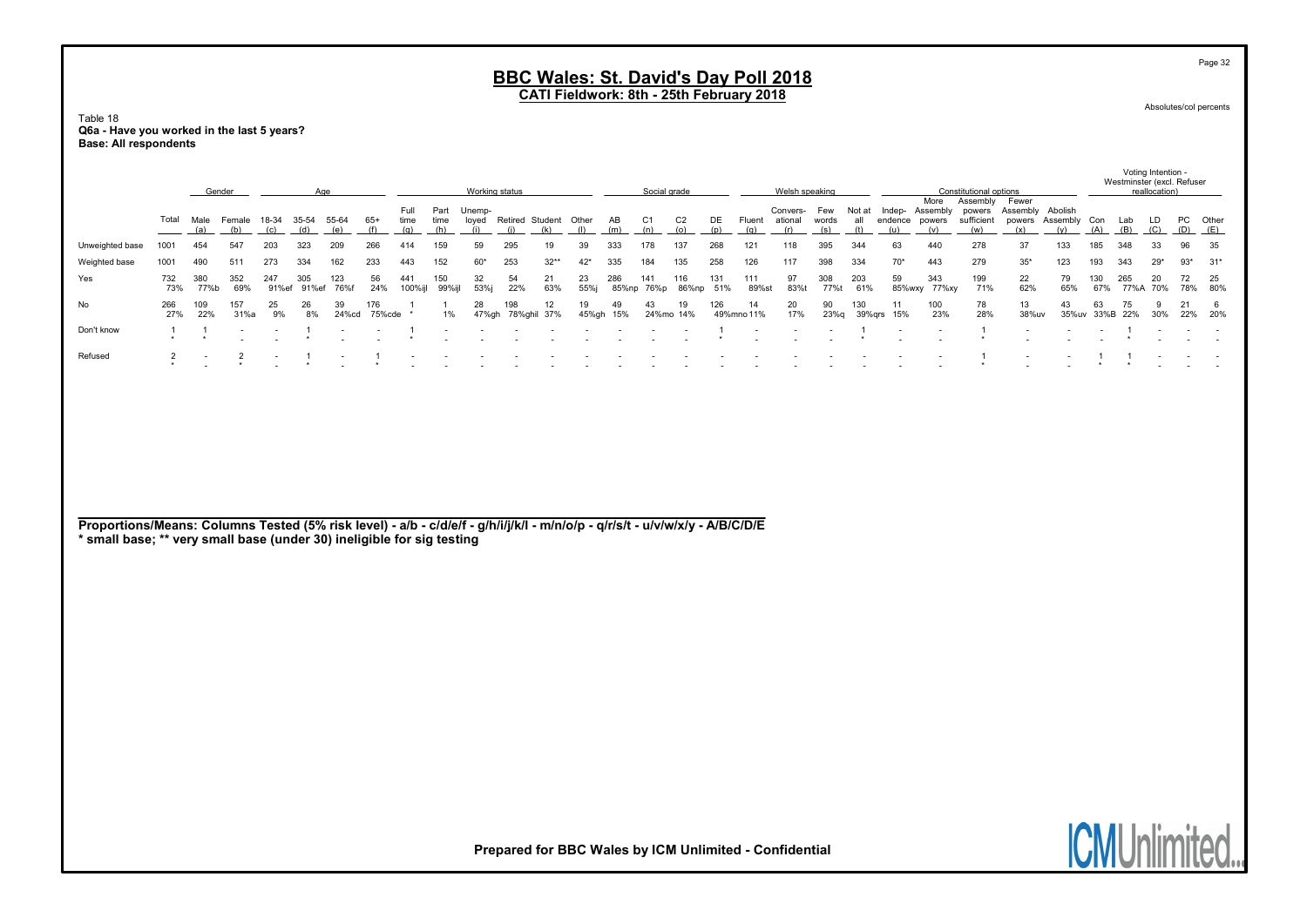Table 18 Q6a - Have you worked in the last 5 years? Base: All respondents

|                 |            |          |                  |                 |                 |            |                      |                 |           |                   |                 |             | Region    |                            |                         |           |                           |           |                            |            |                             |                      |           |
|-----------------|------------|----------|------------------|-----------------|-----------------|------------|----------------------|-----------------|-----------|-------------------|-----------------|-------------|-----------|----------------------------|-------------------------|-----------|---------------------------|-----------|----------------------------|------------|-----------------------------|----------------------|-----------|
|                 | Total      | Anglesey | Blaenau<br>Gwent | <b>Bridgend</b> | Caer-<br>philly | Cardiff    | Carmarth<br>-enshire | Cered-<br>igion | Conwy     | Denbigh-<br>shire | Flint-<br>shire | Gwynedd     | Tvdfil    | Merthyr Monmouth<br>-shire | Neath<br>Port<br>Talbot | Newport   | Pembroke-<br>shire<br>(n) | Powys     | Rhondda.<br>Cynon,<br>Taff | Swansea    | The Vale<br>0f<br>Glamorgan | Torfaen              | Wrexham   |
| Unweighted base | 1001       | 25       | 23               | 42              | 55              | 112        | 62                   | 26              | 38        | 31                | 51              | 42          | 19        | 30                         | 45                      | 48        | 41                        | 43        |                            | 78         | 45                          | 30                   | 44        |
| Weighted base   | 1001       | $20**$   | $20**$           | $50*$           | $59*$           | 109        | $59*$                | $30**$          | $40*$     | $30*$             | $50*$           | $40*$       | $20**$    | $30**$                     | $50*$                   | $50*$     | $40*$                     | $40*$     | $79*$                      | $79*$      | $40*$                       | $30**$               | $40*$     |
| Yes             | 732<br>73% | 87%      | 17<br>86%        | 36<br>72%       | 41<br>69%       | 77<br>71%  | 44<br>75%            | 28<br>95%       | 30<br>75% | 18<br>61%         | 41<br>83%in     | 33<br>83%in | 12<br>62% | 19<br>64%                  | 28<br>56%               | 32<br>64% | 27<br>68%                 | 29<br>73% | 58<br>73%                  | 60<br>76%n | 35                          | 20<br>89% deinop 66% | 29<br>73% |
| No              | 266<br>27% | 13%      | 14%              | 14<br>28%       | 18<br>31%t      | 32<br>29%t | 15<br>25%            | 5%              | 10<br>25% | 12<br>39%jkt      | 8<br>17%        | 17%         | ь<br>33%  | 11<br>36%                  | 22<br>44%jkst           | 17<br>33% | 13<br>32%                 | 11<br>27% | 21<br>27%                  | 18<br>23%  | 11%                         | 10<br>34%            | 11<br>27% |
| Don't know      |            |          |                  |                 |                 |            |                      |                 |           |                   |                 |             |           |                            |                         | 2%        |                           |           |                            |            |                             |                      |           |
| Refused         |            |          |                  |                 |                 |            |                      |                 |           |                   |                 |             | 5%        |                            |                         |           |                           |           |                            | 1%         |                             |                      |           |

**ICMUni** 

Page 33

Proportions/Means: Columns Tested (5% risk level) - a/b/c/d/e/f/g/h/i/j/k/l/m/n/o/p/q/r/s/t/u/v \* small base; \*\* very small base (under 30) ineligible for sig testing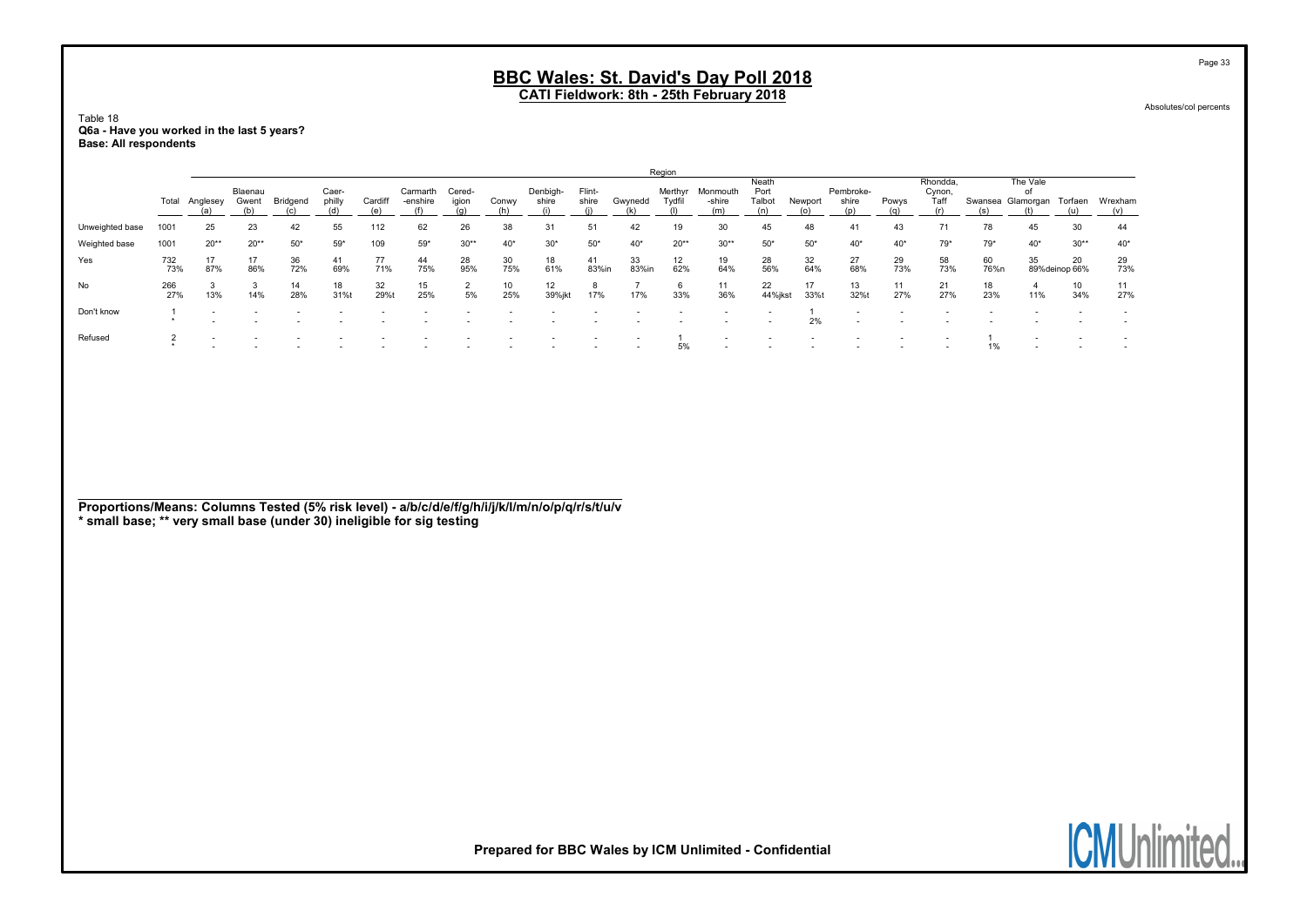CATI Fieldwork: 8th - 25th February 2018

Table 19 Q6b - Have you experienced any of the following in the workplace in the last 5 years (ie from a work colleague or a work client)? Summary table Base: All who have worked in the last 5 years

|                 | Bullying or<br>harassment | Verbal abuse | Sexual<br>harassment or<br>assault | Assault or<br>physical<br>violence | Being singled<br>out for unfair<br>treatment |
|-----------------|---------------------------|--------------|------------------------------------|------------------------------------|----------------------------------------------|
| Unweighted base | 706                       | 706          | 706                                | 706                                | 706                                          |
| Weighted base   | 732                       | 732          | 732                                | 732                                | 732                                          |
| Yes             | 115                       | 174          | 44                                 | 51                                 | 114                                          |
|                 | 16%                       | 24%          | 6%                                 | 7%                                 | 16%                                          |
| No              | 615                       | 555          | 687                                | 679                                | 617                                          |
|                 | 84%                       | 76%          | 94%                                | 93%                                | 84%                                          |
| Can't remember  | 2                         | 3            | 1                                  | $\overline{2}$                     | 1                                            |
|                 | $\star$                   | $\star$      | $\star$                            | $\star$                            | $\star$                                      |

Absolutes/col percents



Prepared for BBC Wales by ICM Unlimited - Confidential

Page 34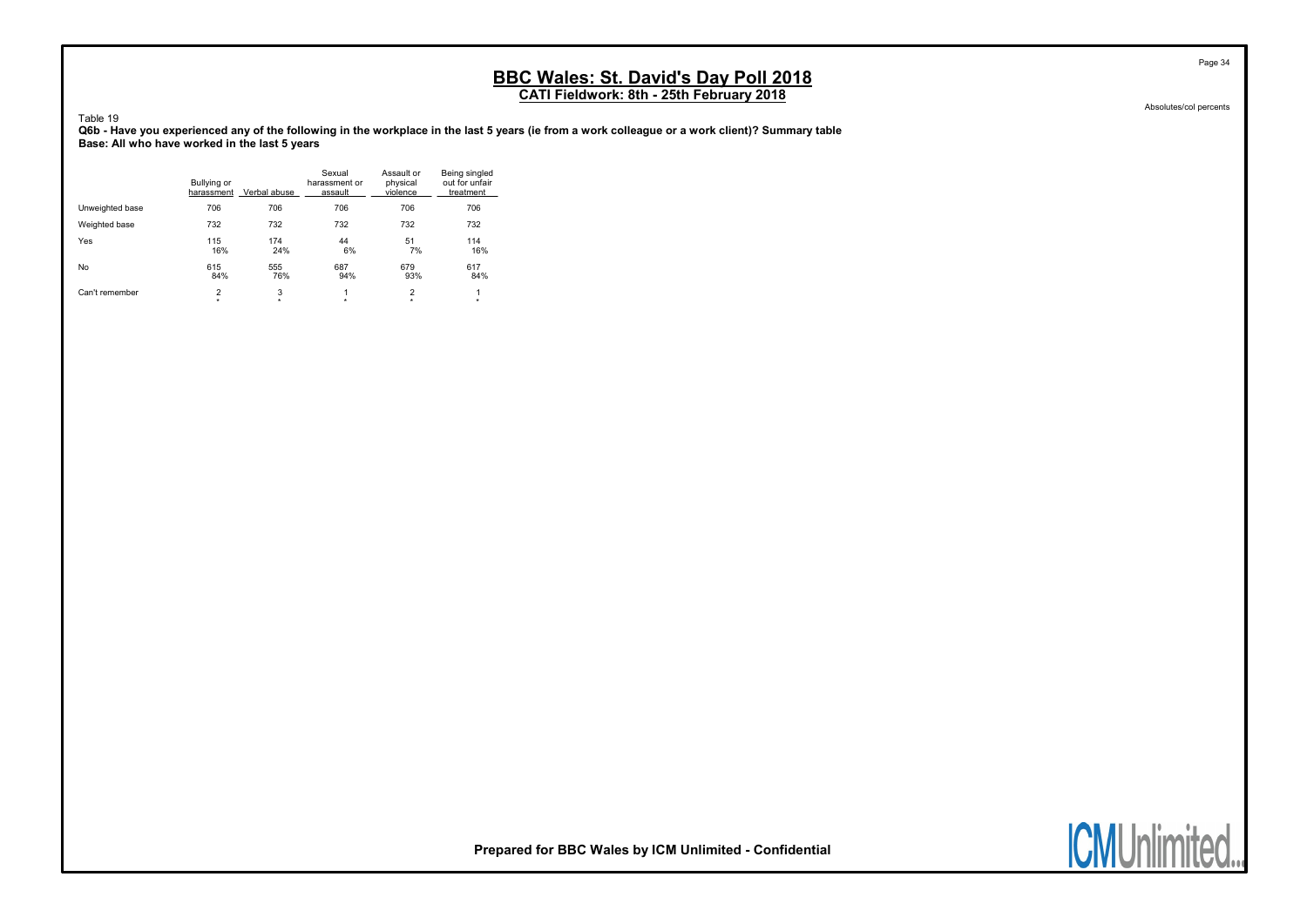Absolutes/col percents

Page 35

Voting Intention -

Table 20

Q6b - Have you experienced any of the following in the workplace in the last 5 years (ie from a work colleague or a work client)? Bullying or harassment Base: All who have worked in the last 5 years

|                 |            |            | Gender     |            |            |              |           |              |              | Working status  |           |                        |           |             | Social grade |           |           |           | Welsh speaking      |              |               |                   |                            | Constitutional options           |                                            |                     |            | Westminster (excl. Refuser | reallocation) |                 |           |
|-----------------|------------|------------|------------|------------|------------|--------------|-----------|--------------|--------------|-----------------|-----------|------------------------|-----------|-------------|--------------|-----------|-----------|-----------|---------------------|--------------|---------------|-------------------|----------------------------|----------------------------------|--------------------------------------------|---------------------|------------|----------------------------|---------------|-----------------|-----------|
|                 | Total      | Male       | Female     | 18-34      | 35-54      | 55-64<br>(e) | $65+$     | Full<br>time | Part<br>time | Unemp-<br>loved |           | Retired Student<br>(k) | Other     | AB<br>(m)   | C1<br>(n)    | C2<br>(o) | DE.       | Fluent    | Convers-<br>ational | Few<br>words | Not at<br>all | Indep-<br>endence | More<br>Assembly<br>powers | Assembly<br>powers<br>sufficient | Fewer<br>Assembly Abolish<br>powers<br>(x) | Assembly Con<br>(y) | (A)        | Lab<br>(B)                 | LD.<br>(C)    | PC Other<br>(D) | (E)       |
| Unweighted base | 706        | 346        | 360        |            | 295        | 158          | 64        | 412          | 158          | 32              | 63        |                        | 20        | 279         | 131          | 115       | 128       | 102       | 94                  | 295          | 205           | 50                | 329                        | 194                              | 24                                         | 83                  | 119        | 258                        | 22            |                 | 27        |
| Weighted base   | 732        | 380        | 352        | 247        | 305        | 123          | $56*$     | 441          | 150          | $32**$          | $54*$     | $21**$                 | $23**$    | 286         | 141          | 116       | 131       | $111*$    | $97*$               | 308          | 203           | $59*$             | 343                        | 199                              | $22**$                                     | 79*                 | 130        | 265                        | $20**$        | $72^*$          | $25**$    |
| Yes             | 115<br>16% | 13%        | 18%        | 14%        | 50<br>16%  | 22<br>18%    | 14%       | 13%          | 16%          | 31%             | 16%       | 11%                    | 35%       | 13%         | 10%          | 16%       | 26%mn     | 15<br>13% | 21<br>22%           | 44<br>14%    | 16%           | 15%               | 60<br>18%                  | 26<br>13%                        | $\sim$                                     | 19%                 | 15%        | 45<br>17%                  | 26%           |                 | 11% 34%   |
| No              | 615<br>84% | 328<br>86% | 287<br>81% | 213<br>86% | 253<br>83% | 102<br>82%   | 48<br>86% | 383<br>87%   | 127<br>84%   | 22<br>69%       | 44<br>82% | 18.<br>89%             | 15<br>65% | 249<br>87%p | 127<br>90%p  | 98<br>84% | 95<br>73% | 96<br>86% | 76<br>78%           | 264<br>86%   | 170<br>84%    | 49<br>83%         | 283<br>82%                 | 173<br>87%                       | 22<br>100%                                 | 63<br>80%           | 111<br>85% | 220<br>83%                 | 14<br>68%     | 64<br>89%       | 16<br>66% |
| Can't remember  |            |            |            |            |            |              |           |              |              |                 | 2%        |                        |           |             |              |           | 1%        | 1%        |                     |              | 1%            | $2\%$ v           |                            |                                  |                                            | $1\%$ v             |            |                            | 5%            |                 |           |

Proportions/Means: Columns Tested (5% risk level) - a/b - c/d/e/f - g/h/i/j/k/l - m/n/o/p - q/r/s/t - u/v/w/x/y - A/B/C/D/E

\* small base; \*\* very small base (under 30) ineligible for sig testing

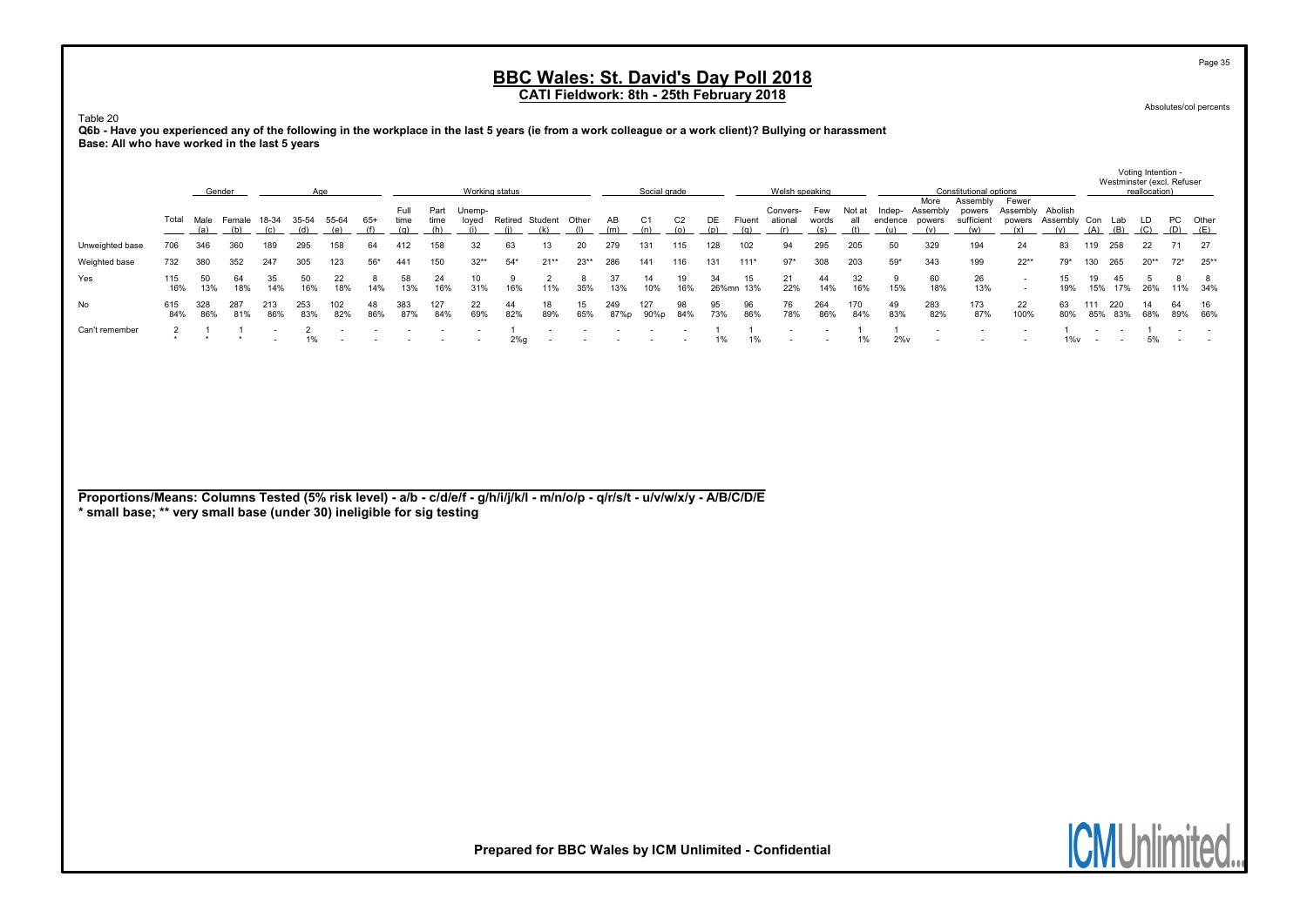Absolutes/col percents

Table 20 Q6b - Have you experienced any of the following in the workplace in the last 5 years (ie from a work colleague or a work client)? Bullying or harassment Base: All who have worked in the last 5 years

|                 |            |           |                  |           |                 |            |                      |                          |                          |                   |                          |           | Region            |                    |                         |            |                           |           |                            |            |                                     |           |           |
|-----------------|------------|-----------|------------------|-----------|-----------------|------------|----------------------|--------------------------|--------------------------|-------------------|--------------------------|-----------|-------------------|--------------------|-------------------------|------------|---------------------------|-----------|----------------------------|------------|-------------------------------------|-----------|-----------|
|                 | Total      | Anglesey  | Blaenau<br>Gwent | Bridgend  | Caer-<br>philly | Cardiff    | Carmarth<br>-enshire | Cered-<br>igion          | Conwy                    | Denbigh-<br>shire | Flint-<br>shire          | Gwynedd   | Merthyr<br>Tydfil | Monmouth<br>-shire | Neath<br>Port<br>Talbot | Newport    | Pembroke-<br>shire<br>(n) | Powys     | Rhondda.<br>Cynon,<br>Taff |            | The Vale<br>of<br>Swansea Glamorgan | Torfaen   | Wrexham   |
| Unweighted base | 706        | 21        | 18               | 30        | 36              | 79         | 43                   | 24                       | 27                       | 18                | 42                       | 33        |                   | 19                 | 24                      | 31         | 27                        | 29        | 50                         | 57         | 37                                  | 19        | 31        |
| Weighted base   | 732        | $17**$    | $17**$           | $36**$    | $41*$           | $77*$      | $44*$                | $28**$                   | $30**$                   | $18**$            | $41*$                    | $33**$    | $12**$            | $19**$             | $28**$                  | $32*$      | $27**$                    | $29**$    | $58*$                      | $60*$      | $35*$                               | $20**$    | $29**$    |
| Yes             | 115<br>16% | 24%       | 12%              | 18%       | 14%             | 11<br>14%  | 15%                  | 6%                       | 10%                      | 22%               | 13<br>31%eos             | 5%        | ۰J<br>27%         | 22%                | 24%                     | 6%         | 8%                        | 30%       | 11<br>18%                  | b<br>11%   | 15%                                 | 3<br>15%  | 13%       |
| No              | 615<br>84% | 13<br>76% | 15<br>88%        | 29<br>82% | 35<br>86%       | 66<br>86%i | 38<br>85%            | 26<br>94%                | 27<br>90%                | 13<br>73%         | 28<br>69%                | 32<br>95% | 9<br>73%          | 15<br>78%          | 21<br>76%               | 29<br>90%i | 25<br>92%                 | 20<br>70% | 47<br>82%                  | 54<br>89%i | 30<br>85%                           | 17<br>85% | 25<br>87% |
| Can't remember  |            | $\sim$    |                  |           |                 |            |                      | $\overline{\phantom{0}}$ | $\overline{\phantom{a}}$ | 5%                | $\overline{\phantom{0}}$ |           |                   | $\sim$             |                         | 4%         |                           |           |                            |            |                                     |           |           |

Proportions/Means: Columns Tested (5% risk level) - a/b/c/d/e/f/g/h/i/j/k/l/m/n/o/p/q/r/s/t/u/v \* small base; \*\* very small base (under 30) ineligible for sig testing

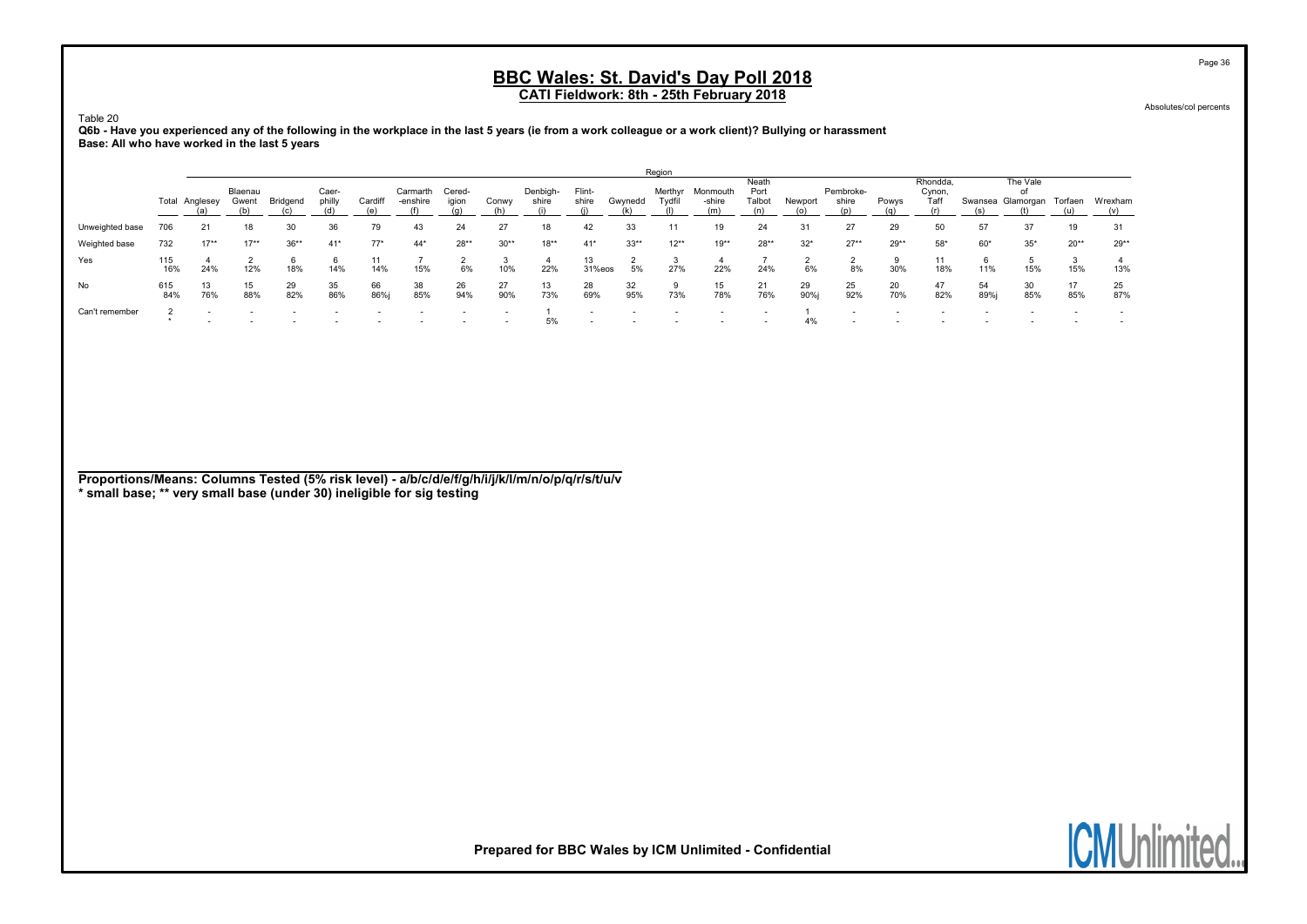Absolutes/col percents

Page 37

Voting Intention -

Table 21 Q6b - Have you experienced any of the following in the workplace in the last 5 years (ie from a work colleague or a work client)? Verbal abuse Base: All who have worked in the last 5 years

|                 |            | Gender             |               |            | Age          |              |       |              |              | Working status  |           |                       |           |             | Social grade |                       |           |                 | Welsh speaking             |                     |            |                   |                            | Constitutional options                  |                                     |                         |            |                   | Westminster (excl. Refuser<br>reallocation) |                 |           |
|-----------------|------------|--------------------|---------------|------------|--------------|--------------|-------|--------------|--------------|-----------------|-----------|-----------------------|-----------|-------------|--------------|-----------------------|-----------|-----------------|----------------------------|---------------------|------------|-------------------|----------------------------|-----------------------------------------|-------------------------------------|-------------------------|------------|-------------------|---------------------------------------------|-----------------|-----------|
|                 | Total      | Male<br><u>(a)</u> | Female<br>(b) | 18-34      | 35-54<br>(d) | 55-64        | $65+$ | Full<br>time | Part<br>time | Unemp-<br>loved |           | Retired Student Other |           | AB<br>(m)   | C1<br>(n)    | C <sub>2</sub><br>(n) | DE<br>(n) | Fluent<br>(q)   | Convers-<br>ational<br>(r) | Few<br>words<br>(s) | Not at     | Indep-<br>endence | More<br>Assembly<br>powers | Assembly<br>powers<br>sufficient<br>(w) | Fewer<br>Assembly Abolish<br>powers | Assembly Con Lab<br>(y) |            | $(A)$ $(B)$ $(C)$ | LD.                                         | PC Other<br>(D) | (E)       |
| Unweighted base | 706        | 346                |               | 189        | 295          | 158          | 64    | 412          |              |                 | 63        |                       | 20        | 279         | 131          | 115                   | 128       | 102             | 94                         | 295                 | 205        |                   | 329                        | 194                                     | 24                                  | 83                      | 119        | 258               | 22                                          |                 | - 27      |
| Weighted base   | 732        | 380                | 352           | 247        | 305          | 123          | $56*$ | 441          | 150          | $32**$          | $54*$     | $21**$                | $23**$    | 286         | 141          | 116                   | 131       | 111'            | $97*$                      | 308                 | 203        | $59*$             | 343                        | 199                                     | $22**$                              | 79*                     | 130        | 265               | $20**$                                      | $72^*$          | $25**$    |
| Yes             | 174<br>24% | 85<br>22%          | 89<br>25%     | 66<br>27%e | 79<br>26%e   | 20<br>16%    | 16%   | 23%          | 21%          | 12<br>39%       | 20%       | 21%                   | 39%       | 61<br>21%   | 23<br>16%    | 27%                   | 44        | 23<br>33%mn 21% | 28<br>29%                  | 80<br>26%           | 39<br>19%  | 15<br>26%         | 81<br>24%                  | 44<br>22%                               | 19%                                 | 24<br>30%               | 25<br>19%  | 26%               | 41%                                         |                 | 10<br>41% |
| No              | 555<br>76% | 293<br>77%         | 262<br>74%    | 73%        | 224<br>73%   | 103<br>83%cd | 84%   | 337<br>76%   | 119<br>79%   | 19<br>61%       | 44<br>80% | 16<br>79%             | 14<br>61% | 223<br>78%p | 118<br>84%p  | 85<br>73%             | 87<br>67% | 78%             | 69<br>71%                  | 227<br>74%          | 163<br>80% | 43<br>72%         | 262<br>76%                 | 155<br>78%                              | 18<br>81%                           | 53<br>67%               | 102<br>79% | 195<br>74%        | 59%                                         | 60<br>83%       | 59%       |
| Can't remember  |            | 1%                 |               |            | 1%           |              |       |              |              |                 |           |                       |           | 1%          |              |                       |           | 1%              |                            |                     | 1%         | $2\%$ v           |                            |                                         |                                     |                         | 3%vw 2%B   |                   |                                             |                 |           |

Proportions/Means: Columns Tested (5% risk level) - a/b - c/d/e/f - g/h/i/j/k/l - m/n/o/p - q/r/s/t - u/v/w/x/y - A/B/C/D/E

\* small base; \*\* very small base (under 30) ineligible for sig testing

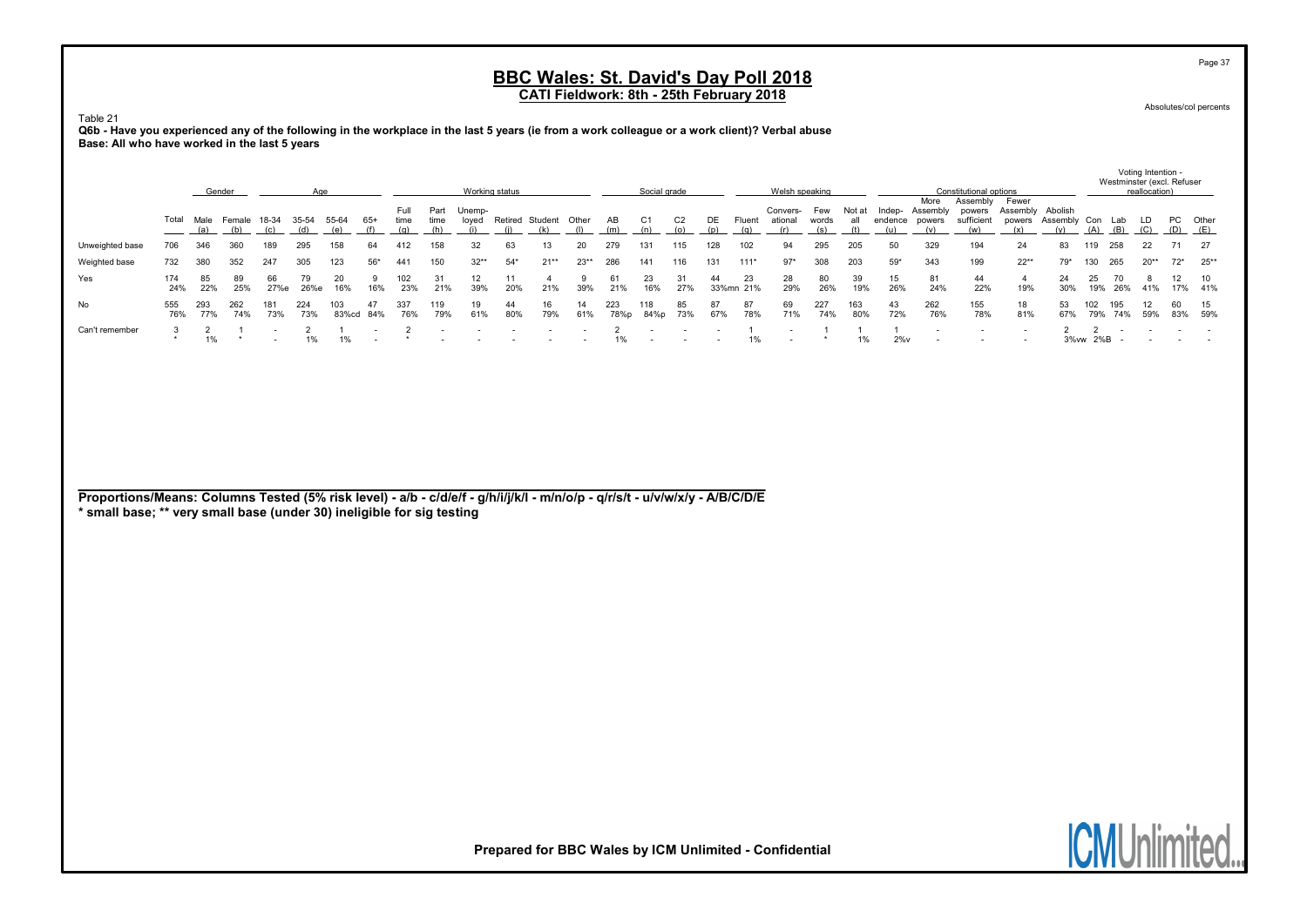Absolutes/col percents

Page 38

Table 21 Q6b - Have you experienced any of the following in the workplace in the last 5 years (ie from a work colleague or a work client)? Verbal abuse Base: All who have worked in the last 5 years

|                 |            |                       |           |           |           |           |           |                          |           |           |                          |           | Region   |           |               |           |           |           |                    |           |                   |           |           |
|-----------------|------------|-----------------------|-----------|-----------|-----------|-----------|-----------|--------------------------|-----------|-----------|--------------------------|-----------|----------|-----------|---------------|-----------|-----------|-----------|--------------------|-----------|-------------------|-----------|-----------|
|                 |            |                       | Blaenau   |           | Caer-     |           | Carmarth  | Cered-                   |           | Denbigh-  | Flint-                   |           | Merthyr  | Monmouth  | Neath<br>Port |           | Pembroke- |           | Rhondda.<br>Cynon, |           | The Vale<br>оf    |           |           |
|                 |            | <b>Total Anglesey</b> | Gwent     | Bridgend  | philly    | Cardifl   | -enshire  | igion                    | Conwy     | shire     | shire                    | Gwynedd   | Tvdfil   | -shire    | Talbot        | Newport   | shire     | Powys     | Taff               |           | Swansea Glamorgan | Torfaen   | Wrexham   |
|                 |            |                       |           |           |           |           |           |                          |           |           |                          |           |          |           |               |           |           |           |                    |           |                   |           |           |
| Unweighted base | 706        | 21                    | 18        | 30        | 36        | 79        | 43        | 24                       | 27        | 18        | 42                       |           |          |           | 24            | 31        | 27        | 29        | 50                 | 57        | 37                | 19        | 31        |
| Weighted base   | 732        | $17**$                | $17**$    | $36**$    | $41*$     | $77*$     | $44*$     | $28**$                   | $30**$    | $18**$    | $41*$                    | $33**$    | $12**$   | $19**$    | $28**$        | $32*$     | $27**$    | $29**$    | $58*$              | $60*$     | $35*$             | $20**$    | $29**$    |
| Yes             | 174<br>24% | 28%                   | 13%       | 12<br>33% | 6<br>14%  | 18<br>23% | 13<br>29% | 10%                      | 8<br>26%  | 33%       | 12<br>29%                | 7%        | ь<br>45% | 26%       | 26%           | 9%        | 15%       | 10<br>35% | 15<br>25%          | 17<br>28% | 24%               | 3<br>17%  | 10<br>36% |
| No              | 555<br>76% | 12<br>72%             | 15<br>87% | 24<br>67% | 35<br>86% | 59<br>77% | 32<br>71% | 25<br>90%                | 22<br>74% | 11<br>62% | 29<br>71%                | 31<br>93% | 55%      | 13<br>70% | 21<br>74%     | 29<br>91% | 23<br>85% | 19<br>65% | 42<br>73%          | 43<br>72% | 27<br>76%         | 16<br>83% | 19<br>64% |
| Can't remember  |            |                       |           |           |           |           |           | $\overline{\phantom{0}}$ |           | 5%        | $\overline{\phantom{a}}$ |           |          | 5%        |               |           |           |           | 2%                 | $\sim$    |                   |           |           |

Proportions/Means: Columns Tested (5% risk level) - a/b/c/d/e/f/g/h/i/j/k/l/m/n/o/p/q/r/s/t/u/v \* small base; \*\* very small base (under 30) ineligible for sig testing

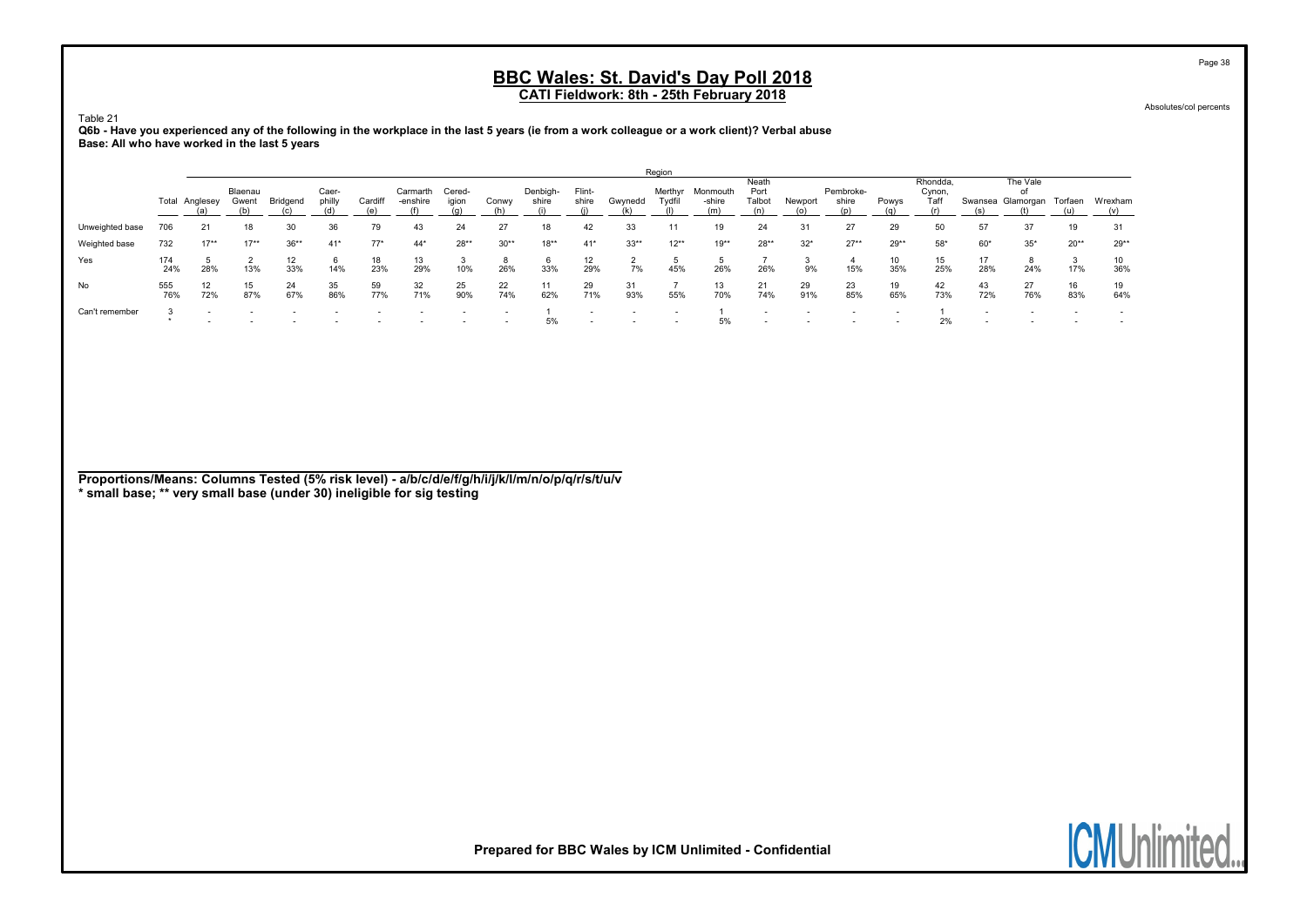Absolutes/col percents

Page 39

Voting Intention -

Table 22

Q6b - Have you experienced any of the following in the workplace in the last 5 years (ie from a work colleague or a work client)? Sexual harassment or assault Base: All who have worked in the last 5 years

|                 |            | Gender     |            |            |            |             |           |              |              | Working status  |           |         |           |            | Social grade |            |            |            | Welsh speaking      |              |            |                   |                            | Constitutional options           |                                     |              |            | Westminster (excl. Refuser | reallocation) |           |           |
|-----------------|------------|------------|------------|------------|------------|-------------|-----------|--------------|--------------|-----------------|-----------|---------|-----------|------------|--------------|------------|------------|------------|---------------------|--------------|------------|-------------------|----------------------------|----------------------------------|-------------------------------------|--------------|------------|----------------------------|---------------|-----------|-----------|
|                 | Total      | Male       | Female     | 18-34      |            |             | $65+$     | Full<br>time | Part<br>time | Unemp-<br>loved | Retired   | Student | Other     | ΑВ<br>(m)  | C1           |            |            | Fluent     | Convers-<br>ational | Few<br>words | Not at     | Indep-<br>endence | More<br>Assemblv<br>powers | Assembly<br>powers<br>sufficient | Fewer<br>Assembly Abolish<br>powers | Assembly Con |            | Lab<br>(B)                 |               | PC .      | Other     |
| Unweighted base | 706        | 346        | 360        | 189        | 295        | 158         | 64        | 412          | 158          | 32              | 63        |         | 20        | 279        | 131          | 115        | 128        | 102        | 94                  | 295          | 205        | 50                | 329                        | 194                              | 24                                  | 83           | 119        | 258                        | 22            |           | - 27      |
| Weighted base   | 732        | 380        | 352        | 247        | 305        | 123         | $56*$     | 441          | 150          | $32**$          | $54*$     | $21**$  | $23**$    | 286        | 141          | 116        | 131        | $111*$     | $97*$               | 308          | 203        | $59*$             | 343                        | 199                              | $22**$                              | 79*          | 130        | 265                        | $20**$        | $72*$     | $25***$   |
| Yes             | 44<br>6%   | 5%         | 7%         | 8%e        | 6%         | 3%          | 1%        | 22<br>5%     | 5%           | 13%             | 3%        |         | 20%       | 4%         | 7%           | 5%         | 9%         | 7%         | 8%                  | 18<br>6%     | 3%         | 4%                | 25<br>7%                   | 4%                               |                                     | 4%           | 2%         | 6%                         | 5%            |           | 23%       |
| No              | 687<br>94% | 359<br>95% | 328<br>93% | 226<br>92% | 285<br>94% | 120<br>97%c | 55<br>99% | 419<br>95%   | 143<br>95%   | 28<br>87%       | 53<br>97% | 100%    | 18<br>80% | 275<br>96% | 131<br>93%   | 111<br>95% | 120<br>91% | 103<br>92% | 89<br>92%           | 290<br>94%   | 196<br>97% | 56<br>95%         | 318<br>93%                 | 191<br>96%                       | 22<br>100%                          | 96%          | 127<br>98% | 248                        | 19<br>95%     | 69<br>95% | 19<br>77% |
| Can't remember  |            |            |            |            |            |             |           |              |              |                 |           |         |           |            |              |            |            | 1%         |                     |              |            | $2\%$ v           |                            |                                  |                                     |              |            |                            |               |           |           |

| Proportions/Means: Columns Tested (5% risk level) - a/b - c/d/e/f - g/h/i/j/k/l - m/n/o/p - q/r/s/t - u/v/w/x/y - A/B/C/D/E |  |
|-----------------------------------------------------------------------------------------------------------------------------|--|
|-----------------------------------------------------------------------------------------------------------------------------|--|

\* small base; \*\* very small base (under 30) ineligible for sig testing

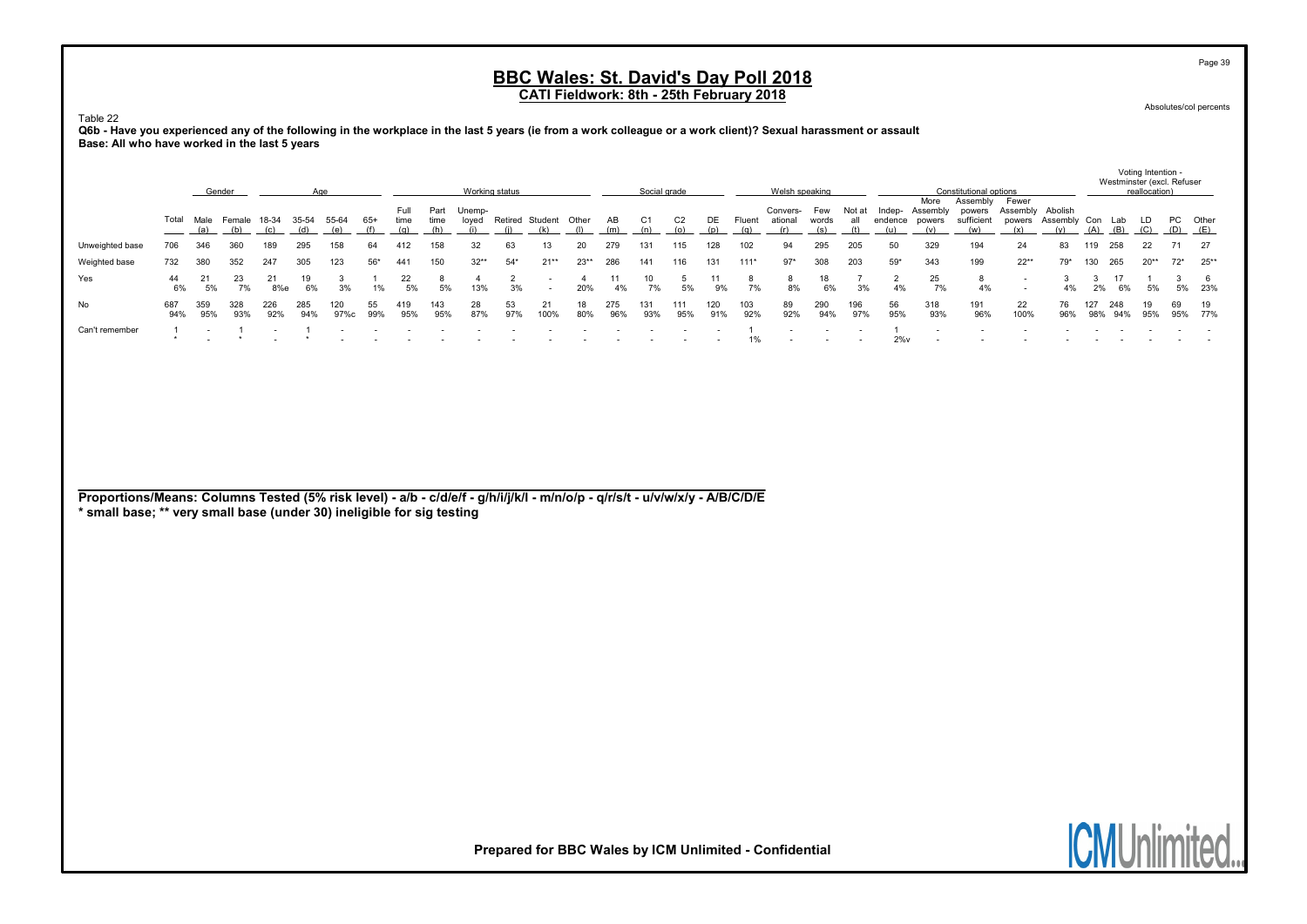Absolutes/col percents

Page 40

Table 22 Q6b - Have you experienced any of the following in the workplace in the last 5 years (ie from a work colleague or a work client)? Sexual harassment or assault Base: All who have worked in the last 5 years

|                 |            |                |                  |           |                 |            |                      |                          |                          |                   |                          |           | Region    |                            |                                                      |             |                           |           |                            |           |                                             |           |           |
|-----------------|------------|----------------|------------------|-----------|-----------------|------------|----------------------|--------------------------|--------------------------|-------------------|--------------------------|-----------|-----------|----------------------------|------------------------------------------------------|-------------|---------------------------|-----------|----------------------------|-----------|---------------------------------------------|-----------|-----------|
|                 |            | Total Anglesey | Blaenau<br>Gwent | Bridgend  | Caer-<br>philly | Cardiff    | Carmarth<br>-enshire | Cered-<br>igion          | Conwy                    | Denbigh-<br>shire | Flint-<br>shire          | Gwynedd   | Tydfil    | Merthyr Monmouth<br>-shire | Neath<br>Port<br>Talbot                              | Newport     | Pembroke-<br>shire<br>(n) | Powys     | Rhondda.<br>Cynon,<br>Taff |           | The Vale<br>of<br>Swansea Glamorgan Torfaen |           | Wrexham   |
| Unweighted base | 706        | 21             | 18               | 30        | 36              | 79         | 43                   | 24                       | 27                       | 18                | 42                       | 33        | 11        | 19                         | 24                                                   | 31          | 27                        | 29        | 50                         | 57        | 37                                          | 19        | 31        |
| Weighted base   | 732        | $17**$         | $17**$           | $36**$    | $41*$           | $77*$      | $44*$                | $28**$                   | $30**$                   | $18**$            | $41*$                    | $33**$    | $12**$    | $19**$                     | $28**$                                               | $32*$       | $27**$                    | $29**$    | $58*$                      | $60*$     | $35*$                                       | $20**$    | $29**$    |
| Yes             | 44<br>6%   | 24%            | 8%               | 4%        | 7%              | 3%         | 3%                   | 3%                       | 4%                       | 12%               | 5%                       | 2%        | 10%       | 11%                        | $\overline{\phantom{a}}$<br>$\overline{\phantom{a}}$ |             |                           | 8%        | 5%                         | 8%        | 17%efo                                      | 6%        | 11%       |
| No              | 687<br>94% | 13<br>76%      | 16<br>92%        | 34<br>96% | 38<br>93%       | 75<br>97%t | 43<br>97%t           | 27<br>97%                | 29<br>96%                | 15<br>83%         | 39<br>95%                | 32<br>98% | 11<br>90% | 17<br>89%                  | 28<br>100%                                           | 32<br>100%t | 27<br>100%                | 27<br>92% | 55<br>95%                  | 55<br>92% | 29<br>83%                                   | 18<br>94% | 26<br>89% |
| Can't remember  |            |                |                  |           |                 |            |                      | $\overline{\phantom{0}}$ | $\overline{\phantom{a}}$ | 5%                | $\overline{\phantom{a}}$ |           |           |                            |                                                      |             |                           |           |                            |           |                                             |           |           |

Proportions/Means: Columns Tested (5% risk level) - a/b/c/d/e/f/g/h/i/j/k/l/m/n/o/p/q/r/s/t/u/v \* small base; \*\* very small base (under 30) ineligible for sig testing

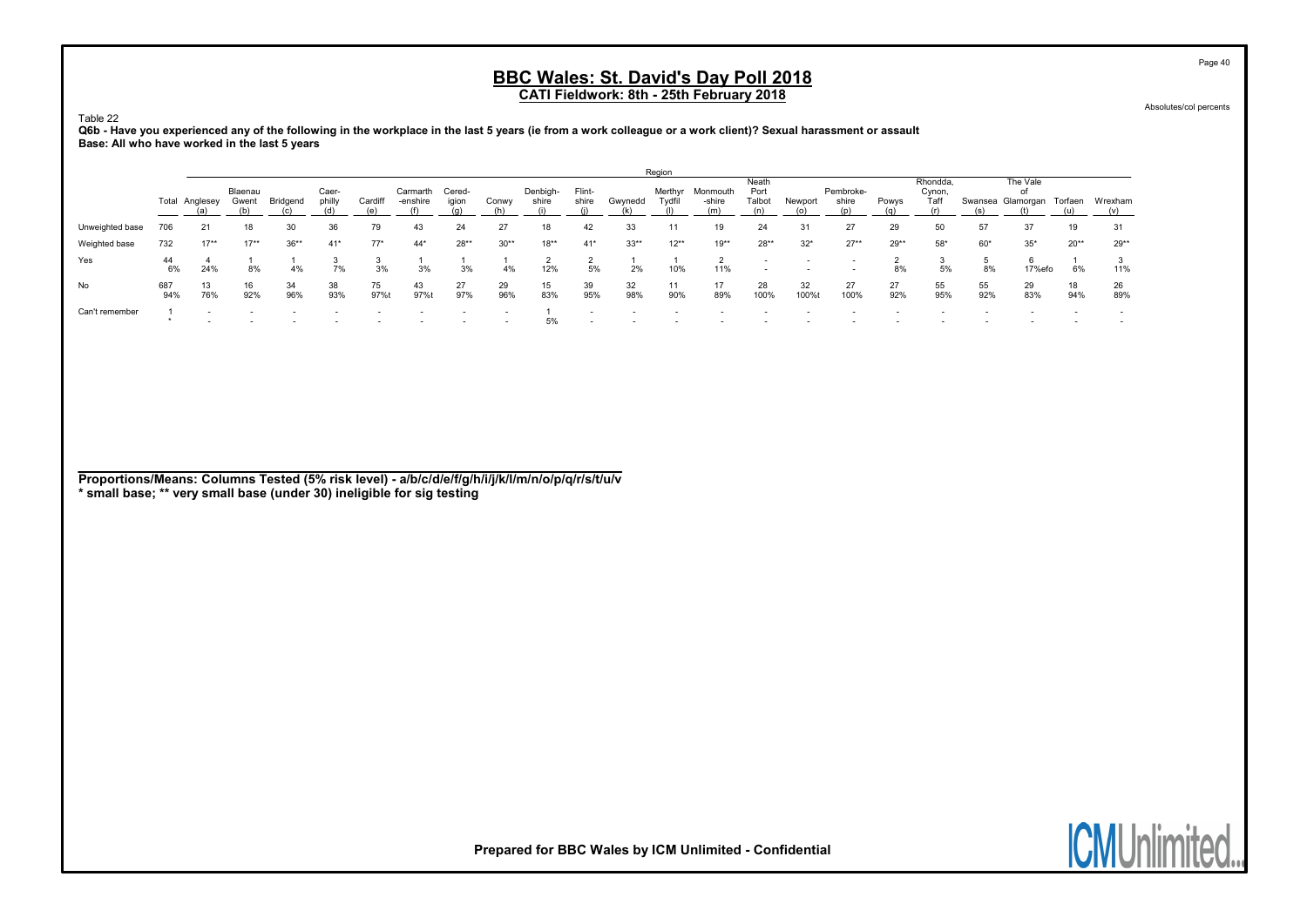Absolutes/col percents

Page 41

Voting Intention -

Table 23

Q6b - Have you experienced any of the following in the workplace in the last 5 years (ie from a work colleague or a work client)? Assault or physical violence Base: All who have worked in the last 5 years

|                 |            |            | Gender             |            |              |             |           |              |            | Working status       |           |                              |           |              | Social grade |            |            |               | Welsh speaking                 |            |            |                                 |                            | Constitutional options                  |                           |                            |     | Westminster (excl. Refuser | reallocation) |                         |          |
|-----------------|------------|------------|--------------------|------------|--------------|-------------|-----------|--------------|------------|----------------------|-----------|------------------------------|-----------|--------------|--------------|------------|------------|---------------|--------------------------------|------------|------------|---------------------------------|----------------------------|-----------------------------------------|---------------------------|----------------------------|-----|----------------------------|---------------|-------------------------|----------|
|                 | Total      | (a)        | Male Female<br>(b) | 18-34      | 35-54<br>(d) | 55-64       | $65+$     | Full<br>time | time       | Part Unemp-<br>loved |           | Retired Student Other<br>(k) |           | AB<br>(m)    | C1<br>(n)    | C2<br>(o)  | DE<br>(p)  | Fluent<br>(a) | Convers- Few<br>ational<br>(r) | words      | all        | Not at Indep-<br>endence<br>(u) | More<br>Assembly<br>powers | Assembly<br>powers<br>sufficient<br>(w) | Fewer<br>Assembly Abolish | powers Assembly Con<br>(y) | (A) | Lab<br>$(B)$ $(C)$         | LD            | PC Other<br>$(D)$ $(E)$ |          |
| Unweighted base | 706        | 346        |                    | 189        | 295          | 58          | 64        |              |            |                      | 63        |                              | 20        | 279          | 131          | 115        | 128        | 102           | 94                             | 295        | 205        | 50                              | 329                        | 194                                     | 24                        | 83                         | 119 | 258                        | 22            |                         | -27      |
| Weighted base   | 732        | 380        | 352                | 247        | 305          | 123         | $56*$     | 441          | 150        | $32**$               | $54*$     | $21**$                       | $23**$    | 286          | 141          | 116        | 131        | $111*$        | $97*$                          | 308        | 203        | $59*$                           | 343                        | 199                                     | $22**$                    | 79*                        | 130 | 265                        | $20^{**}$     | $72^*$ 25**             |          |
| Yes             | 7%         | 22<br>6%   | 29<br>8%           | 25<br>10%e | 6%           |             | 3%        | 26<br>6%     | 8%         | 20%                  | 1%        |                              | 6%        | 14<br>5%     | 6%           | 7%         | 15<br>12%m | 8%            | 8%                             | 23<br>7%   | 3%         | 9%                              | 27<br>8%                   | 10 <sup>1</sup><br>5%                   |                           | 6%                         | 4%  | 22<br>8%                   |               |                         | 13%A 11% |
| No              | 679<br>93% | 357<br>94% | 322<br>91%         | 222<br>90% | 284<br>93%   | 118<br>96%c | 55<br>97% | 415<br>94%   | 139<br>92% | 25<br>80%            | 53<br>97% | 21<br>100%                   | 21<br>94% | 272.<br>95%p | 132<br>94%   | 108<br>93% | 114<br>87% | 101<br>91%    | 89<br>92%                      | 285<br>93% | 195<br>96% | 53<br>89%                       | 316<br>92%                 | 189<br>95%                              | 22<br>100%                | 74<br>93%                  | 124 | 244<br>96%D 92%            | 19<br>95%     | 87% 89%                 | 22       |
| Can't remember  |            |            |                    |            | 1%           |             |           |              |            | $\sim$               | $2\%$ g   |                              |           |              |              |            |            | 1%            |                                |            | 1%         | $2\%$ v                         |                            |                                         |                           | $1\%$ v                    |     |                            | 5%            |                         |          |

Proportions/Means: Columns Tested (5% risk level) - a/b - c/d/e/f - g/h/i/j/k/l - m/n/o/p - q/r/s/t - u/v/w/x/y - A/B/C/D/E

\* small base; \*\* very small base (under 30) ineligible for sig testing

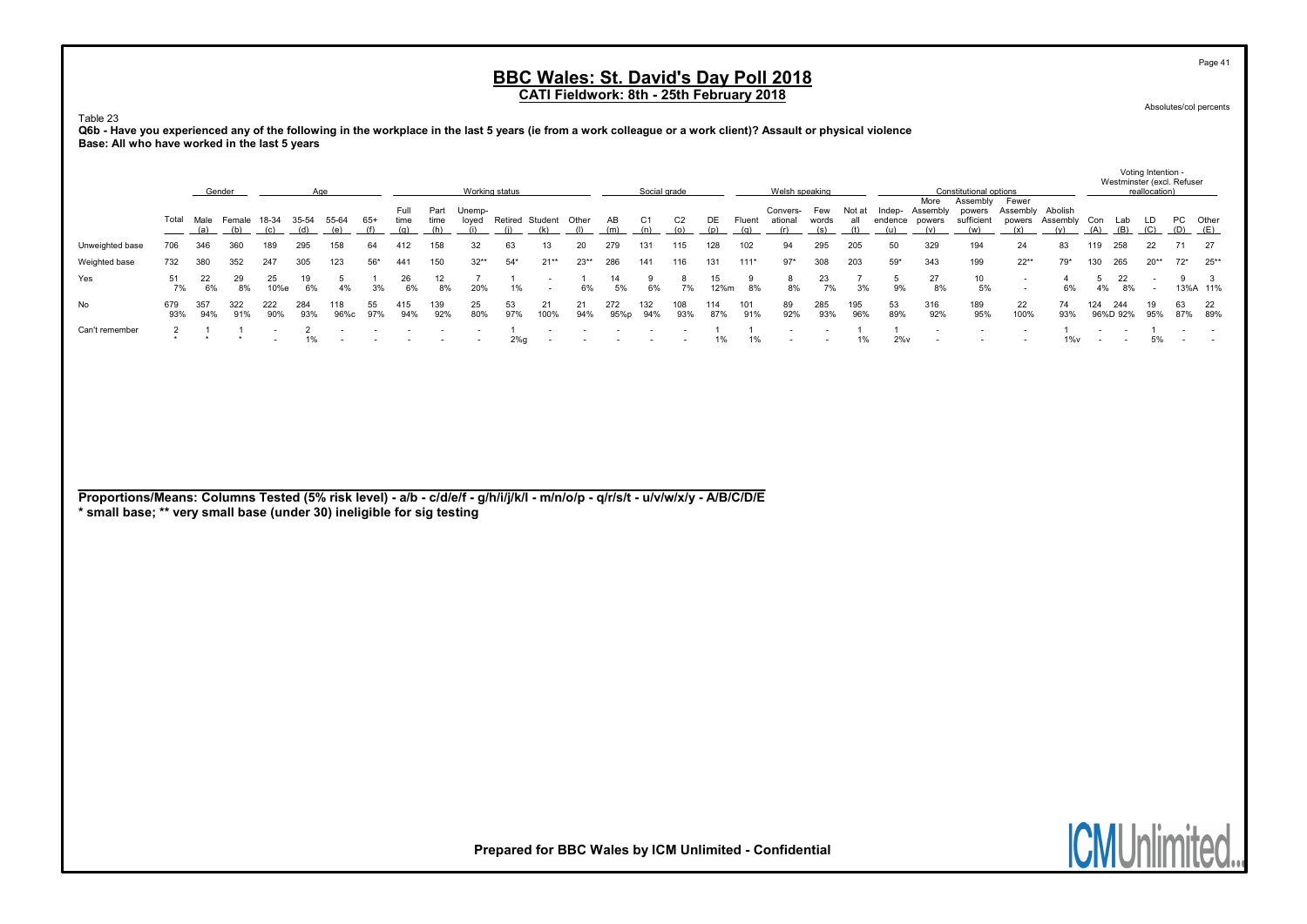Absolutes/col percents

Page 42

#### Table 23 Q6b - Have you experienced any of the following in the workplace in the last 5 years (ie from a work colleague or a work client)? Assault or physical violence Base: All who have worked in the last 5 years

|                 |            |           |                                                      |           |                 |           |                      |                 |                          |                   |                          |           | Region            |                    |                                                      |           |                           |           |                            |              |                             |           |           |
|-----------------|------------|-----------|------------------------------------------------------|-----------|-----------------|-----------|----------------------|-----------------|--------------------------|-------------------|--------------------------|-----------|-------------------|--------------------|------------------------------------------------------|-----------|---------------------------|-----------|----------------------------|--------------|-----------------------------|-----------|-----------|
|                 | Total      | Anglesey  | Blaenau<br>Gwent                                     | Bridgend  | Caer-<br>philly | Cardiff   | Carmarth<br>-enshire | Cered-<br>igion | Conwy                    | Denbigh-<br>shire | Flint-<br>shire          | Gwynedd   | Merthyr<br>Tydfil | Monmouth<br>-shire | Neath<br>Port<br>Talbot                              | Newport   | Pembroke-<br>shire<br>(p) | Powys     | Rhondda.<br>Cynon,<br>Taff | Swansea      | The Vale<br>οf<br>Glamorgan | Torfaen   | Wrexham   |
| Unweighted base | 706        | 21        | 18                                                   | 30        | 36              | 79        | 43                   | 24              | 27                       | 18                | 42                       | 33        |                   | 19                 | 24                                                   | 31        | 27                        | 29        | 50                         | 57           | 37                          | 19        | 31        |
| Weighted base   | 732        | $17**$    | $17**$                                               | $36**$    | $41*$           | $77*$     | $44*$                | $28**$          | $30**$                   | $18**$            | $41*$                    | $33**$    | $12**$            | $19**$             | $28**$                                               | $32*$     | $27**$                    | $29**$    | $58*$                      | $60*$        | $35*$                       | $20**$    | $29**$    |
| Yes             | 51<br>7%   | 20%       | $\overline{\phantom{a}}$<br>$\overline{\phantom{a}}$ | 15%       | 4%              | 5%        | 11%s                 | 4%              | 4%                       | 6%                | 14%os                    | 2%        | 10%               | 11%                | $\overline{\phantom{a}}$<br>$\overline{\phantom{a}}$ |           | 3%                        | 10%       | 11%s                       | 1%           | 9%                          | 6%        | 12%       |
| No              | 679<br>93% | 14<br>80% | 17<br>100%                                           | 30<br>85% | 39<br>96%       | 74<br>95% | 39<br>89%            | 27<br>96%       | 29<br>96%                | 16<br>89%         | 35<br>86%                | 32<br>98% | 11<br>90%         | 17<br>89%          | 28<br>100%                                           | 31<br>96% | 26<br>97%                 | 26<br>90% | 51<br>89%                  | 59<br>99%fir | 32<br>91%                   | 18<br>94% | 25<br>88% |
| Can't remember  |            |           |                                                      |           |                 |           |                      | $\sim$          | $\overline{\phantom{a}}$ | 5%                | $\overline{\phantom{a}}$ |           |                   | $\sim$             | $\overline{\phantom{a}}$                             | 4%        |                           |           |                            |              |                             |           |           |

Proportions/Means: Columns Tested (5% risk level) - a/b/c/d/e/f/g/h/i/j/k/l/m/n/o/p/q/r/s/t/u/v \* small base; \*\* very small base (under 30) ineligible for sig testing

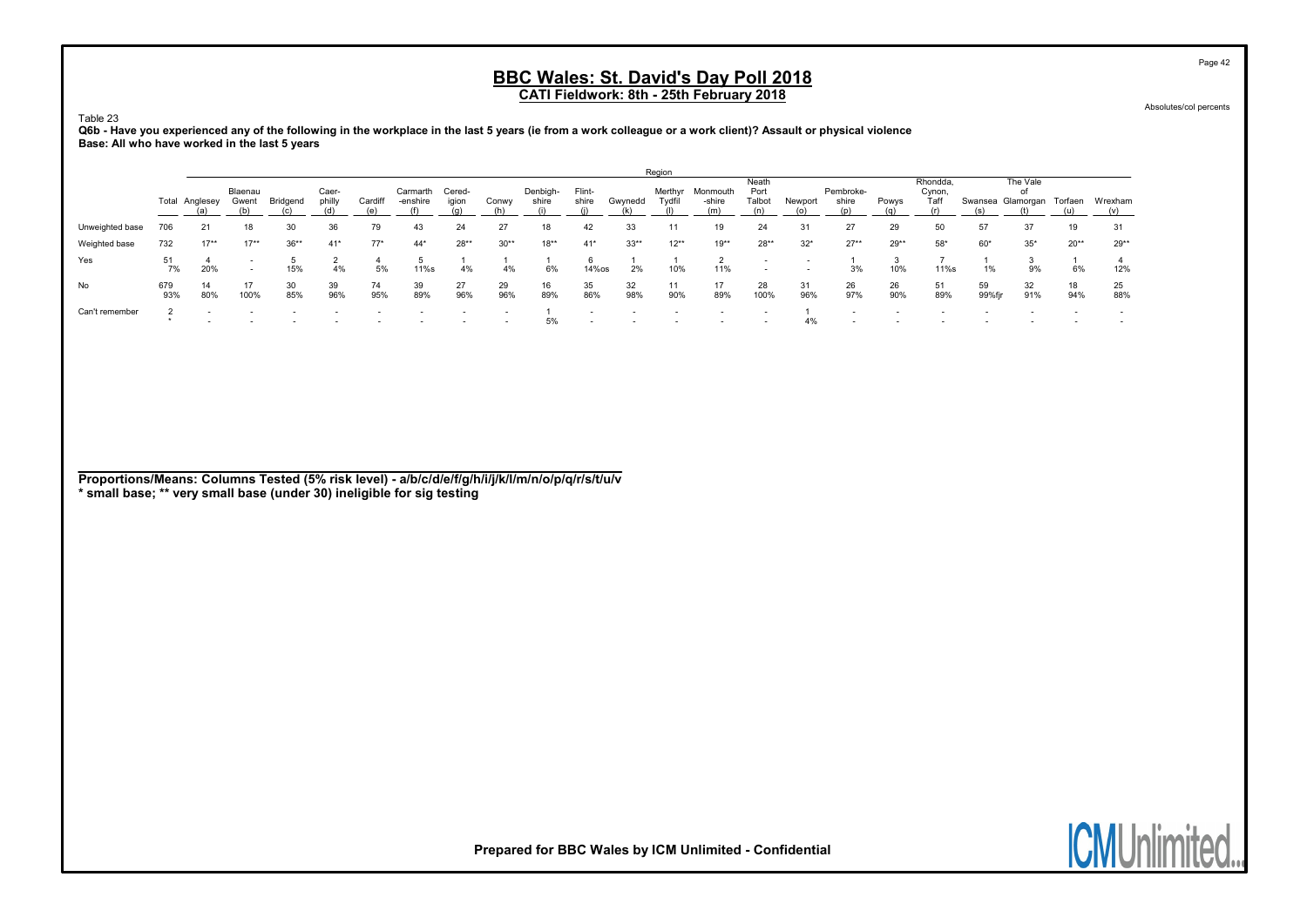Absolutes/col percents

Page 43

Voting Intention -

Table 24

Q6b - Have you experienced any of the following in the workplace in the last 5 years (ie from a work colleague or a work client)? Being singled out for unfair treatment Base: All who have worked in the last 5 years

|                 |            | Gender      |            |       |            |            |            |              |              | Working status  |           |                       |        |             | Social grade |                |           |                  | Welsh speaking             |              |            |                |                         | Constitutional options                  |                                                             |           |     | Westminster (excl. Refuser | reallocation) |          |                   |
|-----------------|------------|-------------|------------|-------|------------|------------|------------|--------------|--------------|-----------------|-----------|-----------------------|--------|-------------|--------------|----------------|-----------|------------------|----------------------------|--------------|------------|----------------|-------------------------|-----------------------------------------|-------------------------------------------------------------|-----------|-----|----------------------------|---------------|----------|-------------------|
|                 | Total      | Male Female |            | 18-34 | 35-54      | 55-64      | 65+        | Full<br>time | Part<br>time | Unemp-<br>loved |           | Retired Student Other |        | AB<br>(m)   | C1<br>(n)    | C <sub>2</sub> | DE<br>(p) | Fluent<br>(g)    | Convers-<br>ational<br>(r) | Few<br>words | Not at     | endence powers | More<br>Indep- Assembly | Assembly<br>powers<br>sufficient<br>(w) | Fewer<br>Assembly Abolish<br>powers Assembly Con Lab<br>(x) |           |     |                            | LD.           | PC Other | ___ <u>___(E)</u> |
| Unweighted base | 706        | 346         | 360        |       | 295        | 158        | 64         | 412          |              |                 | 63        |                       |        | 279         | 131          | 115            | 128       | 102              | 94                         | 295          | 205        |                | 329                     | 194                                     | 24                                                          | 83        |     | 258                        | 22.           |          | - 27              |
| Weighted base   | 732        | 380         | 352        | 247   | 305        | 123        | $56*$      | 441          | 150          | $32**$          | $54*$     | $21**$                | $23**$ | 286         | 141          | 116            | 131       | $111*$           | $97*$                      | 308          | 203        | $59*$          | 343                     | 199                                     | $22**$                                                      | 79*       | 130 | 265                        | $20**$        |          | $72^*$ 25**       |
| Yes             | 114<br>16% | 18%b        | -44<br>13% | 15%   | 55<br>18%f | 18<br>15%  | 6%         | 14%          | 14%          | 33%             | 12%       |                       | 29%    | 39<br>14%   | 14<br>10%    | 14%            | 35        | 16<br>27%mno 14% | 19<br>20%                  | 39<br>13%    | 34<br>17%  | 14<br>24%w     | 57<br>17%               | 22<br>11%                               | 9%                                                          | 16%       | 12% | 40<br>15%                  | 34%           |          | - 11<br>14% 45%   |
| No              | 617<br>84% | 310<br>82%  | 307<br>87% | 85%   | 249<br>82% | 105<br>85% | 53<br>94%d | 380<br>86%   | 129<br>86%   | 67%             | 48<br>88% | 21<br>100%            | 71%    | 247<br>86%p | 127<br>90%p  | 100<br>86%p    | 96<br>73% | 95<br>85%        | 78<br>80%                  | 269<br>87%   | 169<br>83% | 44<br>74%      | 286<br>83%              | 177<br>89%u                             | 20<br>91%                                                   | 67<br>84% | 88% | 225<br>85%                 | 66%           |          | - 14<br>86% 55%   |
| Can't remember  |            |             |            |       |            |            |            |              |              |                 |           |                       |        |             |              |                |           |                  |                            |              |            | $2\%$ v        |                         |                                         |                                                             |           |     |                            |               |          |                   |

Proportions/Means: Columns Tested (5% risk level) - a/b - c/d/e/f - g/h/i/j/k/l - m/n/o/p - q/r/s/t - u/v/w/x/y - A/B/C/D/E

\* small base; \*\* very small base (under 30) ineligible for sig testing

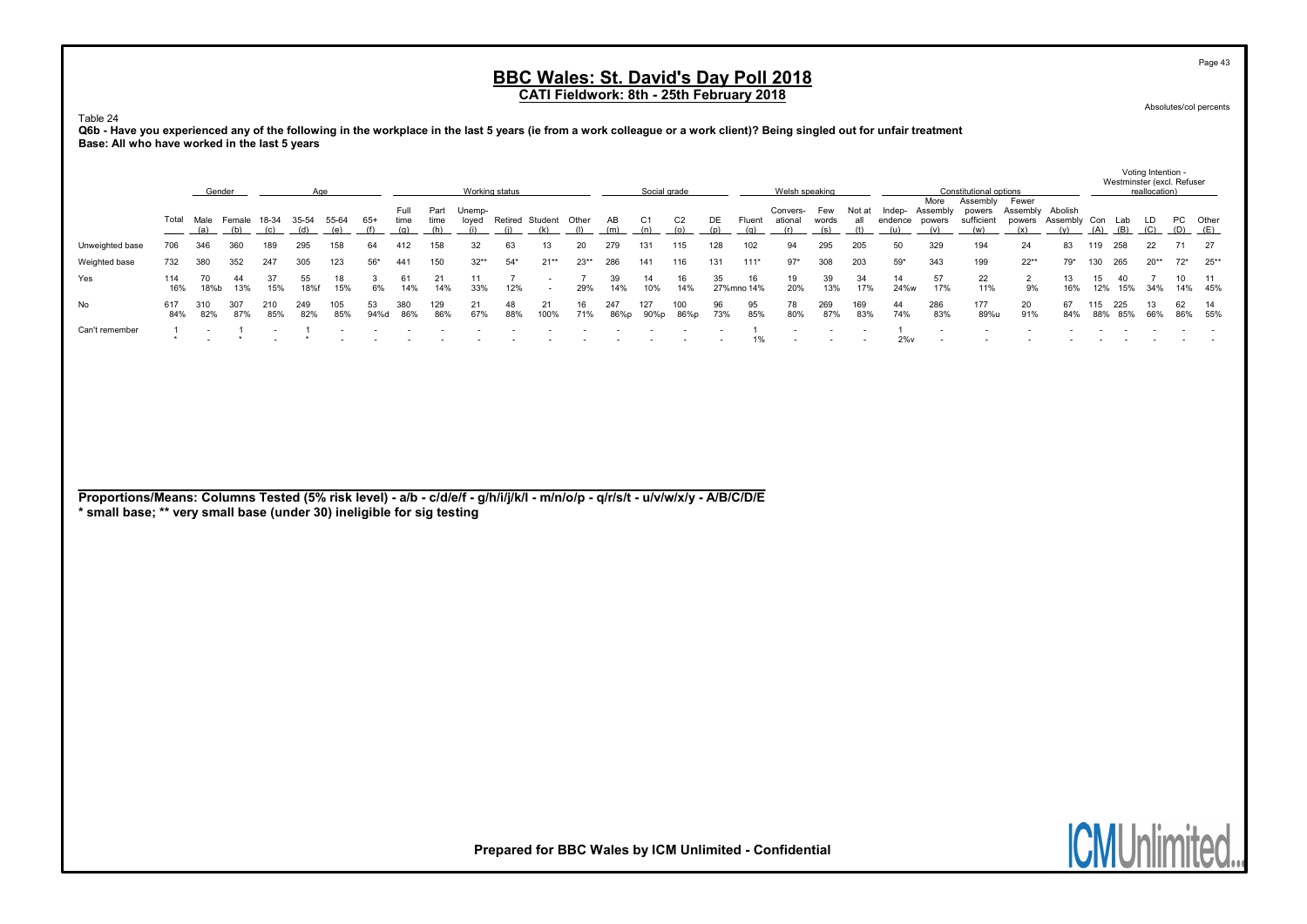Absolutes/col percents

Table 24

#### Q6b - Have you experienced any of the following in the workplace in the last 5 years (ie from a work colleague or a work client)? Being singled out for unfair treatment Base: All who have worked in the last 5 years

|                 |            |                |                  |           |                 |           |                      |                 |           |                   |                 |                                                      | Region            |                    |                         |           |                    |           |                            |           |                                             |           |           |
|-----------------|------------|----------------|------------------|-----------|-----------------|-----------|----------------------|-----------------|-----------|-------------------|-----------------|------------------------------------------------------|-------------------|--------------------|-------------------------|-----------|--------------------|-----------|----------------------------|-----------|---------------------------------------------|-----------|-----------|
|                 |            | Total Anglesey | Blaenau<br>Gwent | Bridgend  | Caer-<br>philly | Cardiff   | Carmarth<br>-enshire | Cered-<br>igion | Conwy     | Denbigh-<br>shire | Flint-<br>shire | Gwynedd                                              | Merthyr<br>Tydfil | Monmouth<br>-shire | Neath<br>Port<br>Talbot | Newport   | Pembroke-<br>shire | Powys     | Rhondda.<br>Cynon,<br>Taff |           | The Vale<br>оf<br>Swansea Glamorgan Torfaen |           | Wrexham   |
| Unweighted base | 706        | 21             | 18               | 30        | 36              | 79        | 43                   | 24              | 27        | 18                | 42              | 33                                                   |                   | 19                 | 24                      | 31        | 27                 | 29        | 50                         | 57        | 37                                          | 19        | 31        |
| Weighted base   | 732        | $17**$         | $17**$           | $36**$    | $41*$           | $77*$     | $44*$                | $28**$          | $30**$    | $18**$            | $41*$           | $33**$                                               | $12**$            | $19**$             | $28**$                  | $32*$     | $27**$             | $29**$    | $58*$                      | $60*$     | $35*$                                       | $20**$    | $29**$    |
| Yes             | 114<br>16% | 27%            | 8%               | 21%       | 6<br>14%        | 15<br>19% | 18%                  | 14%             | 3%        | 17%               | 23%             | $\overline{\phantom{a}}$<br>$\overline{\phantom{a}}$ | 20%               | 23%                | 6<br>20%                | 13%       | 11%                | 14%       | 15%                        | 10<br>17% | 6<br>18%                                    | 15%       | 9%        |
| No              | 617<br>84% | 13<br>73%      | 16<br>92%        | 28<br>79% | 35<br>86%       | 63<br>81% | 36<br>82%            | 24<br>86%       | 29<br>97% | 14<br>78%         | 32<br>77%       | 33<br>100%                                           | 10<br>80%         | 15<br>77%          | 22<br>80%               | 28<br>87% | 24<br>89%          | 25<br>86% | 49<br>85%                  | 50<br>83% | 29<br>82%                                   | 17<br>85% | 26<br>91% |
| Can't remember  |            |                |                  |           |                 |           |                      |                 |           | 5%                |                 |                                                      |                   |                    |                         |           |                    |           |                            |           |                                             |           |           |

Proportions/Means: Columns Tested (5% risk level) - a/b/c/d/e/f/g/h/i/j/k/l/m/n/o/p/q/r/s/t/u/v \* small base; \*\* very small base (under 30) ineligible for sig testing

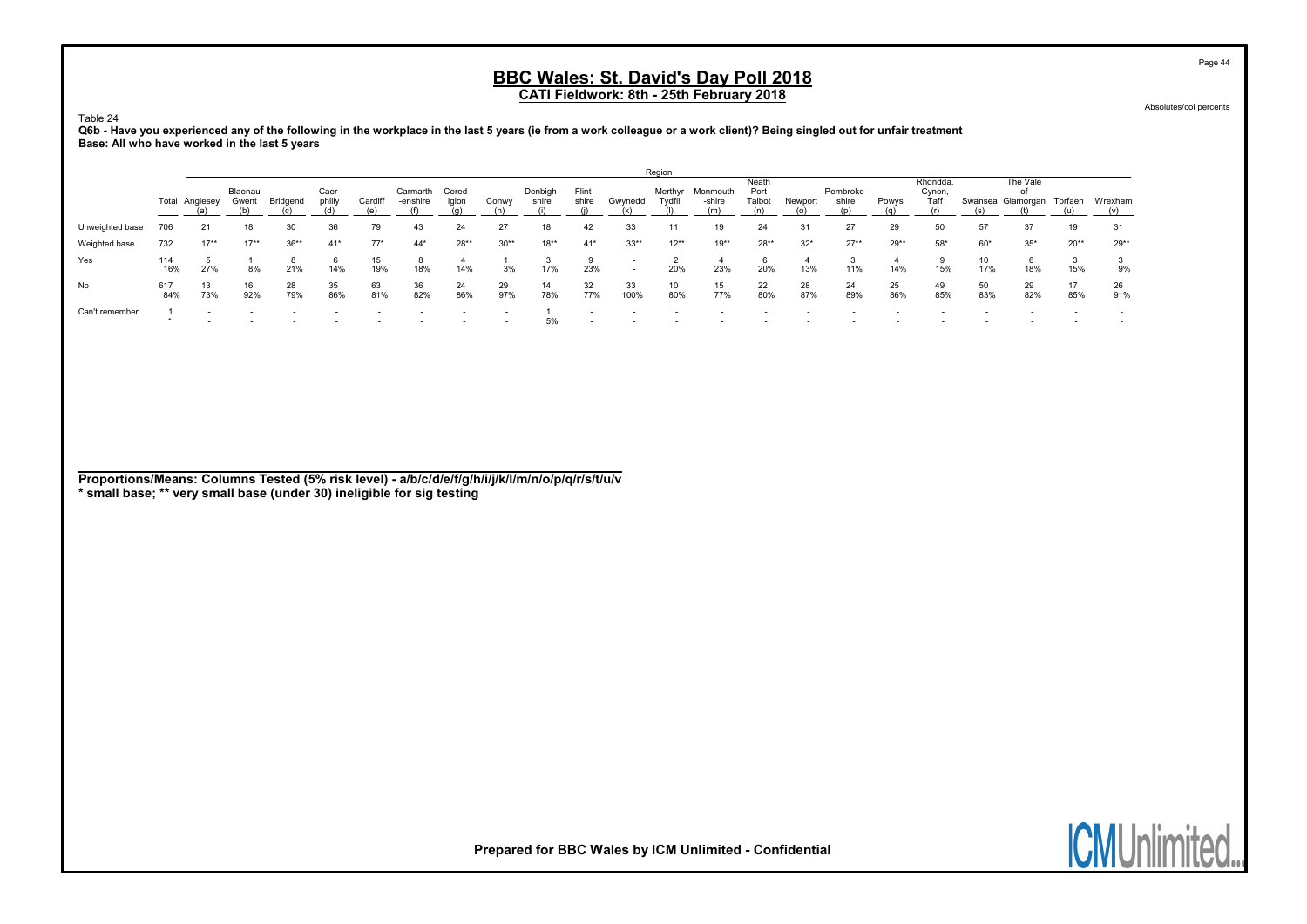Absolutes/col percents

Page 45

Voting Intention -

Table 25 Q6b - Have you experienced any of the following in the workplace in the last 5 years (ie from a work colleague or a work client)? Summary - Yes Base: All who have worked in the last 5 years

|                                           |            | Gender      |               |              | Age          |              |             |                     |              | Working status         |           |                        |           |            | Social grade |                |             |                  | Welsh speaking             |                     |               |            |                                           | Constitutional options                  |                                                      |                                |           |            | reallocation)            | Westminster (excl. Refuser |              |
|-------------------------------------------|------------|-------------|---------------|--------------|--------------|--------------|-------------|---------------------|--------------|------------------------|-----------|------------------------|-----------|------------|--------------|----------------|-------------|------------------|----------------------------|---------------------|---------------|------------|-------------------------------------------|-----------------------------------------|------------------------------------------------------|--------------------------------|-----------|------------|--------------------------|----------------------------|--------------|
|                                           | Total      | Male<br>(a) | Female<br>(b) | 18-34<br>(c) | 35-54<br>(d) | 55-64<br>(e) | 65+         | Full<br>time<br>(q) | Part<br>time | Unemp-<br>loved<br>(i) |           | Retired Student<br>(k) | Other     | AB<br>(m)  | C.           | C <sub>2</sub> | DE<br>(p)   | Fluent<br>(q)    | Convers-<br>ational<br>(r) | Few<br>words<br>(s) | Not at<br>all | Indep-     | More<br>Assembly<br>endence powers<br>(v) | Assembly<br>powers<br>sufficient<br>(w) | Fewer<br>Assembly<br>powers<br>(x)                   | Abolish<br>Assembly Con<br>(v) | (A)       | Lab<br>(B) | LD<br>(C)                | PC                         | Other<br>(E) |
| Unweighted base                           | 706        | 346         | 360           | 189          | 295          | 158          | 64          |                     | 158          | 32                     | 63        | 13                     | 20        | 279        | 131          | 115            | 128         | 102              | 94                         | 295                 | 205           | 50         | 329                                       | 194                                     | 24                                                   | 83                             | 119       | 258        | 22                       |                            | 27           |
| Weighted base                             | 732        | 380         | 352           | 247          | 305          | 123          | $56*$       | 441                 | 150          | $32**$                 | $54*$     | $21**$                 | $23**$    | 286        | 141          | 116            | 131         | $111*$           | $97*$                      | 308                 | 203           | $59*$      | 343                                       | 199                                     | $22**$                                               | $79*$                          | 130       | 265        | $20**$                   | $72*$                      | $25**$       |
| Verbal abuse                              | 174<br>24% | 85<br>22%   | 89<br>25%     | 66<br>27%e   | 79<br>26%e   | 20<br>16%    | 16%         | 102<br>23%          | 31<br>21%    | 12<br>39%              | 20%       | 21%                    | 39%       | 61<br>21%  | 23<br>16%    | 31<br>27%      | 44<br>33%mn | 23<br>21%        | 28<br>29%                  | 80<br>26%           | 39<br>19%     | 15<br>26%  | 81<br>24%                                 | 44<br>22%                               | 19%                                                  | 24<br>30%                      | 25<br>19% | 26%        | 41%                      | 17%                        | 41%          |
| Bullying or harassment                    | 115<br>16% | 50<br>13%   | 64<br>18%     | 35<br>14%    | 16%          | 22<br>18%    | 8<br>14%    | 58<br>13%           | 24<br>16%    | 10<br>31%              | 16%       | 11%                    | 35%       | 37<br>13%  | 14<br>10%    | 19<br>16%      | 34<br>26%mn | 15<br>13%        | 21<br>22%                  | 44<br>14%           | 32<br>16%     | 15%        | 60<br>18%                                 | 26<br>13%                               | $\overline{\phantom{a}}$<br>$\overline{\phantom{a}}$ | 19%                            | 15%       | 45<br>17%  | 26%                      | 11% 34%                    |              |
| Being singled out for<br>unfair treatment | 114<br>16% | 70<br>18%b  | 44<br>13%     | 37<br>15%    | 55<br>18%    | 15%          | 6%          | 61<br>14%           | 21<br>14%    | 33%                    | 12%       |                        | 29%       | 39<br>14%  | 14<br>10%    | 16<br>14%      | 35          | 16<br>27%mno 14% | 19<br>20%                  | 39<br>13%           | 34<br>17%     | 14<br>24%w | 57<br>17%                                 | 22<br>11%                               | 9%                                                   | 16%                            | 15<br>12% | 40<br>15%  | 34%                      | 14%                        | 11<br>45%    |
| Assault or physical<br>violence           | 51<br>7%   | 22<br>6%    | 29<br>8%      | 25<br>10%e   | 6%           | 4%           | 3%          | 26<br>6%            | 12<br>8%     | 20%                    | 1%        |                        | 6%        | 14<br>5%   | 6%           | ö<br>7%        | 15<br>12%m  | 8%               | 8%                         | 23<br>7%            | 3%            | 9%         | 27<br>8%                                  | 10<br>5%                                | $\sim$                                               | 6%                             | 4%        | 22<br>8%   | $\overline{\phantom{a}}$ |                            | 13%A 11%     |
| Sexual harassment or<br>assault           | 44<br>6%   | 21<br>5%    | 23<br>7%      | 8%e          | 6%           | 3%           |             | 22<br>5%            | 5%           | 13%                    | 3%        |                        | 20%       | 4%         | 10<br>7%     | 5%             | 11<br>9%    | 8<br>7%          | 8%                         | 18<br>6%            | 3%            | 4%         | 25<br>7%                                  | 8<br>4%                                 | $\overline{\phantom{a}}$<br>$\sim$                   | 4%                             | 2%        | 17<br>6%   | 5%                       | 5%                         | 23%          |
| None of these                             | 496<br>68% | 260<br>69%  | 236<br>67%    | 163<br>66%   | 199<br>65%   | 72%          | 45<br>80%cd | 302<br>69%          | 107<br>71%   | 52%                    | 39<br>71% | 16<br>79%              | 13<br>56% | 99<br>70%p | 107<br>76%p  | 78<br>67%      | 74<br>57%   | 84<br>75%r       | 58<br>60%                  | 205<br>66%          | 143<br>70%    | 41<br>69%  | 229<br>67%                                | 142<br>71%                              | 16<br>72%                                            | 50<br>63%                      | 92<br>71% | 170<br>64% | 45%                      | 56<br>77%                  | 41%          |

Proportions/Means: Columns Tested (5% risk level) - a/b - c/d/e/f - g/h/i/j/k/l - m/n/o/p - q/r/s/t - u/v/w/x/y - A/B/C/D/E \* small base; \*\* very small base (under 30) ineligible for sig testing

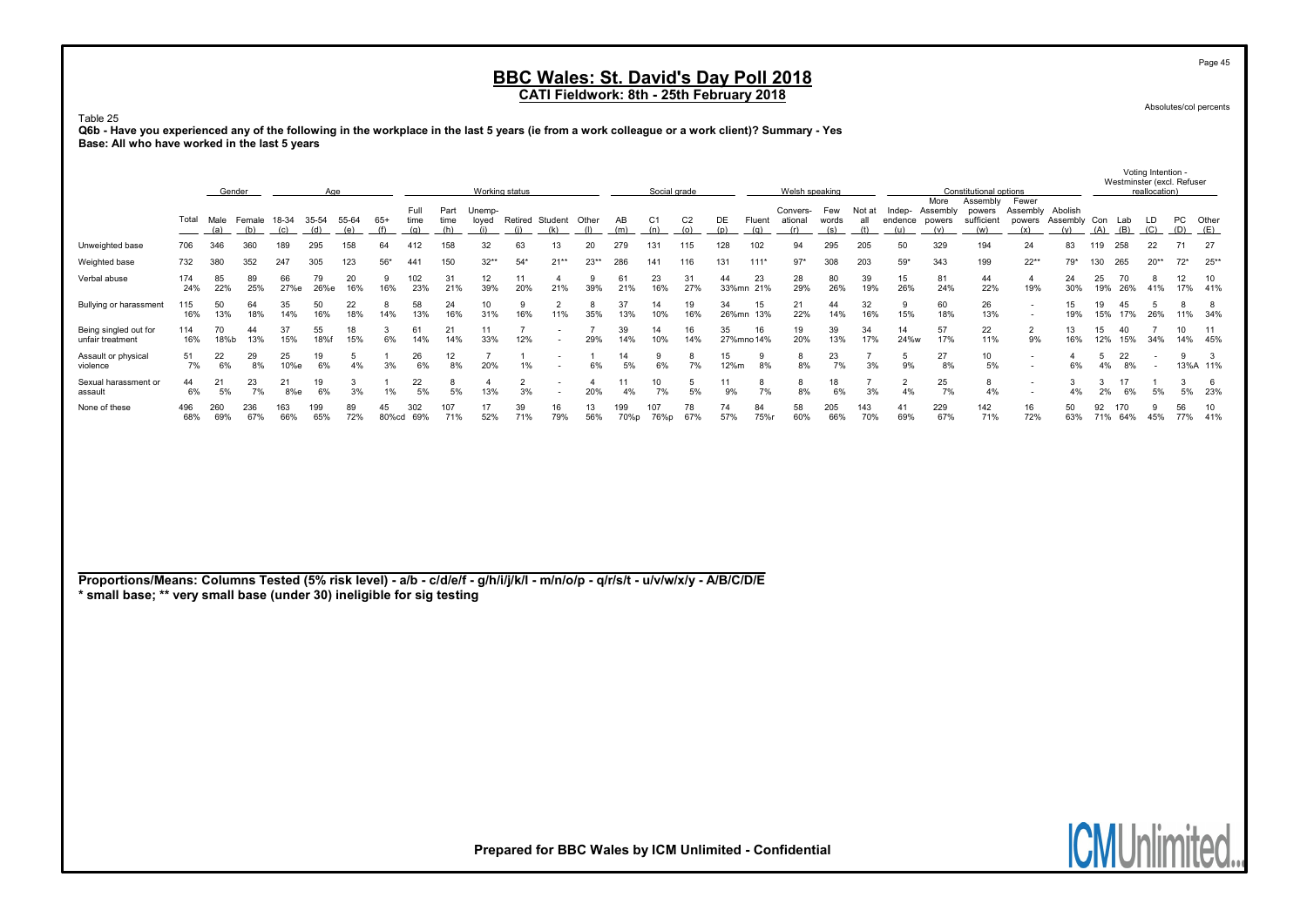Absolutes/col percents

#### Table 25 Q6b - Have you experienced any of the following in the workplace in the last 5 years (ie from a work colleague or a work client)? Summary - Yes Base: All who have worked in the last 5 years

|                                           |            |                       |                          |           |                 |                |                      |                 |           |                   |                 |           | Region   |                                   |                                |           |                           |           |                            |                        |                             |           |                |
|-------------------------------------------|------------|-----------------------|--------------------------|-----------|-----------------|----------------|----------------------|-----------------|-----------|-------------------|-----------------|-----------|----------|-----------------------------------|--------------------------------|-----------|---------------------------|-----------|----------------------------|------------------------|-----------------------------|-----------|----------------|
|                                           |            | <b>Total Anglesey</b> | Blaenau<br>Gwent         | Bridgend  | Caer-<br>philly | Cardiff<br>(e) | Carmarth<br>-enshire | Cered-<br>igion | Conwy     | Denbigh-<br>shire | Flint-<br>shire | Gwynedd   | Tydfil   | Merthyr Monmouth<br>-shire<br>(m) | Neath<br>Port<br>Talbot<br>(n) | Newport   | Pembroke-<br>shire<br>(p) | Powys     | Rhondda,<br>Cynon,<br>Taff | Swansea                | The Vale<br>of<br>Glamorgan | Torfaen   | Wrexham<br>(v) |
| Unweighted base                           | 706        | 21                    | 18                       | 30        | 36              | 79             | 43                   | 24              | 27        | 18                | 42              | 33        | 11       | 19                                | 24                             | 31        | 27                        | 29        | 50                         | 57                     | 37                          | 19        | 31             |
| Weighted base                             | 732        | $17**$                | $17**$                   | $36**$    | $41*$           | $77*$          | $44*$                | $28**$          | $30**$    | $18**$            | $41*$           | $33**$    | $12**$   | $19**$                            | $28**$                         | $32*$     | $27**$                    | $29**$    | 58*                        | $60*$                  | $35*$                       | $20**$    | $29**$         |
| Verbal abuse                              | 174<br>24% | 28%                   | 13%                      | 12<br>33% | 6<br>14%        | 18<br>23%      | 13<br>29%            | 3<br>10%        | 8<br>26%  | 6<br>33%          | 12<br>29%       | 7%        | 45%      | 26%                               | 26%                            | 9%        | 15%                       | 10<br>35% | 15<br>25%                  | 17<br>28%              | 8<br>24%                    | 3<br>17%  | 10<br>36%      |
| Bullying or harassment                    | 115<br>16% | 24%                   | 12%                      | 6<br>18%  | 6<br>14%        | 11<br>14%      | 15%                  | 6%              | 3<br>10%  | 22%               | 13<br>31%eos    | 5%        | 3<br>27% | 22%                               | 24%                            | 6%        | 8%                        | 30%       | 11<br>18%                  | 6<br>11%               | 15%                         | 3<br>15%  | 13%            |
| Being singled out for<br>unfair treatment | 114<br>16% | 27%                   | 8%                       | 8<br>21%  | 6<br>14%        | 15<br>19%      | 8<br>18%             | 4<br>14%        | 3%        | 17%               | 23%             |           | 20%      | 23%                               | 6<br>20%                       | 13%       | 11%                       | 14%       | 15%                        | 10 <sup>1</sup><br>17% | 6<br>18%                    | 3<br>15%  | 9%             |
| Assault or physical<br>violence           | 51<br>7%   | 20%                   | $\overline{\phantom{a}}$ | 15%       | 4%              | 4<br>5%        | 11%s                 | 4%              | 4%        | 6%                | 6<br>14%os      | 2%        | 10%      | 11%                               |                                |           | 3%                        | 10%       | 11%s                       | 1%                     | 9%                          | 6%        | 12%            |
| Sexual harassment or<br>assault           | 44<br>6%   | 24%                   | 8%                       | 4%        | 7%              | 3<br>3%        | 3%                   | 3%              | 4%        | 12%               | 5%              | 2%        | 10%      | 11%                               |                                |           |                           | 8%        | 5%                         | 5<br>8%                | 6<br>17%efo                 | 6%        | 11%            |
| None of these                             | 496<br>68% | 11<br>65%             | 11<br>67%                | 23<br>64% | 32<br>79%       | 52<br>67%      | 30<br>67%            | 22<br>80%       | 21<br>71% | 11<br>62%         | 25<br>61%       | 30<br>91% | 6<br>45% | 13<br>68%                         | 16<br>58%                      | 26<br>81% | 20<br>74%                 | 16<br>54% | 38<br>66%                  | 39<br>64%              | 24<br>67%                   | 14<br>73% | 16<br>55%      |

Proportions/Means: Columns Tested (5% risk level) - a/b/c/d/e/f/g/h/i/j/k/l/m/n/o/p/q/r/s/t/u/v \* small base; \*\* very small base (under 30) ineligible for sig testing

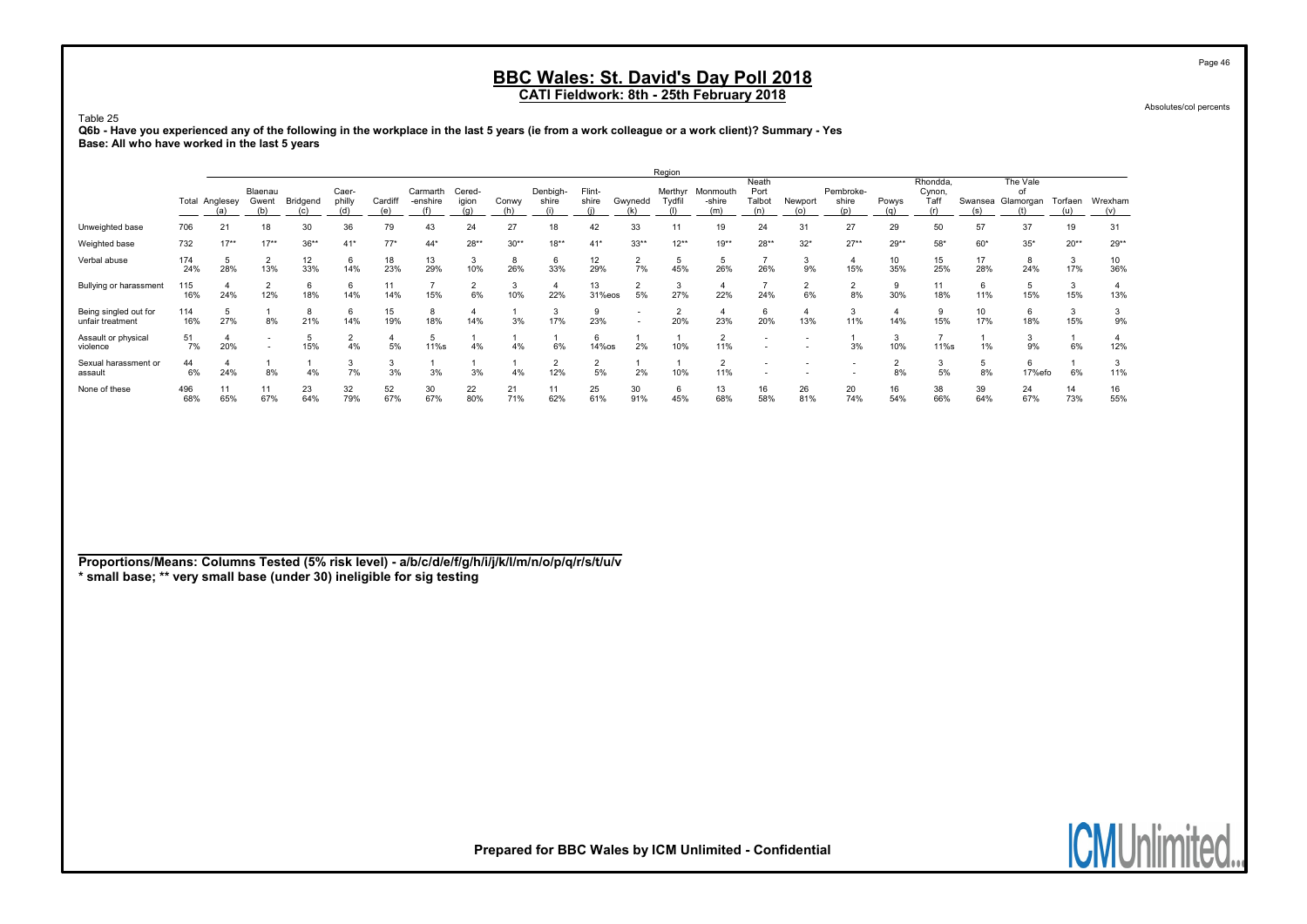Absolutes/col percents

Voting Intention -

**ICMUni** 

Table 26 Q6b - Have you experienced any of the following in the workplace in the last 5 years (ie from a work colleague or a work client)? Summary - No Base: All who have worked in the last 5 years

|                                                                                                                                                                                                       |            |            | Gender                         |                      | Age        |              |                          |                      |                     | Working status         |                              |            |           |                      | Social grade          |                       |            |               | Welsh speaking             |                     |                      |                          |                                   | Constitutional options                  |                                            |                      |            | Westminster (excl. Refuser | reallocation)            |           |                      |
|-------------------------------------------------------------------------------------------------------------------------------------------------------------------------------------------------------|------------|------------|--------------------------------|----------------------|------------|--------------|--------------------------|----------------------|---------------------|------------------------|------------------------------|------------|-----------|----------------------|-----------------------|-----------------------|------------|---------------|----------------------------|---------------------|----------------------|--------------------------|-----------------------------------|-----------------------------------------|--------------------------------------------|----------------------|------------|----------------------------|--------------------------|-----------|----------------------|
|                                                                                                                                                                                                       | Total      | (a)        | Male Female 18-34 35-54<br>(b) | (c)                  | (d)        | 55-64<br>(e) | $65+$<br>(f)             | Full<br>time<br>(q)  | Part<br>time<br>(h) | Unemp-<br>loyed<br>(i) | Retired Student Other<br>(i) | (k)        | (1)       | AB<br>(m)            | C <sub>1</sub><br>(n) | C <sub>2</sub><br>(o) | DE<br>(p)  | Fluent<br>(q) | Convers-<br>ational<br>(r) | Few<br>words<br>(s) | Not at<br>all<br>(t) | Indep-<br>endence<br>(u) | More<br>Assembly<br>powers<br>(v) | Assembly<br>powers<br>sufficient<br>(w) | Fewer<br>Assembly Abolish<br>powers<br>(x) | Assembly<br>(v)      | Con<br>(A) | Lab<br>(B)                 | LD<br>(C)                | PC<br>(D) | Other<br>(E)         |
| Unweighted base                                                                                                                                                                                       | 706        | 346        | 360                            | 189                  | 295        | 158          | 64                       | 412                  | 158                 | 32                     | 63                           | 13         | 20        | 279                  | 131                   | 115                   | 128        | 102           | 94                         | 295                 | 205                  | 50                       | 329                               | 194                                     | 24                                         | 83                   | 119        | 258                        | 22                       | 71        | 27                   |
| Weighted base                                                                                                                                                                                         | 732        | 380        | 352                            | 247                  | 305        | 123          | $56*$                    | 44 <sup>1</sup>      | 150                 | $32**$                 | $54*$                        | $21**$     | $23**$    | 286                  | 141                   | 116                   | 131        | $111*$        | $97*$                      | 308                 | 203                  | $59*$                    | 343                               | 199                                     | $22**$                                     | 79*                  | 130        | 265                        | $20**$                   | $72*$     | $25**$               |
| Sexual harassment or<br>assault                                                                                                                                                                       | 687<br>94% | 359<br>95% | 328<br>93%                     | 226<br>92%           | 285<br>94% | 120<br>97%c  | 55<br>99%                | 419<br>95%           | 143<br>95%          | 28<br>87%              | 53<br>97%                    | 21<br>100% | 18<br>80% | 275<br>96%           | 131<br>93%            | 111<br>95%            | 120<br>91% | 103<br>92%    | 89<br>92%                  | 290<br>94%          | 196<br>97%           | 56<br>95%                | 318<br>93%                        | 191<br>96%                              | 22<br>100%                                 | 76<br>96%            | 127<br>98% | 248<br>94%                 | 19<br>95%                | 69<br>95% | 19<br>77%            |
| Assault or physical<br>violence                                                                                                                                                                       | 679<br>93% | 357<br>94% | 322<br>91%                     | 222<br>90%           | 284<br>93% | 118<br>96%c  | 55<br>97%                | 415<br>94%           | 139<br>92%          | 25<br>80%              | 53<br>97%                    | 21<br>100% | 21<br>94% | 272<br>95%p          | 132<br>94%            | 108<br>93%            | 114<br>87% | 101<br>91%    | 89<br>92%                  | 285<br>93%          | 195<br>96%           | 53<br>89%                | 316<br>92%                        | 189<br>95%                              | 22<br>100%                                 | 74<br>93%            | 124        | 244<br>96%D 92%            | 19<br>95%                | 63<br>87% | 22<br>89%            |
| Being singled out for<br>unfair treatment                                                                                                                                                             | 617<br>84% | 310<br>82% | 307<br>87%                     | 210<br>85%           | 249<br>82% | 105<br>85%   | 53<br>94%d               | 380<br>86%           | 129<br>86%          | 21<br>67%              | 48<br>88%                    | 21<br>100% | 16<br>71% | 247<br>86%p          | 127<br>90%p           | 100<br>86%p           | 96<br>73%  | 95<br>85%     | 78<br>80%                  | 269<br>87%          | 169<br>83%           | 44<br>74%                | 286<br>83%                        | 177<br>89%u                             | 20<br>91%                                  | 67<br>84%            | 115<br>88% | 225<br>85%                 | 13<br>66%                | 62<br>86% | 14<br>55%            |
| Bullying or harassment                                                                                                                                                                                | 615<br>84% | 328<br>86% | 287<br>81%                     | 213<br>86%           | 253<br>83% | 102<br>82%   | 48<br>86%                | 383<br>87%           | 127<br>84%          | 22<br>69%              | 44<br>82%                    | 18<br>89%  | 15<br>65% | 249<br>87%p          | 127<br>90%p           | 98<br>84%             | 95<br>73%  | 96<br>86%     | 76<br>78%                  | 264<br>86%          | 170<br>84%           | 49<br>83%                | 283<br>82%                        | 173<br>87%                              | 22<br>100%                                 | 63<br>80%            | 111        | 220<br>85% 83%             | 14<br>68%                | 64<br>89% | 16<br>66%            |
| Verbal abuse                                                                                                                                                                                          | 555<br>76% | 293<br>77% | 262<br>74%                     | 181<br>73%           | 224<br>73% | 103<br>83%cd | 47<br>84%                | 337<br>76%           | 119<br>79%          | 19<br>61%              | 44<br>80%                    | 16<br>79%  | 14<br>61% | 223<br>78%p          | 118<br>84%p           | 85<br>73%             | 87<br>67%  | 87<br>78%     | 69<br>71%                  | 227<br>74%          | 163<br>80%           | 43<br>72%                | 262<br>76%                        | 155<br>78%                              | 18<br>81%                                  | 53<br>67%            | 102<br>79% | 195<br>74%                 | 12<br>59%                | 60<br>83% | 15<br>59%            |
| None of these                                                                                                                                                                                         | 13<br>2%   | 8<br>2%    | 5<br>1%                        | $\overline{7}$<br>3% | 5<br>2%    | -1<br>1%     | $\overline{\phantom{a}}$ | $\overline{4}$<br>1% | -5<br>3%g           | $\overline{2}$<br>6%   | $\overline{\phantom{0}}$     |            | 6%        | $\overline{2}$<br>1% | 4<br>3%               | -1<br>1%              | 5<br>3%    | 5<br>4%       | 3<br>3%                    | 3<br>1%             | $\overline{2}$<br>1% | $\overline{1}$<br>2%     | 9<br>2%                           | $\overline{2}$<br>$1\%$                 | $\overline{\phantom{a}}$                   | $\overline{1}$<br>2% | 3<br>2%    | 5<br>2%                    | $\overline{\phantom{a}}$ |           | $\overline{1}$<br>4% |
| Proportions/Means: Columns Tested (5% risk level) - a/b - c/d/e/f - g/h/i/j/k/l - m/n/o/p - q/r/s/t - u/v/w/x/y - A/B/C/D/E<br>* small base; ** very small base (under 30) ineligible for sig testing |            |            |                                |                      |            |              |                          |                      |                     |                        |                              |            |           |                      |                       |                       |            |               |                            |                     |                      |                          |                                   |                                         |                                            |                      |            |                            |                          |           |                      |

Page 47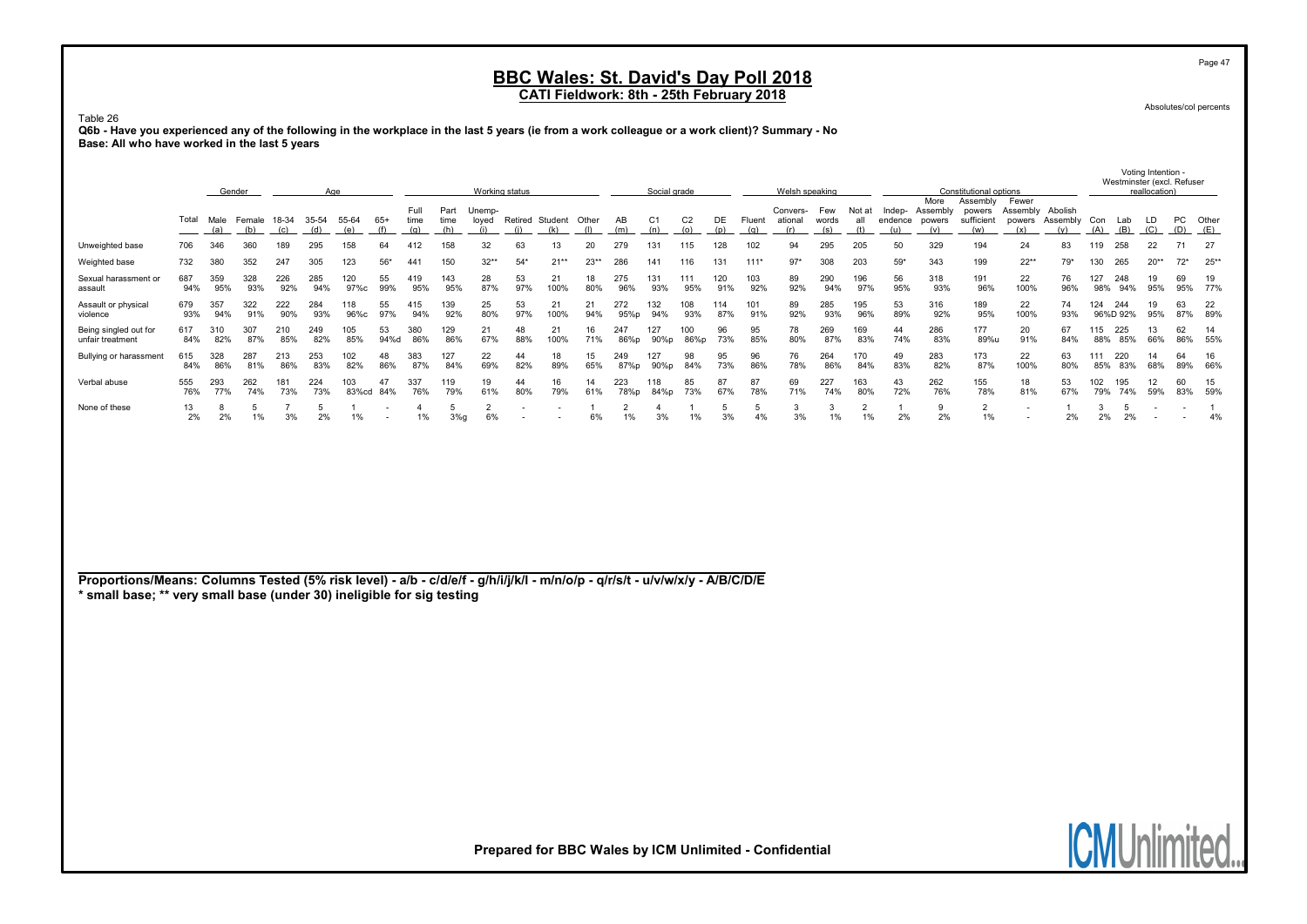Absolutes/col percents

Table 26 Q6b - Have you experienced any of the following in the workplace in the last 5 years (ie from a work colleague or a work client)? Summary - No Base: All who have worked in the last 5 years

|                                           |            |                        |                         |           |                 |                          |                      |                 |           |                   |                 |            | Region            |                           |                                |                |                           |              |                                   |                          |                             |                          |                |
|-------------------------------------------|------------|------------------------|-------------------------|-----------|-----------------|--------------------------|----------------------|-----------------|-----------|-------------------|-----------------|------------|-------------------|---------------------------|--------------------------------|----------------|---------------------------|--------------|-----------------------------------|--------------------------|-----------------------------|--------------------------|----------------|
|                                           |            | <b>Total Anglesey</b>  | Blaenau<br>Gwent<br>(b) | Bridgend  | Caer-<br>philly | Cardif<br>(e)            | Carmarth<br>-enshire | Cered-<br>igion | Conwy     | Denbigh-<br>shire | Flint-<br>shire | Gwynedd    | Merthyr<br>Tydfil | Monmouth<br>-shire<br>(m) | Neath<br>Port<br>Talbot<br>(n) | Newport<br>(0) | Pembroke-<br>shire<br>(n) | Powys<br>(a) | Rhondda.<br>Cynon,<br>Taff<br>(r) | Swansea<br>(s)           | The Vale<br>of<br>Glamorgan | Torfaen<br>(u)           | Wrexham<br>(v) |
| Unweighted base                           | 706        | 21                     | 18                      | 30        | 36              | 79                       | 43                   | 24              | 27        | 18                | 42              | 33         | 11                | 19                        | 24                             | 31             | 27                        | 29           | 50                                | 57                       | 37                          | 19                       | 31             |
| Weighted base                             | 732        | $17**$                 | $17**$                  | $36**$    | $41*$           | $77*$                    | $44*$                | $28**$          | $30**$    | $18**$            | $41*$           | $33**$     | $12***$           | $19***$                   | $28**$                         | $32*$          | $27**$                    | $29**$       | $58*$                             | $60*$                    | $35*$                       | $20**$                   | $29**$         |
| Sexual harassment or<br>assault           | 687<br>94% | 13<br>76%              | 16<br>92%               | 34<br>96% | 38<br>93%       | 75<br>97%t               | 43<br>97%t           | 27<br>97%       | 29<br>96% | 15<br>83%         | 39<br>95%       | 32<br>98%  | 11<br>90%         | 17<br>89%                 | 28<br>100%                     | 32<br>100%t    | 27<br>100%                | 27<br>92%    | 55<br>95%                         | 55<br>92%                | 29<br>83%                   | 18<br>94%                | 26<br>89%      |
| Assault or physical<br>violence           | 679<br>93% | 14<br>80%              | 17<br>100%              | 30<br>85% | 39<br>96%       | 74<br>95%                | 39<br>89%            | 27<br>96%       | 29<br>96% | 16<br>89%         | 35<br>86%       | 32<br>98%  | 11<br>90%         | 17<br>89%                 | 28<br>100%                     | 31<br>96%      | 26<br>97%                 | 26<br>90%    | 51<br>89%                         | 59<br>99%fjr             | 32<br>91%                   | 18<br>94%                | 25<br>88%      |
| Being singled out for<br>unfair treatment | 617<br>84% | 13<br>73%              | 16<br>92%               | 28<br>79% | 35<br>86%       | 63<br>81%                | 36<br>82%            | 24<br>86%       | 29<br>97% | 14<br>78%         | 32<br>77%       | 33<br>100% | 10<br>80%         | 15<br>77%                 | 22<br>80%                      | 28<br>87%      | 24<br>89%                 | 25<br>86%    | 49<br>85%                         | 50<br>83%                | 29<br>82%                   | 17<br>85%                | 26<br>91%      |
| Bullying or harassment                    | 615<br>84% | 13<br>76%              | 15<br>88%               | 29<br>82% | 35<br>86%       | 66<br>86%                | 38<br>85%            | 26<br>94%       | 27<br>90% | 13<br>73%         | 28<br>69%       | 32<br>95%  | 9<br>73%          | 15<br>78%                 | 21<br>76%                      | 29<br>90%i     | 25<br>92%                 | 20<br>70%    | 47<br>82%                         | 54<br>89%i               | 30<br>85%                   | 17<br>85%                | 25<br>87%      |
| Verbal abuse                              | 555<br>76% | 12 <sup>°</sup><br>72% | 15<br>87%               | 24<br>67% | 35<br>86%       | 59<br>77%                | 32<br>71%            | 25<br>90%       | 22<br>74% | 11<br>62%         | 29<br>71%       | 31<br>93%  | 55%               | 13<br>70%                 | 21<br>74%                      | 29<br>91%      | 23<br>85%                 | 19<br>65%    | 42<br>73%                         | 43<br>72%                | 27<br>76%                   | 16<br>83%                | 19<br>64%      |
| None of these                             | 13<br>2%   | ∠<br>12%               |                         | 4%        | 2%              | $\overline{\phantom{0}}$ |                      |                 |           | 11%               |                 |            |                   | 5%                        |                                |                |                           | 4%           | 2%                                | $\overline{\phantom{a}}$ | 9%es                        | $\overline{\phantom{a}}$ |                |

Proportions/Means: Columns Tested (5% risk level) - a/b/c/d/e/f/g/h/i/j/k/l/m/n/o/p/q/r/s/t/u/v \* small base; \*\* very small base (under 30) ineligible for sig testing

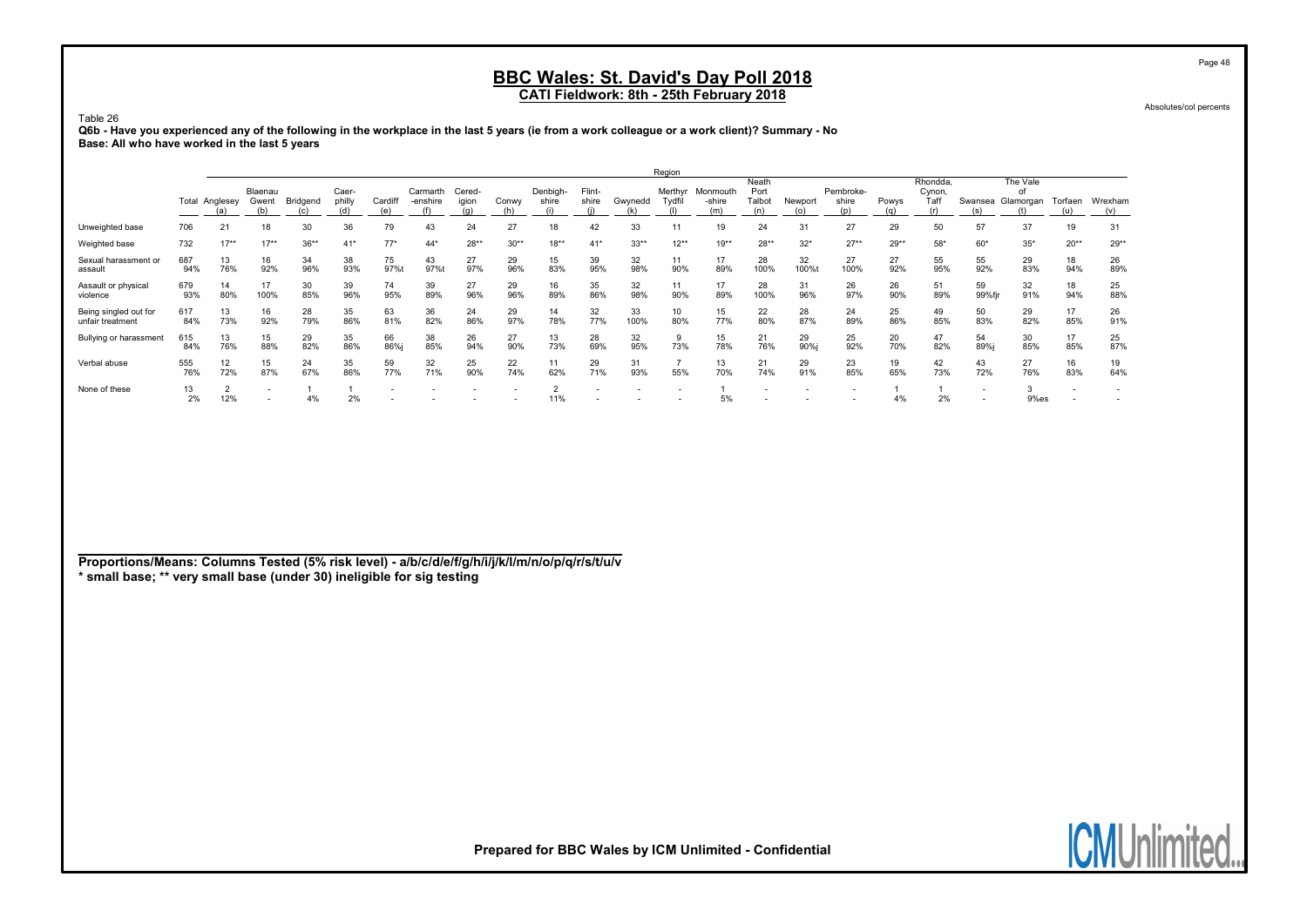#### Table 27 D1. Welsh speaking Base: All respondents

|                                                                                                                                                                                                       |            |             | Gender        |            | Age                      |                                    |              |                           |                      | Working status           |                                    |                       |                      |            | Social grade          |                       |              |                                    |                                | Welsh speaking           |                                                      |                          |                                   | Constitutional options                  |                                    |                            |            |            | Voting Intention -<br>Westminster (excl. Refuser<br>reallocation) |           |                       |
|-------------------------------------------------------------------------------------------------------------------------------------------------------------------------------------------------------|------------|-------------|---------------|------------|--------------------------|------------------------------------|--------------|---------------------------|----------------------|--------------------------|------------------------------------|-----------------------|----------------------|------------|-----------------------|-----------------------|--------------|------------------------------------|--------------------------------|--------------------------|------------------------------------------------------|--------------------------|-----------------------------------|-----------------------------------------|------------------------------------|----------------------------|------------|------------|-------------------------------------------------------------------|-----------|-----------------------|
|                                                                                                                                                                                                       | Total      | Male<br>(a) | Female<br>(b) | (c)        | 18-34 35-54 55-64<br>(d) | (e)                                | $65+$<br>(f) | Full<br>time<br>(q)       | Part<br>time<br>(h)  | Unemp-<br>(i)            | loyed Retired Student Other<br>(i) | (k)                   | (1)                  | AB<br>(m)  | C <sub>1</sub><br>(n) | C <sub>2</sub><br>(o) | DE<br>(p)    | Fluent<br>(q)                      | Convers- Few<br>ational<br>(r) | words<br>(s)             | Not at<br>all<br>(t)                                 | Indep-<br>endence<br>(u) | More<br>Assembly<br>powers<br>(v) | Assembly<br>powers<br>sufficient<br>(w) | Fewer<br>Assembly<br>powers<br>(x) | Abolish<br>Assembly<br>(v) | Con<br>(A) | Lab<br>(B) | LD<br>(C)                                                         | PC<br>(D) | Other<br>(E)          |
| Unweighted base                                                                                                                                                                                       | 1001       | 454         | 547           | 203        | 323                      | 209                                | 266          | 414                       | 159                  | 59                       | 295                                | 19                    | 39                   | 333        | 178                   | 137                   | 268          | 121                                | 118                            | 395                      | 344                                                  | 63                       | 440                               | 278                                     | 37                                 | 133                        | 185        | 348        | 33                                                                | 96        | 35                    |
| Weighted base                                                                                                                                                                                         | 1001       | 490         | 511           | 273        | 334                      | 162                                | 233          | 443                       | 152                  | $60*$                    | 253                                | $32**$                | $42*$                | 335        | 184                   | 135                   | 258          | 126                                | 117                            | 398                      | 334                                                  | $70*$                    | 443                               | 279                                     | $35*$                              | 123                        | 193        | 343        | $29*$                                                             | $93*$     | $31*$                 |
| Fluently                                                                                                                                                                                              | 126<br>13% | 65<br>13%   | 60<br>12%     | 56         | 36<br>20% def 11%        | 16<br>10%                          | 18<br>8%     | 72<br>16%ij               | 22<br>14%ij          | $\overline{2}$<br>3%     | 18<br>7%                           | 8<br>25%              | 3<br>8%              | 45<br>13%  | 29<br>16%p            | 23<br>17%p            | 21<br>8%     | 126<br>100%rst                     |                                |                          |                                                      | 26                       | 71<br>38%vwxy 16%wy               | 20<br>7%                                | 3<br>8%                            | $\overline{4}$<br>3%       | 15<br>8%   | 23<br>7%   | $\mathbf{1}$<br>2%                                                | 43<br>CE  | -4<br>46%AB 14%       |
| Enough to generally<br>hold a conversation                                                                                                                                                            | 117<br>12% | 42<br>9%    | 75<br>15%a    | 40<br>15%  | 38<br>12%                | 17<br>11%                          | 21<br>9%     | 59<br>13%                 | 24<br>16%j           | $\overline{a}$<br>6%     | 23<br>9%                           | $\overline{4}$<br>14% | $\overline{2}$<br>4% | 46<br>14%  | 20<br>11%             | 20<br>15%             | 25<br>10%    | $\overline{\phantom{a}}$<br>$\sim$ | 117<br>100%gst                 | $\overline{\phantom{a}}$ | $\overline{\phantom{a}}$                             | 9<br>13%                 | 69<br>16%wy                       | 25<br>9%                                | 3<br>9%                            | 8<br>7%                    | 21<br>11%  | 44<br>13%  | $\overline{2}$<br>8%                                              | 15<br>16% | $\overline{4}$<br>13% |
| No more than a few<br>words                                                                                                                                                                           | 398<br>40% | 201<br>41%  | 198<br>39%    | 109<br>40% | 150<br>45%ef             | 58<br>36%                          | 80<br>34%    | 193<br>43%                | 59<br>39%            | 22<br>37%                | 92<br>36%                          | 13<br>41%             | 19<br>46%            | 143<br>43% | 70<br>38%             | 55<br>40%             | 99<br>39%    |                                    |                                | 398<br>100% grt          | $\overline{\phantom{a}}$<br>$\overline{\phantom{a}}$ | 15<br>21%                | 173<br>39%u                       | 136<br>49%uv                            | 12<br>34%                          | 48<br>39%u                 | 72         | 175        | 14<br>37%D 51%AD46%D                                              | 20<br>22% | 11<br>37%             |
| Not at all                                                                                                                                                                                            | 334<br>33% | 170<br>35%  | 164<br>32%    | 57<br>21%  | 102                      | 70<br>31%c 43%cd 45%cd 27%         | 105          | 117                       | 45<br>30%            | 33                       | 115<br>54%gh 45%gh                 | $\overline{4}$<br>13% | 17<br>41%            | 102<br>30% | 65<br>35%             | 37<br>27%             | 111<br>43%mo | $\overline{\phantom{a}}$           |                                |                          | 334<br>$100%$ grs                                    | 18<br>26%                | 125<br>28%                        | 93<br>33%                               | 17<br>47%uv                        | 61<br>50%uv<br>w           | 82         | 93         | 13<br>43%BD 27%D 43%D                                             | 15<br>16% | 9<br>30%              |
| Refused                                                                                                                                                                                               | 26<br>3%   | 12<br>2%    | 14<br>3%      | 11<br>4%e  | $\overline{7}$<br>2%e    | $\overline{\phantom{a}}$<br>$\sim$ | 8<br>4%e     | $\overline{2}$<br>$\star$ | $\overline{2}$<br>1% | $\overline{\phantom{a}}$ | 5<br>2%                            | $\overline{2}$<br>8%  |                      |            |                       |                       | -1           |                                    |                                |                          |                                                      | $\overline{2}$<br>3%     | 5<br>1%                           | 5<br>2%                                 | $\overline{1}$<br>2%               | $\overline{2}$<br>1%       | -3<br>2%   | -8<br>2%   | $\overline{\phantom{a}}$<br>$\overline{\phantom{a}}$              | -1<br>1%  | $\overline{2}$<br>7%  |
| Proportions/Means: Columns Tested (5% risk level) - a/b - c/d/e/f - g/h/i/j/k/l - m/n/o/p - q/r/s/t - u/v/w/x/y - A/B/C/D/E<br>* small base; ** very small base (under 30) ineligible for sig testing |            |             |               |            |                          |                                    |              |                           |                      |                          |                                    |                       |                      |            |                       |                       |              |                                    |                                |                          |                                                      |                          |                                   |                                         |                                    |                            |            |            |                                                                   |           |                       |

**ICMUnlimited.** 

Prepared for BBC Wales by ICM Unlimited - Confidential

Page 49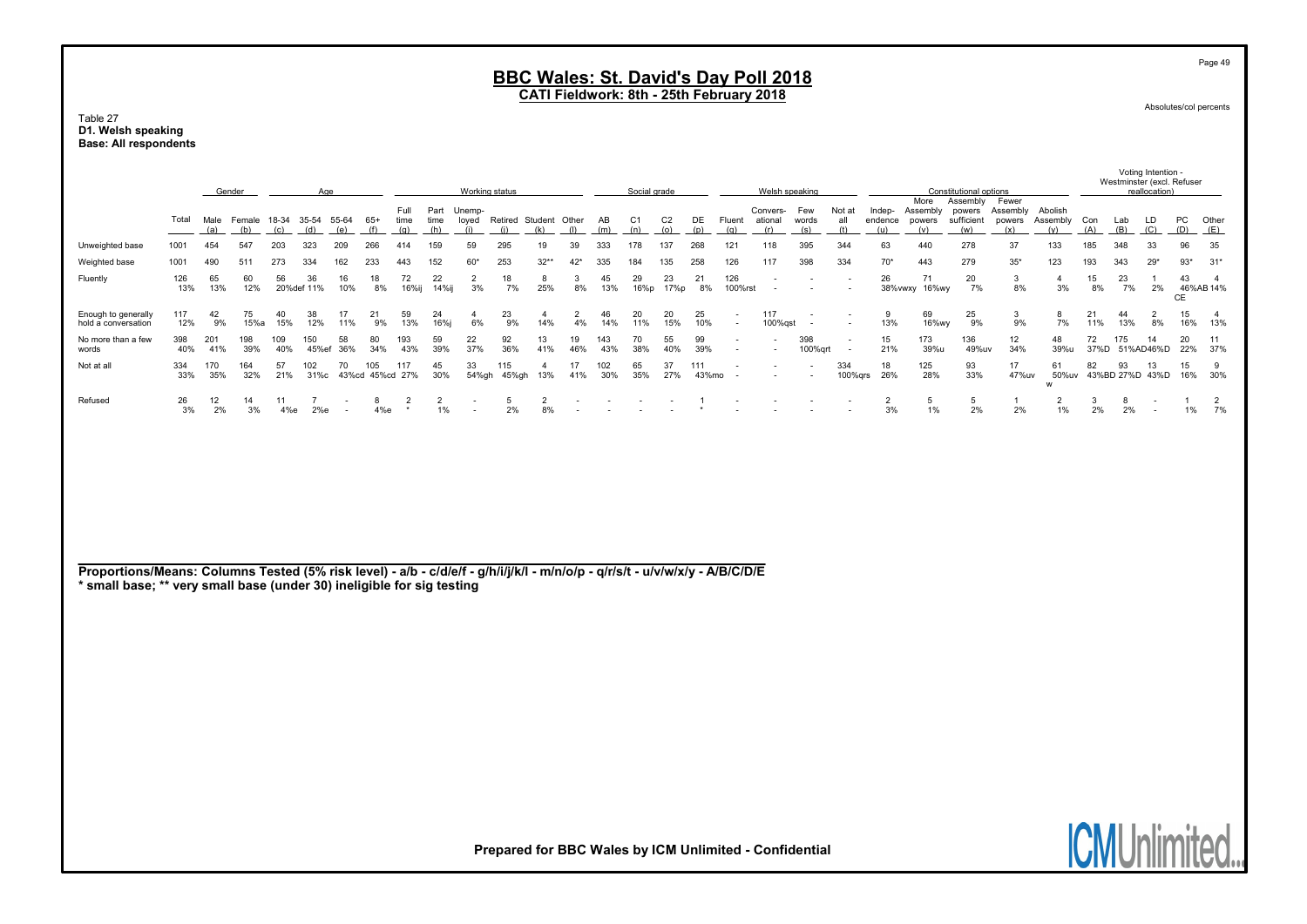Table 27 D1. Welsh speaking Base: All respondents

|                                            |            |                       |                         |               |                 |                |                      |                     |             |                         |                 |                              | Region            |                                                      |                         |                            |                    |                                                      |                            |              |                             |                          |                          |
|--------------------------------------------|------------|-----------------------|-------------------------|---------------|-----------------|----------------|----------------------|---------------------|-------------|-------------------------|-----------------|------------------------------|-------------------|------------------------------------------------------|-------------------------|----------------------------|--------------------|------------------------------------------------------|----------------------------|--------------|-----------------------------|--------------------------|--------------------------|
|                                            | Total      | Anglesey              | Blaenau<br>Gwent<br>(b) | Bridgend      | Caer-<br>philly | Cardif         | Carmarth<br>-enshire | Cered-<br>igion     | Conwy       | Denbigh-<br>shire       | Flint-<br>shire | Gwynedd                      | Merthyr<br>Tvdfil | Monmouth<br>-shire<br>(m)                            | Neath<br>Port<br>Talbot | Newport                    | Pembroke-<br>shire | Powys                                                | Rhondda.<br>Cynon,<br>Taff | Swansea      | The Vale<br>O1<br>Glamorgan | Torfaen                  | Wrexham<br>(v)           |
| Unweighted base                            | 1001       | 25                    | 23                      | 42            | 55              | 112            | 62                   | 26                  | 38          | 31                      | 51              | 42                           | 19                | 30                                                   | 45                      | 48                         | 41                 | 43                                                   | 71                         | 78           | 45                          | 30                       | 44                       |
| Weighted base                              | 1001       | $20**$                | $20**$                  | $50*$         | $59*$           | 109            | $59*$                | $30**$              | $40*$       | $30*$                   | $50*$           | $40*$                        | $20**$            | $30**$                                               | $50*$                   | $50*$                      | $40*$              | $40*$                                                | $79*$                      | $79*$        | $40*$                       | $30**$                   | $40*$                    |
| Fluently                                   | 126<br>13% | 8<br>41%              | 7%                      | 5%            | 8%              | 7%             | 25<br>opqrstv        | 11<br>42%cdeijn 38% | 12<br>prsty | 29%cdejno 19%ejnoprs 1% |                 | 27<br>68%cdefhij<br>nopgrstv | 6%                | $\overline{\phantom{0}}$                             |                         | 2%                         | $\sim$             | 11%np                                                | 6%                         | 5%           | 8%                          | $\overline{\phantom{a}}$ | 5%                       |
| Enough to generally<br>hold a conversation | 117<br>12% | 20%                   | 17%                     | 6%            | 5%              | 10<br>9%       | 11<br>18%d           | 29%                 | 18%         | 11%                     | 10<br>21%d      | 12%                          | 5%                | $\overline{\phantom{a}}$<br>$\overline{\phantom{a}}$ | 8%                      | 6%                         | 10%                | 16%                                                  | -8<br>10%                  | 12%          | 16%                         | 4%                       | 13%                      |
| No more than a few<br>words                | 398<br>40% | $\overline{2}$<br>11% | 47%                     | 28<br>57%fiko | 30<br>51%fko    | 47<br>43%fko   | 13<br>23%            | 8<br>27%            | 14<br>36%k  | <b>q</b><br>31%k        | 20<br>41%k      | 9%                           | 11<br>54%         | 12<br>41%                                            | 24<br>48%fko            | 11<br>23%                  | 14<br>36%k         | 17<br>42%k                                           | 35<br>44%fko               | 33<br>42%fko | 24                          | 61%fhikop 23%            | 25<br>63%efhijkoprs      |
| Not at all                                 | 334<br>33% | 24%                   | 6<br>28%                | 16<br>32%k    | 21<br>35%fkt    | 44<br>40%fhktv | 10<br>17%            | 3%                  | 16%         | 10<br>32%kt             | 16<br>33%kf     | 10%                          | 6<br>30%          | 18<br>59%                                            | 21<br>42%fhktv          | 30<br>61%cdefhi<br>jkqrstv | 19<br>49%fhktv     | 12<br>31%k                                           | 30<br>38%fhktv             | 27<br>34%fkt | 12%                         | 21<br>69%                | 8<br>19%                 |
| Refused                                    | 26<br>3%   | 4%                    |                         |               | 2%              | 1%             |                      | 3%                  |             | 7%                      | 4%              | 2%                           | 5%                | $\overline{\phantom{a}}$                             | 2%                      | 7%1                        | 5%                 | $\overline{\phantom{a}}$<br>$\overline{\phantom{a}}$ | 2%                         | $7%$ et      | 3%                          | 4%                       | $\overline{\phantom{a}}$ |

Proportions/Means: Columns Tested (5% risk level) - a/b/c/d/e/f/g/h/i/j/k/l/m/n/o/p/q/r/s/t/u/v \* small base; \*\* very small base (under 30) ineligible for sig testing



Prepared for BBC Wales by ICM Unlimited - Confidential

Page 50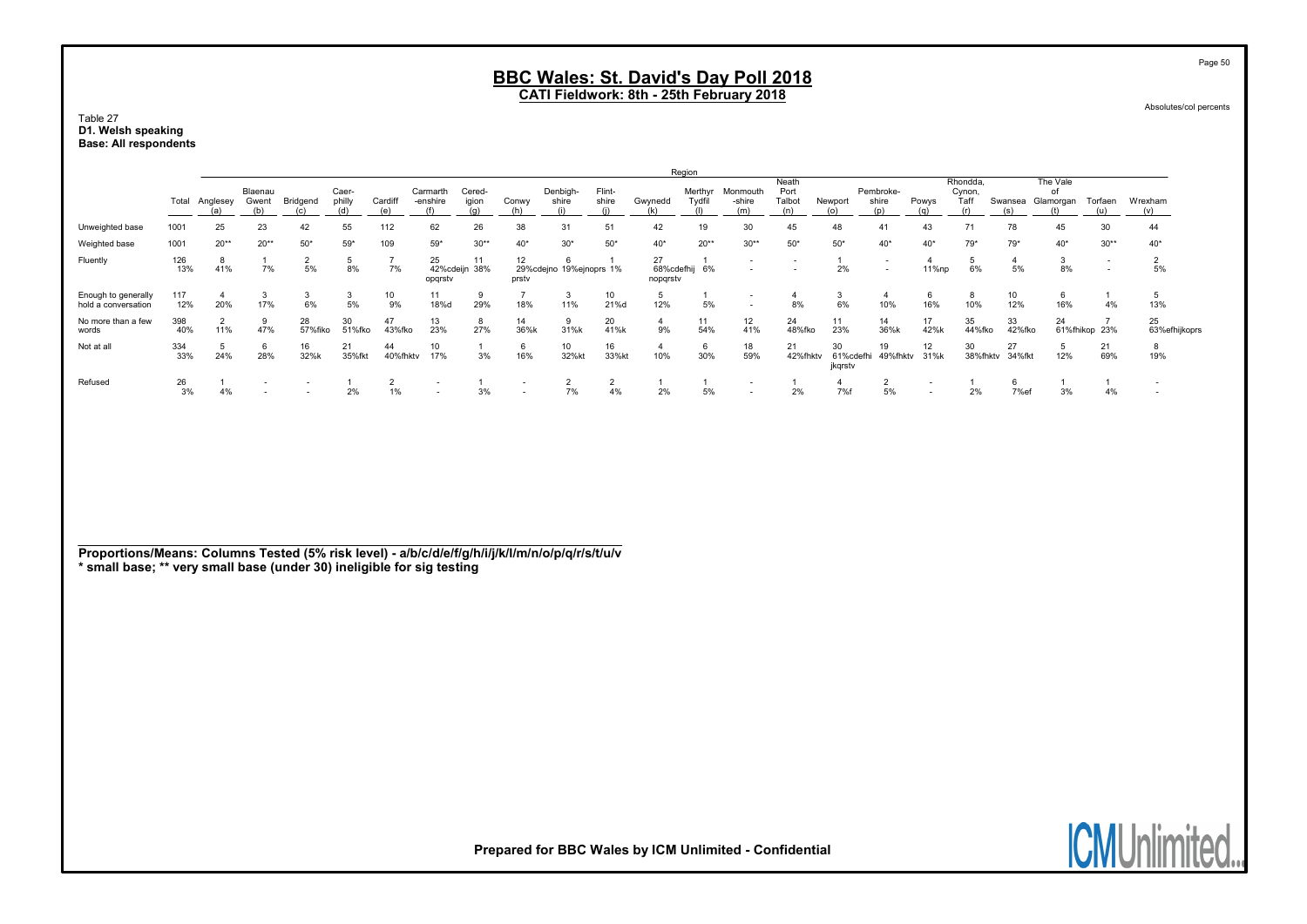#### Table 28 D2. Age Base: All respondents

|                 | Gender<br>Age |             |               |                                                      |                          |                |                                                      |                     |              | Working status   |                        |                          |             |             | Social grade      |                       |           |                 | Welsh speaking      |                     |               |                   |                                   | Constitutional options                  |                                            |                          |             |              | Westminster (excl. Refuser<br>reallocation) |           |                     |
|-----------------|---------------|-------------|---------------|------------------------------------------------------|--------------------------|----------------|------------------------------------------------------|---------------------|--------------|------------------|------------------------|--------------------------|-------------|-------------|-------------------|-----------------------|-----------|-----------------|---------------------|---------------------|---------------|-------------------|-----------------------------------|-----------------------------------------|--------------------------------------------|--------------------------|-------------|--------------|---------------------------------------------|-----------|---------------------|
|                 | Total         | Male<br>(a) | Female<br>(b) | 18-34                                                | 35-54                    | 55-64          | $65+$                                                | Full<br>time<br>(q) | Part<br>time | Unemp-<br>loved  | <b>Retired Student</b> | (k)                      | Other       | AB<br>(m)   | C <sub>1</sub>    | C <sub>2</sub><br>(0) | DE<br>(p) | Fluent          | Convers-<br>ational | Few<br>words<br>(s) | Not at<br>al  | Indep-<br>endence | More<br>Assembly<br>powers<br>(v) | Assembly<br>powers<br>sufficient<br>(w) | Fewer<br>Assembly Abolish<br>powers<br>(x) | Assembly                 | Con         | Lab<br>(B)   | LD<br>(C)                                   | PC<br>(D) | Other<br>(E)        |
| Unweighted base | 1001          |             | 547           | 203                                                  | 323                      | 209            | 266                                                  |                     | 159          | 59               | 295                    |                          |             | 333         |                   |                       | 268       |                 | 118                 | 395                 | 344           | 63                | 44 <sub>C</sub>                   | 278                                     | 37                                         | 133                      | 185         | 348          | 33                                          | 96        | 35                  |
| Weighted base   | 1001          | 490         | 511           | 273                                                  | 334                      | 162            | 233                                                  | 443                 | 152          | $60*$            | 253                    | $32**$                   | 42*         | 335         |                   | 135                   | 258       | 126             | 117                 | 398                 | 334           | $70*$             | 443                               | 279                                     | $35*$                                      | 123                      | 193         | 343          | $29*$                                       | $93*$     | $31*$               |
| 18-24           | 121<br>12%    | 49<br>10%   | 72<br>14%     | 121<br>44%def                                        |                          |                |                                                      | 61<br>14%i          | 20<br>13%    | 12%i             |                        | 24<br>73%                | 11%i        | 39<br>12%   | 30<br><b>16%o</b> | 8%                    | 25<br>10% | 30<br>24%st     | 20<br>17%t          | 41<br>10%           | 23<br>7%      | 15<br>22%wy       | 67<br>15%wy                       | 26<br>$9\%$ y                           | 3<br>$7\%$                                 | $\overline{\phantom{a}}$ | 16<br>8%    | 52<br>15%AC  |                                             | 16        | 4<br>18%AC 15%C     |
| 25-34           | 152<br>15%    | 75<br>15%   | 76<br>15%     | 152<br>56%def                                        |                          |                |                                                      | 105<br>24%j         | 27<br>18%    | 8<br>13%i        | 1%                     | 9%                       | 13%i        | 56<br>17%p  | 29<br>16%         | 23<br>17%             | 27<br>10% | 26<br>21%       | 20<br>17%           | 69<br>17%t          | 34<br>10%     | 13<br>19%y        | 75<br>17%y                        | 41<br>15%y                              | 4<br>12%                                   | 8<br>7%                  | 15<br>8%    | 69<br>20%AC  | 4%                                          | 13<br>14% | 3<br>10%            |
| 35-44           | 162<br>16%    | 73<br>15%   | 88<br>17%     | $\overline{\phantom{a}}$                             | 162<br>48%cef            |                | $\overline{\phantom{a}}$                             | 23%i                | 27<br>18%    | 12<br>20%i       |                        | $\overline{2}$<br>6%     | 35%hj       | 66<br>20%p  | 30<br>16%         | 23<br>17%             | 30<br>12% | 18<br>14%       | 23<br>20%           | 71<br>18%           | 46<br>14%     | 16<br>23%y        | 70<br>16%                         | 52<br>19%y                              | 20%                                        | 13<br>10%                | 21<br>11%   | 51<br>15%    | 5<br>17%                                    | 13<br>14% | 6<br>21%            |
| 45-54           | 172<br>17%    | 104<br>21%b | 68<br>13%     | $\overline{\phantom{0}}$                             | 172<br>52%cef            |                | $\overline{\phantom{a}}$<br>$\overline{\phantom{a}}$ | 113<br>25%hj        | 26<br>17%    | 14<br>24%i       | 2%                     | 11%                      | 21%         | 67<br>20%   | 28<br>15%         | 31<br>23%p            | 35<br>14% | 18<br>14%       | 15<br>13%           | 79<br>20%           | 57            | 8<br>12%          | 70<br>16%                         | 58<br>21%                               | 5<br>14%                                   | 25<br>20%                | 40<br>21%   | 54<br>16%    | 29%                                         | 15%       | $\mathbf{b}$<br>17% |
| 55-64           | 162<br>16%    | 89<br>18%   | 72<br>14%     | $\overline{\phantom{a}}$                             | $\overline{\phantom{a}}$ | 162<br>100%cdf | $\overline{\phantom{a}}$                             | 54<br>12%           | 37<br>24%g   | 16<br>26%g       | 47<br>18%a             | $\overline{\phantom{a}}$ | 8<br>18%    | 47<br>14%   | 30<br>16%         | 30<br>22%m            | 46<br>18% | 16<br>13%       | 17<br>15%           | 58<br>15%           | 70<br>21%s    | 11<br>16%         | 78<br>18%                         | 38<br>13%                               | $\overline{4}$<br>11%                      | 24<br>19%                | 25<br>13%   | 65<br>19%    | 14%                                         | 17<br>18% | 13%                 |
| $65+$           | 233<br>23%    | 99<br>20%   | 134<br>26%a   | $\overline{\phantom{a}}$                             | $\overline{\phantom{a}}$ |                | 233<br>100%cde                                       | 10<br>2%            | 14<br>10%g   | 3<br>4%          | 201<br>80%ghil         |                          | 3%          | 59<br>18%   | 38<br>21%         | 17<br>12%             | 95        | 18<br>37%mno14% | 21<br>18%           | 80<br>20%           | 105<br>31%grs | 6<br>8%           | 84<br>19%                         | 64<br>23%u                              | 13<br>36%uv                                | 53<br>43%uv              | 75<br>39%BD | 52<br>15%    | 36%B                                        | 19<br>21% | 25%                 |
| NET: 18-34      | 273<br>27%    | 125<br>25%  | 148<br>29%    | 273<br>100%def                                       |                          |                |                                                      | 166<br>37%          | 47<br>31%    | 15<br><b>26%</b> | 1%                     | 27<br>83%                | 10          | 95<br>28%p  | 59<br>32%p        | 33<br>25%             | 52<br>20% | 56<br>44%s      | 40<br>34%t          | 109<br>27%t         | 57            | 29<br>41%wxv      | 142<br>32%wy                      | 67<br>24%v                              | 19%y                                       | 8<br>7%                  | 31<br>16%   | 121<br>35%AC | 4%                                          | 29        | 31%AC 24%C          |
| NET: 35-54      | 334<br>33%    | 177<br>36%  | 156<br>31%    | $\overline{\phantom{a}}$<br>$\overline{\phantom{a}}$ | 334<br>100%cef           |                | $\overline{\phantom{a}}$                             | 214<br>48%hj        | 53<br>35%    | 27<br>44%j       | 2%                     | о<br>17%                 | 23<br>56%hj | 133<br>40%p | 57<br>31%         | 54<br>40%p            | 65<br>25% | 36<br>28%       | 38<br>33%           | 150<br>38%          | 102<br>31%    | 24<br>35%         | 140<br>32%                        | 110<br>39%v                             | 12<br>34%                                  | 38<br>31%                | 62<br>32%   | 106<br>31%   | 14<br>46%                                   | 27<br>30% | 11<br>37%           |

Proportions/Means: Columns Tested (5% risk level) - a/b - c/d/e/f - g/h/i/j/k/l - m/n/o/p - q/r/s/t - u/v/w/x/y - A/B/C/D/E \* small base; \*\* very small base (under 30) ineligible for sig testing



Prepared for BBC Wales by ICM Unlimited - Confidential

Page 51

Absolutes/col percents

Voting Intention -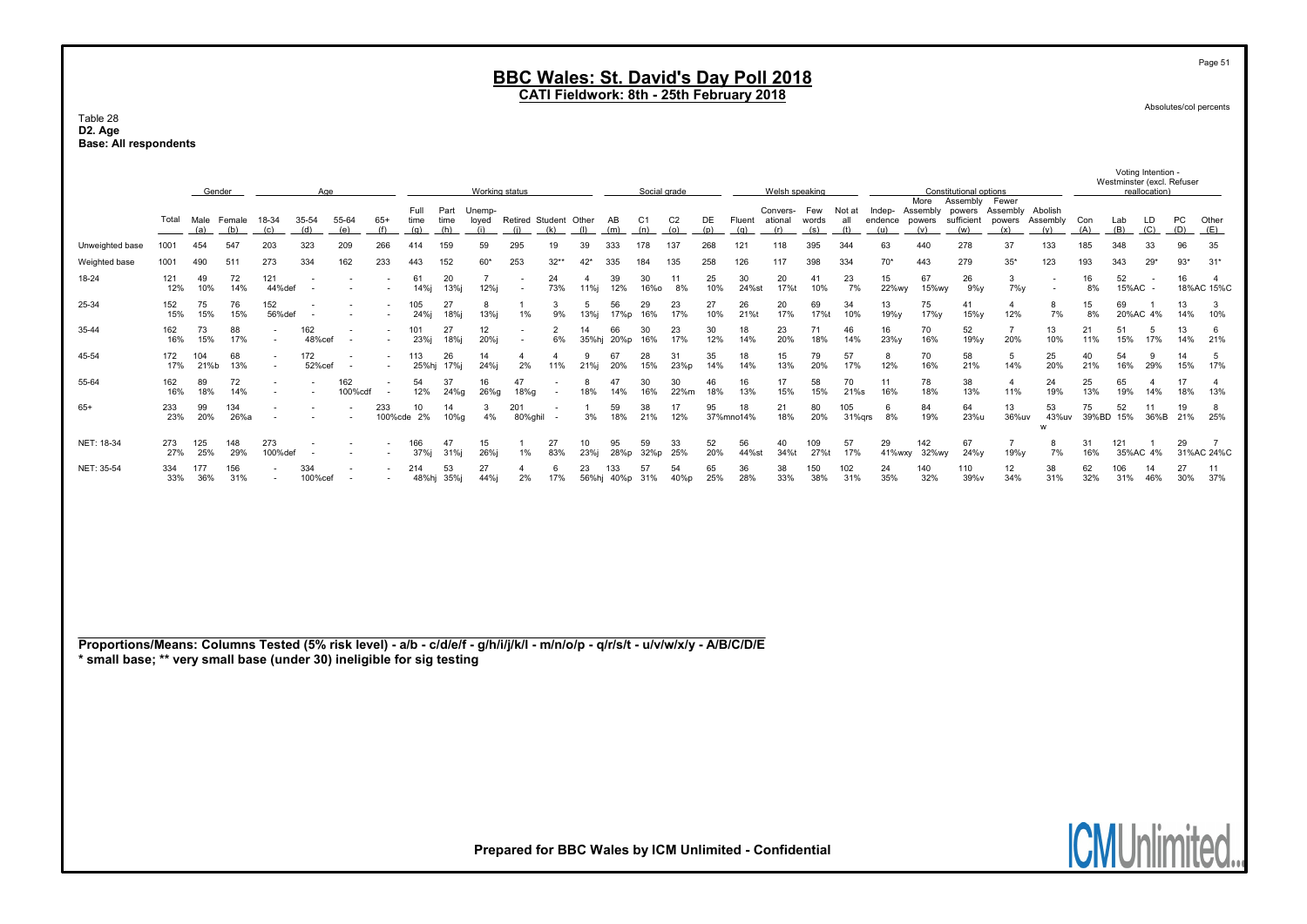CATI Fieldwork: 8th - 25th February 2018

Table 28 D2. Age Base: All respondents

|                 |                  |                       |                         |              |                          |                |                             |                 |                       |                          |                            | Region                    |                          |                           |                                |                |                           |                            |                                   |                |                             |                       |                |
|-----------------|------------------|-----------------------|-------------------------|--------------|--------------------------|----------------|-----------------------------|-----------------|-----------------------|--------------------------|----------------------------|---------------------------|--------------------------|---------------------------|--------------------------------|----------------|---------------------------|----------------------------|-----------------------------------|----------------|-----------------------------|-----------------------|----------------|
|                 | Total            | Anglesey<br>(a)       | Blaenau<br>Gwent<br>(b) | Bridgend     | Caer-<br>philly<br>(d)   | Cardiff<br>(e) | Carmarth<br>-enshire<br>(f) | Cered-<br>igion | Conwy<br>(h)          | Denbigh-<br>shire<br>(i) | Flint-<br>shire            | Gwynedd<br>(k)            | Merthyr<br>Tydfil<br>(1) | Monmouth<br>-shire<br>(m) | Neath<br>Port<br>Talbot<br>(n) | Newport<br>(0) | Pembroke-<br>shire<br>(p) | Powys<br>(a)               | Rhondda.<br>Cynon,<br>Taff<br>(r) | Swansea<br>(s) | The Vale<br>of<br>Glamorgan | Torfaen<br>(u)        | Wrexham<br>(v) |
| Unweighted base | 100 <sup>1</sup> | 25                    | 23                      | 42           | 55                       | 112            | 62                          | 26              | 38                    | 31                       | 51                         | 42                        | 19                       | 30                        | 45                             | 48             | 41                        | 43                         | 71                                | 78             | 45                          | 30                    | 44             |
| Weighted base   | 1001             | $20**$                | $20**$                  | $50*$        | $59*$                    | 109            | $59*$                       | $30**$          | 40*                   | $30*$                    | $50*$                      | $40*$                     | $20**$                   | $30**$                    | $50*$                          | $50*$          | $40*$                     | $40*$                      | $79*$                             | $79*$          | $40*$                       | $30**$                | $40*$          |
| 18-24           | 121<br>12%       | 21%                   | 9<br>47%                | 6<br>12%prv  | 5<br>9%r                 | 8<br>$8%$ r    | 9<br>15%iprv                | 8<br>25%        | 3<br>8%r              | $\overline{\phantom{a}}$ | 20<br>40%cdefhi<br>nopgrsv | 12<br>30%dehinop -<br>rsv |                          | $\overline{\phantom{a}}$  | 11%prv                         | 5%             | $\overline{\phantom{a}}$  | 12%prv                     | $\overline{\phantom{a}}$          | 7%             | 19<br>48%cdefhin<br>opgrsv  |                       |                |
| 25-34           | 152<br>15%       | 7%                    | 20%                     | 8%           | 10<br>16%                | 21<br>19%      | 5<br>9%                     | 11<br>38%       | 5<br>12%              | 3<br>12%                 | 8%                         | 9<br>22%                  | 3<br>18%                 | 4%                        | 13%                            | 14%            | 5<br>12%                  | 17%                        | 16<br>20%                         | 8<br>10%       | 10<br>24%cfs                | 4%                    | 11<br>27%cfjs  |
| 35-44           | 162<br>16%       | 19%                   | $\overline{2}$<br>10%   | 9<br>18%     | 9<br>16%                 | 26<br>24%jqt   | 9<br>15%                    | 3%              | 5<br>12%              | 6<br>22%qt               | $\overline{4}$<br>8%       | 5<br>12%                  | 6<br>33%                 | 15%                       | 14%                            | 18%            | 14%                       | 2<br>5%                    | 14<br>18%                         | 18<br>23%jqt   | $\overline{2}$<br>5%        | $\overline{7}$<br>22% | 18%            |
| 45-54           | 172<br>17%       | $\overline{2}$<br>11% | 3<br>15%                | 14<br>29%rtv | 10<br>17%                | 17<br>16%      | 10<br>17%                   | 3<br>9%         | 10<br>25%tv           | 14%                      | 8<br>17%                   | $\overline{4}$<br>10%     | 3<br>17%                 | 9<br>30%                  | 11<br>23%                      | 19%            | 8<br>20%                  | 5<br>11%                   | 10<br>13%                         | 17<br>21%t     | 3<br>7%                     | 8<br>27%              | 3<br>7%        |
| 55-64           | 162<br>16%       | 18%                   | 3%                      | 15%          | 10 <sup>10</sup><br>17%t | 16<br>15%t     | 9<br>15%                    | 5<br>15%        | 10<br>25%kt           | 6<br>20%t                | 5<br>11%                   | 3<br>6%                   | 4%                       | 5<br>17%                  | 10<br>21%t                     | 8<br>17%t      | 10<br>26%kt               | 18%t                       | 16<br>20%t                        | 14<br>18%t     | 2%                          | 6<br>19%              | 9<br>24%kt     |
| $65+$           | 233<br>23%       | 5<br>23%              | 6%                      | 10<br>19%    | 15<br>26%                | 21<br>19%      | 17<br>29%                   | 3<br>9%         | $\overline{7}$<br>19% | 10<br>33%                | 8<br>16%                   | 8<br>19%                  | 6<br>28%                 | 10<br>35%                 | 9<br>19%                       | 14<br>28%      | 11<br>28%                 | 15 <sub>15</sub><br>37%ejt | 23<br>29%                         | 17<br>21%      | 5<br>13%                    | 8<br>28%              | 9<br>24%       |
| NET: 18-34      | 273<br>27%       | 6<br>28%              | 13<br>67%               | 10<br>19%    | 15<br>25%                | 29<br>26%      | 14<br>24%                   | 19<br>63%       | 8<br>20%              | 3<br>12%                 | 24<br>48%cdefhi<br>noprs   | 20<br>52%cdefhi<br>noprsv | 3<br>18%                 | 4%                        | 12<br>24%                      | 19%            | 5<br>12%                  | 11<br>29%                  | 16<br>20%                         | 13<br>17%      | 29<br>73%cdefhij<br>nopgrsv | 4%                    | 11<br>27%      |
| NET: 35-54      | 334<br>33%       | 6<br>30%              | 5<br>25%                | 23<br>47%kgt | 19<br>33%t               | 43<br>40% qt   | 19<br>32%t                  | 13%             | 15<br>37%t            | 11<br>35%                | 12<br>25%                  | 9<br>23%                  | 10<br>50%                | 13<br>45%                 | 18<br>37%qt                    | 18<br>36%qt    | 13<br>34%t                | 6<br>16%                   | 24<br>31%t                        | 35<br>45%jkqtv | 5<br>12%                    | 15<br>49%             | 10<br>25%      |

Proportions/Means: Columns Tested (5% risk level) - a/b/c/d/e/f/g/h/i/j/k/l/m/n/o/p/q/r/s/t/u/v \* small base; \*\* very small base (under 30) ineligible for sig testing

Page 52

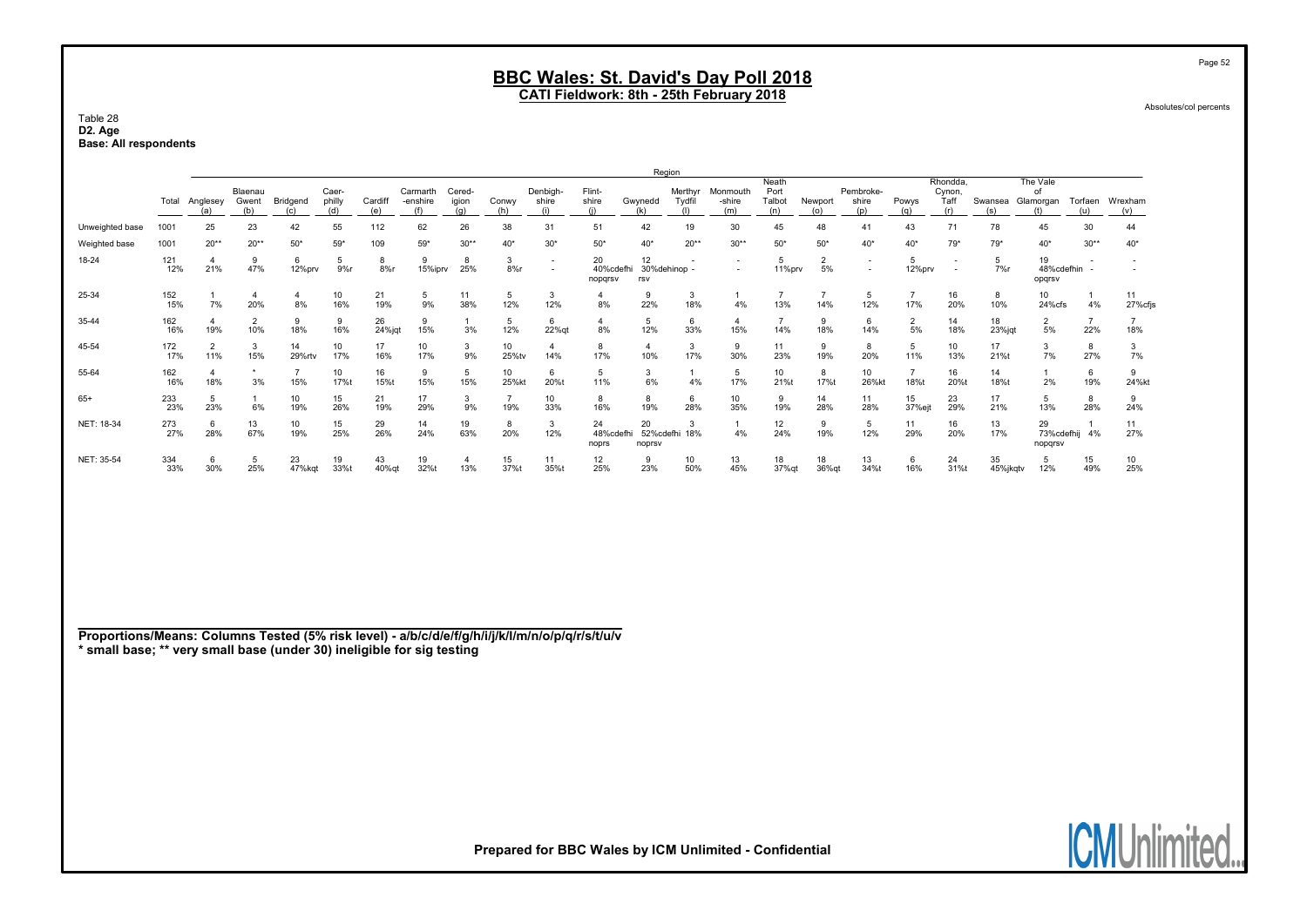CATI Fieldwork: 8th - 25th February 2018

#### Table 29 D3. Gender Base: All respondents

|                                                                                                                                                                                                       |            | Gender                   |                                                      |              | Age          |              |              |                     |                     | Working status         |             |                              |            |            | Social grade          |                       |            |               | Welsh speaking             |                     |             |                |                                                 | Constitutional options                  |                                    |                                |            |            | Voting Intention -<br>Westminster (excl. Refuser<br>reallocation) |           |              |
|-------------------------------------------------------------------------------------------------------------------------------------------------------------------------------------------------------|------------|--------------------------|------------------------------------------------------|--------------|--------------|--------------|--------------|---------------------|---------------------|------------------------|-------------|------------------------------|------------|------------|-----------------------|-----------------------|------------|---------------|----------------------------|---------------------|-------------|----------------|-------------------------------------------------|-----------------------------------------|------------------------------------|--------------------------------|------------|------------|-------------------------------------------------------------------|-----------|--------------|
|                                                                                                                                                                                                       | Total      | Male<br>(a)              | Female<br>(b)                                        | 18-34<br>(c) | 35-54<br>(d) | 55-64<br>(e) | $65+$<br>(f) | Full<br>time<br>(q) | Part<br>time<br>(h) | Unemp-<br>loyed<br>(i) | (i)         | Retired Student Other<br>(k) | (1)        | AB<br>(m)  | C <sub>1</sub><br>(n) | C <sub>2</sub><br>(o) | DE<br>(p)  | Fluent<br>(q) | Convers-<br>ational<br>(r) | Few<br>words<br>(s) | all<br>(t)  | endence<br>(u) | More<br>Not at Indep- Assembly<br>powers<br>(v) | Assembly<br>powers<br>sufficient<br>(w) | Fewer<br>Assembly<br>powers<br>(x) | Abolish<br>Assembly Con<br>(v) | (A)        | Lab<br>(B) | LD<br>(C)                                                         | PC<br>(D) | Other<br>(E) |
| Unweighted base                                                                                                                                                                                       | 1001       | 454                      | 547                                                  | 203          | 323          | 209          | 266          | 414                 | 159                 | 59                     | 295         | 19                           | 39         | 333        | 178                   | 137                   | 268        | 121           | 118                        | 395                 | 344         | 63             | 440                                             | 278                                     | 37                                 | 133                            | 185        | 348        | 33                                                                | 96        | 35           |
| Weighted base                                                                                                                                                                                         | 1001       | 490                      | 511                                                  | 273          | 334          | 162          | 233          | 443                 | 152                 | $60*$                  | 253         | $32**$                       | $42*$      | 335        | 184                   | 135                   | 258        | 126           | 117                        | 398                 | 334         | $70*$          | 443                                             | 279                                     | $35*$                              | 123                            | 193        | 343        | $29*$                                                             | $93*$     | $31*$        |
| Male                                                                                                                                                                                                  | 490<br>49% | 490<br>100%b             | $\overline{\phantom{a}}$<br>$\overline{\phantom{a}}$ | 125<br>46%   | 177<br>53%f  | 89<br>55%f   | 99<br>43%    | 256<br>58%hij       | 51<br>34%           | 26<br>43%              | 109<br>43%  | 15<br>45%                    | 23<br>55%h | 160<br>48% | 89<br>48%             | 73<br>54%             | 123<br>48% | 65<br>52%r    | 42<br>36%                  | 201<br>50%r         | 170<br>51%r | 40<br>57%      | 202<br>46%                                      | 140<br>50%                              | 18<br>51%                          | 65<br>53%                      | 104<br>54% | 155<br>45% | 17<br>56%                                                         | 51<br>55% | 21<br>69%B   |
| Female                                                                                                                                                                                                | 511<br>51% | $\overline{a}$<br>$\sim$ | 511<br>100%a                                         | 148<br>54%   | 156<br>47%   | 72<br>45%    | 134          | 187<br>57%de 42%    | 101<br>66%gl        | 34<br>57%g             | 144<br>57%g | 18<br>55%                    | 19<br>45%  | 175<br>52% | 95<br>52%             | 62<br>46%             | 135<br>52% | 60<br>48%     | 75<br>64%gst 50%           | 198                 | 164<br>49%  | 30<br>43%      | 241<br>54%                                      | 139<br>50%                              | 17<br>49%                          | 58<br>47%                      | 90<br>46%  | 188        | 13<br>55%E 44%                                                    | 42<br>45% | 9<br>31%     |
| Proportions/Means: Columns Tested (5% risk level) - a/b - c/d/e/f - g/h/i/j/k/l - m/n/o/p - q/r/s/t - u/v/w/x/y - A/B/C/D/E<br>* small base; ** very small base (under 30) ineligible for sig testing |            |                          |                                                      |              |              |              |              |                     |                     |                        |             |                              |            |            |                       |                       |            |               |                            |                     |             |                |                                                 |                                         |                                    |                                |            |            |                                                                   |           |              |

Prepared for BBC Wales by ICM Unlimited - Confidential

Page 53

Absolutes/col percents

**ICMUnlimited.**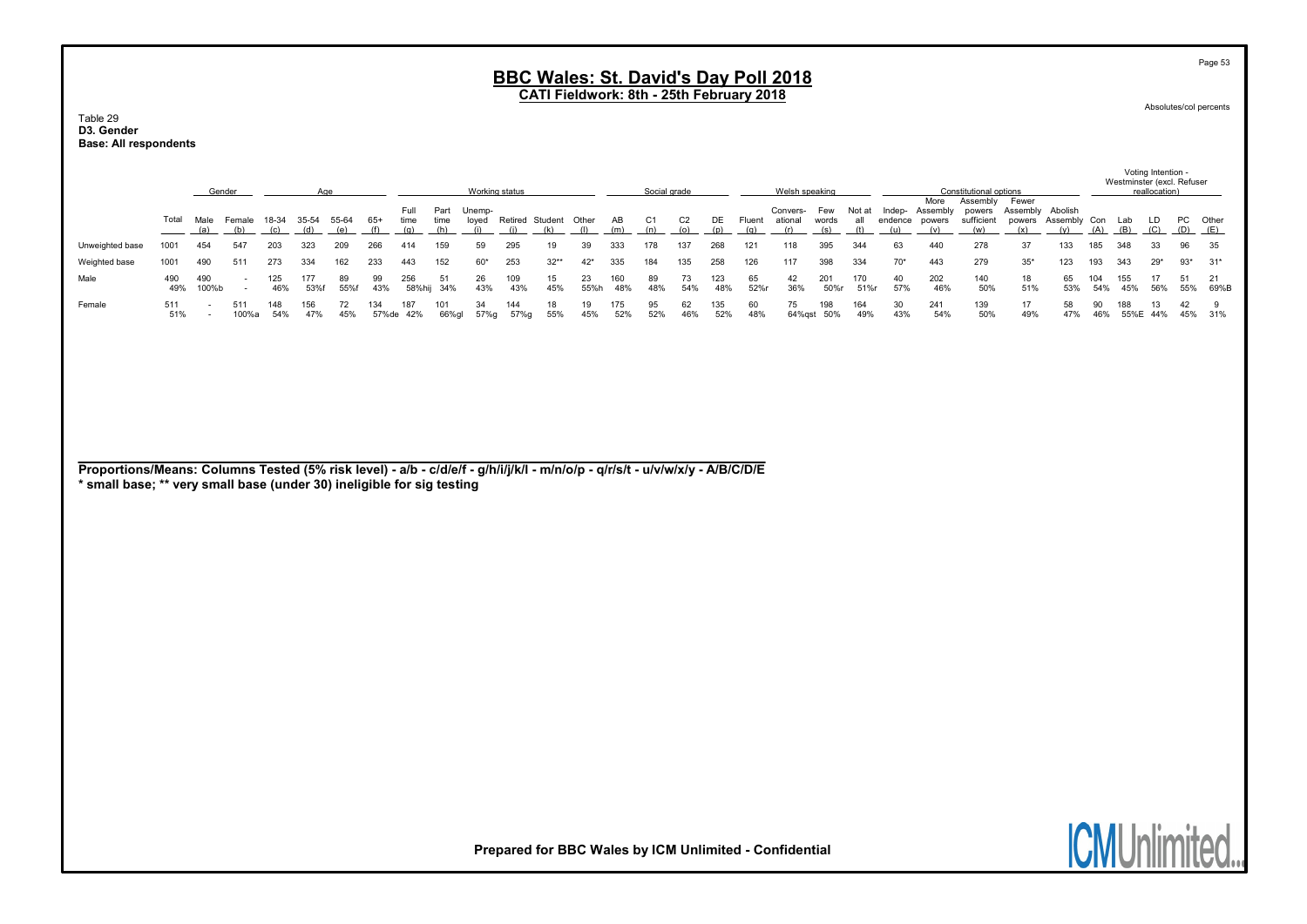Table 29 D3. Gender Base: All respondents

|                 |            |          |                       |             |                 |            |                      |                 |           |                   |                 |                      | Region            |                    |                         |           |                    |           |                            |           |                       |           |            |
|-----------------|------------|----------|-----------------------|-------------|-----------------|------------|----------------------|-----------------|-----------|-------------------|-----------------|----------------------|-------------------|--------------------|-------------------------|-----------|--------------------|-----------|----------------------------|-----------|-----------------------|-----------|------------|
|                 | Total      | Anglesey | Blaenau<br>Gwent      | Bridgend    | Caer-<br>philly | Cardiff    | Carmarth<br>-enshire | Cered-<br>igion | Conwy     | Denbigh-<br>shire | Flint-<br>shire | Gwynedd              | Merthyr<br>Tydfil | Monmouth<br>-shire | Neath<br>Port<br>Talbot | Newport   | Pembroke-<br>shire | Powys     | Rhondda,<br>Cynon,<br>Taff | Swansea   | The Vale<br>Glamorgan | Torfaen   | Wrexham    |
| Unweighted base | 1001       | 25       | 23                    | 42          | 55              | 112        | 62                   | 26              | 38        |                   |                 | 42                   | 19                | 30                 | 45                      | 48        | 41                 | 43        | 71                         | 78        | 45                    | 30        |            |
| Weighted base   | 1001       | $20**$   | $20**$                | $50*$       | $59*$           | 109        | 59*                  | $30**$          | $40*$     | $30*$             | $50*$           | $40*$                | $20**$            | $30**$             | $50*$                   | $50*$     | $40*$              | $40*$     | $79*$                      | $79*$     | $40*$                 | $30**$    | $40*$      |
| Male            | 490<br>49% | 66%      | 1 <sup>1</sup><br>55% | 28<br>57%dj | 21<br>35%       | 55<br>50%i | 34<br>58%dj          | 42%             | 22<br>55% | 19<br>64%dj       | 15<br>30%       | 19<br>47%            | 40%               | 57%                | 22<br>44%               | 25<br>50% | 21<br>54%j         | 16<br>41% | 42<br>53%dj                | 38<br>49% | 18<br>44%             | 14<br>48% | 21<br>53%i |
| Female          | 511<br>51% | 34%      | 9<br>45%              | 21<br>43%   | 39<br>65%cfir   | 54<br>50%  | 25<br>42%            | 17<br>58%       | 18<br>45% | 36%               | 35<br>rv        | 21<br>70% cefhip 53% | 12<br>60%         | 13<br>43%          | 28<br>56%               | 25<br>50% | 18<br>46%          | 23<br>59% | 37<br>47%                  | 41<br>51% | 22<br>56%             | 15<br>52% | 19<br>47%  |

Proportions/Means: Columns Tested (5% risk level) - a/b/c/d/e/f/g/h/i/j/k/l/m/n/o/p/q/r/s/t/u/v \* small base; \*\* very small base (under 30) ineligible for sig testing



Prepared for BBC Wales by ICM Unlimited - Confidential

Page 54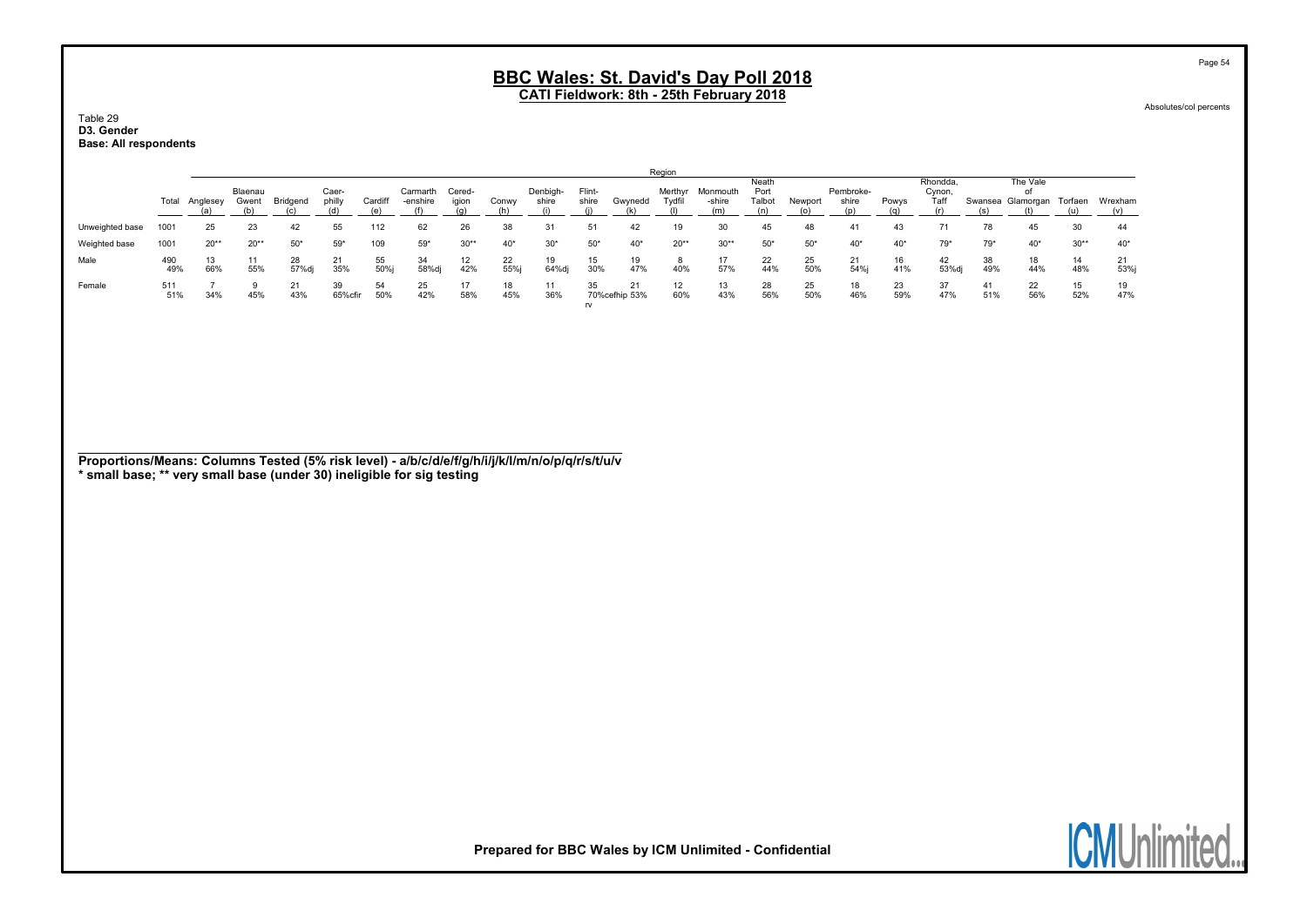#### Table 30 D4. Admin District Base: All respondents

|                                                                                                                             |            |             | Gender               |              |              | Age                  |                      |                     |                                                      | Working status         |                        |                          |                      |                      | Social grade          |                       |                      |                          | Welsh speaking             |                      |                      |                                                      |                                   | Constitutional options                  |                                                      |                                |                      |                      | Voting Intention -<br>Westminster (excl. Refuser<br>reallocation) |                      |                             |
|-----------------------------------------------------------------------------------------------------------------------------|------------|-------------|----------------------|--------------|--------------|----------------------|----------------------|---------------------|------------------------------------------------------|------------------------|------------------------|--------------------------|----------------------|----------------------|-----------------------|-----------------------|----------------------|--------------------------|----------------------------|----------------------|----------------------|------------------------------------------------------|-----------------------------------|-----------------------------------------|------------------------------------------------------|--------------------------------|----------------------|----------------------|-------------------------------------------------------------------|----------------------|-----------------------------|
|                                                                                                                             | Total      | Male<br>(a) | Female<br>(b)        | 18-34<br>(c) | 35-54<br>(d) | 55-64<br>(e)         | $65+$<br>(f)         | Full<br>time<br>(q) | Part<br>time<br>(h)                                  | Unemp-<br>loyed<br>(i) | Retired Student<br>(i) | (k)                      | Other<br>(1)         | AB<br>(m)            | C <sub>1</sub><br>(n) | C <sub>2</sub><br>(o) | DE<br>(p)            | Fluent<br>(q)            | Convers-<br>ational<br>(r) | Few<br>words<br>(s)  | Not at<br>all<br>(t) | Indep-<br>endence<br>(u)                             | More<br>Assembly<br>powers<br>(v) | Assembly<br>powers<br>sufficient<br>(w) | Fewer<br>Assembly<br>powers<br>(x)                   | Abolish<br>Assembly Con<br>(y) | (A)                  | Lab<br>(B)           | LD<br>(C)                                                         | PC<br>(D)            | Other<br>(E)                |
| Unweighted base                                                                                                             | 1001       | 454         | 547                  | 203          | 323          | 209                  | 266                  | 414                 | 159                                                  | 59                     | 295                    | 19                       | 39                   | 333                  | 178                   | 137                   | 268                  | 121                      | 118                        | 395                  | 344                  | 63                                                   | 440                               | 278                                     | 37                                                   | 133                            | 185                  | 348                  | 33                                                                | 96                   | 35                          |
| Weighted base                                                                                                               | 1001       | 490         | 511                  | 273          | 334          | 162                  | 233                  | 443                 | 152                                                  | 60*                    | 253                    | $32**$                   | $42*$                | 335                  | 184                   | 135                   | 258                  | 126                      | 117                        | 398                  | 334                  | $70*$                                                | 443                               | 279                                     | $35*$                                                | 123                            | 193                  | 343                  | $29*$                                                             | $93*$                | $31*$                       |
| Anglesey                                                                                                                    | 20<br>2%   | 13<br>3%    | $\overline{7}$<br>1% | 6<br>2%      | 6<br>2%      | $\overline{a}$<br>2% | 5<br>2%              | $\mathbf{Q}$<br>2%  | 5<br>4%                                              | $\overline{1}$<br>1%   | 3<br>1%                | $\overline{\phantom{a}}$ | -1<br>1%             | $\overline{4}$<br>1% | -6<br>3%              | $\overline{1}$<br>1%  | $\overline{7}$<br>3% | 8<br>7%st                | $\overline{4}$<br>3%s      | $\overline{2}$<br>1% | 5<br>1%              | $\overline{1}$<br>1%                                 | 10<br>2%                          | $\overline{7}$<br>2%                    | $\overline{\phantom{a}}$<br>$\ddot{\phantom{0}}$     | $\overline{2}$<br>2%           | $\overline{2}$<br>1% | $\overline{4}$<br>1% | $\overline{\phantom{a}}$                                          | 5                    | $\overline{2}$<br>5%AB 6%AB |
| <b>Blaenau Gwent</b>                                                                                                        | 20<br>2%   | 11<br>2%    | 9<br>2%              | 13<br>5%def  | 5<br>1%      |                      | $\overline{1}$<br>1% | 12<br>3%            | 3<br>2%                                              | -1<br>1%               | $\overline{2}$<br>1%   | $\overline{2}$<br>5%     | $\star$<br>1%        | $\overline{7}$<br>2% | $\overline{2}$<br>1%  | $\overline{2}$<br>2%  | $\overline{7}$<br>3% | 1<br>1%                  | 3<br>3%                    | 9<br>2%              | 6<br>2%              | $\overline{\phantom{a}}$<br>$\overline{\phantom{a}}$ | 11<br>2%                          | 5<br>2%                                 | $\overline{\phantom{a}}$<br>$\overline{\phantom{a}}$ | $\overline{1}$<br>1%           | 3<br>2%              | 8<br>2%              | $\overline{\phantom{a}}$                                          | $\overline{1}$<br>1% | $\overline{1}$<br>3%        |
| Bridgend                                                                                                                    | 50<br>5%   | 28<br>6%    | 21<br>4%             | 10<br>4%     | 23<br>7%     | $\overline{7}$<br>4% | 10<br>4%             | 19<br>4%            | 11<br>7%                                             | -1<br>2%               | 10<br>4%               | 3<br>10%                 | 5<br>12%gi           | 16<br>5%             | 12<br>6%              | $\overline{4}$<br>3%  | 11<br>4%             | $\overline{2}$<br>2%     | 3<br>3%                    | 28<br>7%q            | 16<br>5%             | $\overline{4}$<br>6%                                 | 25<br>6%                          | 9<br>3%                                 | $\overline{2}$<br>6%                                 | 8<br>7%                        | 10<br>5%             | 19<br>6%             | $\overline{2}$<br>8%                                              | $\overline{a}$<br>4% | $\mathbf{1}$<br>3%          |
| Caerphilly                                                                                                                  | 59<br>6%   | 21<br>4%    | 39<br>8%a            | 15<br>5%     | 19<br>6%     | 10<br>6%             | 15<br>7%             | 25<br>6%            | 10<br>6%                                             | 6<br>10%               | 14<br>6%               | -1<br>4%                 | $\overline{2}$<br>5% | 14<br>4%             | 14<br>8%              | 11<br>8%              | 14<br>5%             | 5<br>4%                  | 3<br>3%                    | 30<br>8%             | 21<br>6%             | 3<br>5%                                              | 36<br>8%                          | 13<br>5%                                | $\overline{\phantom{a}}$<br>$\overline{\phantom{a}}$ | 6<br>5%                        | 10<br>5%             | 22<br>6%             | $\mathbf{1}$<br>3%                                                | 5<br>6%              | $\overline{a}$<br>13%       |
| Cardiff                                                                                                                     | 109<br>11% | 55<br>11%   | 54<br>11%            | 29<br>11%    | 43<br>13%    | 16<br>10%            | 21<br>9%             | 47<br>11%           | 22<br>15%                                            | 12<br>21%gjl           | 22<br>9%               | 4<br>12%                 | $\overline{2}$<br>4% | 47<br><b>14%o</b>    | 18<br>10%             | 9<br>6%               | 28<br>11%            | $\overline{7}$<br>6%     | 10<br>8%                   | 47<br>12%            | 44<br>13%g           | 3<br>4%                                              | 46<br>10%                         | 30<br>11%                               | 5<br>14%                                             | 19<br>15%u                     | 19<br>10%            | 41<br>12%D           | 6<br>21%DE                                                        | $\overline{4}$<br>4% | 4%                          |
| Carmarthenshire                                                                                                             | 59<br>6%   | 34<br>7%    | 25<br>5%             | 14<br>5%     | 19<br>6%     | 9<br>5%              | 17<br>7%             | 25<br>6%            | 6<br>4%                                              | 4<br>6%                | 19<br>8%               | $\overline{2}$<br>7%     | 3<br>8%              | 12<br>4%             | 9<br>5%               | 12<br>9%m             | 19<br>8%m            | 25<br>20%rst             | 11<br>9%st                 | 13<br>3%             | 10<br>3%             | 8<br>12%                                             | 29<br>6%                          | 15<br>5%                                | $\mathbf{1}$<br>3%                                   | 6<br>5%                        | 13<br>7%             | 12<br>4%             | $\overline{2}$<br>5%                                              | 12                   | 3<br>13%B 11%B              |
| Ceredigion                                                                                                                  | 30<br>3%   | 12<br>3%    | 17<br>3%             | 19<br>7%df   | 4<br>1%      | 5<br>3%              | 3<br>1%              | 20<br>4%j           | $\overline{7}$<br>4%j                                | 1%                     | $\overline{2}$<br>1%   | $\overline{\phantom{a}}$ | -1<br>2%             | 13<br>4%             | 3<br>1%               | 6<br>5%               | 6<br>2%              | 11<br>9%st               | 9<br>7%st                  | 8<br>2%t             | $\star$              | 5<br>$7\%$                                           | 15<br>3%                          | -7<br>3%                                | $\overline{\phantom{a}}$<br>$\overline{\phantom{a}}$ | -1<br>1%                       | 3<br>2%              | 10<br>3%             | $\sim$                                                            | 9<br>9%AB            | $\overline{\phantom{a}}$    |
| Conwy                                                                                                                       | 40<br>4%   | 22<br>4%    | 18<br>4%             | 8<br>3%      | 15<br>4%     | 10<br>6%             | $\overline{7}$<br>3% | 22<br>5%            | 6<br>4%                                              | 1%                     | 11<br>4%               | $\overline{\phantom{a}}$ |                      | 19<br>6%             | 8<br>5%               | 3<br>2%               | 8<br>3%              | 12<br>9%st               | $\overline{7}$<br>6%t      | 14<br>4%             | 6<br>2%              | 6<br>9%                                              | 15<br>3%                          | 12<br>4%                                | $\mathbf{1}$<br>3%                                   | 3<br>3%                        | 14<br>7%             | 16<br>5%             | $\mathbf{1}$<br>3%                                                | $\overline{4}$<br>4% | $\overline{\phantom{a}}$    |
| Denbighshire                                                                                                                | 30<br>3%   | 19<br>4%    | 11<br>2%             | 3<br>1%      | 11<br>3%     | 6<br>4%              | 10<br>4%             | 11<br>2%            | 3<br>2%                                              | 2%                     | 10<br>4%               |                          | $\overline{2}$<br>5% | $\overline{7}$<br>2% | -5<br>3%              | 4<br>3%               | $\overline{7}$<br>3% | 6<br>5%                  | 3<br>3%                    | 9<br>2%              | 10<br>3%             | $\overline{2}$<br>3%                                 | 11<br>2%                          | 9<br>3%                                 | 3%                                                   | -5<br>4%                       | 3<br>2%              | 10<br>3%             | $\overline{\phantom{a}}$                                          | $\overline{2}$<br>2% | 4%                          |
| Flintshire                                                                                                                  | 50<br>5%   | 15<br>3%    | 35<br>7%a            | 24<br>9%def  | 12<br>4%     | 5<br>3%              | 8<br>3%              | 24<br>6%            | 12<br>$8%$ j                                         | 1%                     | $\overline{7}$<br>3%   | $\overline{\phantom{a}}$ | $\overline{c}$<br>5% | 17<br>5%             | 10<br>6%              | 6<br>5%               | 10<br>4%             | 1<br>$^\star$            | 10<br>$9%$ a               | 20<br>5%q            | 16<br>5%q            | 4<br>6%                                              | 27<br>6%                          | 14<br>5%                                | $\overline{\phantom{a}}$<br>$\overline{\phantom{a}}$ | 2<br>2%                        | 6<br>3%              | 23<br>7%             | 2%                                                                | $\overline{4}$<br>4% | 2<br>6%                     |
| Gwynedd                                                                                                                     | 40<br>4%   | 19<br>4%    | 21<br>4%             | 20<br>8%de   | 9<br>3%      | 3<br>2%              | 8<br>3%              | 14<br>3%            | 5%                                                   | $\overline{2}$<br>4%   | 6<br>2%                | 8<br>24%                 | 3<br>6%              | 11<br>3%             | 11<br>6%              | 5<br>4%               | 8<br>3%              | 27<br>21%rst             | 5<br>$4\%s$                | 4<br>1%              | $\overline{a}$<br>1% | 5<br>7%                                              | 19<br>4%                          | -8<br>3%                                | $\overline{2}$<br>6%                                 | 3<br>2%                        | $\overline{2}$<br>1% | -7<br>2%             | 2%                                                                | 13                   | 3<br>14%AB 9%AB             |
| Merthyr Tydfil                                                                                                              | 20<br>2%   | 8<br>2%     | 12<br>2%             | 3<br>1%      | 10<br>3%     | 1%                   | 6<br>2%              | <b>q</b><br>2%      | 1%                                                   | $\overline{2}$<br>4%   | 6<br>3%                |                          |                      | 8<br>2%              | -5<br>3%              |                       | 5<br>2%              | -1<br>1%                 | 1%                         | 11<br>3%             | 6<br>2%              | 1<br>1%                                              | 8<br>2%                           | 8<br>3%                                 | 3%                                                   |                                | 3<br>2%              | 2%                   | 4%                                                                | $1\%$                |                             |
| Monmouthshire                                                                                                               | 30<br>3%   | 17<br>3%    | 13<br>3%             |              | 13<br>$4\%c$ | 5<br>$3\%c$          | 10<br>$4\%c$         | 12<br>3%            | 3<br>2%                                              | $\overline{2}$<br>3%   | 10<br>4%               | $\overline{1}$<br>4%     | 2<br>5%              | 12<br>4%             | $\overline{4}$<br>2%  | 3<br>2%               | 10<br>4%             | $\overline{\phantom{a}}$ |                            | 12<br>3%             | 18<br>5%qr           | $\overline{2}$<br>3%                                 | 11<br>2%                          | 9<br>3%                                 | $\overline{2}$<br>5%                                 | 5<br>4%                        | 14<br>7%B            | $\overline{4}$<br>1% | -1<br>4%                                                          | $\overline{2}$<br>2% | $\overline{2}$<br>5%        |
| Neath Port Talbot                                                                                                           | 50<br>5%   | 22<br>4%    | 28<br>5%             | 12<br>4%     | 18<br>5%     | 10<br>6%             | 9<br>4%              | 21<br>5%h           | $\overline{\phantom{a}}$<br>$\overline{\phantom{a}}$ | 8<br>13%gh             | 15<br>6%h              | $\overline{1}$<br>4%     | 4<br>9%h             | 13<br>4%             | 4%                    | 5<br>4%               | 19<br>7%             |                          | $\overline{a}$<br>3%       | 24<br>6%q            | 21<br>6%q            | $\overline{4}$<br>5%                                 | 21<br>5%                          | 13<br>5%                                | 3<br>7%                                              | 6<br>5%                        | 5<br>3%              | 20<br>6%             |                                                                   | 5<br>5%              | $\overline{\phantom{a}}$    |
|                                                                                                                             |            |             |                      |              |              |                      |                      |                     |                                                      |                        |                        |                          |                      |                      |                       |                       |                      |                          |                            |                      |                      |                                                      |                                   |                                         |                                                      |                                |                      |                      |                                                                   |                      |                             |
|                                                                                                                             |            |             |                      |              |              |                      |                      |                     |                                                      |                        |                        |                          |                      |                      |                       |                       |                      |                          |                            |                      |                      |                                                      |                                   |                                         |                                                      |                                |                      |                      |                                                                   |                      |                             |
|                                                                                                                             |            |             |                      |              |              |                      |                      |                     |                                                      |                        |                        |                          |                      |                      |                       |                       |                      |                          |                            |                      |                      |                                                      |                                   |                                         |                                                      |                                |                      |                      |                                                                   |                      |                             |
|                                                                                                                             |            |             |                      |              |              |                      |                      |                     |                                                      |                        |                        |                          |                      |                      |                       |                       |                      |                          |                            |                      |                      |                                                      |                                   |                                         |                                                      |                                |                      |                      |                                                                   |                      |                             |
|                                                                                                                             |            |             |                      |              |              |                      |                      |                     |                                                      |                        |                        |                          |                      |                      |                       |                       |                      |                          |                            |                      |                      |                                                      |                                   |                                         |                                                      |                                |                      |                      |                                                                   |                      |                             |
|                                                                                                                             |            |             |                      |              |              |                      |                      |                     |                                                      |                        |                        |                          |                      |                      |                       |                       |                      |                          |                            |                      |                      |                                                      |                                   |                                         |                                                      |                                |                      |                      |                                                                   |                      |                             |
| Proportions/Means: Columns Tested (5% risk level) - a/b - c/d/e/f - g/h/i/j/k/l - m/n/o/p - q/r/s/t - u/v/w/x/y - A/B/C/D/E |            |             |                      |              |              |                      |                      |                     |                                                      |                        |                        |                          |                      |                      |                       |                       |                      |                          |                            |                      |                      |                                                      |                                   |                                         |                                                      |                                |                      |                      |                                                                   |                      |                             |

\* small base; \*\* very small base (under 30) ineligible for sig testing

Prepared for BBC Wales by ICM Unlimited - Confidential

Page 55

Absolutes/col percents

**ICMUnli** 

**TAN**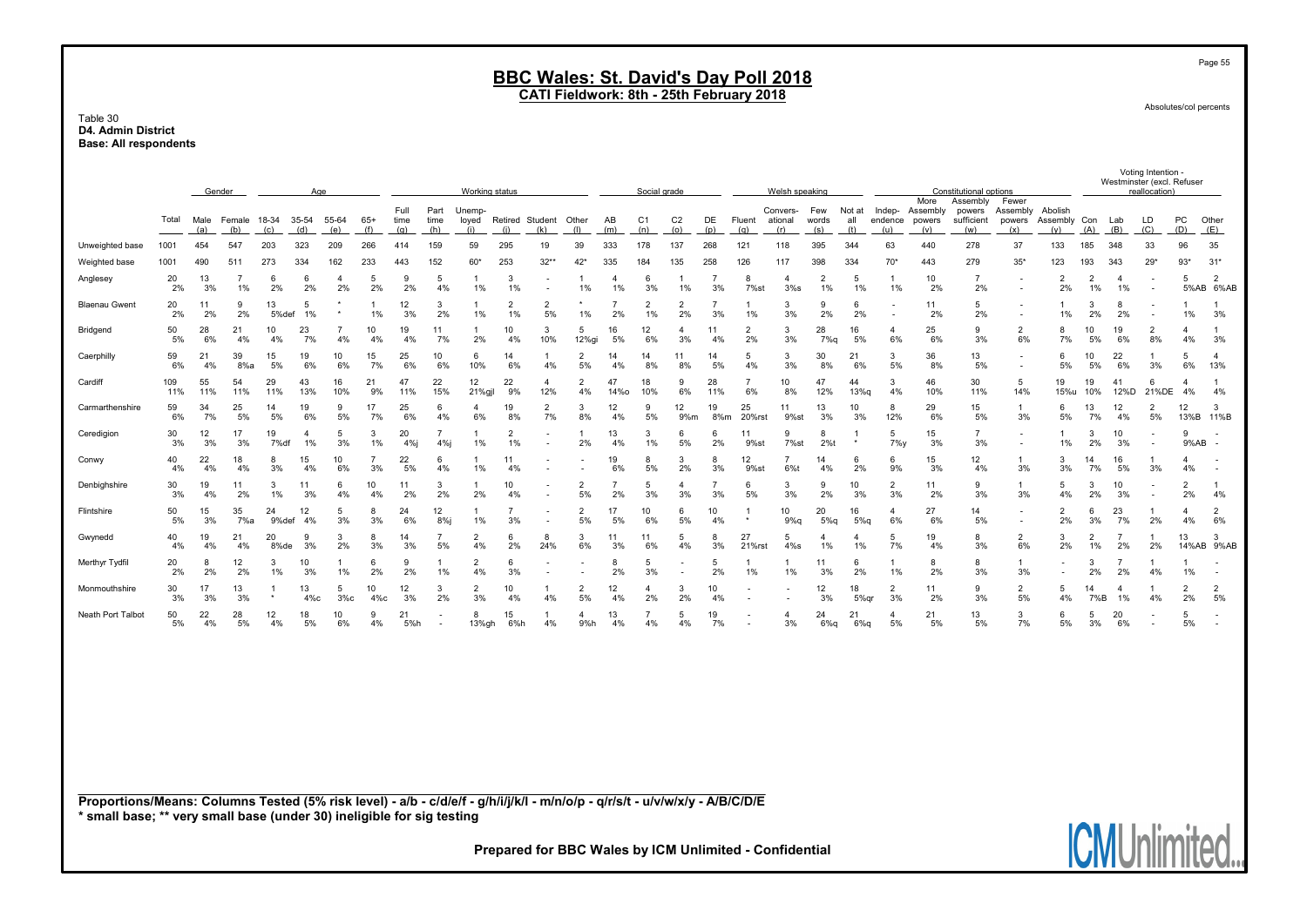#### Table 30 D4. Admin District Base: All respondents

|                                                                                                                                                                                                       |                                                               |          | Gender   |                | Age                       |              |              |                      |                      | Working status                                       |           |                              |                       |           | Social grade          |                           |            |                                                      | Welsh speaking                           |                      |                      |                                    |                                   | Constitutional options                  |                                    |                            |                      |                      | Voting Intention -<br>Westminster (excl. Refuser<br>reallocation) |                      |                          |
|-------------------------------------------------------------------------------------------------------------------------------------------------------------------------------------------------------|---------------------------------------------------------------|----------|----------|----------------|---------------------------|--------------|--------------|----------------------|----------------------|------------------------------------------------------|-----------|------------------------------|-----------------------|-----------|-----------------------|---------------------------|------------|------------------------------------------------------|------------------------------------------|----------------------|----------------------|------------------------------------|-----------------------------------|-----------------------------------------|------------------------------------|----------------------------|----------------------|----------------------|-------------------------------------------------------------------|----------------------|--------------------------|
|                                                                                                                                                                                                       | Total<br>Male<br>(a)<br>(b)<br>490<br>511<br>1001<br>25<br>50 |          |          |                | Female 18-34 35-54<br>(d) | 55-64<br>(e) | $65+$<br>(f) | Full<br>time<br>(q)  | Part<br>time<br>(h)  | Unemp-<br>loyed<br>(i)                               | (i)       | Retired Student Other<br>(k) | (1)                   | AB<br>(m) | C <sub>1</sub><br>(n) | C <sub>2</sub><br>$\circ$ | (p)        | (q)                                                  | Convers- Few<br>DE Fluent ational<br>(r) | words<br>(s)         | Not at<br>all<br>(t) | Indep-<br>endence<br>(u)           | More<br>Assembly<br>powers<br>(v) | Assembly<br>powers<br>sufficient<br>(w) | Fewer<br>Assembly<br>powers<br>(x) | Abolish<br>Assembly<br>(v) | Con<br>(A)           | Lab<br>(B)           | LD<br>(C)                                                         | PC<br>(D)            | Other<br>(E)             |
| Weighted base                                                                                                                                                                                         |                                                               |          |          |                | 334                       | 162          | 233          | 443                  | 152                  | 60*                                                  | 253       | $32**$                       | $42*$                 | 335       | 184                   | 135                       | 258        | 126                                                  | 117                                      | 398                  | 334                  | $70*$                              | 443                               | 279                                     | $35*$                              | 123                        | 193                  | 343                  | $29*$                                                             | $93*$                | $31*$                    |
| Newport                                                                                                                                                                                               | 5%                                                            | 5%       | 25<br>5% | 9<br>3%        | 18<br>5%                  | 8<br>5%      | 14<br>6%     | 23<br>5%             | 6<br>4%              |                                                      | 15<br>6%  | $\overline{2}$<br>8%         | $\overline{2}$<br>4%  | 18<br>5%  | 6<br>3%               | 10<br>8%                  | 11<br>4%   | 1%                                                   | 3<br>3%                                  | 11<br>3%             | 30<br>9%qrs          | $\overline{2}$<br>3%               | 16<br>4%                          | 18<br>7%                                | $\overline{\phantom{a}}$           | 8<br>6%                    | 10<br>5%             | 21<br>6%             | $\overline{2}$<br>$8\%$                                           | 3<br>4%              | 3%                       |
| Pembrokeshire                                                                                                                                                                                         | 40<br>4%                                                      | 21<br>4% | 18<br>4% | 5<br>2%        | 13<br>4%                  | 10<br>$6\%c$ | 11<br>5%     | 15<br>3%             | $\overline{4}$<br>3% | 1<br>2%                                              | 15<br>6%  | 3%                           | 3<br>7%               | 16<br>5%  | 3<br>2%               | 6<br>4%                   | 11<br>4%   | $\overline{\phantom{a}}$<br>$\sim$                   | $\overline{4}$<br>3%                     | 14<br>4%             | 19<br>6%q            | $\mathbf{1}$<br>1%                 | 15<br>3%                          | 12<br>4%                                | $\overline{4}$<br>13%uvw           | 6<br>5%                    | 10<br>5%             | 13<br>4%             | $\overline{\phantom{a}}$                                          | 1<br>1%              | $\overline{2}$<br>6%     |
| Powys                                                                                                                                                                                                 | 40<br>23<br>16<br>3%<br>4%<br>79<br>42                        |          |          |                | 6<br>2%                   | 4%           | 15<br>6%d    | 17<br>4%             | $\overline{4}$<br>3% |                                                      | 16<br>6%  | $\overline{2}$<br>7%         |                       | 16<br>5%  | -7<br>4%              | 5<br>3%                   | 8<br>3%    | $\overline{4}$<br>3%                                 | 6<br>5%                                  | 17<br>4%             | 12<br>4%             |                                    | 14<br>3%                          | 12<br>4%                                | $\overline{4}$<br>10%uv            | $\overline{7}$<br>$5\%$    | 11                   | 5<br>6%BD 2%         | $\overline{7}$<br>24%ABD -<br>E                                   |                      | $\overline{2}$<br>6%D    |
| Rhondda, Cynon, Taff                                                                                                                                                                                  | 8%                                                            | 9%       | 37<br>7% | 16<br>6%       | 24<br>7%                  | 16<br>10%    | 23<br>10%    | 36<br>8%             | 6<br>4%              | $\overline{7}$<br>12%h                               | 23<br>9%h | $\mathbf{1}$<br>4%           | $\overline{4}$<br>9%  | 16<br>5%  | 20<br>11%m            | 12<br>9%                  | 27<br>11%m | 5<br>4%                                              | 8<br>7%                                  | 35<br>9%             | 30<br>9%             | 8<br>11%                           | 26<br>6%                          | 26<br>9%                                | 2<br>6%                            | 15<br>12%v                 | 16<br>8%             | 29<br>9%             | $\overline{\phantom{a}}$                                          | 11<br>12%            | $\mathbf{1}$<br>3%       |
| Swansea                                                                                                                                                                                               | 79<br>8%                                                      | 38<br>8% | 41<br>8% | 13<br>5%       | 35<br>11%с                | 14<br>9%     | 17<br>7%     | 32<br>7%             | 15<br>10%            | $\mathbf{3}$<br>4%                                   | 20<br>8%  | $\mathbf{1}$<br>3%           | $\overline{4}$<br>11% | 31<br>9%  | 12<br>7%              | 10<br>8%                  | 15<br>6%   | $\overline{4}$<br>3%                                 | 10<br>8%                                 | 33<br>8%             | 27<br>8%             | 5<br>7%                            | 36<br>8%                          | 23<br>8%                                | $\mathbf{1}$<br>2%                 | 8<br>7%                    | 13<br>7%             | 28<br>8%             | $\overline{4}$<br>13%D                                            | $\overline{2}$<br>2% | 3<br>9%                  |
| The Vale of Glamorgan                                                                                                                                                                                 | 40<br>4%                                                      | 18<br>4% | 22<br>4% | 29<br>11%def   | 5<br>1%                   | -1<br>1%     | 5<br>2%      | 23<br>5%             | 9<br>6%              | $\overline{\phantom{a}}$<br>$\overline{\phantom{a}}$ | 5<br>2%   | $\overline{2}$<br>6%         |                       | 17<br>5%  | 8<br>5%               | $\overline{4}$<br>3%      | 3%         | 3<br>3%                                              | 6<br>5%t                                 | 24<br>6%t            | 5<br>1%              | $\overline{4}$<br>6%               | 24<br>$5\%y$                      | 6<br>2%                                 | 3<br>9%wy                          | $\mathbf{1}$<br>1%         | $\overline{4}$<br>2% | 24<br>7%AD           | $\overline{1}$<br>3%                                              | $\mathbf{1}$<br>1%   | $\mathbf{3}$<br>10%AD    |
| Torfaen                                                                                                                                                                                               | 30<br>3%                                                      | 14<br>3% | 15<br>3% | $\overline{1}$ | 15<br>$4\%c$              | 6<br>$3\%c$  | 8<br>$4\%c$  | $\overline{7}$<br>2% | 5<br>3%              | 4<br>7%g                                             | 10<br>4%  | $\overline{\phantom{a}}$     | $\overline{2}$<br>6%  | 6<br>2%   | 10<br>5%m             | $\overline{4}$<br>3%      | 9<br>3%    | $\overline{\phantom{a}}$<br>$\overline{\phantom{a}}$ | 1<br>1%                                  | $\overline{7}$<br>2% | 21<br>6%grs          | $\overline{\phantom{a}}$<br>$\sim$ | 9<br>2%                           | 11<br>4%                                | $\sim$<br>$\sim$                   | $\overline{7}$<br>6%v      | 14<br>7%B            | $\overline{7}$<br>2% | $\overline{\phantom{a}}$                                          | $\overline{2}$<br>2% |                          |
| Wrexham                                                                                                                                                                                               | 40<br>4%                                                      | 21<br>4% | 19<br>4% | 11<br>4%       | 10<br>3%                  | 9<br>6%      | 9<br>4%      | 18<br>4%             | $\overline{7}$<br>5% | 3<br>5%                                              | 11<br>4%  |                              |                       | 16<br>5%  | 3<br>2%               | 10<br>7%n                 | 10<br>4%   | $\overline{2}$<br>2%                                 | 5<br>4%                                  | 25<br>6%t            | 8<br>2%              | $\overline{2}$<br>3%               | 20<br>4%                          | 11<br>4%                                | 3<br>8%                            | 3<br>2%                    | 10<br>5%             | 12<br>4%             |                                                                   | $\overline{4}$<br>4% | $\overline{\phantom{a}}$ |
| Proportions/Means: Columns Tested (5% risk level) - a/b - c/d/e/f - g/h/i/j/k/l - m/n/o/p - q/r/s/t - u/v/w/x/y - A/B/C/D/E<br>* small base; ** very small base (under 30) ineligible for sig testing |                                                               |          |          |                |                           |              |              |                      |                      |                                                      |           |                              |                       |           |                       |                           |            |                                                      |                                          |                      |                      |                                    |                                   |                                         |                                    |                            |                      |                      |                                                                   |                      |                          |
|                                                                                                                                                                                                       |                                                               |          |          |                |                           |              |              |                      |                      |                                                      |           |                              |                       |           |                       |                           |            |                                                      |                                          |                      |                      |                                    |                                   |                                         |                                    |                            |                      |                      |                                                                   |                      |                          |

Page 56

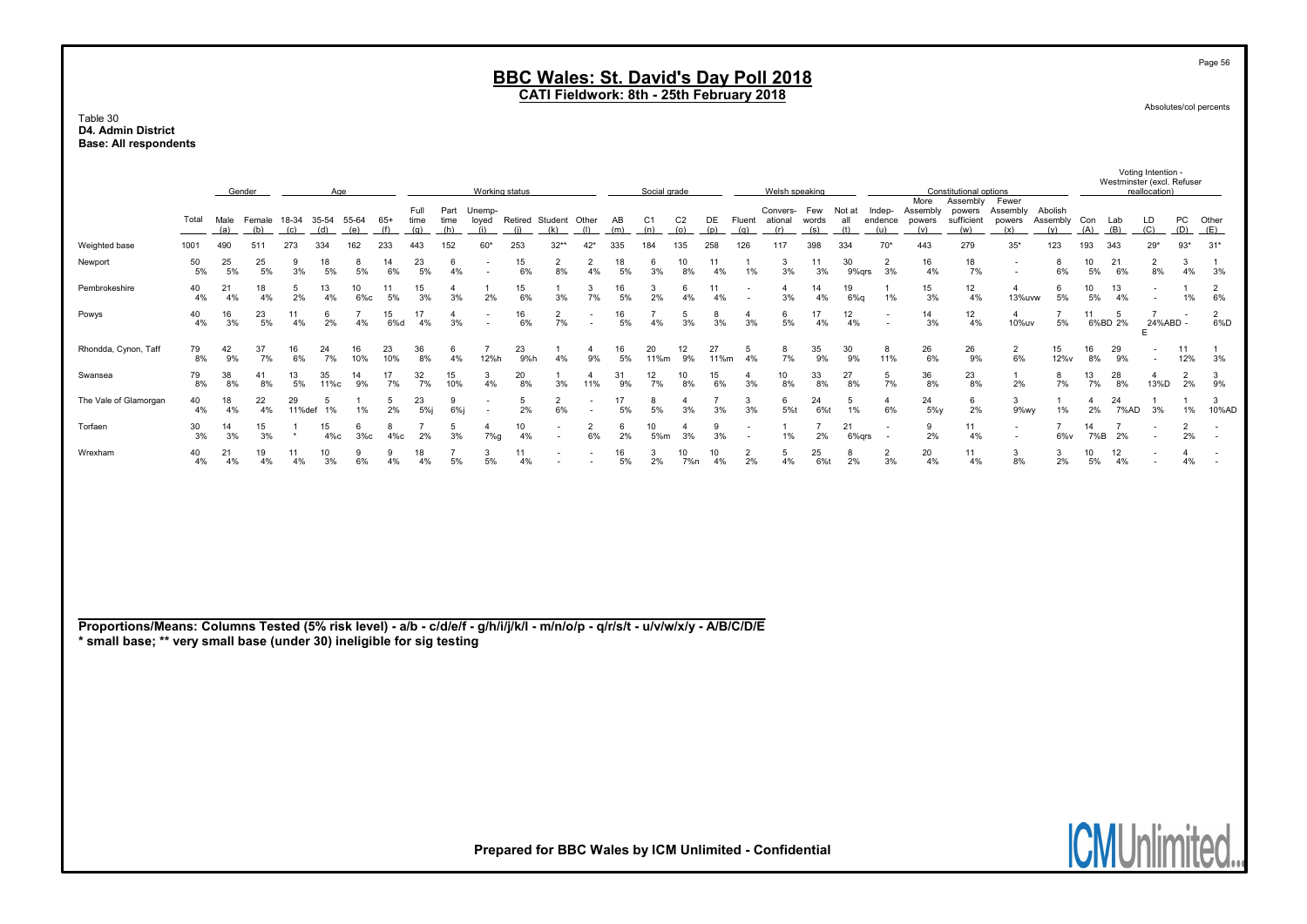Table 30 D4. Admin District Base: All respondents

|                      |              |                                                      |                          |                               |                               |                                                      |                               |                          |                                            |                                                      | Region                        |                               |                          |                           |                                |                |                           |              |                                   |     |                                                            |        |       |
|----------------------|--------------|------------------------------------------------------|--------------------------|-------------------------------|-------------------------------|------------------------------------------------------|-------------------------------|--------------------------|--------------------------------------------|------------------------------------------------------|-------------------------------|-------------------------------|--------------------------|---------------------------|--------------------------------|----------------|---------------------------|--------------|-----------------------------------|-----|------------------------------------------------------------|--------|-------|
|                      | Total        | Anglesey Gwent<br>(a)                                | Blaenau<br>(b)           | Bridgend<br>(c)               | Caer-<br>philly<br>(d)        | Cardiff<br>(e)                                       | Carmarth<br>-enshire<br>(f)   | Cered-<br>igion<br>(q)   | Conwy<br>(h)                               | Denbigh-<br>shire<br>(i)                             | Flint-<br>shire<br>(i)        | Gwynedd<br>(k)                | Merthyr<br>Tydfil<br>(1) | Monmouth<br>-shire<br>(m) | Neath<br>Port<br>Talbot<br>(n) | Newport<br>(o) | Pembroke-<br>shire<br>(p) | Powys<br>(q) | Rhondda,<br>Cynon,<br>Ťaff<br>(r) | (s) | The Vale<br>of<br>Swansea Glamorgan Torfaen Wrexham<br>(t) | (u)    | (v)   |
| Unweighted base      | 1001         | 25                                                   | 23                       | 42                            | 55                            | 112                                                  | 62                            | 26                       | 38                                         | 31                                                   | 51                            | 42                            | 19                       | 30                        | 45                             | 48             | 41                        | 43           | 71                                | 78  | 45                                                         | $30\,$ | 44    |
| Weighted base        | 1001         | $20**$                                               | $20**$                   | $50*$                         | $59*$                         | 109                                                  | $59*$                         | $30**$                   | $40*$                                      | $30*$                                                | $50*$                         | $40*$                         | $20**$                   | $30**$                    | $50*$                          | $50*$          | 40*                       | $40*$        | $79*$                             | 79* | $40*$                                                      | $30**$ | $40*$ |
| Anglesey             | 20<br>2%     | 20<br>100%                                           | $\overline{\phantom{a}}$ |                               | $\overline{\phantom{a}}$      | $\overline{\phantom{a}}$                             | $\overline{\phantom{a}}$      |                          | $\blacksquare$                             |                                                      |                               |                               |                          |                           |                                |                |                           |              |                                   |     |                                                            |        |       |
| <b>Blaenau Gwent</b> | 20<br>2%     | $\overline{\phantom{a}}$<br>$\overline{\phantom{a}}$ | 20<br>100%               |                               |                               |                                                      |                               |                          |                                            |                                                      |                               |                               |                          |                           |                                |                |                           |              |                                   |     |                                                            |        |       |
| Bridgend             | 50<br>5%     | $\overline{\phantom{a}}$                             |                          | 50<br>100%defhijk<br>nopqrstv | $\overline{\phantom{a}}$      |                                                      |                               |                          |                                            |                                                      |                               |                               |                          |                           |                                |                |                           |              |                                   |     |                                                            |        |       |
| Caerphilly           | 59<br>6%     |                                                      |                          | $\overline{\phantom{a}}$      | 59<br>100%cefhijk<br>nopqrstv | $\overline{\phantom{a}}$<br>$\overline{\phantom{a}}$ |                               |                          |                                            |                                                      |                               |                               |                          |                           |                                |                |                           |              |                                   |     |                                                            |        |       |
| Cardiff              | 109<br>11%   |                                                      |                          |                               | $\overline{\phantom{a}}$      | 109<br>100%cdfhij<br>knopqrstv                       | $\overline{\phantom{a}}$      |                          |                                            |                                                      |                               |                               |                          |                           |                                |                |                           |              |                                   |     |                                                            |        |       |
| Carmarthenshire      | 59<br>6%     | $\overline{\phantom{a}}$                             |                          |                               | <b>1</b>                      | $\overline{\phantom{a}}$<br>$\overline{\phantom{a}}$ | 59<br>100%cdehijk<br>nopqrstv |                          |                                            |                                                      |                               |                               |                          |                           |                                |                |                           |              |                                   |     |                                                            |        |       |
| Ceredigion           | $30\,$<br>3% |                                                      |                          |                               |                               |                                                      | $\blacksquare$                | 30<br>100%               |                                            |                                                      |                               |                               |                          |                           |                                |                |                           |              |                                   |     |                                                            |        |       |
| Conwy                | 40<br>4%     | $\overline{\phantom{0}}$                             |                          |                               |                               |                                                      |                               | $\overline{\phantom{a}}$ | 40<br>100%cdefijk<br>nopqrstv              | $\overline{\phantom{a}}$                             |                               |                               |                          |                           |                                |                |                           |              |                                   |     |                                                            |        |       |
| Denbighshire         | $30\,$<br>3% |                                                      |                          |                               |                               |                                                      |                               |                          | $\overline{\phantom{a}}$                   | 30<br>100%cdefhjk<br>nopqrstv                        | $\overline{\phantom{a}}$      |                               |                          |                           |                                |                |                           |              |                                   |     |                                                            |        |       |
| Flintshire           | 50<br>5%     |                                                      |                          |                               |                               |                                                      |                               |                          | $\overline{\phantom{a}}$<br>$\blacksquare$ | $\overline{\phantom{a}}$<br>$\overline{\phantom{a}}$ | 50<br>100%cdefhik<br>nopqrstv |                               |                          |                           |                                |                |                           |              |                                   |     |                                                            |        |       |
| Gwynedd              | 40<br>4%     |                                                      |                          |                               |                               |                                                      |                               |                          |                                            |                                                      | $\sim$                        | 40<br>100%cdefhij<br>nopqrstv |                          |                           |                                |                |                           |              |                                   |     |                                                            |        |       |
| Merthyr Tydfil       | $20\,$<br>2% | $\overline{\phantom{a}}$                             | $\sim$                   | $\overline{\phantom{a}}$      | $\overline{\phantom{a}}$      | $\overline{\phantom{a}}$                             | $\overline{\phantom{a}}$      | $\sim$                   | $\overline{\phantom{a}}$                   | $\overline{\phantom{a}}$                             | $\overline{\phantom{a}}$      | $\overline{\phantom{a}}$      | 20<br>100%               | $\overline{\phantom{a}}$  | $\overline{\phantom{a}}$       |                |                           |              |                                   |     |                                                            |        |       |

Proportions/Means: Columns Tested (5% risk level) - a/b/c/d/e/f/g/h/i/j/k/l/m/n/o/p/q/r/s/t/u/v \* small base; \*\* very small base (under 30) ineligible for sig testing

Prepared for BBC Wales by ICM Unlimited - Confidential



Page 57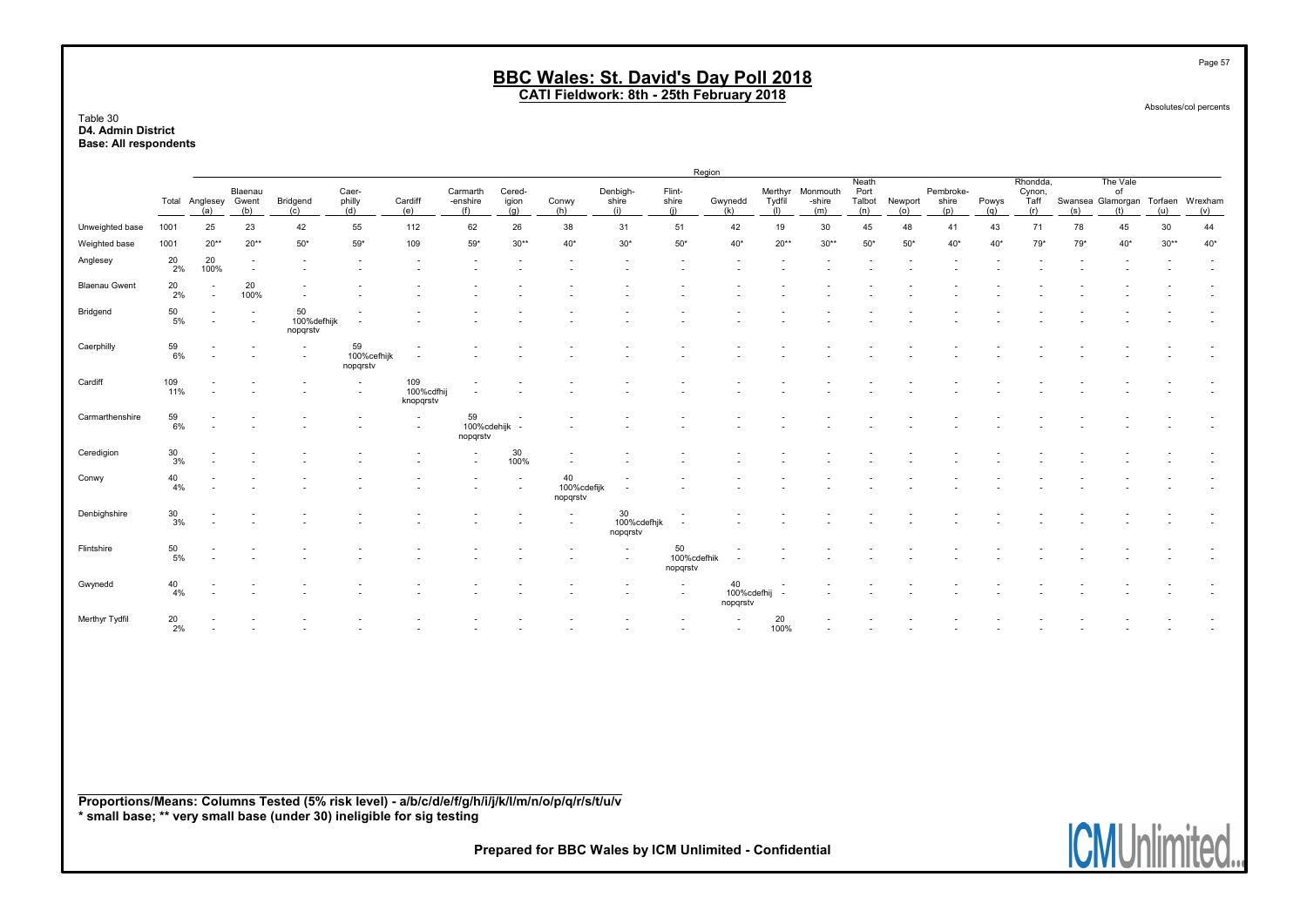Table 30 D4. Admin District Base: All respondents

|                       |          |                             |                |              |                        |                |                     |                        |              |                  |                        |                |                                                      | Region                            |                                |                             |                                                      |                                                      |                                   |                               |                               |                 |                                                      |
|-----------------------|----------|-----------------------------|----------------|--------------|------------------------|----------------|---------------------|------------------------|--------------|------------------|------------------------|----------------|------------------------------------------------------|-----------------------------------|--------------------------------|-----------------------------|------------------------------------------------------|------------------------------------------------------|-----------------------------------|-------------------------------|-------------------------------|-----------------|------------------------------------------------------|
|                       |          | Total Anglesey Gwent<br>(a) | Blaenau<br>(b) | Bridgend     | Caer-<br>philly<br>(d) | Cardiff<br>(e) | Carmart<br>-enshire | Cered-<br>igion<br>(a) | Conwy<br>(h) | Denbiah<br>shire | Flint-<br>shire<br>(i) | Gwynedd<br>(k) | Tydfil<br>(1)                                        | Merthyr Monmouth<br>-shire<br>(m) | Neath<br>Port<br>Talbot<br>(n) | Newport<br>(0)              | Pembroke-<br>shire<br>(n)                            | Powys<br>(a)                                         | Rhondda,<br>Cynon,<br>Ťaff<br>(r) | Swansea<br>(s)                | The Vale<br>οf<br>Glamorgan   | Torfaen<br>(11) | Wrexham<br>(v)                                       |
| Weighted base         | 1001     | $20**$                      | $20**$         | $50^{\circ}$ | 59'                    | 109            | $59*$               | $30**$                 | 40           | $30*$            | 50                     | 40*            | $20**$                                               | $30**$                            | $50*$                          | $50*$                       | $40*$                                                | $40*$                                                | $79*$                             | $79*$                         | $40*$                         | $30**$          | $40*$                                                |
| Monmouthshire         | 30<br>3% |                             |                |              |                        |                |                     |                        |              |                  |                        |                | $\overline{\phantom{a}}$<br>$\overline{\phantom{a}}$ | 30<br>100%                        |                                |                             |                                                      |                                                      |                                   |                               |                               |                 | <b>-</b><br>$\overline{\phantom{a}}$                 |
| Neath Port Talbot     | 50<br>5% |                             |                |              |                        |                |                     |                        |              |                  |                        |                |                                                      | $\sim$                            | 50<br>100%cdefhi<br>kopgrstv   |                             |                                                      |                                                      |                                   |                               |                               |                 |                                                      |
| Newport               | 50<br>5% |                             |                |              |                        |                |                     |                        |              |                  |                        |                |                                                      |                                   | $\overline{\phantom{a}}$       | 50<br>100%cdefh<br>knpqrstv | $\overline{\phantom{a}}$<br>$\overline{\phantom{a}}$ |                                                      |                                   |                               |                               |                 | $\overline{\phantom{a}}$<br>$\overline{\phantom{a}}$ |
| Pembrokeshire         | 40<br>4% |                             |                |              |                        |                |                     |                        |              |                  |                        |                |                                                      |                                   |                                |                             | 40<br>100%cdefhij<br>knogrstv                        |                                                      |                                   |                               |                               |                 | $\overline{\phantom{a}}$<br>$\overline{\phantom{a}}$ |
| Powys                 | 40<br>4% |                             |                |              |                        |                |                     |                        |              |                  |                        |                |                                                      |                                   |                                |                             | $\overline{\phantom{a}}$                             | 40<br>100%cdefhi<br>knoprstv                         | $\overline{\phantom{0}}$          |                               |                               |                 | <b>.</b>                                             |
| Rhondda, Cynon, Taff  | 79<br>8% |                             |                |              |                        |                |                     |                        |              |                  |                        |                |                                                      |                                   |                                |                             | $\overline{\phantom{a}}$                             | $\overline{\phantom{a}}$<br>$\overline{\phantom{a}}$ | 79<br>100%cdefhij<br>knopgstv     |                               |                               |                 | $\overline{\phantom{a}}$<br>$\overline{\phantom{a}}$ |
| Swansea               | 79<br>8% |                             |                |              |                        |                |                     |                        |              |                  |                        |                |                                                      |                                   |                                |                             |                                                      |                                                      | $\overline{\phantom{a}}$          | 79<br>100%cdefhij<br>knopgrtv | $\overline{\phantom{a}}$      |                 | $\overline{\phantom{a}}$<br>$\overline{\phantom{a}}$ |
| The Vale of Glamorgan | 40<br>4% |                             |                |              |                        |                |                     |                        |              |                  |                        |                |                                                      |                                   |                                |                             |                                                      |                                                      |                                   | $\overline{\phantom{a}}$      | 40<br>100%cdefhij<br>knopgrsv | $\sim$          | $\overline{\phantom{a}}$<br>$\overline{\phantom{a}}$ |
| Torfaen               | 30<br>3% |                             |                |              |                        |                |                     |                        |              |                  |                        |                |                                                      |                                   |                                |                             |                                                      |                                                      |                                   |                               | $\overline{\phantom{a}}$      | 30<br>100%      | $\overline{\phantom{a}}$<br>$\sim$                   |
| Wrexham               | 40<br>4% |                             |                |              |                        |                |                     |                        |              |                  |                        |                |                                                      |                                   |                                |                             |                                                      |                                                      |                                   |                               |                               |                 | 40<br>100%cdefhijknopqrst                            |

Proportions/Means: Columns Tested (5% risk level) - a/b/c/d/e/f/g/h/i/j/k/l/m/n/o/p/q/r/s/t/u/v \* small base; \*\* very small base (under 30) ineligible for sig testing

Prepared for BBC Wales by ICM Unlimited - Confidential

Page 58

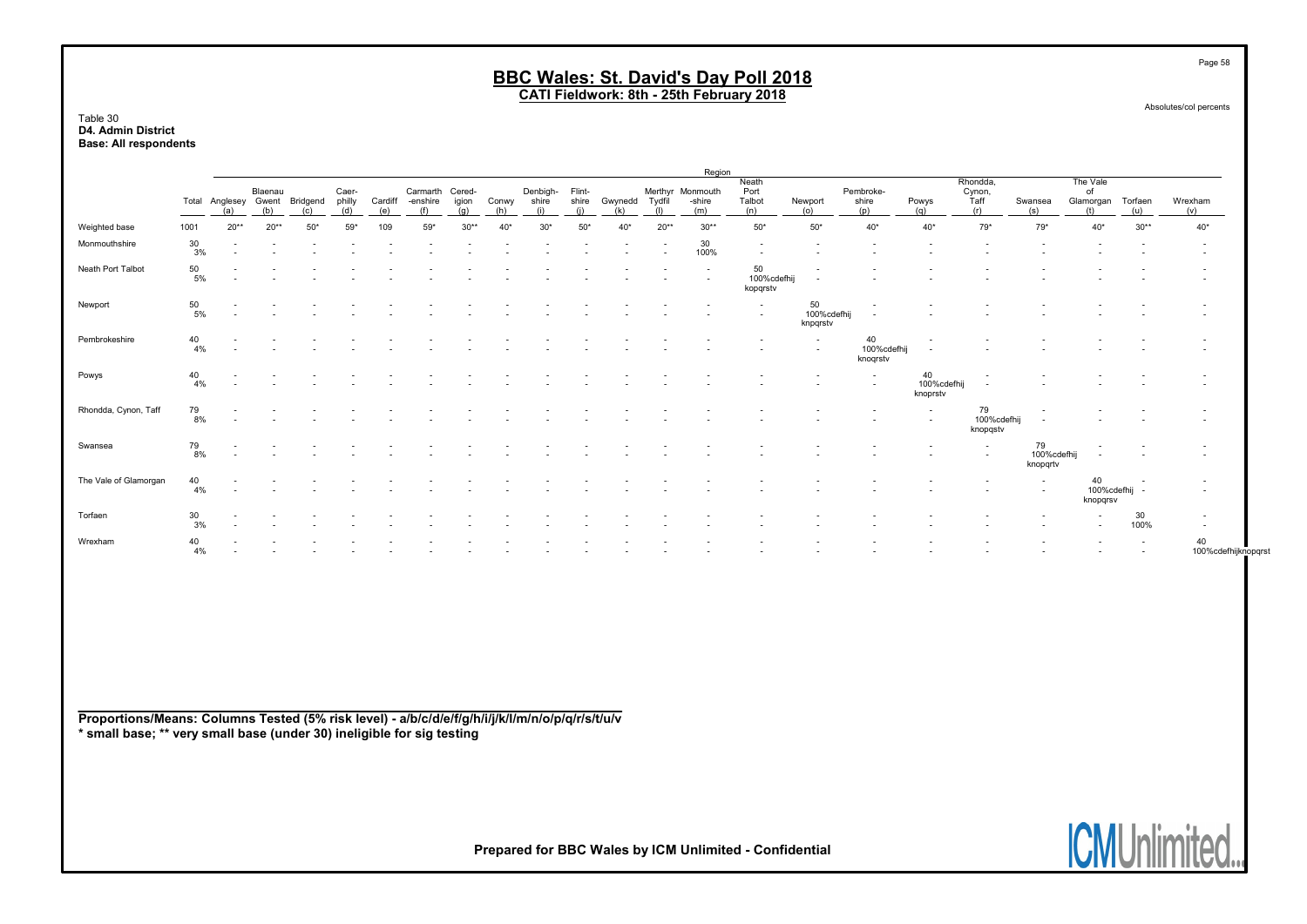#### Table 31 D5. Social grade Base: All respondents

|                                                                                                                                                                                                       |            | Gender     |                                      |            | Age          |             |                  |                     |                     | Working status         |                              |           |                      |                | Social grade          |                       |                                                      |                  | Welsh speaking             |                     |                      |                          |                       | Constitutional options                                    |                        |                            |            | Westminster (excl. Refuser | Voting Intention -<br>reallocation) |           |                             |
|-------------------------------------------------------------------------------------------------------------------------------------------------------------------------------------------------------|------------|------------|--------------------------------------|------------|--------------|-------------|------------------|---------------------|---------------------|------------------------|------------------------------|-----------|----------------------|----------------|-----------------------|-----------------------|------------------------------------------------------|------------------|----------------------------|---------------------|----------------------|--------------------------|-----------------------|-----------------------------------------------------------|------------------------|----------------------------|------------|----------------------------|-------------------------------------|-----------|-----------------------------|
|                                                                                                                                                                                                       | Total      | (a)        | Male Female 18-34 35-54 55-64<br>(b) | (c)        | (d)          | (e)         | $65+$<br>(f)     | Full<br>time<br>(q) | Part<br>time<br>(h) | Unemp-<br>loyed<br>(i) | Retired Student Other<br>(i) | (k)       | (1)                  | AB<br>(m)      | C <sub>1</sub><br>(n) | C <sub>2</sub><br>(o) | DE<br>(p)                                            | Fluent<br>(q)    | Convers-<br>ational<br>(r) | Few<br>words<br>(s) | Not at<br>all<br>(t) | Indep-<br>endence<br>(u) | More<br>powers<br>(v) | Assembly<br>Assembly powers Assembly<br>sufficient<br>(w) | Fewer<br>powers<br>(x) | Abolish<br>Assembly<br>(v) | Con<br>(A) | Lab<br>(B)                 | LD<br>(C)                           | PC<br>(D) | Other<br>(E)                |
| Unweighted base                                                                                                                                                                                       | 1001       | 454        | 547                                  | 203        | 323          | 209         | 266              | 414                 | 159                 | 59                     | 295                          | 19        | 39                   | 333            | 178                   | 137                   | 268                                                  | 121              | 118                        | 395                 | 344                  | 63                       | 440                   | 278                                                       | 37                     | 133                        | 185        | 348                        | 33                                  | 96        | 35                          |
| Weighted base                                                                                                                                                                                         | 1001       | 490        | 511                                  | 273        | 334          | 162         | 233              | 443                 | 152                 | 60'                    | 253                          | $32**$    | $42*$                | 335            | 184                   | 135                   | 258                                                  | 126              | 117                        | 398                 | 334                  | $70*$                    | 443                   | 279                                                       | $35*$                  | 123                        | 193        | 343                        | $29*$                               | $93*$     | $31*$                       |
| AB                                                                                                                                                                                                    | 335<br>33% | 160<br>33% | 175<br>34%                           | 95<br>35%f | 133<br>40%ef | 47<br>29%   | 59<br>26%        | 196                 | 50<br>44%hijl 33%il | 6<br>10%               | 66<br>26%i                   | 11<br>33% | 6<br>14%             | 335<br>100%nop |                       |                       | $\overline{\phantom{a}}$                             | 45<br>35%        | 46<br>39%                  | 143<br>36%          | 102<br>30%           | 30<br>43%vy              | 130<br>29%            | 117<br>42%vy                                              | 14<br>41%              | 34<br>28%                  | 74<br>38%E | 118                        | 17<br>34%E 57%AB 37%E 15%<br>E      | 34        | 5                           |
| C <sub>1</sub>                                                                                                                                                                                        | 184<br>18% | 89<br>18%  | 95<br>19%                            | 59<br>22%  | 57<br>17%    | 30<br>18%   | 38<br>16%        | 88<br>20%i          | 36<br>24%i          | 3<br>5%                | 43<br>17%i                   | 10<br>31% | $\overline{4}$<br>9% |                | 184<br>100%mop        | $\sim$                | $\overline{\phantom{a}}$<br>$\blacksquare$           | 29<br>23%        | 20<br>17%                  | 70<br>18%           | 65<br>20%            | 8<br>11%                 | 102<br>23%uw          | 45<br>16%                                                 | 3<br>9%                | 24<br>19%                  | 39<br>20%  | 66<br>19%                  | 5<br>17%                            | 23<br>25% | $\overline{7}$<br>22%       |
| C <sub>2</sub>                                                                                                                                                                                        | 135<br>13% | 73<br>15%  | 62<br>12%                            | 33<br>12%  | 54<br>16%f   | 30<br>19%f  | 17<br>7%         | 80<br>18%i          | 25<br>16%i          | 5<br>9%                | 17<br>7%                     | 5<br>14%  | 3<br>8%              |                |                       | 135<br>100%mnp        | $\overline{\phantom{a}}$<br>$\overline{\phantom{a}}$ | 23<br>18%        | 20<br>17%                  | 55<br>14%           | 37<br>11%            | $\overline{7}$<br>10%    | 69<br>16%             | 36<br>13%                                                 | $\overline{2}$<br>6%   | 16<br>13%                  | 25<br>13%C | 47<br>14%C                 |                                     | 11        | $\overline{7}$<br>12%C 23%C |
| DE                                                                                                                                                                                                    | 258<br>26% | 123<br>25% | 135<br>26%                           | 52<br>19%  | 65<br>19%    | 46<br>28%cd | 95<br>41%cde 12% | 52                  | 30<br>20%g          | 45                     | 106<br>74%ghjl 42%gh         | 2<br>7%   | 20<br>48%gh          |                |                       |                       | 258                                                  | 21<br>100%mno17% | 25<br>22%                  | 99<br>25%           | 111<br>33%grs        | 18<br>25%                | 115<br>26%            | 60<br>21%                                                 | 11<br>31%              | 38<br>31%w                 | 44<br>23%  | 89<br>26%                  | 6<br>19%                            | 21<br>23% | 8<br>28%                    |
| Prefer not to say                                                                                                                                                                                     | 90<br>9%   | 47<br>9%   | 43<br>8%                             | 34<br>12%e | 25<br>7%     | 5%          | 23<br>10%        | 27<br>6%            | 11<br>7%            | 1%                     | 21<br>8%                     | 5<br>15%  | 9<br>21%ghij         |                |                       |                       | $\blacksquare$                                       | 8<br>7%          | 5<br>5%                    | 32<br>8%            | 19<br>6%             | $\overline{7}$<br>10%    | 27<br>6%              | 21<br>8%                                                  | 5<br>14%               | 10<br>8%                   | 11<br>6%   | 23<br>7%                   | 2<br>6%                             | 3<br>4%   | $\overline{4}$<br>12%       |
| Proportions/Means: Columns Tested (5% risk level) - a/b - c/d/e/f - g/h/i/j/k/l - m/n/o/p - q/r/s/t - u/v/w/x/y - A/B/C/D/E<br>* small base; ** very small base (under 30) ineligible for sig testing |            |            |                                      |            |              |             |                  |                     |                     |                        |                              |           |                      |                |                       |                       |                                                      |                  |                            |                     |                      |                          |                       |                                                           |                        |                            |            |                            |                                     |           |                             |

Prepared for BBC Wales by ICM Unlimited - Confidential

Page 59

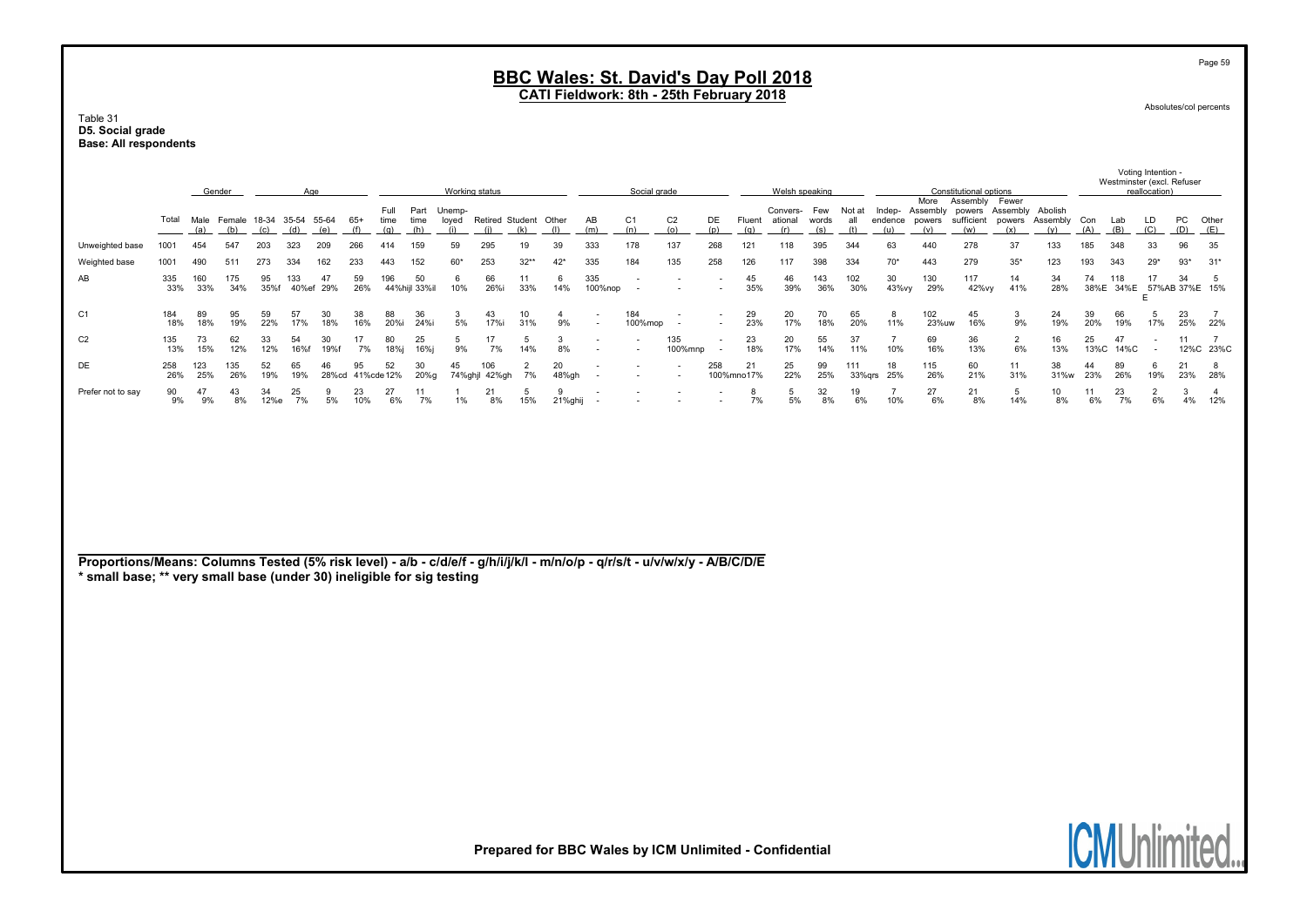Table 31 D5. Social grade Base: All respondents

|                   |            |          |                  |           |                 |              |                      |                 |              |                   |                 |             | Region           |                    |                                |            |                           |             |                            |                     |                             |           |             |
|-------------------|------------|----------|------------------|-----------|-----------------|--------------|----------------------|-----------------|--------------|-------------------|-----------------|-------------|------------------|--------------------|--------------------------------|------------|---------------------------|-------------|----------------------------|---------------------|-----------------------------|-----------|-------------|
|                   | Total      | Anglesey | Blaenau<br>Gwent | Bridgend  | Caer-<br>philly | Cardiff      | Carmarth<br>-enshire | Cered-<br>igion | Conwy        | Denbigh-<br>shire | Flint-<br>shire | Gwynedd     | Merthyr<br>Tydfi | Monmouth<br>-shire | Neath<br>Port<br>Talbot<br>(n) | Newport    | Pembroke-<br>shire<br>(n) | Powys       | Rhondda,<br>Cynon,<br>Taff | Swansea             | The Vale<br>of<br>Glamorgan | Torfaen   | Wrexham     |
| Unweighted base   | 1001       | 25       | 23               | 42        | 55              | 112          | 62                   | 26              | 38           | 31                | 51              | 42          | 19               | 30                 | 45                             | 48         | 41                        | 43          |                            | 78                  | 45                          | 30        | 44          |
| Weighted base     | 1001       | $20**$   | $20**$           | $50*$     | $59*$           | 109          | $59*$                | $30**$          | $40*$        | $30*$             | $50*$           | $40*$       | $20**$           | $30**$             | $50*$                          | $50*$      | $40*$                     | $40*$       | $79*$                      | 79*                 | $40*$                       | $30**$    | $40*$       |
| AB                | 335<br>33% | 21%      | 36%              | 16<br>32% | 14<br>23%       | 47<br>43%dfr | 12<br>20%            | 13<br>44%       | 19<br>48%dfr | 25%               | 17<br>35%       | 11<br>28%   | 8<br>39%         | 12<br>41%          | 13<br>26%                      | 18<br>36%  | 16<br>40%fr               | 16<br>40%fr | 16<br>20%                  | 31<br>39%fr         | 17<br>42%fr                 | 6<br>21%  | 16<br>39%fr |
| C <sub>1</sub>    | 184<br>18% | 31%      | 11%              | 12<br>24% | 14<br>24%v      | 18<br>16%    | 16%                  | 9%              | 8<br>21%     | 16%               | 10<br>21%       | 11<br>29%pv | 25%              | 12%                | 13%                            | 13%        | 8%                        | 18%         | 20<br>25%pv                | 12<br>16%           | 21%                         | 10<br>32% | 8%          |
| C <sub>2</sub>    | 135<br>13% | 7%       | 12%              | 8%        | 19%             | 8%           | 12<br>20%e           | 6<br>22%        | 8%           | 15%               | 13%             | 12%         | <b>.</b>         | 11%                | 11%                            | 10<br>21%e | 14%                       | 12%         | 12<br>16%                  | 10<br>13%           | 10%                         | 4<br>13%  | 10<br>24%e  |
| DE                | 258<br>26% | 34%      | 34%              | 11<br>23% | 14<br>23%       | 28<br>26%    | 19<br>33%            | 6<br>19%        | 8<br>21%     | 25%               | 10<br>20%       | 8<br>21%    | 5<br>25%         | 10<br>33%          | 19<br>39%st                    | 11<br>22%  | 11<br>28%                 | 8<br>20%    | 27<br>35%s                 | 15<br>19%           | 18%                         | 9<br>29%  | 10<br>24%   |
| Prefer not to say | 90<br>9%   | 8%       | 7%               | 12%       | 11%             | 8%           | 11%                  | 7%              | 2%           | 20%hrv            | 11%             | 11%         | $\sim$<br>10%    | 3%                 | 10%                            | 9%         | 10%                       | 10%         | 5%                         | $\mathbf{L}$<br>14% | 8%                          | 4%        | 4%          |

Proportions/Means: Columns Tested (5% risk level) - a/b/c/d/e/f/g/h/i/j/k/l/m/n/o/p/q/r/s/t/u/v \* small base; \*\* very small base (under 30) ineligible for sig testing

Absolutes/col percents

Page 60

**ICMUnli** ited.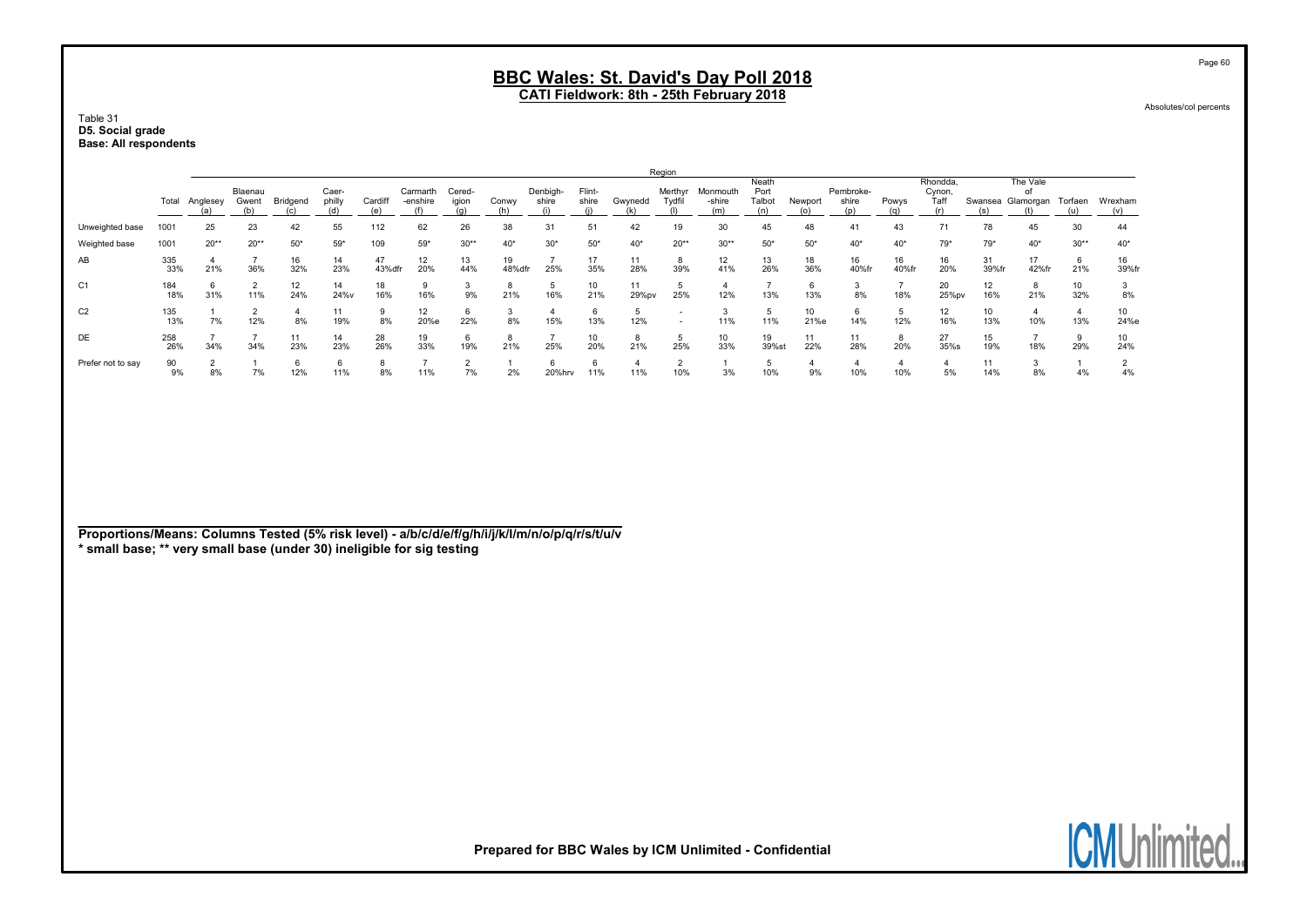#### Table 32 D6. Tenure Base: All respondents

|                                                                                                                                                                                                       |                                                                                                                        | Gender     |            |              | Working status       |                      |                      |                   |                        | Social grade         |                      |                              |                       | Welsh speaking       |                       |                       |                               |                      | Constitutional options                                 |                     |                      |                                                      | Westminster (excl. Refuser        | Voting Intention -<br>reallocation)     |                                                      |                            |                      |                      |                                            |                      |                          |
|-------------------------------------------------------------------------------------------------------------------------------------------------------------------------------------------------------|------------------------------------------------------------------------------------------------------------------------|------------|------------|--------------|----------------------|----------------------|----------------------|-------------------|------------------------|----------------------|----------------------|------------------------------|-----------------------|----------------------|-----------------------|-----------------------|-------------------------------|----------------------|--------------------------------------------------------|---------------------|----------------------|------------------------------------------------------|-----------------------------------|-----------------------------------------|------------------------------------------------------|----------------------------|----------------------|----------------------|--------------------------------------------|----------------------|--------------------------|
|                                                                                                                                                                                                       | Full<br>18-34 35-54 55-64<br>$65+$<br>time<br>Total<br>Male<br>Female<br>(a)<br>(b)<br>(c)<br>(d)<br>(e)<br>(f)<br>(q) |            |            |              |                      |                      |                      |                   |                        |                      | (i)                  | Retired Student Other<br>(k) | (1)                   | AB<br>(m)            | C <sub>1</sub><br>(n) | C <sub>2</sub><br>(0) | DE<br>(p)                     | Fluent<br>(q)        | Convers-<br>ational<br>(r)                             | Few<br>words<br>(s) | Not at<br>all<br>(t) | Indep-<br>endence<br>(u)                             | More<br>Assembly<br>powers<br>(v) | Assembly<br>powers<br>sufficient<br>(w) | Fewer<br>Assembly<br>powers<br>(x)                   | Abolish<br>Assembly<br>(y) | Con<br>(A)           | Lab<br>(B)           | LD<br>(C)                                  | PC Other<br>(D)      | (E)                      |
| Unweighted base                                                                                                                                                                                       | 1001                                                                                                                   | 454        | 547        | 203          | 323                  | 209                  | 266                  | 414               | (h)<br>159             | (i)<br>59            | 295                  | 19                           | 39                    | 333                  | 178                   | 137                   | 268                           | 121                  | 118                                                    | 395                 | 344                  | 63                                                   | 440                               | 278                                     | 37                                                   | 133                        | 185                  | 348                  | 33                                         | 96                   | 35                       |
| Weighted base                                                                                                                                                                                         | 1001                                                                                                                   | 490        | 511        | 273          | 334                  | 162                  | 233                  | 443               | 152                    | 60'                  | 253                  | $32**$                       | $42*$                 | 335                  | 184                   | 135                   | 258                           | 126                  | 117                                                    | 398                 | 334                  | $70*$                                                | 443                               | 279                                     | $35*$                                                | 123                        | 193                  | 343                  | $29*$                                      | $93*$                | $31*$                    |
| Owned outright (without<br>mortgage)                                                                                                                                                                  | 404<br>40%                                                                                                             | 191<br>39% | 213<br>42% | 51<br>19%    | 80<br>24%            | 98<br>61%cd          | 175                  | 113<br>75%cde 25% | 65<br>43%gl            | 17<br>29%            | 194                  | 6<br>77%ghil 18%             | 9<br>21%              | 130<br>39%           | 72<br>39%             | 63<br>47%             | 116<br>45%                    | 49<br>39%            | 47<br>40%                                              | 150<br>38%          | 155<br>46%s          | 18<br>25%                                            | 176<br>40%u                       | 115<br>41%u                             | 19<br>55%u                                           | 66<br>54%uv<br>W           | 104<br>54%B          | 114<br>33%           | 17                                         | 46<br>58%B 49%B 40%  | 12                       |
| Owned with a mortgage<br>or Ioan                                                                                                                                                                      | 323<br>32%                                                                                                             | 160<br>33% | 162<br>32% | 108<br>40%ef | 164                  | 37<br>49% cef 23% f  | 14<br>6%             | 228               | 55<br>51%hijl 36%ijl   | 9<br>15%j            | 14<br>5%             | 11<br>34%                    | 6<br>16%j             | 146                  | 71<br>44%op 39%p      | 45<br>33%p            | 45<br>17%                     | 51<br>41%t           | 42<br>36%                                              | 136<br>34%          | 94<br>28%            | 28<br>40%                                            | 144<br>32%                        | 98<br>35%                               | 11<br>30%                                            | 31<br>25%                  | 64<br>33%            | 123<br>36%           | 11<br>39%                                  | 30<br>33%            | 9<br>31%                 |
| Rented from the council                                                                                                                                                                               | 84<br>8%                                                                                                               | 35<br>7%   | 49<br>10%  | 29<br>11%    | 26<br>8%             | 10<br>6%             | 18<br>8%             | 28<br>6%          | 9<br>6%                | 14<br>24%ghj         | 20<br>8%             | $\overline{4}$<br>13%        | 8<br>18%ghj           | 15<br>5%             | 10<br>5%              | 9<br>7%               | 43                            | 5<br>17%mno 4%       | 13<br>11%                                              | 36<br>9%            | 26<br>8%             | 11<br>15%w                                           | 41<br>9%                          | 15<br>5%                                | $\overline{2}$<br>5%                                 | 8<br>7%                    | 13<br>7%             | 29<br>8%             | $\blacksquare$<br>$\overline{\phantom{a}}$ | 6<br>7%              | $\overline{4}$<br>12%C   |
| Rented from someone<br>else                                                                                                                                                                           | 136<br>14%                                                                                                             | 80<br>16%b | 56<br>11%  | 62           | 51<br>23% def 15% ef | 11<br>7%             | 13<br>5%             | 60<br>13%         | 18<br>12%j             | 17<br>28%ghj         | 15<br>6%             | 9<br>28%                     | 17                    | 34<br>40%ghj 10%     | 26<br>14%             | 16<br>12%             | 48<br>19%m                    | 15<br>12%            | 9<br>8%                                                | 60<br>15%r          | 52<br>16%r           | 11<br>15%x                                           | 67<br>15%x                        | 36<br>13%x                              | $\overline{\phantom{a}}$<br>$\overline{\phantom{a}}$ | 14<br>11%x                 | $\overline{7}$<br>4% | 62                   | 18%ACD4%                                   | 8<br>8%              | 3<br>10%                 |
| Rent free                                                                                                                                                                                             | 18<br>2%                                                                                                               | 8<br>2%    | 10<br>2%   | 11<br>4%df   | 3<br>1%              | $\overline{2}$<br>1% | $\overline{2}$<br>1% | 6<br>1%           | $\boldsymbol{A}$<br>2% | 1<br>$2\%$           | $\overline{2}$<br>1% | $\overline{2}$<br>7%         | $\overline{2}$<br>5%j | 6<br>2%              | 5<br>3%               | $\overline{2}$<br>2%  | $\overline{2}$<br>$1\%$       | $\overline{4}$<br>3% | $\overline{2}$<br>2%                                   | 8<br>2%             | $\overline{4}$<br>1% | $\overline{\phantom{a}}$<br>$\overline{\phantom{a}}$ | 10<br>2%                          | 6<br>2%                                 | $\overline{\phantom{a}}$                             | $\overline{\phantom{a}}$   | 1%                   | 8<br>2%              | $\overline{\phantom{a}}$                   | 2<br>2%              | $\overline{\phantom{a}}$ |
| Refused                                                                                                                                                                                               | 36<br>4%                                                                                                               | 16<br>3%   | 20<br>4%   | 11<br>4%     | 10<br>3%             | $\overline{4}$<br>2% | 11<br>5%             | 9<br>2%           | 1%                     | $\overline{2}$<br>3% | 8<br>3%              |                              |                       | $\overline{4}$<br>1% |                       |                       | $\overline{\mathbf{4}}$<br>2% | 2<br>1%              | $\overline{4}$<br>3%                                   | 9<br>2%             | 4<br>1%              | $\mathbf{3}$<br>4%                                   | 5<br>1%                           | 9<br>3%                                 | 3<br>10%v                                            | $\overline{4}$<br>3%       | $\overline{4}$<br>2% | 2%                   | $\overline{\phantom{a}}$                   | $\overline{1}$<br>1% | $\overline{2}$<br>7%     |
| Proportions/Means: Columns Tested (5% risk level) - a/b - c/d/e/f - g/h/i/j/k/l - m/n/o/p - q/r/s/t - u/v/w/x/y - A/B/C/D/E<br>* small base; ** very small base (under 30) ineligible for sig testing |                                                                                                                        |            |            |              |                      |                      |                      |                   |                        |                      |                      |                              |                       |                      |                       |                       |                               |                      |                                                        |                     |                      |                                                      |                                   |                                         |                                                      |                            |                      |                      |                                            |                      |                          |
|                                                                                                                                                                                                       |                                                                                                                        |            |            |              |                      |                      |                      |                   |                        |                      |                      |                              |                       |                      |                       |                       |                               |                      | Prepared for BBC Wales by ICM Unlimited - Confidential |                     |                      |                                                      |                                   |                                         |                                                      |                            |                      | <b>ICMUnlimited.</b> |                                            |                      |                          |

Page 61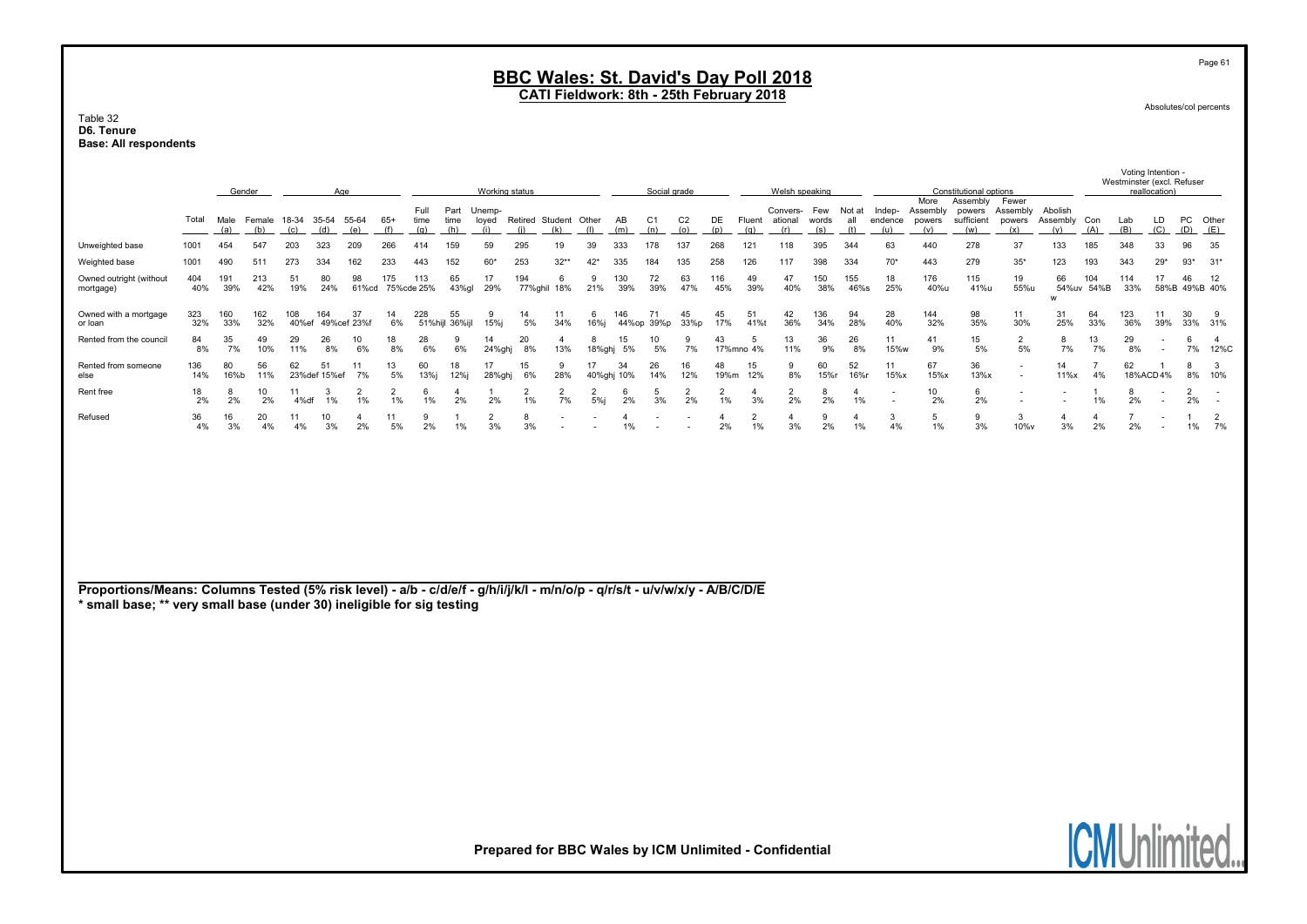CATI Fieldwork: 8th - 25th February 2018

Table 32 D6. Tenure Base: All respondents

|                                      |            | Region         |                                                      |                      |                                                      |                |                      |                 |            |                   |                 |           |                   |                           |                         |                |                           |                                                      |                            |           |                                     |                          |                |
|--------------------------------------|------------|----------------|------------------------------------------------------|----------------------|------------------------------------------------------|----------------|----------------------|-----------------|------------|-------------------|-----------------|-----------|-------------------|---------------------------|-------------------------|----------------|---------------------------|------------------------------------------------------|----------------------------|-----------|-------------------------------------|--------------------------|----------------|
|                                      |            | Total Anglesey | Blaenau<br>Gwent                                     | Bridgend             | Caer-<br>philly                                      | Cardiff<br>(e) | Carmarth<br>-enshire | Cered-<br>igion | Conwy      | Denbigh-<br>shire | Flint-<br>shire | Gwynedd   | Merthyr<br>Tydfil | Monmouth<br>-shire<br>(m) | Neath<br>Port<br>Talbot | Newport<br>(O) | Pembroke-<br>shire<br>(p) | Powys<br>(a)                                         | Rhondda,<br>Cynon,<br>Taff |           | The Vale<br>nf<br>Swansea Glamorgan | Torfaen<br>(u)           | Wrexham<br>(v) |
| Unweighted base                      | 1001       | 25             | 23                                                   | 42                   | 55                                                   | 112            | 62                   | 26              | 38         | 31                | 51              | 42        | 19                | 30                        | 45                      | 48             | 41                        | 43                                                   | 71                         | 78        | 45                                  | 30                       | 44             |
| Weighted base                        | 1001       | $20**$         | $20**$                                               | $50*$                | $59*$                                                | 109            | $59*$                | $30**$          | $40*$      | $30*$             | $50*$           | $40*$     | $20**$            | $30**$                    | $50*$                   | $50*$          | $40*$                     | $40*$                                                | $79*$                      | $79*$     | $40*$                               | $30**$                   | $40*$          |
| Owned outright (without<br>mortgage) | 404<br>40% | 37%            | 22%                                                  | 19<br>37%            | 23<br>39%                                            | 35<br>32%      | 28<br>46%t           | 15<br>51%       | 15<br>39%  | 9<br>30%          | 14<br>28%       | 17<br>43% | 36%               | 15<br>50%                 | 26<br>52%ejt            | 22<br>44%      | 20<br>51%ejt              | 23<br>58%eijt                                        | 31<br>39%                  | 35<br>44% | 10<br>26%                           | 12<br>41%                | 17<br>43%      |
| Owned with a mortgage<br>or loan     | 323<br>32% | 8<br>39%       | 9<br>46%                                             | 20<br>41%f           | 24<br>40%fp                                          | 43<br>40%fp    | 10<br>18%            | 8<br>27%        | 13<br>32%  | 9<br>30%          | 18<br>37%f      | 12<br>29% | 28%               | 5<br>17%                  | 12<br>24%               | 16<br>32%      | 8<br>20%                  | 9<br>23%                                             | 28<br>35%f                 | 29<br>36% | 17<br>42%fp                         | 10<br>34%                | 10<br>25%      |
| Rented from the council              | 84<br>8%   | 3<br>13%       | $\overline{2}$<br>9%                                 | $\overline{2}$<br>4% | 9%                                                   | 4%             | $12%$ eq             | 3%              | 6<br>15%eq | 12%g              | 8<br>16%eg      | 3<br>9%   | 5%                | 5<br>16%                  | 9%                      | 5<br>11%g      | 9%                        | $\overline{\phantom{0}}$<br>$\overline{\phantom{a}}$ | 8<br>11%                   | 5%        | 3%                                  | -3<br>10%                | 3<br>6%        |
| Rented from someone<br>else          | 136<br>14% | 3%             | 5<br>23%                                             | 6<br>13%             | 6<br>10%                                             | 24<br>22%ns    | 11<br>19%            | 5<br>16%        | 5<br>12%   | 6<br>19%          | 5<br>9%         | 6<br>15%  | 26%               | 13%                       | 3<br>6%                 | 5<br>10%       | 3<br>8%                   | 5<br>12%                                             | 9<br>12%                   | 6<br>8%   | 8<br>19%                            | 3<br>11%                 | 6<br>16%       |
| Rent free                            | 18<br>2%   | 4%             | $\overline{\phantom{a}}$<br>$\overline{\phantom{a}}$ | $\overline{2}$<br>4% | $\overline{\phantom{a}}$<br>$\overline{\phantom{0}}$ | 1%             | 4%                   |                 |            |                   | 5%              | 2%        |                   | $\overline{\phantom{a}}$  | 5%                      | $\sim$         | 6%e                       | $\overline{\phantom{0}}$<br>$\overline{\phantom{a}}$ | 1%                         | 1%        | 6%                                  | $\overline{\phantom{a}}$ | 2%             |
| Refused                              | 36<br>4%   | 4%             | $\overline{\phantom{a}}$<br>-                        | 2%                   | 2%                                                   | 3%             | 1%                   | 3%              | 2%         | 3<br>9%           | 5%              | 2%        | 5%                | 3%                        | ∠<br>4%                 | 2%             | $\sim$<br>ے<br>5%         | 3<br>7%                                              | 2%                         | 6%        | ∠<br>5%                             | 4%                       | 3<br>8%        |

Proportions/Means: Columns Tested (5% risk level) - a/b/c/d/e/f/g/h/i/j/k/l/m/n/o/p/q/r/s/t/u/v \* small base; \*\* very small base (under 30) ineligible for sig testing

Prepared for BBC Wales by ICM Unlimited - Confidential

Page 62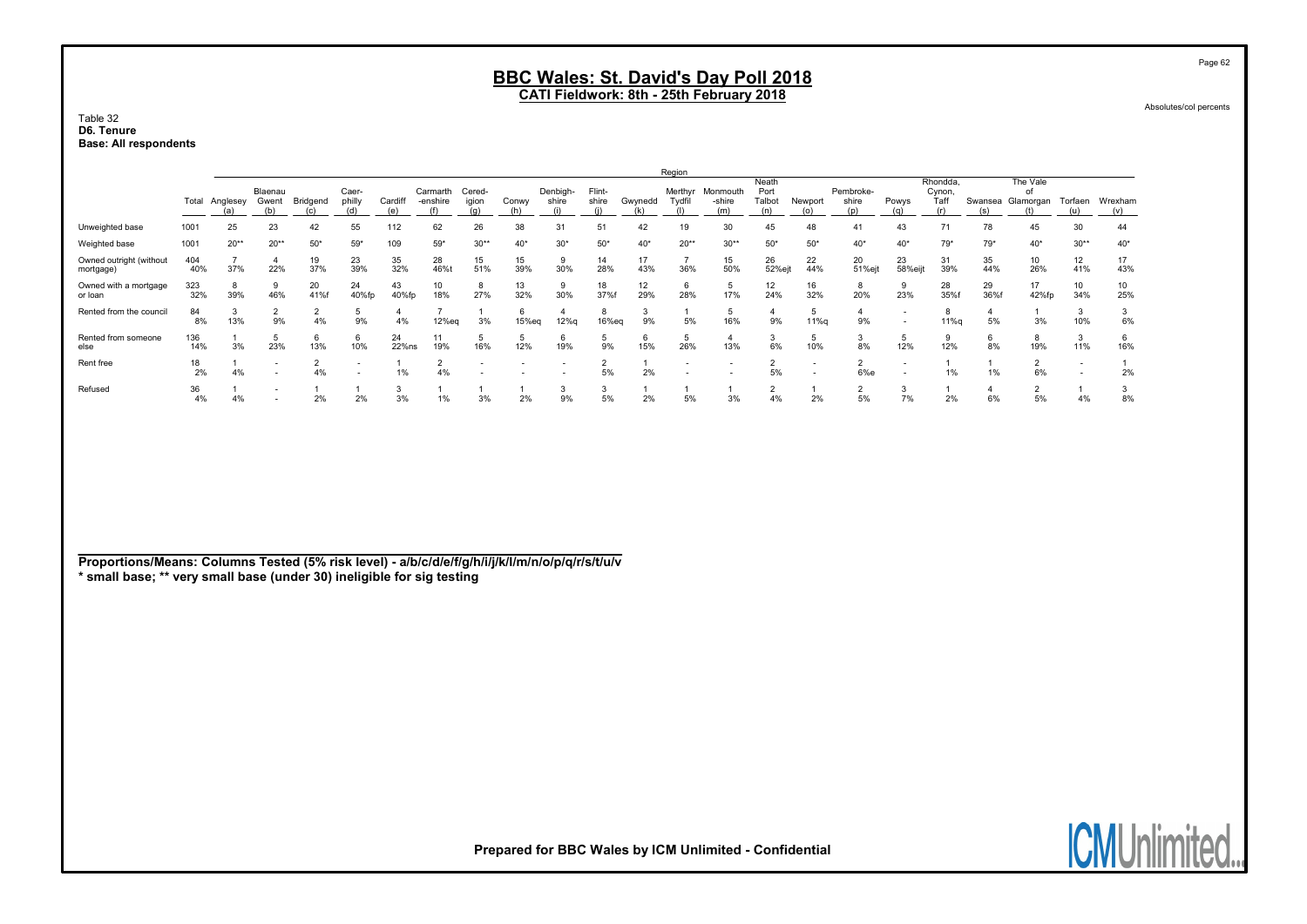#### Table 33 D7. Working status Base: All respondents

|                                        |                                                                                                                                                                                                       |               |               |              |                          |                 |                      |                     |                          |                        |                 |                          |                                                        |              |                       |                       |                      |                          |                                   |                     |                      |                                  | Voting Intention -<br>Westminster (excl. Refuser |                             |                                 |                            |                      |                          |                          |                       |                        |  |
|----------------------------------------|-------------------------------------------------------------------------------------------------------------------------------------------------------------------------------------------------------|---------------|---------------|--------------|--------------------------|-----------------|----------------------|---------------------|--------------------------|------------------------|-----------------|--------------------------|--------------------------------------------------------|--------------|-----------------------|-----------------------|----------------------|--------------------------|-----------------------------------|---------------------|----------------------|----------------------------------|--------------------------------------------------|-----------------------------|---------------------------------|----------------------------|----------------------|--------------------------|--------------------------|-----------------------|------------------------|--|
|                                        |                                                                                                                                                                                                       | Gender<br>Age |               |              |                          |                 |                      | Working status      |                          |                        |                 |                          |                                                        | Social grade |                       |                       |                      | Welsh speaking           |                                   |                     |                      |                                  | More                                             | Assembly                    | Constitutional options<br>Fewer |                            |                      |                          | reallocation)            |                       |                        |  |
|                                        | Total                                                                                                                                                                                                 | Male<br>(a)   | Female<br>(b) | (c)          | 18-34 35-54 55-64<br>(d) | (e)             | $65+$<br>(f)         | Full<br>time<br>(q) | Part<br>time<br>(h)      | Unemp-<br>loyed<br>(i) | Retired<br>(i)  | Student<br>(k)           | Other<br>(1)                                           | AB<br>(m)    | C <sub>1</sub><br>(n) | C <sub>2</sub><br>(0) | DE<br>(p)            | (q)                      | Convers-<br>Fluent ational<br>(r) | Few<br>words<br>(s) | Not at<br>all<br>(t) | Indep-<br>endence<br>(u)         | Assembly<br>powers<br>(v)                        | powers<br>sufficient<br>(w) | Assembly<br>powers<br>(x)       | Abolish<br>Assembly<br>(y) | Con<br>(A)           | Lab<br>(B)               | LD<br>(C)                | PC<br>(D)             | Other<br>(E)           |  |
| Unweighted base                        | 1001                                                                                                                                                                                                  | 454           | 547           | 203          | 323                      | 209             | 266                  | 414                 | 159                      | 59                     | 295             | 19                       | 39                                                     | 333          | 178                   | 137                   | 268                  | 121                      | 118                               | 395                 | 344                  | 63                               | 440                                              | 278                         | 37                              | 133                        | 185                  | 348                      | 33                       | 96                    | 35                     |  |
| Weighted base                          | 1001                                                                                                                                                                                                  | 490           | 511           | 273          | 334                      | 162             | 233                  | 443                 | 152                      | $60*$                  | 253             | $32**$                   | $42*$                                                  | 335          | 184                   | 135                   | 258                  | 126                      | 117                               | 398                 | 334                  | $70*$                            | 443                                              | 279                         | $35*$                           | 123                        | 193                  | 343                      | $29*$                    | $93*$                 | $31*$                  |  |
| Working full time (30+<br>hrs a week)  | 443<br>44%                                                                                                                                                                                            | 256<br>52%b   | 187<br>37%    | 166          | 214<br>61%ef 64%ef       | 54<br>33%f      | 10<br>4%             | 443<br>100%hijl     | $\overline{\phantom{a}}$ |                        |                 | $\overline{\phantom{a}}$ |                                                        | 196          | 88<br>59%np 48%p      | 80<br>59%p            | 52<br>20%            | 72<br>57%t               | 59<br>51%t                        | 193<br>48%t         | 117<br>35%           | 37<br>52%xy                      | 212<br>48%xy                                     | 131<br>47%y                 | 11<br>30%                       | 42<br>34%                  | 80<br>41%            | 164<br>48%               | 11<br>39%                | 51<br>54%E 33%        | 10 <sup>1</sup>        |  |
| Working part time (8-29<br>hrs a week) | 152<br>15%                                                                                                                                                                                            | 51<br>10%     | 101<br>20%a   | 47<br>17%f   | 53<br>16%f               | 37<br>23%f      | 14<br>6%             |                     | 152<br>100%gijl          |                        |                 |                          |                                                        | 50<br>15%    | 36<br>19%p            | 25<br>18%             | 30<br>12%            | 22<br>17%                | 24<br>20%                         | 59<br>15%           | 45<br>14%            | 14<br>20%                        | 66<br>15%                                        | 45<br>16%                   | 5<br>13%                        | 15<br>13%                  | 26<br>13%            | 52<br>15%                | $\overline{4}$<br>13%    | 11<br>12%             | 6<br>19%               |  |
| Unemployed - seeking<br>work           | 21<br>2%                                                                                                                                                                                              | 13<br>3%      | 2%            | 6<br>2%f     | 8<br>2%f                 | 7<br>4%f        |                      |                     |                          | 21<br>34%ghjl          |                 |                          |                                                        | 3<br>1%      |                       | $\overline{2}$<br>1%  | 15                   | $\mathbf{1}$<br>6%mno 1% |                                   | 8<br>2%             | 12<br>4%r            | $\overline{4}$<br>5%w            | 11<br>2%                                         | $\overline{2}$<br>1%        |                                 | 3<br>2%                    | -1<br>$\star$        | 6<br>2%                  |                          | $\overline{4}$<br>4%A |                        |  |
| Unemployed - Not<br>seeking work       | 40<br>4%                                                                                                                                                                                              | 13<br>3%      | 27<br>5%      | 9<br>3%      | 19<br>6%f                | <b>q</b><br>6%f | 3<br>1%              |                     |                          | 40<br>66%ghjl          |                 |                          |                                                        | 4<br>1%      | 3<br>1%               | 3<br>3%               | 29                   | 11%mno 1%                | $\overline{4}$<br>3%              | 15<br>4%            | 21<br>$6\%q$         | 2<br>3%                          | 19<br>4%                                         | $\overline{4}$<br>1%        | $\overline{4}$<br>13% vwy       | $\Delta$<br>3%             | $\overline{4}$<br>2% | 14<br>4%                 |                          | $\overline{2}$<br>2%  |                        |  |
| Retired                                | 253<br>25%                                                                                                                                                                                            | 109<br>22%    | 144<br>28%a   |              | $\overline{4}$<br>1%     | 47<br>29%cd     | 201<br>86%cde        |                     |                          |                        | 253<br>100%ghil |                          |                                                        | 66<br>20%    | 43<br>23%o            | 17<br>12%             | 106                  | 18<br>41%mnol5%          | 23<br>19%                         | 92<br>23%           | 115<br>34%grs        | $\overline{7}$<br>10%            | 95<br>21%                                        | 72<br>26%u                  | 14<br>38%uv                     | 54<br>44%uv<br>W           | 73                   | 71<br>38%BD21%           | 13<br>44%BD21%           | 19                    | 9<br>31%               |  |
| Student                                | 32<br>3%                                                                                                                                                                                              | 15<br>3%      | 18<br>3%      | 27<br>10%def | -6<br>2%f                |                 |                      |                     |                          |                        |                 | 32<br>100%               | $\overline{\phantom{a}}$                               | 11<br>3%     | 10<br>5%p             | 5<br>3%               | $\overline{2}$<br>1% | 8<br>6%t                 | $\overline{4}$<br>4%              | 13<br>3%            | 4<br>1%              | $\overline{2}$<br>3%             | 19<br>$4\%y$                                     | 8<br>3%                     | 1<br>2%                         |                            | 3<br>2%              | 19<br>5%A                | 4%                       | $\overline{4}$<br>4%  | $\overline{2}$<br>6%   |  |
| Other                                  | 42<br>4%                                                                                                                                                                                              | 23<br>5%      | 19<br>4%      | 10<br>4%f    | 23<br>7%f                | 8<br>5%f        | 1%                   |                     |                          |                        |                 |                          | 42<br>100%ghij                                         | 6<br>2%      | $\overline{4}$<br>2%  | 3<br>2%               | 20                   | 3<br>8%mno 3%            | $\overline{2}$<br>2%              | 19<br>5%            | 17<br>5%             | $\overline{a}$<br>$\overline{a}$ | 21<br>5%                                         | 12<br>4%                    | $\mathbf{1}$<br>2%              | 5<br>4%                    | 5<br>3%              | 13<br>4%                 | $\overline{\phantom{a}}$ | $\overline{2}$<br>2%  | $\mathbf{1}$<br>5%     |  |
| Refused                                | 19<br>2%                                                                                                                                                                                              | 11<br>2%      | 1%            | 7<br>3%      | 2%                       | 1%              | $\overline{4}$<br>2% |                     |                          |                        |                 |                          |                                                        |              |                       |                       | $\overline{2}$<br>1% | 1%                       | -1<br>1%                          |                     | $\overline{2}$<br>1% | $\overline{4}$<br>5% vy          | $\overline{2}$                                   | $\overline{4}$<br>2%        | 1<br>2%                         |                            | $\overline{2}$<br>1% | $\overline{\bf 4}$<br>1% |                          | 1<br>1%               | $\overline{2}$<br>7%AB |  |
|                                        | Proportions/Means: Columns Tested (5% risk level) - a/b - c/d/e/f - g/h/i/j/k/l - m/n/o/p - q/r/s/t - u/v/w/x/y - A/B/C/D/E<br>* small base; ** very small base (under 30) ineligible for sig testing |               |               |              |                          |                 |                      |                     |                          |                        |                 |                          |                                                        |              |                       |                       |                      |                          |                                   |                     |                      |                                  |                                                  |                             |                                 |                            |                      |                          |                          |                       |                        |  |
|                                        |                                                                                                                                                                                                       |               |               |              |                          |                 |                      |                     |                          |                        |                 |                          |                                                        |              |                       |                       |                      |                          |                                   |                     |                      |                                  |                                                  |                             |                                 |                            |                      |                          |                          |                       |                        |  |
|                                        |                                                                                                                                                                                                       |               |               |              |                          |                 |                      |                     |                          |                        |                 |                          | Prepared for BBC Wales by ICM Unlimited - Confidential |              |                       |                       |                      |                          |                                   |                     |                      |                                  |                                                  |                             |                                 |                            | <b>ICMUnlimited</b>  |                          |                          |                       |                        |  |

Page 63